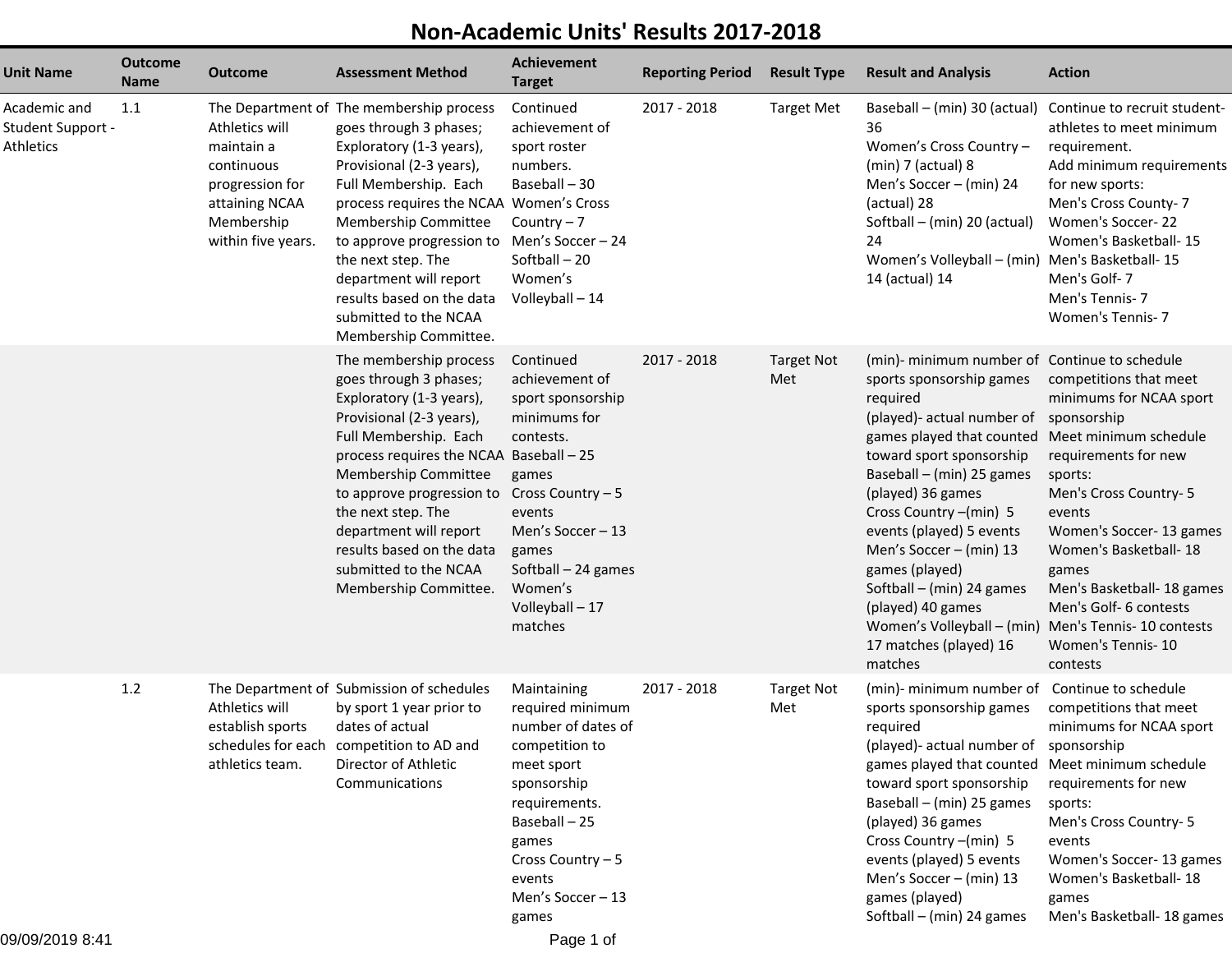| <b>Unit Name</b> | <b>Outcome</b><br>Name | <b>Outcome</b>                                                                                                                                                                                 | <b>Assessment Method</b>                                                                                                                                                                                                                                                                                                                                                                                                      | <b>Achievement</b><br><b>Target</b>                                                                    | <b>Reporting Period</b> | <b>Result Type</b>       | <b>Result and Analysis</b>                                                                                                                                                                                                                                                                                                                                                                                                                                                 | <b>Action</b>                                                                             |
|------------------|------------------------|------------------------------------------------------------------------------------------------------------------------------------------------------------------------------------------------|-------------------------------------------------------------------------------------------------------------------------------------------------------------------------------------------------------------------------------------------------------------------------------------------------------------------------------------------------------------------------------------------------------------------------------|--------------------------------------------------------------------------------------------------------|-------------------------|--------------------------|----------------------------------------------------------------------------------------------------------------------------------------------------------------------------------------------------------------------------------------------------------------------------------------------------------------------------------------------------------------------------------------------------------------------------------------------------------------------------|-------------------------------------------------------------------------------------------|
|                  | 1.2                    | Athletics will<br>establish sports<br>schedules for each<br>athletics team.                                                                                                                    | The Department of Submission of schedules<br>by sport 1 year prior to<br>dates of actual<br>competition to AD and<br>Director of Athletic<br>Communications                                                                                                                                                                                                                                                                   | Softball - 24 games 2017 - 2018<br>Women's<br>Volleyball - 17<br>matches                               |                         | <b>Target Not</b><br>Met | (played) 40 games<br>Women's Volleyball - (min)<br>17 matches (played) 16<br>matches                                                                                                                                                                                                                                                                                                                                                                                       | Men's Golf- 6 contests<br>Men's Tennis- 10 contests<br>Women's Tennis-10<br>contests      |
|                  | 1.3                    | Athletics will<br>increase revenue<br>for sports and<br>athletics' needs,<br>including facility<br>expansion, student<br>athlete<br>programming, and<br>operating costs.                       | The Department of The department will<br>review and report the list<br>of sponsorships through<br>the Department of<br>Athletics and Owls Fund<br>Club donations                                                                                                                                                                                                                                                              | Increase donor<br>participation by<br>10% each year.                                                   | 2017 - 2018             | Inconclusive             | Results are inconclusive<br>because was a baseline<br>year.<br><b>Total number of Donors</b><br>were 149.                                                                                                                                                                                                                                                                                                                                                                  | Continue to increase donor<br>participation.                                              |
|                  | 2.1                    | Athletics will<br>collaborate with<br>community<br>constituents to<br>offer continuous<br>opportunities for<br>individuals to<br>attend sponsored<br>camps, clinics, and<br>seminars by sport. | The Department of The department will<br>review and report the<br>recorded list of sponsored<br>camps, clinics, and<br>seminars that were hosted individuals per<br>on campus and/or<br>community venues.<br>Mandatory one (1)<br>Camp/Clinic offerings by<br>sport per year                                                                                                                                                  | Host at least one<br>camp/clinic with a<br>minimum<br>participation of 15<br>camp/clinic per<br>sport. | 2017 - 2018             | <b>Target Not</b><br>Met | Women's Cross Country-<br>Hosted camp at Heritage<br>Academy June 11-15 (8<br>participants)<br>Volleyball-Hosted Team<br>Camp and Individual Clinics<br>on campus (54<br>participants)<br>Men's Soccer-Hosted camp<br>at Heritage Academy (30<br>participants)<br>Baseball- Hosted Individual<br>Camp on campus (41<br>participants)<br>Softball- did not host camp                                                                                                        | Continue to reach out to<br>community by hosting at<br>least one camp/clinic per<br>sport |
|                  | 3.1                    | Athletics will<br>maintain<br>consistent<br>expectations for<br>students and staff<br>with a goal-<br>provide a high<br>quality student-<br>athlete<br>experience.                             | The Department of OASIS (Owls Academic<br>Support and Individual<br>Success) program<br>monitors student-athletes participants by 10%<br>who are first time<br>freshman, have a<br>cumulative GPA below 2.5, mandated term.<br>oriented focus and and/or have a semester<br>GPA below 2.0.<br>Participants are reported<br>on 4 times throughout the<br>semester by attendance,<br>current grade, and<br>progress comments by | Consistently<br>reducing the<br>number of<br>from fall to spring<br>beyond the                         | 2017 - 2018             | <b>Target Met</b>        | Baseball- had 35 in the Fall Continue to work with<br>2017 and 16 in Spring 2018 Academic Affairs and<br>Softball- had 22 in the Fall Student Success to provide<br>2017 and 3 in Spring 2018<br>Men's Soccer- had 28 in the appropriate academic<br>Fall 2017 and 11 in the<br>Spring 2018<br>Volleyball- had 13 in the<br>Fall 2017 and 3 in the<br>Spring 2018<br>Women's Cross Country-<br>had 0 in the Fall 2017 and 0<br>in the Spring 2018<br>Total in Fall 2017-98 | student-athletes with<br>support and monitoring                                           |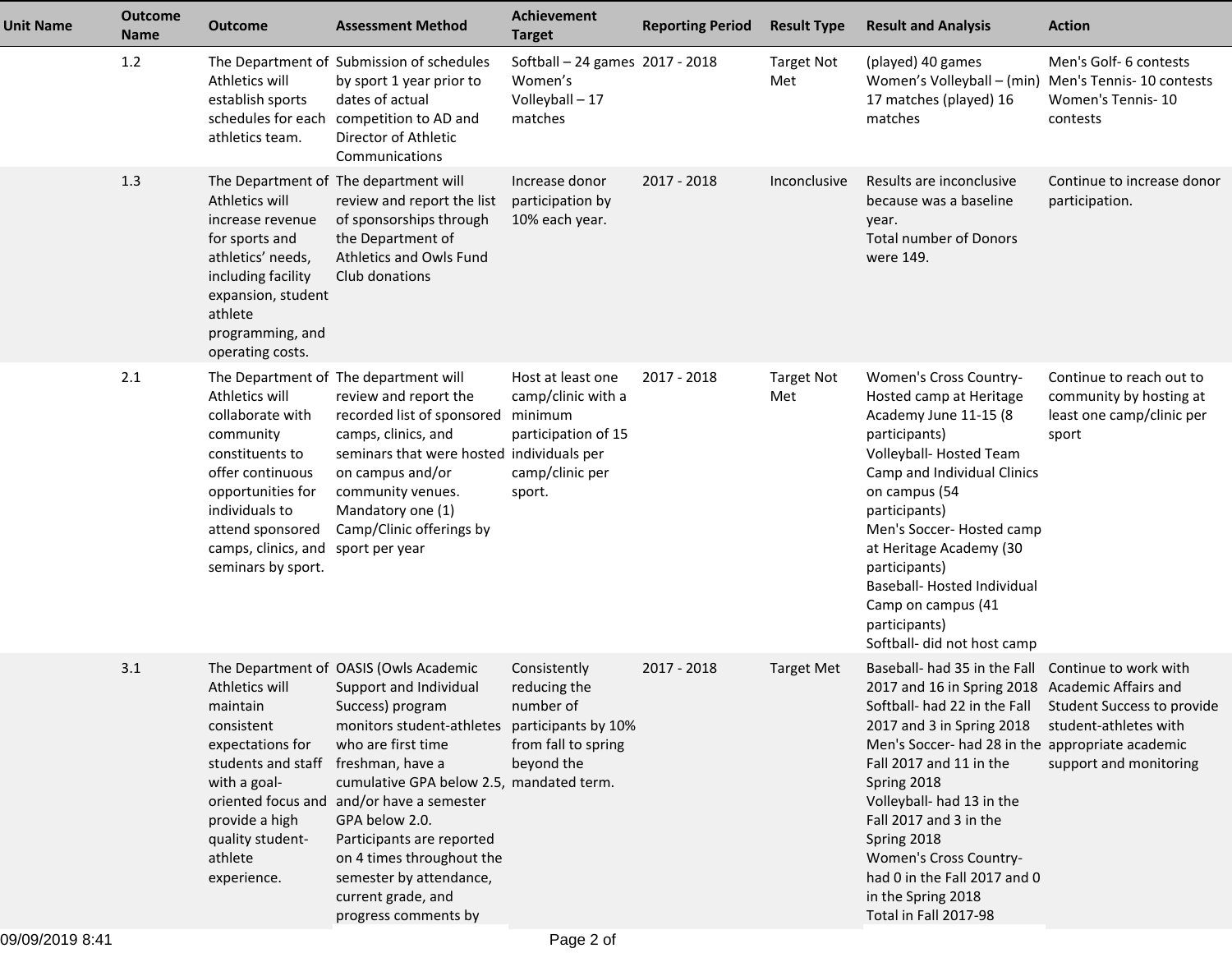| <b>Unit Name</b>                                          | <b>Outcome</b><br>Name | <b>Outcome</b>                                                                                                                                                                             | <b>Assessment Method</b>                                                                                                                                                                                                                                                                                                                                                                                                                                                 | <b>Achievement</b><br><b>Target</b>                                                                                                                                                               | <b>Reporting Period</b> | <b>Result Type</b>       | <b>Result and Analysis</b>                                                                                                                                                                                                                                                                                                | <b>Action</b>                                                                                                                                          |
|-----------------------------------------------------------|------------------------|--------------------------------------------------------------------------------------------------------------------------------------------------------------------------------------------|--------------------------------------------------------------------------------------------------------------------------------------------------------------------------------------------------------------------------------------------------------------------------------------------------------------------------------------------------------------------------------------------------------------------------------------------------------------------------|---------------------------------------------------------------------------------------------------------------------------------------------------------------------------------------------------|-------------------------|--------------------------|---------------------------------------------------------------------------------------------------------------------------------------------------------------------------------------------------------------------------------------------------------------------------------------------------------------------------|--------------------------------------------------------------------------------------------------------------------------------------------------------|
|                                                           | 3.1                    | Athletics will<br>maintain<br>consistent<br>expectations for<br>students and staff<br>with a goal-<br>oriented focus and<br>provide a high<br>quality student-<br>athlete<br>experience.   | The Department of faculty. These reports will<br>be reviewed and reported<br>by the end of the<br>academic year.                                                                                                                                                                                                                                                                                                                                                         | Consistently<br>reducing the<br>number of<br>participants by 10%<br>from fall to spring<br>beyond the<br>mandated term.                                                                           | 2017 - 2018             | <b>Target Met</b>        | Total in Spring 2018-33<br>Reduced participants by<br>66.3%                                                                                                                                                                                                                                                               | Continue to work with<br>Academic Affairs and<br>Student Success to provide<br>student-athletes with<br>appropriate academic<br>support and monitoring |
|                                                           |                        |                                                                                                                                                                                            | <b>OASIS (Owls Academic</b><br>Support and Individual<br>Success) program<br>monitors student-athletes or higher<br>who are first time<br>freshman, have a<br>cumulative GPA below 2.5,<br>and/or have a semester<br>GPA below 2.0.<br>Participants are reported<br>on 4 times throughout the<br>semester by attendance,<br>current grade, and<br>progress comments by<br>faculty. These reports will<br>be reviewed and reported<br>by the end of the<br>academic year. | Maintain a<br>Student-Athlete<br>Retention at 70%                                                                                                                                                 | 2017 - 2018             | Inconclusive             | Below are initial roster<br>numbers for each sport as<br>of Fall 2017:<br>Baseball-36<br>Women's Cross Country - 8 Continue to retain student-<br>Men's Soccer - 28<br>Softball - 24<br>Women's Volleyball-14<br>Results are inconclusive<br>until day 10 of Fall 2018<br>semester. Results will not<br>include graduates | Results are inconclusive<br>until day 10 of Fall 2018<br>semester. Results will not<br>include graduates.<br>athletes from semester to<br>semester.    |
| Academic and<br>Student Support -<br>Campus<br>Recreation | 1.1                    | The Spring Fitness<br>Challenge, co-<br>sponsored by<br>Passport to<br>Wellness, will<br>motivate MUW<br>students, faculty,<br>and staff to live<br>healthier lifestyles. Spring semester. | A Spring Fitness Challenge 75% of Spring<br>Survey will be distributed<br>to students, faculty, and<br>staff who successfully<br>completed the challenge<br>in its entirety. The results<br>of this survey will be<br>analyzed at the end of the living as a result of<br>"How likely are you to<br>transition to a healthier<br>way of living as a result of<br>completing the Spring<br>Fitness Challenge? {Very                                                       | <b>Fitness Challenge</b><br>Survey participants<br>will indicate that<br>they are likely to<br>transition to a<br>healthier way of<br>participating in the<br><b>Spring Fitness</b><br>Challenge. | 2017 - 2018             | <b>Target Not</b><br>Met | Due to a late survey<br>submittal, only 22<br>responses were recorded<br>allowing for a $59.1\%$ (13<br>our of 22) result of likely Spring Fitness Challenge<br>and very likely to transition timeline.<br>to a healthier way of living.                                                                                  | Due to low response rate<br>because of the late survey<br>submittal, we will dispense<br>the survey out earlier in the                                 |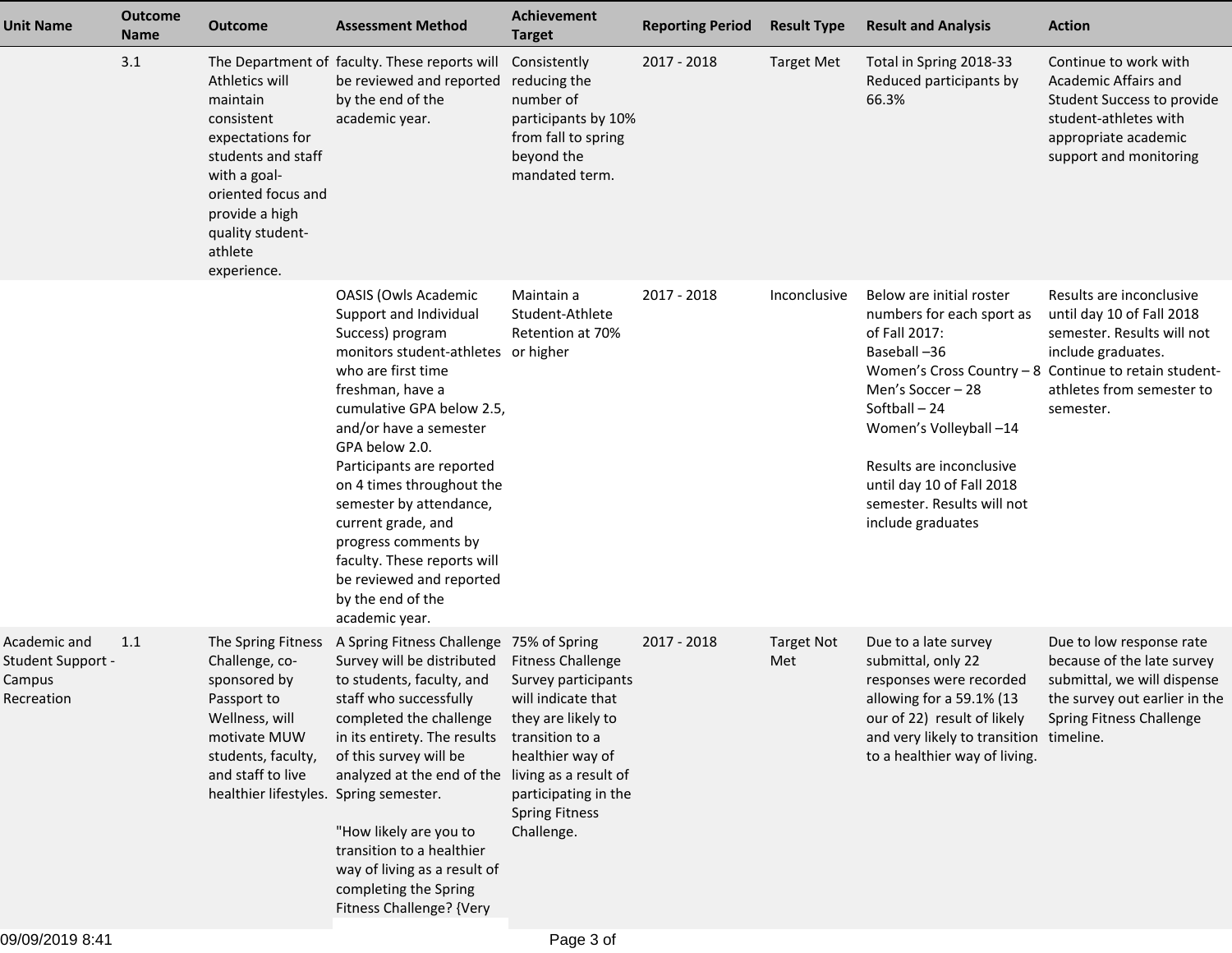| <b>Unit Name</b>                                          | <b>Outcome</b><br><b>Name</b> | <b>Outcome</b>                                                                                                                                                            | <b>Assessment Method</b>                                                                                                                                                                                                                                                                                                                                                                                                                                                                          | <b>Achievement</b><br><b>Target</b>                                                                                                                                                                                                         | <b>Reporting Period</b> | <b>Result Type</b>       | <b>Result and Analysis</b>                                                                                                                                                                                                                                                                      | <b>Action</b>                                                                                                                                                                                                                                                                                                                                                |
|-----------------------------------------------------------|-------------------------------|---------------------------------------------------------------------------------------------------------------------------------------------------------------------------|---------------------------------------------------------------------------------------------------------------------------------------------------------------------------------------------------------------------------------------------------------------------------------------------------------------------------------------------------------------------------------------------------------------------------------------------------------------------------------------------------|---------------------------------------------------------------------------------------------------------------------------------------------------------------------------------------------------------------------------------------------|-------------------------|--------------------------|-------------------------------------------------------------------------------------------------------------------------------------------------------------------------------------------------------------------------------------------------------------------------------------------------|--------------------------------------------------------------------------------------------------------------------------------------------------------------------------------------------------------------------------------------------------------------------------------------------------------------------------------------------------------------|
| Academic and<br>Student Support -<br>Campus<br>Recreation | 1.1                           | The Spring Fitness<br>Challenge, co-<br>sponsored by<br>Passport to<br>Wellness, will<br>motivate MUW<br>students, faculty,<br>and staff to live<br>healthier lifestyles. | Unlikely, Unlikely, Neither,<br>Likely, Very Likely}"                                                                                                                                                                                                                                                                                                                                                                                                                                             | 75% of Spring<br><b>Fitness Challenge</b><br>Survey participants<br>will indicate that<br>they are likely to<br>transition to a<br>healthier way of<br>living as a result of<br>participating in the<br><b>Spring Fitness</b><br>Challenge. | 2017 - 2018             | <b>Target Not</b><br>Met | Due to a late survey<br>submittal, only 22<br>responses were recorded<br>allowing for a 59.1% (13<br>our of 22) result of likely<br>and very likely to transition<br>to a healthier way of living.                                                                                              | Due to low response rate<br>because of the late survey<br>submittal, we will dispense<br>the survey out earlier in the<br>Spring Fitness Challenge<br>timeline.                                                                                                                                                                                              |
|                                                           | 1.2                           | Campus<br><b>Recreation will</b><br>provide a<br>welcoming facility<br>for guests through<br>service in a<br>thoughtful and<br>proactive manner.                          | A Customer Satisfaction<br>Survey will be available to<br>all Stark Recreation users<br>at the close of the Spring<br>Academic semester. The<br>results of this survey will<br>be analyzed at the end of<br>the Spring semester.<br>"Campus Recreation staff<br>is helpful and courteous.<br>{Strongly Disagree,<br>Disagree, No Opinion,<br>Agree, Strongly Agree}"                                                                                                                              | 90% of Customer<br>Satisfaction Survey<br>participants will<br>indicate that<br><b>Campus Recreation</b><br>staff was helpful<br>and courteous.                                                                                             | 2017 - 2018             | <b>Target Met</b>        | 96.7% of 61 responses<br>indicated that the Campus<br>Recreation Staff is helpful<br>and courteous.                                                                                                                                                                                             | We will continue this<br>assessment measure as<br>indicated and continue to<br>encourage our staff to be<br>courteous and helpful.                                                                                                                                                                                                                           |
|                                                           | 2.1                           | Students who are<br>employed at Stark<br><b>Recreation Center</b><br>will gain or<br>improve their<br>leadership skills.                                                  | An Employee Evaluation<br>Form, which students are<br>required to complete, is<br>administered to each<br>employee at the end of<br>each regular academic<br>semester. The results of<br>this evaluation form for<br>both semesters will be<br>analyzed at the end of the for Campus<br>Spring semester.<br>"Through my employment<br>with Campus Recreation, I<br>have developed or<br>improved my leadership<br>skills. {Strongly Disagree,<br>Disagree, No Opinion,<br>Agree, Strongly Agree}" | 90% of student<br>employees will<br>report on the<br>Employee<br><b>Evaluation Form</b><br>that their<br>leadership skills<br>improved as a<br>result of working<br>Recreation.                                                             | 2017 - 2018             | <b>Target Not</b><br>Met | 89% of employees who<br>completed the Employee<br>Evaluation Form say that<br>the have developed or<br>improved my leadership<br>skills. One reason for us<br>missing this by 1% is due to<br>having several new<br>employees who had only<br>worked about a month<br>before taking the survey. | We will continue to<br>measure this assessment,<br>however we will do a better<br>job of knowing and<br>recording the length of time<br>the employee has been with<br>us. For future assessment<br>we may consider asking<br>length and type of<br>employment to get a better<br>understanding, as some<br>employees are non-students<br>who work part-time. |
|                                                           | 2.2                           | Students                                                                                                                                                                  | An Employee Evaluation                                                                                                                                                                                                                                                                                                                                                                                                                                                                            | 90% of student                                                                                                                                                                                                                              | 2017 - 2018             | Inconclusive             | This question was not on                                                                                                                                                                                                                                                                        | This question will added to                                                                                                                                                                                                                                                                                                                                  |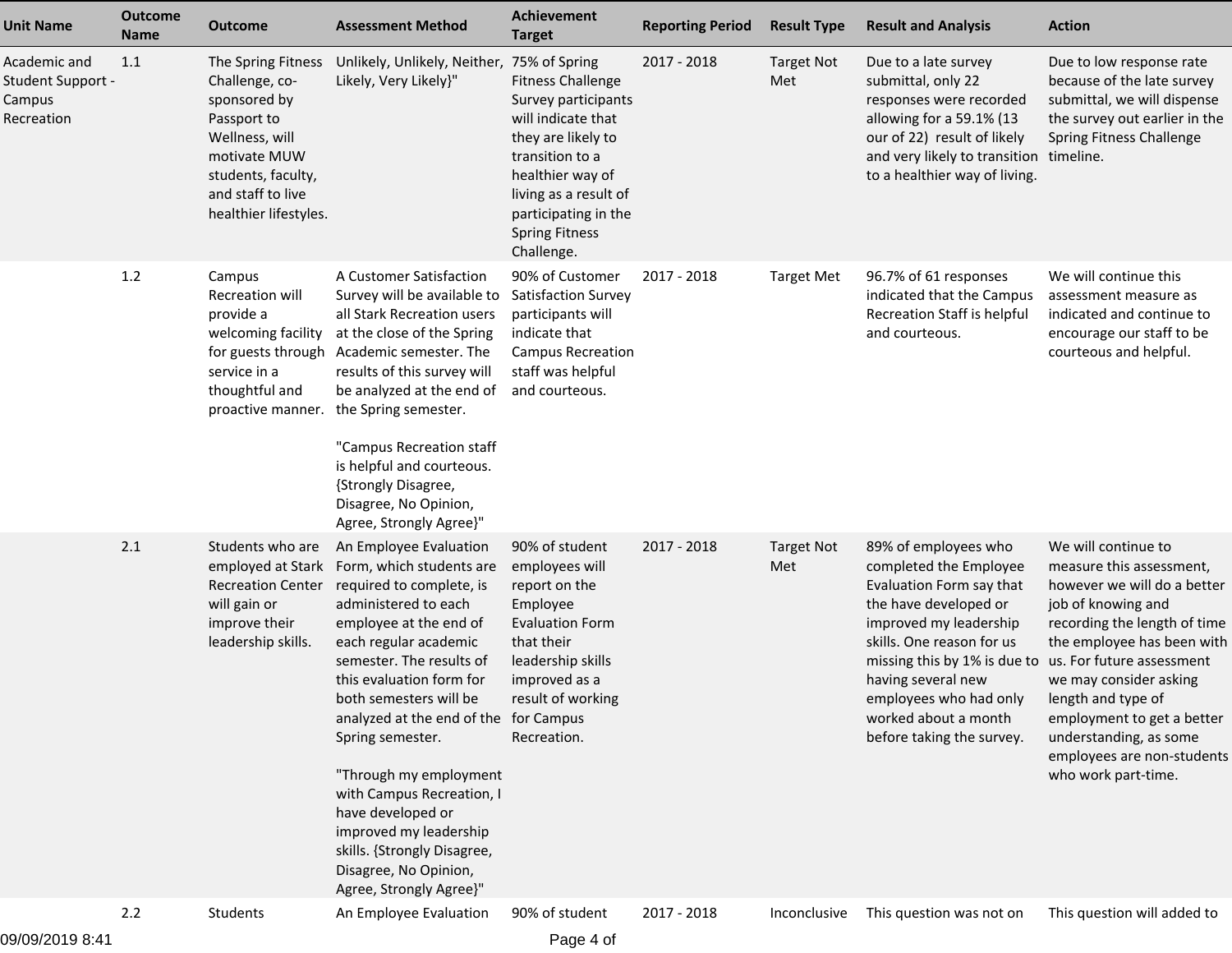| <b>Unit Name</b>                                                            | <b>Outcome</b><br>Name | <b>Outcome</b>                                                                                                                             | <b>Assessment Method</b>                                                                                                                                                                                                                                                                                                                                                                                                                                                   | <b>Achievement</b><br><b>Target</b>                                                                                                                                 | <b>Reporting Period</b> | <b>Result Type</b> | <b>Result and Analysis</b>                                                                                                                                                                                                                                                                                                                       | <b>Action</b>                                                                                                                                                                                                                                                                                                                                  |
|-----------------------------------------------------------------------------|------------------------|--------------------------------------------------------------------------------------------------------------------------------------------|----------------------------------------------------------------------------------------------------------------------------------------------------------------------------------------------------------------------------------------------------------------------------------------------------------------------------------------------------------------------------------------------------------------------------------------------------------------------------|---------------------------------------------------------------------------------------------------------------------------------------------------------------------|-------------------------|--------------------|--------------------------------------------------------------------------------------------------------------------------------------------------------------------------------------------------------------------------------------------------------------------------------------------------------------------------------------------------|------------------------------------------------------------------------------------------------------------------------------------------------------------------------------------------------------------------------------------------------------------------------------------------------------------------------------------------------|
|                                                                             | 2.2                    | <b>Recreation Center</b><br>will strengthen<br>their problem-<br>solving skills.                                                           | employed at Stark Form, which students are<br>required to complete, is<br>administered to each<br>employee at the end of<br>each regular academic<br>semester. The results of<br>this evaluation form for<br>both semesters will be<br>analyzed at the end of the for Campus<br>Spring semester.<br>"Through my employment<br>with Campus Recreation,<br>my problem-solving skills<br>improved. {Strongly<br>Disagree, Disagree, No<br>Opinion, Agree, Strongly<br>Agree}" | employees will<br>report on the<br>Employee<br><b>Evaluation Form</b><br>that their problem-<br>solving skills<br>improved as a<br>result of working<br>Recreation. | 2017 - 2018             | Inconclusive       | the employee evaluation<br>form, however we would<br>like to implement this<br>question next year.                                                                                                                                                                                                                                               | the Employee Evaluation<br>Form next year.                                                                                                                                                                                                                                                                                                     |
|                                                                             | 3.1                    | Campus<br><b>Recreation will</b><br>maintain<br>functional, well-<br>equipped, clean<br>and safe facilities.                               | A Customer Satisfaction<br>Survey will be available to<br>all Stark Recreation users<br>at the close of the Spring<br>Academic semester. The<br>results of this survey will<br>be analyzed at the end of<br>the Spring semester.<br>"Campus Recreation<br>facilities are well<br>maintained and clean.<br>{Strongly Disagree,<br>Disagree, No Opinion,<br>Agree, Strongly Agree}"                                                                                          | 90% of Customer<br>Satisfaction Survey<br>participants will<br>indicate that<br><b>Campus Recreation</b><br>facilities are well<br>maintained and<br>clean.         | 2017 - 2018             | <b>Target Met</b>  | 96.7% our tof 61 responses We will continue our<br>stated that the Campus<br>Recreation facilities are<br>well maintained and clean.                                                                                                                                                                                                             | assessment measure by<br>distributing our assessment<br>survey.                                                                                                                                                                                                                                                                                |
| Academic and<br>Student Support -<br>Center for<br>Teaching and<br>Learning | 1.1                    | will offer<br>pedagogical<br>training on a<br>variety of topics<br>throughout the<br>academic year to<br>encourage faculty<br>development. | The Kossen Center The Kossen Center will<br>offer individual<br>consultations on a variety<br>of topics to meet the<br>needs of our faculty and<br>maintain a participation<br>record to review at the<br>end of the fiscal year.                                                                                                                                                                                                                                          | At least 45<br>individual<br>consultations on<br>any aspect of<br>teaching or<br>instructional<br>technology will be<br>scheduled and<br>completed<br>annually.     | 2017 - 2018             | Inconclusive       | We have no records to<br>upload for this year due to<br>some staffing changes a<br>resultant record loss. Our<br><b>Instructional Technologist</b><br>left unexpectedly in<br>January and despite<br>carefully transferring all of<br>the files we thought<br>relevant to his position to<br>my possession, we lost<br>access to the software he | We have never done a<br>consistent job of tracking<br>this data, with CTL<br>employees using their own<br>individual methods to do so<br>in the past and then<br>collating numbers at the<br>end of the year. To prevent<br>this issue from arising again,<br>I am developing a Google<br>common spreadsheet to<br>track consultations for all |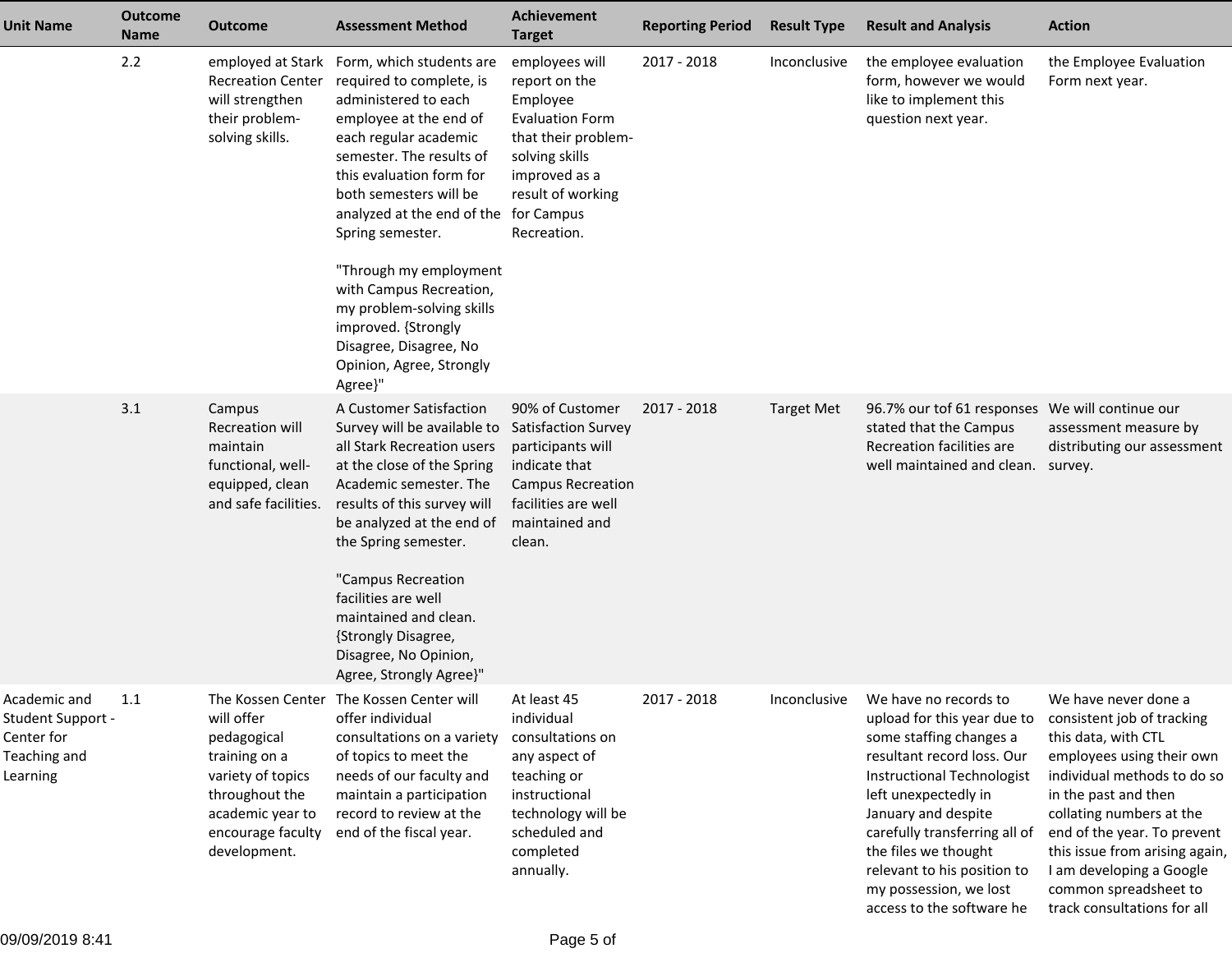| <b>Unit Name</b>                                                            | <b>Outcome</b><br><b>Name</b> | <b>Outcome</b>                                                                                                                                                  | <b>Assessment Method</b>                                                                                                                                                                                                   | Achievement<br><b>Target</b>                                                                                                                                         | <b>Reporting Period</b> | <b>Result Type</b> | <b>Result and Analysis</b>                                                                                                                                                                                                                                                                                                                                                                                                                                                                                                                                                                                                                                                                                                                                                                                                                                                                                                                                                                                                                                                     | <b>Action</b>                                                                                                                                                                                                                                                                               |
|-----------------------------------------------------------------------------|-------------------------------|-----------------------------------------------------------------------------------------------------------------------------------------------------------------|----------------------------------------------------------------------------------------------------------------------------------------------------------------------------------------------------------------------------|----------------------------------------------------------------------------------------------------------------------------------------------------------------------|-------------------------|--------------------|--------------------------------------------------------------------------------------------------------------------------------------------------------------------------------------------------------------------------------------------------------------------------------------------------------------------------------------------------------------------------------------------------------------------------------------------------------------------------------------------------------------------------------------------------------------------------------------------------------------------------------------------------------------------------------------------------------------------------------------------------------------------------------------------------------------------------------------------------------------------------------------------------------------------------------------------------------------------------------------------------------------------------------------------------------------------------------|---------------------------------------------------------------------------------------------------------------------------------------------------------------------------------------------------------------------------------------------------------------------------------------------|
| Academic and<br>Student Support -<br>Center for<br>Teaching and<br>Learning | 1.1                           | The Kossen Center<br>will offer<br>pedagogical<br>training on a<br>variety of topics<br>throughout the<br>academic year to<br>encourage faculty<br>development. | The Kossen Center will<br>offer individual<br>consultations on a variety<br>of topics to meet the<br>needs of our faculty and<br>maintain a participation<br>record to review at the<br>end of the fiscal year.            | At least 45<br>individual<br>consultations on<br>any aspect of<br>teaching or<br>instructional<br>technology will be<br>scheduled and<br>completed<br>annually.      | 2017 - 2018             | Inconclusive       | used to track consultations CTL staff which will be<br>due to loss of his accounts.<br>That data cannot be<br>retrieved. On a related<br>note, when I took over his<br>job on top of my own it<br>became impossible to keep institute the practice of<br>up fully with both<br>workloads while also<br>teaching. Something had to up on the week's<br>give, and rather than<br>provide poor support to<br>our faculty I decided to do<br>my best to offer full<br>support but had to give up<br>on some of our record<br>keeping. Therefore my own<br>records of consultations for<br>the year are spotty to non-<br>existent. I estimate that we<br>assisted somewhere in the<br>neighborhood of 350<br>faculty in individual or<br>small group (2-3)<br>consultations this year<br>based on past performance<br>and examination of<br>workload. This number far<br>exceeds our stated target<br>of 45 consultations.<br>However, the report must<br>be inconclusive due to my<br>lack of evidence. This is<br>entirely my fault, and I<br>apologize for the lack of<br>data. | accessible by all CTL<br>employees, meaning that<br>we will never lose data<br>because of a colleague's<br>departure again. I will also<br>setting aside a designated<br>time each week for catching<br>consultation records and<br>ensure that this is done<br>consistently going forward. |
|                                                                             |                               |                                                                                                                                                                 | The Kossen Center will<br>offer workshops and<br>multi-day seminars on a<br>variety of topics to meet<br>the needs of our faculty<br>and maintain a<br>participation record to<br>review at the end of the<br>fiscal year. | At least 25 group<br>workshops or<br>multi-day seminars<br>will be offered<br>annually with an<br>average<br>attendance rate of<br>at least 3 people<br>per session. | 2017 - 2018             | <b>Target Met</b>  | We more than met our goal While we are pleased to<br>this year, offering 43 (or 49, have met our goal we have<br>New Faculty Orientation<br>separately) workshops over wide workshop offerings,<br>the course of FY18. Our<br>total attendees was 304 (or Back-to-Class series. We<br>382, counting NFO<br>separately),                                                                                                                                                                                                                                                                                                                                                                                                                                                                                                                                                                                                                                                                                                                                                        | if you count each session at seen a significant drop-off in<br>attendance at university-<br>particularly the January<br>believe this is due to the<br>over-scheduled nature of                                                                                                              |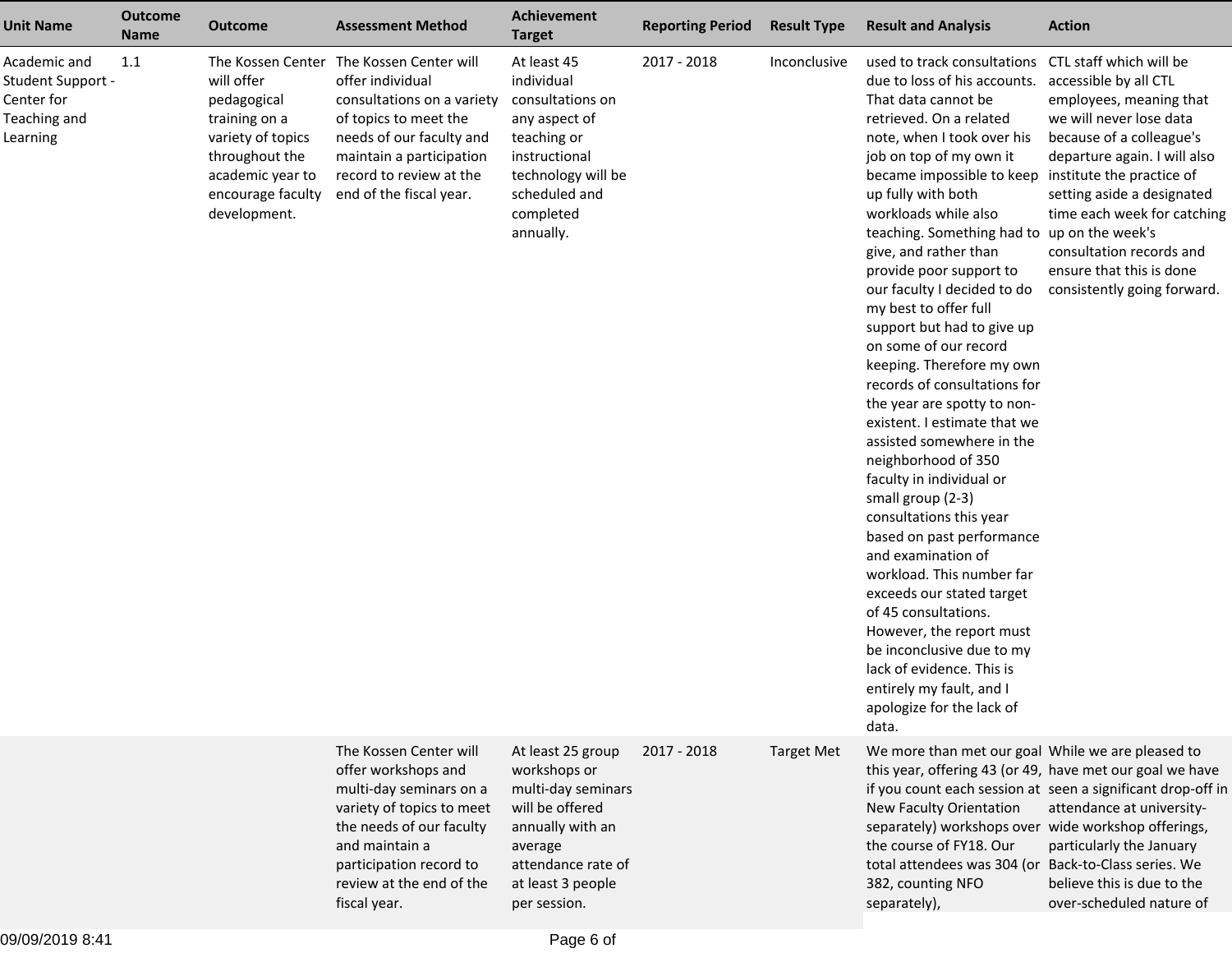| <b>Unit Name</b> | <b>Outcome</b><br><b>Name</b> | <b>Outcome</b> | <b>Assessment Method</b>                                                                                                                                                                                                   | Achievement<br><b>Target</b>                                                                                                                                         | <b>Reporting Period</b> | <b>Result Type</b> | <b>Result and Analysis</b>                                                                                                                                                                                       | <b>Action</b>                                                                                                                                                                                                                                                                                                                                                                                                                                                                                                                                                                                                                                                                                                                                                                                                                                                                                                                                                                                                                                                                                                                                             |
|------------------|-------------------------------|----------------|----------------------------------------------------------------------------------------------------------------------------------------------------------------------------------------------------------------------------|----------------------------------------------------------------------------------------------------------------------------------------------------------------------|-------------------------|--------------------|------------------------------------------------------------------------------------------------------------------------------------------------------------------------------------------------------------------|-----------------------------------------------------------------------------------------------------------------------------------------------------------------------------------------------------------------------------------------------------------------------------------------------------------------------------------------------------------------------------------------------------------------------------------------------------------------------------------------------------------------------------------------------------------------------------------------------------------------------------------------------------------------------------------------------------------------------------------------------------------------------------------------------------------------------------------------------------------------------------------------------------------------------------------------------------------------------------------------------------------------------------------------------------------------------------------------------------------------------------------------------------------|
|                  |                               |                | The Kossen Center will<br>offer workshops and<br>multi-day seminars on a<br>variety of topics to meet<br>the needs of our faculty<br>and maintain a<br>participation record to<br>review at the end of the<br>fiscal year. | At least 25 group<br>workshops or<br>multi-day seminars<br>will be offered<br>annually with an<br>average<br>attendance rate of<br>at least 3 people<br>per session. | 2017 - 2018             | <b>Target Met</b>  | giving us of just over 7<br>participants per workshop,<br>which is less than last<br>year's 9 and reflects an<br>overall trend in dropping<br>attendance at some of our<br>previously more successful<br>events. | our faculty during the<br>semester, which is<br>supported by anecdotal<br>conversations and by the<br>strong attendance at off-<br>session workshops like the<br><b>Online Teaching Academy</b><br>and Faculty Summer Book<br>Club, both of which took<br>place in the early summer<br>outside of the normal term.<br>In light of this we have<br>decided to shift our<br>attentions to more<br>departmental and college<br>level programming during<br>the regular academic year<br>and reserve university-wide<br>workshops for major events<br>like the annual fall<br>development conference,<br>new faculty orientation, and<br>the two programs<br>mentioned above.<br>Workshops will still be<br>offered throughout the year<br>at departmental request or<br>as needs arise, e.g. new<br>software or a university<br>policy change, but<br>otherwise we will focus our<br>efforts on a smaller level.<br>Therefore, we will leave the<br>goal of 25 workshops as it<br>stands and see whether it<br>needs further adjustment<br>after we have completed<br>the first year in this new<br>departmentally-focused<br>model.<br>A further note about |
|                  |                               |                |                                                                                                                                                                                                                            |                                                                                                                                                                      |                         |                    |                                                                                                                                                                                                                  | documentation: We have<br>not been in the habit of<br>using sign-in sheets for all of                                                                                                                                                                                                                                                                                                                                                                                                                                                                                                                                                                                                                                                                                                                                                                                                                                                                                                                                                                                                                                                                     |

our workshops, especially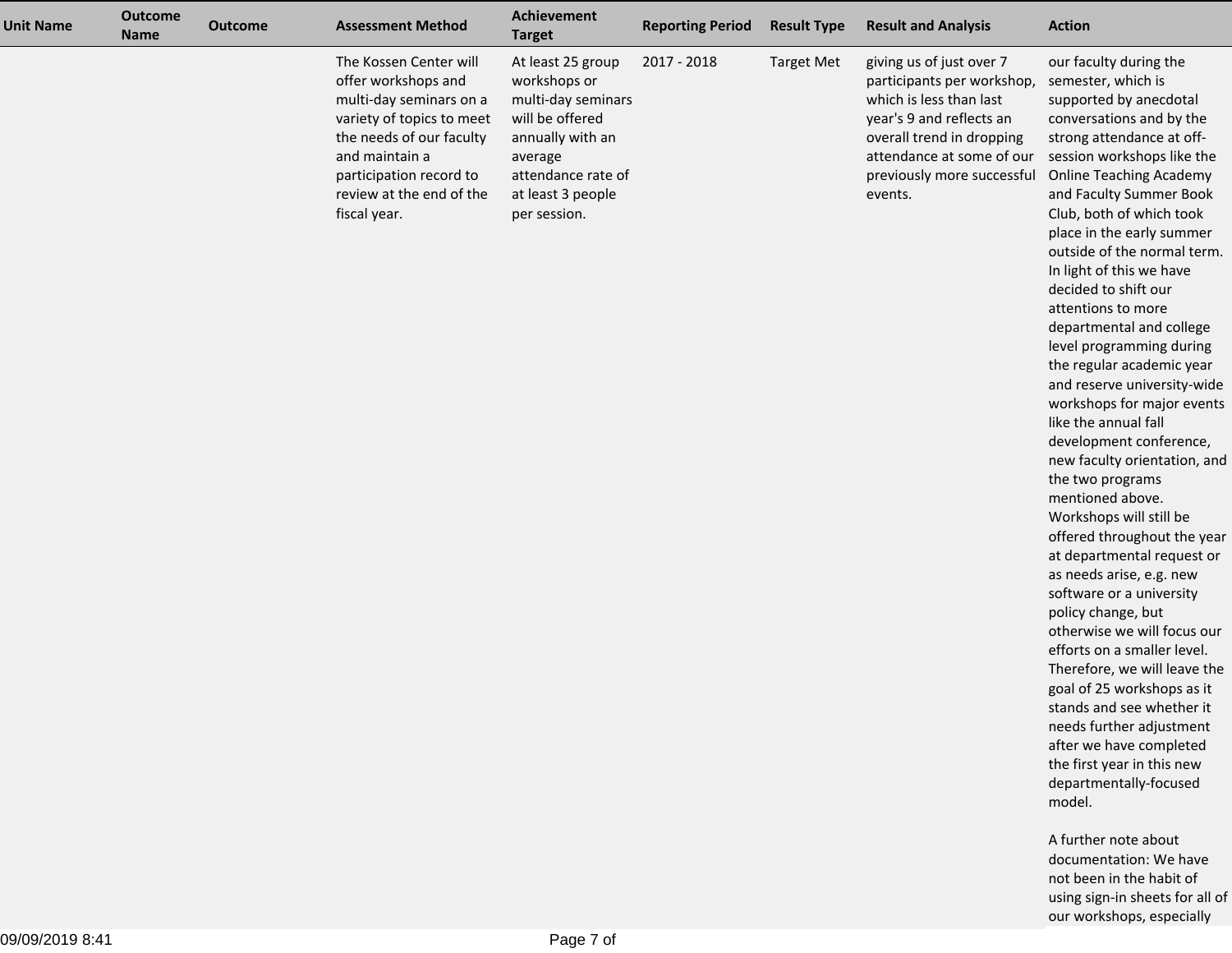| <b>Unit Name</b> | <b>Outcome</b><br><b>Name</b> | <b>Outcome</b>                                                                                                                   | <b>Assessment Method</b>                                                                                                                                                                                                                                                                                                                                                                                                                                                          | <b>Achievement</b><br><b>Target</b>                                                                                                                                                                       | <b>Reporting Period</b> | <b>Result Type</b> | <b>Result and Analysis</b>                                                                                                                                                                                                                                                                                                                                                                                                                                                                                                                                                                                                      | <b>Action</b>                                                                                                                                                                                                                                                                                                                                                                                                                                                                                                                                                                          |
|------------------|-------------------------------|----------------------------------------------------------------------------------------------------------------------------------|-----------------------------------------------------------------------------------------------------------------------------------------------------------------------------------------------------------------------------------------------------------------------------------------------------------------------------------------------------------------------------------------------------------------------------------------------------------------------------------|-----------------------------------------------------------------------------------------------------------------------------------------------------------------------------------------------------------|-------------------------|--------------------|---------------------------------------------------------------------------------------------------------------------------------------------------------------------------------------------------------------------------------------------------------------------------------------------------------------------------------------------------------------------------------------------------------------------------------------------------------------------------------------------------------------------------------------------------------------------------------------------------------------------------------|----------------------------------------------------------------------------------------------------------------------------------------------------------------------------------------------------------------------------------------------------------------------------------------------------------------------------------------------------------------------------------------------------------------------------------------------------------------------------------------------------------------------------------------------------------------------------------------|
|                  |                               |                                                                                                                                  | The Kossen Center will<br>offer workshops and<br>multi-day seminars on a<br>variety of topics to meet<br>the needs of our faculty<br>and maintain a<br>participation record to<br>review at the end of the<br>fiscal year.                                                                                                                                                                                                                                                        | At least 25 group<br>workshops or<br>multi-day seminars<br>will be offered<br>annually with an<br>average<br>attendance rate of<br>at least 3 people<br>per session.                                      | 2017 - 2018             | <b>Target Met</b>  | We more than met our goal the ongoing year-long new<br>this year, offering 43 (or 49, faculty orientation program<br>if you count each session at or the general mandatory<br>New Faculty Orientation<br>separately) workshops over development conference<br>the course of FY18. Our<br>total attendees was 304 (or difficult to manage given<br>382, counting NFO<br>separately), giving us of just most staff are present. We<br>over 7 participants per<br>workshop, which is less<br>than last year's 9 and<br>reflects an overall trend in<br>dropping attendance at<br>some of our previously<br>more successful events. | sessions at the fall<br>where sign-in sheets are<br>the fact that all faculty and<br>have included the sign-in<br>sheets we do have as well<br>as some electronic<br>registration records for<br>online programming where<br>it is more difficult to<br>manage sign-in sheets. In<br>light of the request to<br>include this documentation<br>in better detail in the future<br>as communicated to us by<br>the Office of Institutional<br>Research in June 2018, we<br>will endeavor to do a better<br>job of collecting sign-in<br>information at all events in<br>the coming years. |
|                  | $1.2\,$                       | Faculty will feel<br>that their<br>professional<br>development<br>needs for<br>being met by the<br>Kossen Center's<br>offerings. | Faculty will be asked<br>about their satisfaction<br>with the developmental<br>opportunities for online<br>teaching offered by the<br>technology use are Kossen Center in the<br>annual Faculty Satisfaction online course<br>Survey. Results will be<br>compiled by the Office of<br>Institutional Research and<br>reviewed by the Kossen<br>Center staff.<br>"The University supports<br>online course delivery<br>through faculty training<br>and allocation of<br>resources." | 65% of Faculty<br>Satisfaction Survey<br>participants will<br>"strongly agree" or<br>"agree" that "The<br>University supports<br>delivery through<br>faculty training and<br>allocation of<br>resources." | 2017 - 2018             | <b>Target Met</b>  | 2018 Faculty Satisfaction<br>Survey Results:<br>Strongly Agree - (30/112)<br>26.79%<br>Agree - (56/112) 50%<br>Total - (86/112) 76.79%<br>Disagree - (10/112) 8.93%<br>Strongly Disagree - (7/112)<br>6.25%<br>Not Applicable - (9/112)<br>8.04%<br>While we easily exceeded<br>our 65% goal, our overall<br>agree/strongly agree<br>numbers dropped a bit<br>from FY17. This may be in<br>part due to the timing of                                                                                                                                                                                                            | A search for a new<br>Instructional Technologist is<br>underway and we hope to<br>hire someone in the late<br>summer or early fall of<br>FY19, which should prove<br>helpful once that person has<br>finished training and<br>become accustomed to our<br>campus. That should help<br>with general faculty support<br>and with the discovery and<br>development of new<br>technologies on campus.<br>In light of these results, we<br>will continue our new<br><b>Online Teaching Academy</b><br>and continue tailoring our                                                            |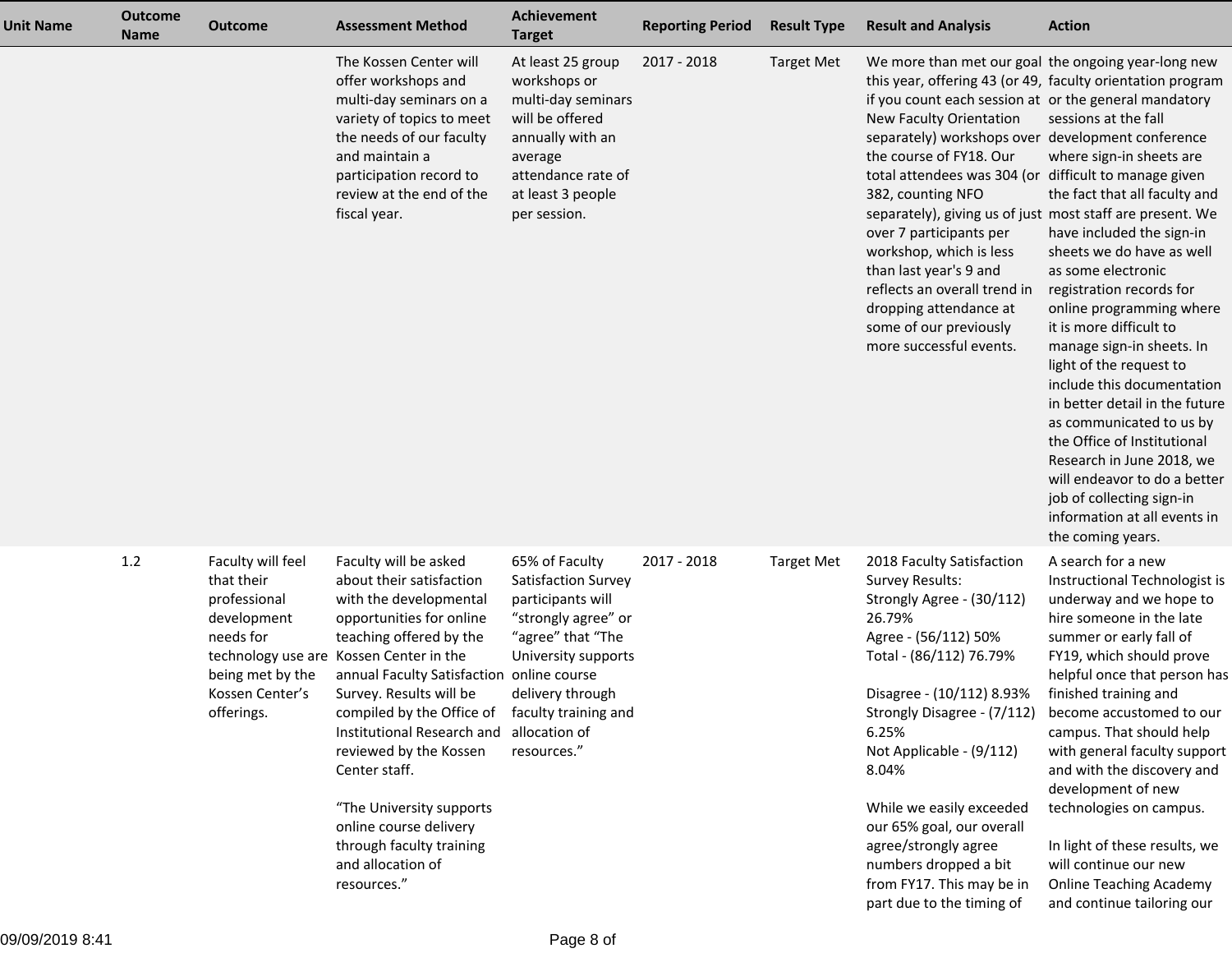| <b>Unit Name</b> | <b>Outcome</b><br><b>Name</b> | <b>Outcome</b>                                                                                                                   | <b>Assessment Method</b>                                                                                                                                                                                                                                                                                                                                                                                                                                                          | Achievement<br><b>Target</b>                                                                                                                                                                              | <b>Reporting Period</b> | <b>Result Type</b>                                                                          | <b>Result and Analysis</b>                                                                                                                                                                                                                                                                                                                                                                                                                                                                                                                                                                                                                                                                                                                                                                                                                                                                                      | <b>Action</b>                                                                                                                                                                                                                                                                          |
|------------------|-------------------------------|----------------------------------------------------------------------------------------------------------------------------------|-----------------------------------------------------------------------------------------------------------------------------------------------------------------------------------------------------------------------------------------------------------------------------------------------------------------------------------------------------------------------------------------------------------------------------------------------------------------------------------|-----------------------------------------------------------------------------------------------------------------------------------------------------------------------------------------------------------|-------------------------|---------------------------------------------------------------------------------------------|-----------------------------------------------------------------------------------------------------------------------------------------------------------------------------------------------------------------------------------------------------------------------------------------------------------------------------------------------------------------------------------------------------------------------------------------------------------------------------------------------------------------------------------------------------------------------------------------------------------------------------------------------------------------------------------------------------------------------------------------------------------------------------------------------------------------------------------------------------------------------------------------------------------------|----------------------------------------------------------------------------------------------------------------------------------------------------------------------------------------------------------------------------------------------------------------------------------------|
|                  | 1.2                           | Faculty will feel<br>that their<br>professional<br>development<br>needs for<br>being met by the<br>Kossen Center's<br>offerings. | Faculty will be asked<br>about their satisfaction<br>with the developmental<br>opportunities for online<br>teaching offered by the<br>technology use are Kossen Center in the<br>annual Faculty Satisfaction online course<br>Survey. Results will be<br>compiled by the Office of<br>Institutional Research and<br>reviewed by the Kossen<br>Center staff.<br>"The University supports<br>online course delivery<br>through faculty training<br>and allocation of<br>resources." | 65% of Faculty<br>Satisfaction Survey<br>participants will<br>"strongly agree" or<br>"agree" that "The<br>University supports<br>delivery through<br>faculty training and<br>allocation of<br>resources." | 2017 - 2018             | <b>Target Met</b>                                                                           | the survey which did not<br>include the first annual<br><b>Online Teaching Academy</b><br>offered in May 2018, which<br>I hope will boost our<br>ratings in this category<br>again next year. The loss of<br>our Instructional<br>Technologist to another job at the university level. We<br>in January also affected our will maintain the 65%<br>ability to respond quickly to satisfaction goal for next<br>faculty needs. I did my best year as we transition our<br>to cover that role along<br>with my own as director<br>and am immensely grateful<br>to ITS for stepping in to<br>provide additional technical<br>support to faculty in the<br>past six months, but clearly<br>the loss of the instructional<br>technologist affected our<br>ability to both meet faculty<br>needs for current<br>software/hardware support<br>and to seek out new<br>technological solutions to<br>roll out on campus. | software and classroom<br>hardware support and<br>training at the departmental<br>level as mentioned in goal<br>1.1, since each department<br>really does have its own<br>particular needs which are<br>better met at that level than<br>staffing.                                     |
|                  |                               |                                                                                                                                  | Faculty will be asked<br>about their satisfaction<br>with the developmental<br>opportunities for software<br>use offered by the Kossen<br>Center in the annual<br><b>Faculty Satisfaction</b><br>Survey. Results will be<br>compiled by the Office of<br>Institutional Research and<br>reviewed by the Kossen<br>Center staff.<br>"I have access to the                                                                                                                           | 65% of Faculty<br>Satisfaction Survey<br>participants will<br>"strongly agree" or<br>"agree" that "I<br>have access to the<br>software I need to<br>be an effective<br>instructor."                       | 2017 - 2018             | <b>Target Met</b>                                                                           | 2018 Faculty Satisfaction<br><b>Survey Results:</b><br>Strongly Agree - (34/110)<br>30.91%<br>Agree - (56/110) 50.91%<br>Total - (90/110) 81.82%<br>Disagree - (15/110) 13.64% track both of these<br>Strongly Disagree - (3/110) questions and continue<br>2.73%<br>Not Applicable - (2/110)<br>1.82%<br>This is a new question for                                                                                                                                                                                                                                                                                                                                                                                                                                                                                                                                                                            | Given that the question was<br>changed, the Office of<br>Institutional Research has<br>kindly agreed to add it back<br>in next year's Faculty<br>Satisfaction Survey. Going<br>forward we would like to<br>doing so with the minimum<br>65% agree/strongly agree<br>satisfaction rate. |
|                  |                               | software I need to be an<br>effective instructor."                                                                               |                                                                                                                                                                                                                                                                                                                                                                                                                                                                                   |                                                                                                                                                                                                           |                         | us, as the Faculty<br>Satisfaction Survey<br>language was changed as<br>noted in the Change |                                                                                                                                                                                                                                                                                                                                                                                                                                                                                                                                                                                                                                                                                                                                                                                                                                                                                                                 |                                                                                                                                                                                                                                                                                        |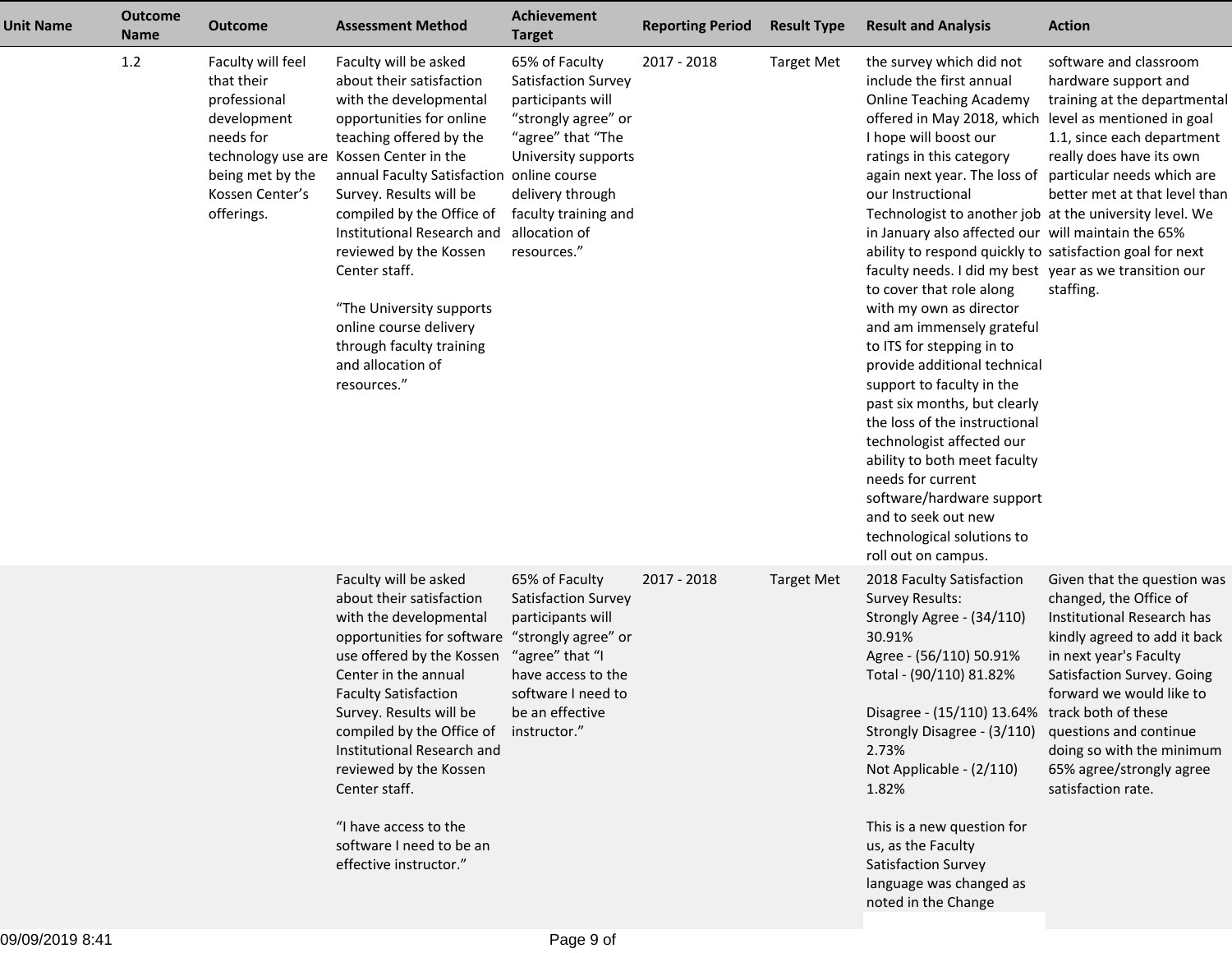| <b>Unit Name</b> | <b>Outcome</b><br><b>Name</b> | <b>Outcome</b>                                                                                                                            | <b>Assessment Method</b>                                                                                                                                                                                                                                                                                                                                                                                                          | <b>Achievement</b><br><b>Target</b>                                                                                                                                                                                                                                                                                    | <b>Reporting Period</b> | <b>Result Type</b> | <b>Result and Analysis</b>                                                                                                                                                                                                                                                                                                                                                                                                                                                                                                                              | <b>Action</b>                                                                                                                                                                                                                                                                                                                                                       |
|------------------|-------------------------------|-------------------------------------------------------------------------------------------------------------------------------------------|-----------------------------------------------------------------------------------------------------------------------------------------------------------------------------------------------------------------------------------------------------------------------------------------------------------------------------------------------------------------------------------------------------------------------------------|------------------------------------------------------------------------------------------------------------------------------------------------------------------------------------------------------------------------------------------------------------------------------------------------------------------------|-------------------------|--------------------|---------------------------------------------------------------------------------------------------------------------------------------------------------------------------------------------------------------------------------------------------------------------------------------------------------------------------------------------------------------------------------------------------------------------------------------------------------------------------------------------------------------------------------------------------------|---------------------------------------------------------------------------------------------------------------------------------------------------------------------------------------------------------------------------------------------------------------------------------------------------------------------------------------------------------------------|
|                  |                               |                                                                                                                                           | Faculty will be asked<br>about their satisfaction<br>with the developmental<br>opportunities for software "strongly agree" or<br>use offered by the Kossen<br>Center in the annual<br><b>Faculty Satisfaction</b><br>Survey. Results will be<br>compiled by the Office of<br>Institutional Research and<br>reviewed by the Kossen<br>Center staff.<br>"I have access to the<br>software I need to be an<br>effective instructor." | 65% of Faculty<br>Satisfaction Survey<br>participants will<br>"agree" that "I<br>have access to the<br>software I need to<br>be an effective<br>instructor."                                                                                                                                                           | 2017 - 2018             | <b>Target Met</b>  | Documentation in the<br>notes above. We used to<br>measure whether faculty<br>training on software, while<br>this new question asks if<br>they have access to the<br>software they need to be<br>an effective instructor.<br>Both are worthy questions<br>but obviously measure<br>different things. Therefore<br>it is difficult to compare<br>this year's data with last<br>year's. We did exceed the<br>65% satisfaction goal,<br>however, which is positive.                                                                                        | Given that the question was<br>changed, the Office of<br>Institutional Research has<br>felt they received adequate kindly agreed to add it back<br>in next year's Faculty<br>Satisfaction Survey. Going<br>forward we would like to<br>track both of these<br>questions and continue<br>doing so with the minimum<br>65% agree/strongly agree<br>satisfaction rate. |
|                  | 1.3                           | Faculty will<br>actually<br>implement the<br>skills and theories<br>that they learn<br>about at the<br>Kossen Center in<br>their classes. | Faculty will be asked<br>about their self-assessed<br>level of competency in<br>using APIL Teaching<br>strategies to lead to<br>intellectual curiosity in the "Mastery" to the<br>annual Faculty Satisfaction question "APIL<br>Survey. Results will be<br>compiled by the Office of<br>Institutional Research and<br>reviewed by the Kossen<br>Center staff.                                                                     | 60% of Faculty<br>Satisfaction Survey<br>participants will<br>answer<br>"Acceptable" or<br>Strategies involve<br>Active learning,<br>Problem-based<br>learning, and<br>Inquiry-based<br>learning to<br>cultivate<br>Intellectual<br>Curiosity. My self-<br>assessed level of<br>competency in<br>these strategies is:" | 2017 - 2018             | <b>Target Met</b>  | 2018 Faculty Satisfaction<br><b>Survey Results</b><br>Mastery - (12/110) 16.36%<br>Acceptable - (57/110)<br>51.82%<br>Total - (69/110) 68.18%<br>Emerging - (32/110)<br>29.09%<br>Below What I Would Like It<br>To Be - (3/110) 2.73%<br>The goal of 60% was<br>exceeded, and while it is a<br>percentage point lower<br>than last year we have a<br>higher percentage in the<br>mastery and emerging<br>levels compared to<br>acceptable and below what<br>I would like than last year<br>which shows progress<br>within the categories<br>themselves. | We will continue with the<br>60% goal of acceptable and<br>mastery responses for the<br>coming year.                                                                                                                                                                                                                                                                |
|                  |                               |                                                                                                                                           | One third of faculty who<br>have attended at least one score on the<br>Kossen Center workshop,<br>training, or individual                                                                                                                                                                                                                                                                                                         | The average faculty 2017 - 2018<br>implementation<br>question on the                                                                                                                                                                                                                                                   |                         | Inconclusive       | Unfortunately, we have no<br>results to declare for this<br>year. We had intended to<br>shift our distribution of this electronic reminders to                                                                                                                                                                                                                                                                                                                                                                                                          | I have taken steps to ensure<br>that this does not happen<br>again. I have created                                                                                                                                                                                                                                                                                  |
|                  |                               |                                                                                                                                           |                                                                                                                                                                                                                                                                                                                                                                                                                                   |                                                                                                                                                                                                                                                                                                                        |                         |                    |                                                                                                                                                                                                                                                                                                                                                                                                                                                                                                                                                         |                                                                                                                                                                                                                                                                                                                                                                     |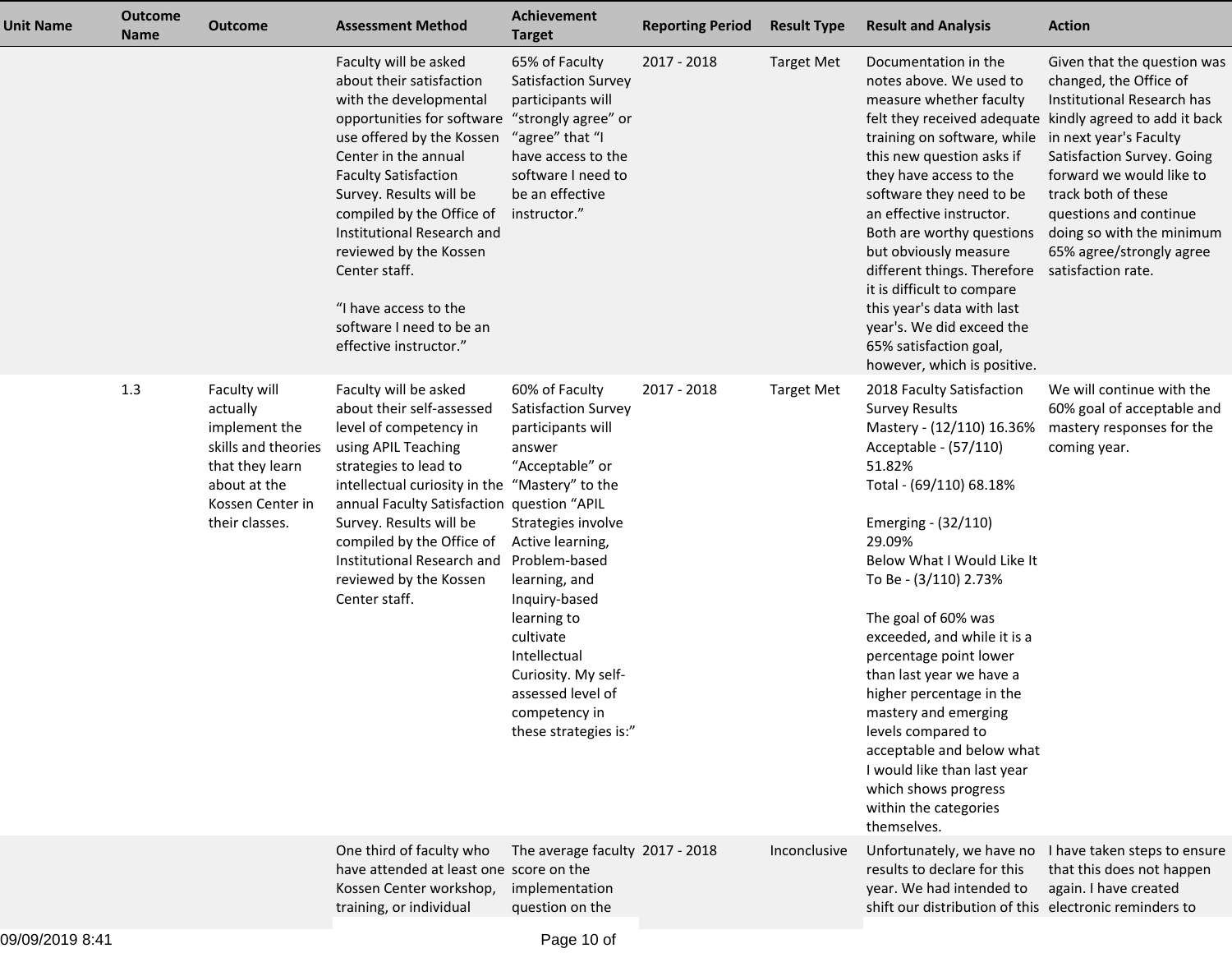| <b>Unit Name</b> | <b>Outcome</b><br><b>Name</b> | <b>Outcome</b>                                                          | <b>Assessment Method</b>                                                                                                                                                                                                                                                                                                                                                                                                                                       | <b>Achievement</b><br><b>Target</b>                                                                                                                                             | <b>Reporting Period</b> | <b>Result Type</b> | <b>Result and Analysis</b>                                                                                                                                                                                                                                                                                                                                                                                       | <b>Action</b>                                                                                                                                                                                                                                                                                                                                                                                                                                                                                                                                                                                                                                                                                                                                                                                                                                                                                                                             |
|------------------|-------------------------------|-------------------------------------------------------------------------|----------------------------------------------------------------------------------------------------------------------------------------------------------------------------------------------------------------------------------------------------------------------------------------------------------------------------------------------------------------------------------------------------------------------------------------------------------------|---------------------------------------------------------------------------------------------------------------------------------------------------------------------------------|-------------------------|--------------------|------------------------------------------------------------------------------------------------------------------------------------------------------------------------------------------------------------------------------------------------------------------------------------------------------------------------------------------------------------------------------------------------------------------|-------------------------------------------------------------------------------------------------------------------------------------------------------------------------------------------------------------------------------------------------------------------------------------------------------------------------------------------------------------------------------------------------------------------------------------------------------------------------------------------------------------------------------------------------------------------------------------------------------------------------------------------------------------------------------------------------------------------------------------------------------------------------------------------------------------------------------------------------------------------------------------------------------------------------------------------|
|                  |                               |                                                                         | consultation over the past randomly selected 2017 - 2018<br>year will be randomly<br>selected to complete a<br>Follow-up Survey which<br>includes a question about<br>whether or not they have<br>implemented any of the<br>skills or theories they have<br>learned in the past year.<br>The question will offer a 5-<br>point scale ranging from 1,<br>"not at all," to 5, "to a<br>great extent". The survey<br>will be evaluated by<br>Kossen Center staff. | annual Follow-up<br>Survey will be 3.5<br>out of 5.                                                                                                                             |                         | Inconclusive       | survey from May to<br>January this year in light of<br>last year's poor survey<br>return in May. However,<br>the unexpected departure<br>of our Instructional<br>Technologist in January<br>meant that we forgot<br>about that change and<br>once again had no surveys<br>returned in late May when<br>they were sent out. This<br>was my failure on follow<br>through and I take full<br>responsibility for it. | send out follow-up surveys<br>in January as well as<br>included a follow-up survey<br>mechanism for all<br>participants in our new<br>annual Online Teaching<br>Academy, which took place<br>for the first time in May<br>2018. To ensure that the<br>reminders are not only in<br>my hands I will also be<br>adding a reminder to help<br>me with these surveys to<br>the duty list of our office<br>student worker, who can<br>assist with the mailing out<br>the surveys and data<br>collation after the fact.<br>The addition of the special<br><b>Online Teaching Academy</b><br>survey means that we will<br>have two slightly different<br>surveys to include in this<br>evaluation next year, but<br>the same question is<br>included in both and the<br>same 5-point scale is used<br>for their responses. The<br>surveys will be the general<br>Follow-up Survey and the<br><b>Online Teaching Academy</b><br>Follow-up Survey. |
|                  | 2.1                           | New instructional<br>placed in<br>classrooms across<br>campus annually. | The Kossen Center will<br>technology will be assist departments with<br>the selection and<br>installation of new<br>classroom technology and<br>will keep a record of all<br>completed processes to<br>review at the end of the<br>fiscal year.                                                                                                                                                                                                                | Conduct a needs<br>consultation and<br>installation of new<br>classroom<br>technology, either<br>hardware or<br>software, in at<br>least 8 classrooms<br>on campus per<br>year. | 2017 - 2018             | <b>Target Met</b>  | We assisted with the<br>planning, purchase, and<br>installation of hardware in<br>15 classrooms this year,<br>ranging from small<br>upgrades to audio and<br>rearranging existing<br>materials to work more<br>effectively to the complete<br>development of a room                                                                                                                                              | We will continue with the<br>goal to consult on and assist<br>with installation of 8<br>classrooms next year. We<br>are not raising the goal<br>because of our current lack<br>of an instructional<br>technologist to take the<br>lead on the project and the<br>anticipated FMLA leave time                                                                                                                                                                                                                                                                                                                                                                                                                                                                                                                                                                                                                                              |

from a blank slate. This well of the director who will not

be able to assist with this

exceeds the target of 8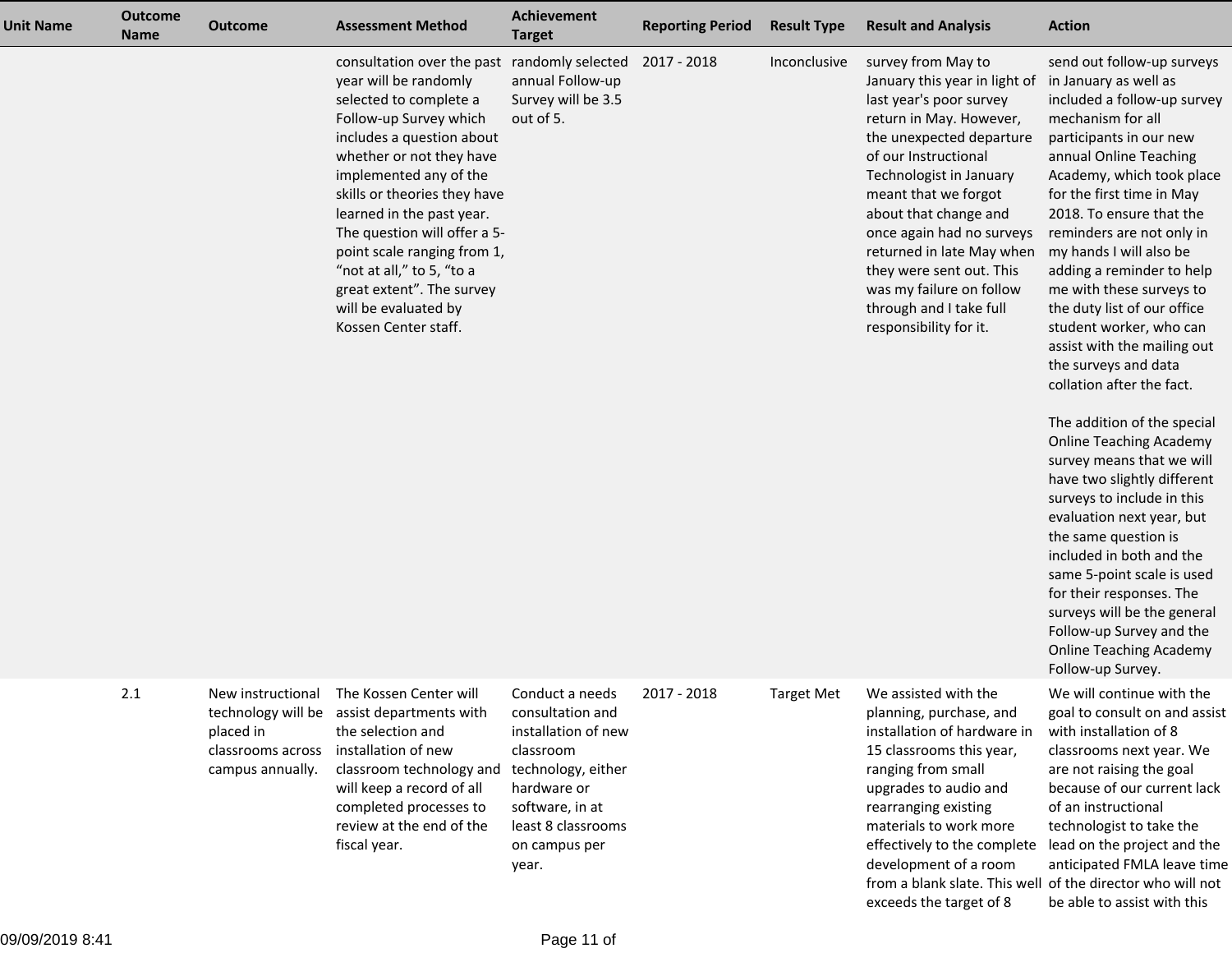| <b>Unit Name</b> | <b>Outcome</b><br><b>Name</b> | <b>Outcome</b>                                                                                                                                                                    | <b>Assessment Method</b>                                                                                                                                                                                                                                                                                                                            | <b>Achievement</b><br><b>Target</b>                                                                                                                                                                                                   | <b>Reporting Period</b> | <b>Result Type</b>       | <b>Result and Analysis</b>                                                                                                                                                                                                                                                                                                                                                                                                                                                                                                                                                                                                                                                                                                                                                                                                                                                                                                                                                                                                           | <b>Action</b>                                                                                                                                                                                                                                                                                                                                                                                                                                                                                                                                                                                                                                                                                                                                                                                                                             |
|------------------|-------------------------------|-----------------------------------------------------------------------------------------------------------------------------------------------------------------------------------|-----------------------------------------------------------------------------------------------------------------------------------------------------------------------------------------------------------------------------------------------------------------------------------------------------------------------------------------------------|---------------------------------------------------------------------------------------------------------------------------------------------------------------------------------------------------------------------------------------|-------------------------|--------------------------|--------------------------------------------------------------------------------------------------------------------------------------------------------------------------------------------------------------------------------------------------------------------------------------------------------------------------------------------------------------------------------------------------------------------------------------------------------------------------------------------------------------------------------------------------------------------------------------------------------------------------------------------------------------------------------------------------------------------------------------------------------------------------------------------------------------------------------------------------------------------------------------------------------------------------------------------------------------------------------------------------------------------------------------|-------------------------------------------------------------------------------------------------------------------------------------------------------------------------------------------------------------------------------------------------------------------------------------------------------------------------------------------------------------------------------------------------------------------------------------------------------------------------------------------------------------------------------------------------------------------------------------------------------------------------------------------------------------------------------------------------------------------------------------------------------------------------------------------------------------------------------------------|
|                  | 2.1                           | New instructional<br>placed in<br>classrooms across<br>campus annually.                                                                                                           | The Kossen Center will<br>technology will be assist departments with<br>the selection and<br>installation of new<br>classroom technology and<br>will keep a record of all<br>completed processes to<br>review at the end of the<br>fiscal year.                                                                                                     | Conduct a needs<br>consultation and<br>installation of new<br>classroom<br>technology, either<br>hardware or<br>software, in at<br>least 8 classrooms<br>on campus per<br>year.                                                       | 2017 - 2018             | <b>Target Met</b>        | rooms, but owes much to<br>the better financial<br>situation of many<br>departments on campus<br>compared to last year.<br>Details of the cost of each<br>and rooms affected are in<br>the attached spreadsheet.<br>Further itemized details for<br>each purchase can be<br>provided upon request.                                                                                                                                                                                                                                                                                                                                                                                                                                                                                                                                                                                                                                                                                                                                   | process for several months<br>in the absence of an<br>instructional technologist.                                                                                                                                                                                                                                                                                                                                                                                                                                                                                                                                                                                                                                                                                                                                                         |
|                  | 2.2                           | Faculty will be<br>ability to<br>effectively use<br>new instructional<br>technology, both<br>software and<br>hardware, for<br>face-to-face,<br>online, and hybrid<br>instruction. | Faculty who attend<br>satisfied with their individual or group<br>training sessions on using<br>technology for instruction<br>will complete the<br>Instructional Technology<br>Survey to assess their<br>perceived skill level<br>(novice, intermediate,<br>competent, advanced).<br>The survey data will be<br>assessed by Kossen Center<br>staff. | 75% of faculty<br>member's self-<br>reported outgoing<br>perceived skill level<br>will be at least one<br>level higher than<br>their self-reported<br>incoming perceived<br>skill level on the<br>Instructional<br>Technology Survey. | 2017 - 2018             | <b>Target Not</b><br>Met | In an effort to be more<br>effective with our survey<br>tools, we moved to using<br>the same feedback survey<br>for our face-to-face faculty<br>development sessions in<br>August and January, the<br>two largest university-wide<br>training series of the year.<br>The question of perceived<br>skill level did not make it<br>into the new shared survey<br>mechanism. At the time we<br>forgot that it was part of<br>our annual assessment<br>protocol, so we removed it<br>as it did not make sense for based workshops. We will<br>the more common sessions continue to evaluate this<br>offered at these workshop<br>series dealing with<br>pedagogical issues and<br>other faculty professional<br>development needs.<br>That means that the data<br>set that we do have is quite reasonable goal, given the<br>small, as it is pulled only<br>from the post-academy<br>survey from our Online<br>Teaching Academy offered<br>in May, 2018 to a<br>contingent of 20 faculty<br>(space was purposely<br>limited for the best | In light of the fact that we<br>are now only collecting data<br>on this question from a<br>single workshop (and given<br>our staffing issues, staying<br>with the single post-<br>workshop survey is our best<br>option for workshops<br>besides the intensive Online<br>Teaching Academy), we will<br>need to adjust our<br>expectations for this goal<br>and continue to evaluate it<br>based solely upon the<br><b>Online Teaching Academy</b><br>rather than all technology-<br>goal but we will set a target<br>of 60% of participants in the<br><b>Online Teaching Academy</b><br>self-reporting at one skill-<br>level higher at the end of<br>the workshop than upon<br>entry. This seems like a<br>newness of the workshop<br>and the issue with<br>perceived skill-levels before<br>entering the academy in the<br>first place. |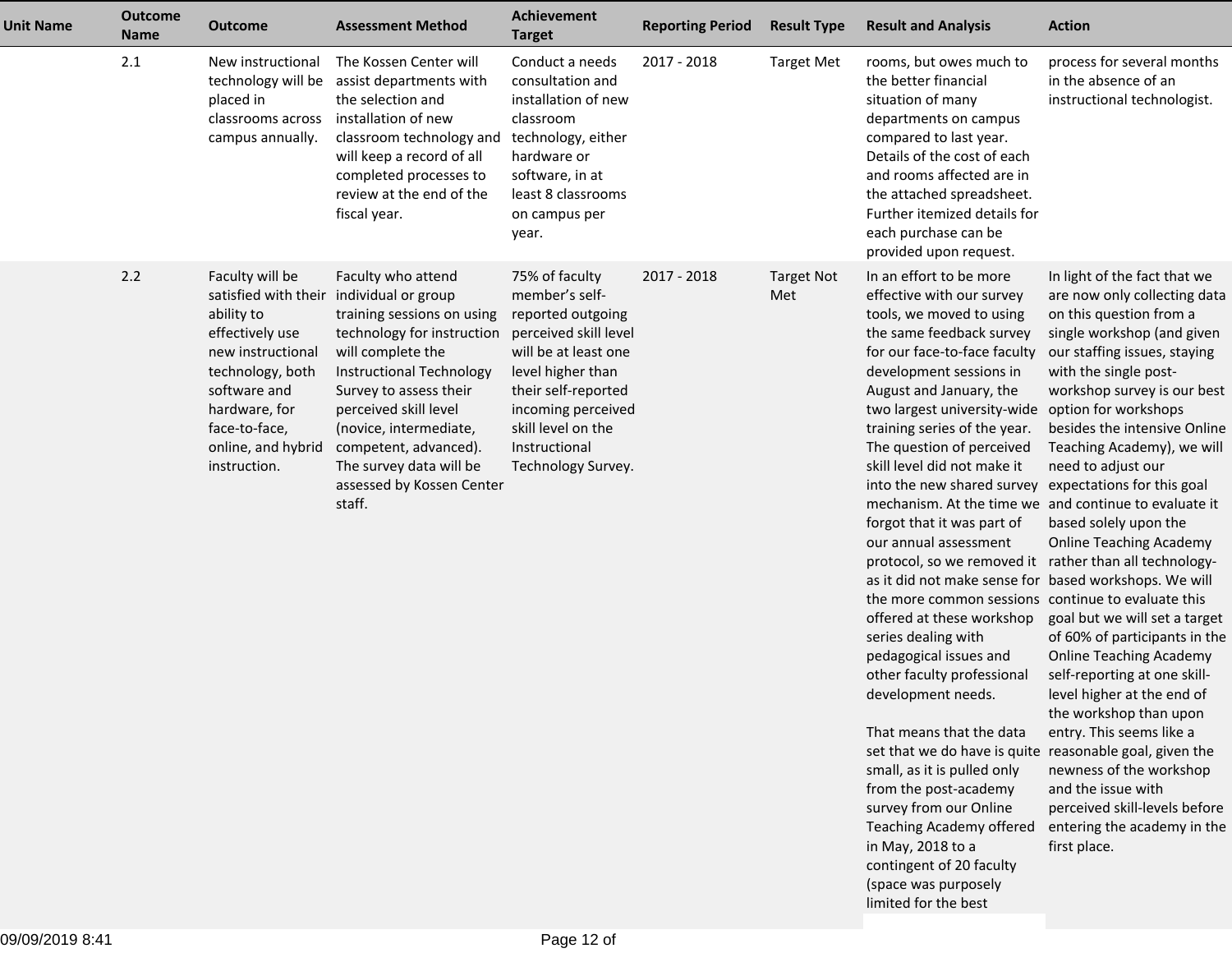| <b>Unit Name</b> | <b>Outcome</b><br><b>Name</b> | <b>Outcome</b>                                                                                                                                                                                            | <b>Assessment Method</b>                                                                                                                                                                                                                                                                                                       | Achievement<br><b>Target</b>                                                                                                                                                                                                          | <b>Reporting Period</b> | <b>Result Type</b>       | <b>Result and Analysis</b>                                                                                                                                                                                                                                                                                                                                                                                                                                                                                                                                                                                                                                                                                                                                                                                                                                                                                                                                                                                                                                                    | <b>Action</b>                                                                                                                                                                                                                                                                                                                                                                                                                                                                                                                                                                                                                                                                                                                                                                                                                                                                                                                    |
|------------------|-------------------------------|-----------------------------------------------------------------------------------------------------------------------------------------------------------------------------------------------------------|--------------------------------------------------------------------------------------------------------------------------------------------------------------------------------------------------------------------------------------------------------------------------------------------------------------------------------|---------------------------------------------------------------------------------------------------------------------------------------------------------------------------------------------------------------------------------------|-------------------------|--------------------------|-------------------------------------------------------------------------------------------------------------------------------------------------------------------------------------------------------------------------------------------------------------------------------------------------------------------------------------------------------------------------------------------------------------------------------------------------------------------------------------------------------------------------------------------------------------------------------------------------------------------------------------------------------------------------------------------------------------------------------------------------------------------------------------------------------------------------------------------------------------------------------------------------------------------------------------------------------------------------------------------------------------------------------------------------------------------------------|----------------------------------------------------------------------------------------------------------------------------------------------------------------------------------------------------------------------------------------------------------------------------------------------------------------------------------------------------------------------------------------------------------------------------------------------------------------------------------------------------------------------------------------------------------------------------------------------------------------------------------------------------------------------------------------------------------------------------------------------------------------------------------------------------------------------------------------------------------------------------------------------------------------------------------|
|                  | 2.2                           | Faculty will be<br>satisfied with their<br>ability to<br>effectively use<br>new instructional<br>technology, both<br>software and<br>hardware, for<br>face-to-face,<br>online, and hybrid<br>instruction. | Faculty who attend<br>individual or group<br>training sessions on using<br>technology for instruction<br>will complete the<br>Instructional Technology<br>Survey to assess their<br>perceived skill level<br>(novice, intermediate,<br>competent, advanced).<br>The survey data will be<br>assessed by Kossen Center<br>staff. | 75% of faculty<br>member's self-<br>reported outgoing<br>perceived skill level<br>will be at least one<br>level higher than<br>their self-reported<br>incoming perceived<br>skill level on the<br>Instructional<br>Technology Survey. | 2017 - 2018             | <b>Target Not</b><br>Met | learning experience). Only<br>survey, so the result pool is on this question from a<br>small at N=10. The self-<br>identified ranking terms<br>differed slightly from the<br>old Instructional<br>Technology survey<br>question above (we now<br>use "beginner,<br>intermediate, advanced,<br>and expert" rather than<br>"novice, intermediate,<br>competent, and<br>advanced"), but the change<br>in ability and number of<br>categories remains the<br>same. The results of that<br>post-academy survey are<br>included here below:<br>Number of responses to<br>post-workshop survey: 10<br>How would you rate your<br>online teaching abilities<br>before participating in this<br>academy?<br>Beginner: 4 (40%)<br>Intermediate: 4 (40%)<br>Advanced: 2 (20%)<br>Expert: 0<br>How would you rate your<br>online teaching abilities<br>after participating in this<br>academy?<br>Beginner: 2 (20%)<br>Intermediate: 4 (40%)<br>Advanced: 4 (40%)<br>Expert: 0<br>Our pre-survey, collected<br>on the first day of the<br>workshop, indicated that<br>out of N=16 surveys | In light of the fact that we<br>half of them completed the are now only collecting data<br>single workshop (and given<br>our staffing issues, staying<br>with the single post-<br>workshop survey is our best<br>option for workshops<br>besides the intensive Online<br>Teaching Academy), we will<br>need to adjust our<br>expectations for this goal<br>and continue to evaluate it<br>based solely upon the<br><b>Online Teaching Academy</b><br>rather than all technology-<br>based workshops. We will<br>continue to evaluate this<br>goal but we will set a target<br>of 60% of participants in the<br><b>Online Teaching Academy</b><br>self-reporting at one skill-<br>level higher at the end of<br>the workshop than upon<br>entry. This seems like a<br>reasonable goal, given the<br>newness of the workshop<br>and the issue with<br>perceived skill-levels before<br>entering the academy in the<br>first place. |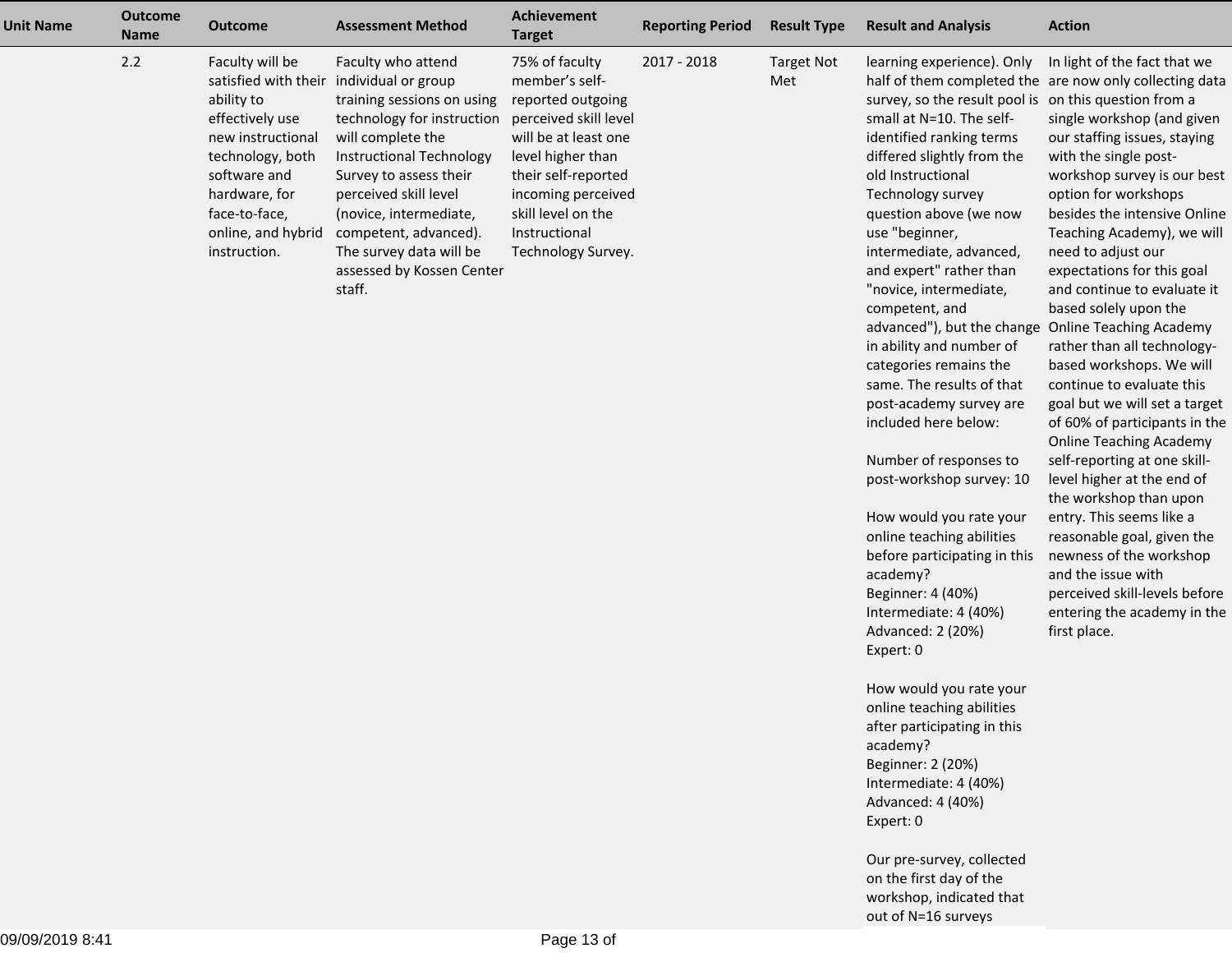| <b>Unit Name</b> | <b>Outcome</b><br><b>Name</b> | <b>Outcome</b>                                                                                                                                                                                            | <b>Assessment Method</b>                                                                                                                                                                                                                                                                                                              | Achievement<br><b>Target</b>                                                                                                                                                                                                          | <b>Reporting Period</b> | <b>Result Type</b>       | <b>Result and Analysis</b>                                                                                                                                                                                                                                                                                                                                                                                                                                                                                                                                                                                                                                                                                                                                                                                                                                                         | <b>Action</b>                                                                                                                                                                                                                                                                                                                                                                                                                                                                                                                                                                                                                                                                                                                                                                                                                                                                                                                                                    |
|------------------|-------------------------------|-----------------------------------------------------------------------------------------------------------------------------------------------------------------------------------------------------------|---------------------------------------------------------------------------------------------------------------------------------------------------------------------------------------------------------------------------------------------------------------------------------------------------------------------------------------|---------------------------------------------------------------------------------------------------------------------------------------------------------------------------------------------------------------------------------------|-------------------------|--------------------------|------------------------------------------------------------------------------------------------------------------------------------------------------------------------------------------------------------------------------------------------------------------------------------------------------------------------------------------------------------------------------------------------------------------------------------------------------------------------------------------------------------------------------------------------------------------------------------------------------------------------------------------------------------------------------------------------------------------------------------------------------------------------------------------------------------------------------------------------------------------------------------|------------------------------------------------------------------------------------------------------------------------------------------------------------------------------------------------------------------------------------------------------------------------------------------------------------------------------------------------------------------------------------------------------------------------------------------------------------------------------------------------------------------------------------------------------------------------------------------------------------------------------------------------------------------------------------------------------------------------------------------------------------------------------------------------------------------------------------------------------------------------------------------------------------------------------------------------------------------|
|                  | 2.2                           | Faculty will be<br>satisfied with their<br>ability to<br>effectively use<br>new instructional<br>technology, both<br>software and<br>hardware, for<br>face-to-face,<br>online, and hybrid<br>instruction. | Faculty who attend<br>individual or group<br>training sessions on using<br>technology for instruction<br>will complete the<br><b>Instructional Technology</b><br>Survey to assess their<br>perceived skill level<br>(novice, intermediate,<br>competent, advanced).<br>The survey data will be<br>assessed by Kossen Center<br>staff. | 75% of faculty<br>member's self-<br>reported outgoing<br>perceived skill level<br>will be at least one<br>level higher than<br>their self-reported<br>incoming perceived<br>skill level on the<br>Instructional<br>Technology Survey. | 2017 - 2018             | <b>Target Not</b><br>Met | collected 6 considered<br>themselves beginners, 7<br>considered themselves<br>intermediate, and 3<br>considered themselves<br>advanced.<br>In this group of 10 faculty,<br>only 4 reported advancing<br>an average of 40%. That<br>means that our outcome<br>did not meet our goal. The<br><b>Online Teaching Academy</b><br>is intensive and it is likely<br>that some of the<br>participants reevaluated<br>their scale of beginner,<br>intermediate, advanced,<br>and expert over the course<br>of the week-long<br>workshop. The sample size<br>was small and may not<br>accurately portray the<br>experience of all who took<br>part. Finally, it was the first<br>time this week-long<br>workshop was offered and<br>we learned a lot from the<br>process. We will hope for a<br>better result with this<br>question after making<br>changes before next year's<br>offering. | In light of the fact that we<br>are now only collecting data<br>on this question from a<br>single workshop (and given<br>our staffing issues, staying<br>with the single post-<br>workshop survey is our best<br>option for workshops<br>besides the intensive Online<br>by at least one skill level for Teaching Academy), we will<br>need to adjust our<br>expectations for this goal<br>and continue to evaluate it<br>based solely upon the<br><b>Online Teaching Academy</b><br>rather than all technology-<br>based workshops. We will<br>continue to evaluate this<br>goal but we will set a target<br>of 60% of participants in the<br><b>Online Teaching Academy</b><br>self-reporting at one skill-<br>level higher at the end of<br>the workshop than upon<br>entry. This seems like a<br>reasonable goal, given the<br>newness of the workshop<br>and the issue with<br>perceived skill-levels before<br>entering the academy in the<br>first place. |
|                  |                               |                                                                                                                                                                                                           | Faculty who attend<br>individual or group<br>training sessions on using<br>technology for instruction<br>will complete the<br>Instructional Technology<br>Survey to assess their<br>satisfaction with the<br>training. Among other<br>questions, the survey<br>includes a question asking                                             | The average score 2017 - 2018<br>of those<br>participating in the<br>Instructional<br>Technology Survey,<br>which reflects<br>faculty satisfaction<br>with training, will<br>be a 3.8 on a 5.0<br>scale.                              |                         | Target Met               | Here again, the change in<br>our survey tool affected<br>the outcome of this goal.<br>By combining our<br>Instructional Technology<br>Survey and<br>Pedagogical/Development<br>Survey into a single general<br>workshop survey for ease<br>of use, we lost the<br>language used in this goal.                                                                                                                                                                                                                                                                                                                                                                                                                                                                                                                                                                                      | We will need to alter the<br>language of this goal to<br>reflect the survey now being<br>used, and it seems that our<br>target was probably set too<br>low. However, considering<br>the upcoming staffing<br>changes caused by the<br>departure of our<br>Instructional Technologist in<br>January it is premature to                                                                                                                                                                                                                                                                                                                                                                                                                                                                                                                                                                                                                                            |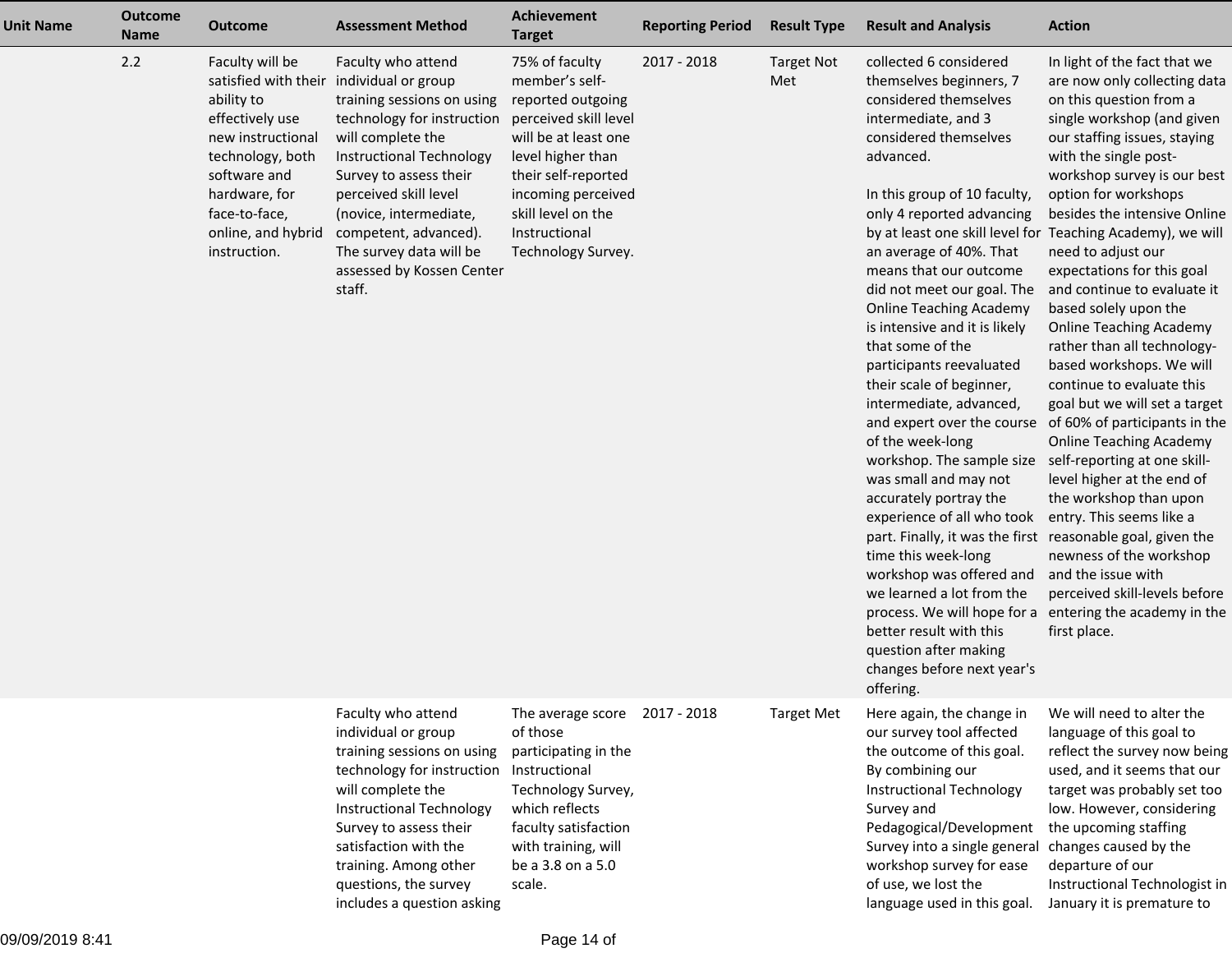| <b>Unit Name</b> | <b>Outcome</b><br><b>Name</b> | <b>Outcome</b>                                                                                                                                    | <b>Assessment Method</b>                                                                                                                                                                                                              | <b>Achievement</b><br><b>Target</b>                                                                                                                                           | <b>Reporting Period</b> | <b>Result Type</b> | <b>Result and Analysis</b>                                                                                                                                                                                                                                                                                                                                                                                                                                                                                                                                                                                                                                                                                                                                                                                                             | <b>Action</b>                                                                                                                                                                                                                                                                                                                                                                                                                                                                             |
|------------------|-------------------------------|---------------------------------------------------------------------------------------------------------------------------------------------------|---------------------------------------------------------------------------------------------------------------------------------------------------------------------------------------------------------------------------------------|-------------------------------------------------------------------------------------------------------------------------------------------------------------------------------|-------------------------|--------------------|----------------------------------------------------------------------------------------------------------------------------------------------------------------------------------------------------------------------------------------------------------------------------------------------------------------------------------------------------------------------------------------------------------------------------------------------------------------------------------------------------------------------------------------------------------------------------------------------------------------------------------------------------------------------------------------------------------------------------------------------------------------------------------------------------------------------------------------|-------------------------------------------------------------------------------------------------------------------------------------------------------------------------------------------------------------------------------------------------------------------------------------------------------------------------------------------------------------------------------------------------------------------------------------------------------------------------------------------|
|                  |                               |                                                                                                                                                   | them to rate their<br>satisfaction with the<br>training where 1 is "very<br>unsatisfied" and 5 is "very Instructional<br>satisfied." The survey data Technology Survey,<br>will be assessed by Kossen which reflects<br>Center staff. | The average score<br>of those<br>participating in the<br>faculty satisfaction<br>with training, will<br>be a 3.8 on a 5.0<br>scale.                                           | 2017 - 2018             | <b>Target Met</b>  | The closest existing answer make major changes until<br>to the spirit of this question the new Technologist can<br>is the following: "This<br>session experience will be<br>useful in applying these<br>skills to my work at the<br>university." The scale is still<br>a five-point scale, but the<br>range is now "strongly<br>agree" to "strongly<br>disagree." Using that<br>question for all surveys<br>from the August Fall<br>Development Conference<br>and January Back-to-Class<br>series that were<br>technology-focused<br>sessions gave the following<br>results:<br>N= 22 completed surveys<br>from sessions designated<br>as being focused on<br>Instructional Technology<br>Strongly agree: 16<br>Agree: 6<br>Neutral: 0<br>Disagree: 0<br>Strongly Disagree: 0<br>Average score on 5.0 scale:<br>4.7<br>Target was met. | decide how to best judge<br>his or her effectiveness and<br>come to know our campus'<br>needs. Therefore, we will<br>keep the same 75%<br>satisfaction goal for the<br>coming year and adjust it<br>once the new Instructional<br>Technologist is in a place to<br>better judge whether it is an<br>appropriate goal.<br>We also will consider adding<br>the same question to the<br><b>Online Teaching Academy</b><br>post-academy survey to pick<br>up more responses for next<br>year. |
|                  | 3.1                           | Faculty will<br>demonstrate<br>knowledge of<br>developmental<br>advising<br>techniques and<br>the value of the<br>approach to<br>student success, | Faculty who attend<br>training (a workshop<br>and/or individual<br>consultation) on advising<br>will be given an Academic<br>Advising Exit Survey,<br>which will be evaluated by<br>Kossen Center staff.                              | The average score<br>of faculty who<br>attend training<br>academic advising<br>on the Academic<br><b>Advising Exit</b><br>Survey will be at<br>least a 3.8 on a 5.0<br>scale. | 2017 - 2018             | Inconclusive       | The Academic Advising Exit<br>Survey was not<br>administered during this<br>reporting period because<br>no academic advising<br>workshops were offered in<br>FY18. Therefore we have<br>no results to tally.                                                                                                                                                                                                                                                                                                                                                                                                                                                                                                                                                                                                                           | Due to the uncertainty<br>surrounding the university's<br>next major move on<br>academic advising, the CTL<br>does not anticipate offering<br>formal workshops on<br>advising in the next few<br>years. Advising assistance<br>will still be offered, but on                                                                                                                                                                                                                              |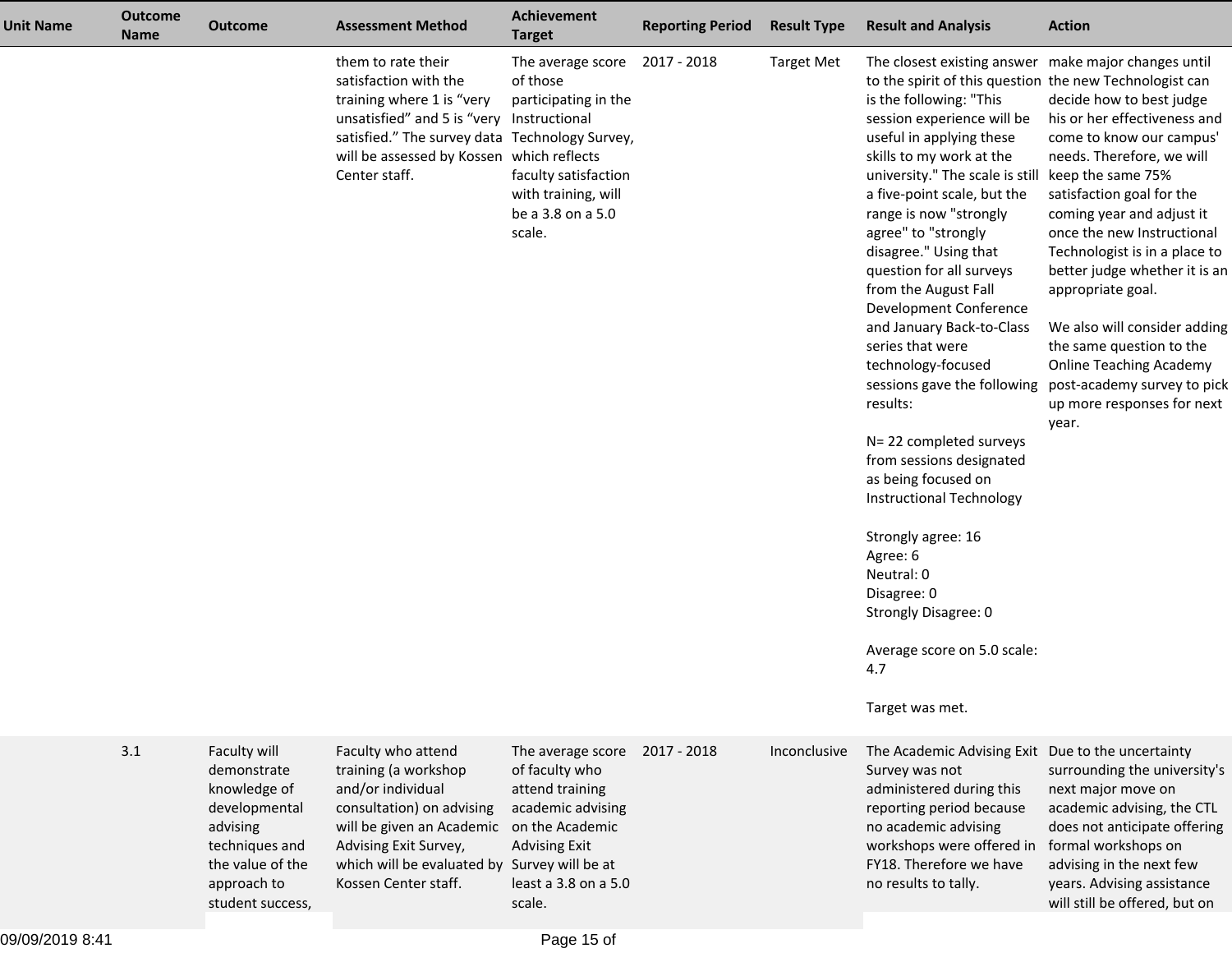| <b>Unit Name</b> | <b>Outcome</b><br><b>Name</b> | <b>Outcome</b>                | <b>Assessment Method</b>                                                                                                                                                                                                                   | <b>Achievement</b><br><b>Target</b>                                                                                                   | <b>Reporting Period</b> | <b>Result Type</b> | <b>Result and Analysis</b>                                                                                                                                                                                                                                                                                                                                                                                                                                                                                                                                                                                                                                                                                                                                                                                                                                                                                                                                                                                                                                                                                                                                                                                                                                                                                                                                 | <b>Action</b>                                                                                                                                                                                                                                                                                                                                                                                                                                                                                                                                                                                                                                                                                                                                                                                                                                                                                                                                                                                                                                                                                                                                                                                              |
|------------------|-------------------------------|-------------------------------|--------------------------------------------------------------------------------------------------------------------------------------------------------------------------------------------------------------------------------------------|---------------------------------------------------------------------------------------------------------------------------------------|-------------------------|--------------------|------------------------------------------------------------------------------------------------------------------------------------------------------------------------------------------------------------------------------------------------------------------------------------------------------------------------------------------------------------------------------------------------------------------------------------------------------------------------------------------------------------------------------------------------------------------------------------------------------------------------------------------------------------------------------------------------------------------------------------------------------------------------------------------------------------------------------------------------------------------------------------------------------------------------------------------------------------------------------------------------------------------------------------------------------------------------------------------------------------------------------------------------------------------------------------------------------------------------------------------------------------------------------------------------------------------------------------------------------------|------------------------------------------------------------------------------------------------------------------------------------------------------------------------------------------------------------------------------------------------------------------------------------------------------------------------------------------------------------------------------------------------------------------------------------------------------------------------------------------------------------------------------------------------------------------------------------------------------------------------------------------------------------------------------------------------------------------------------------------------------------------------------------------------------------------------------------------------------------------------------------------------------------------------------------------------------------------------------------------------------------------------------------------------------------------------------------------------------------------------------------------------------------------------------------------------------------|
|                  | 3.1                           | retention, and<br>completion. | Faculty who attend<br>training (a workshop<br>and/or individual<br>consultation) on advising<br>will be given an Academic on the Academic<br>Advising Exit Survey,<br>which will be evaluated by Survey will be at<br>Kossen Center staff. | The average score<br>of faculty who<br>attend training<br>academic advising<br><b>Advising Exit</b><br>least a 3.8 on a 5.0<br>scale. | 2017 - 2018             | Inconclusive       | Due to hopes that the<br>university would be<br>awarded a Title III grant<br>which would provide funds<br>for Degree Works software<br>which would completely<br>overhaul our advising<br>program on campus, no<br>concerted effort for<br>advising training was<br>undertaking in the past<br>year. Intermittent<br>assistance was offered on<br>an individual or small group more focus in the coming<br>basis (especially to new<br>faculty), but no formal<br>workshops resulted in no<br>formal surveys. The Title III<br>grant application earned a<br>perfect review score but<br>was not awarded funds in<br>FY18. However, we remain<br>hopeful that it will be<br>funded in the "off-year"<br>second round of grant<br>evaluations in FY19.<br>Because of that hope, the<br>CTL will continue to hold<br>off on formal advising<br>training sessions until we<br>are certain about the<br>outcome of the grant. If we software. Instead, we<br>do not win the grant,<br>advising training will likely<br>recommence at some point<br>in 2019 depending on how<br>the university chooses to<br>proceed. If we do win the<br>grant, we will need to wait<br>for the Degree Works<br>installation and back data<br>entry process to be<br>completed before we can<br>begin training faculty on<br>the use of the software and<br>a general advising | an individual and small<br>group (departmental or new<br>faculty are most likely)<br>basis. Therefore, this goal<br>does not make sense to<br>include in our annual<br>assessment process at this<br>time. A more appropriate<br>goal is one related to the<br><b>Online Teaching Academy</b><br>offered for the first time<br>this past spring, which is an<br>area in which we plan to put<br>years. That workshop is<br>being evaluated in several<br>other places in this survey,<br>however, and we do not<br>wish to make it redundant.<br>One successful program<br>that is not being evaluated<br>yet is the Faculty Summer<br>Book Club.<br>We propose suspending the<br>current question about<br>academic advising until such<br>time as the CTL focuses on<br>academic advising again,<br>hopefully after the adoption<br>of the Degree Works<br>propose the addition of the<br>following goal:<br>New goal: Faculty who<br>receive a copy of the book<br>for the Summer Faculty<br>Reading Club will participate<br>in at least one online book<br>club meeting to discuss the<br>book and its application to<br>their teaching and/or<br>professional development.<br>Achievement target: At |
| 09/09/2019 8:41  |                               |                               |                                                                                                                                                                                                                                            | Page 16 of                                                                                                                            |                         |                    |                                                                                                                                                                                                                                                                                                                                                                                                                                                                                                                                                                                                                                                                                                                                                                                                                                                                                                                                                                                                                                                                                                                                                                                                                                                                                                                                                            |                                                                                                                                                                                                                                                                                                                                                                                                                                                                                                                                                                                                                                                                                                                                                                                                                                                                                                                                                                                                                                                                                                                                                                                                            |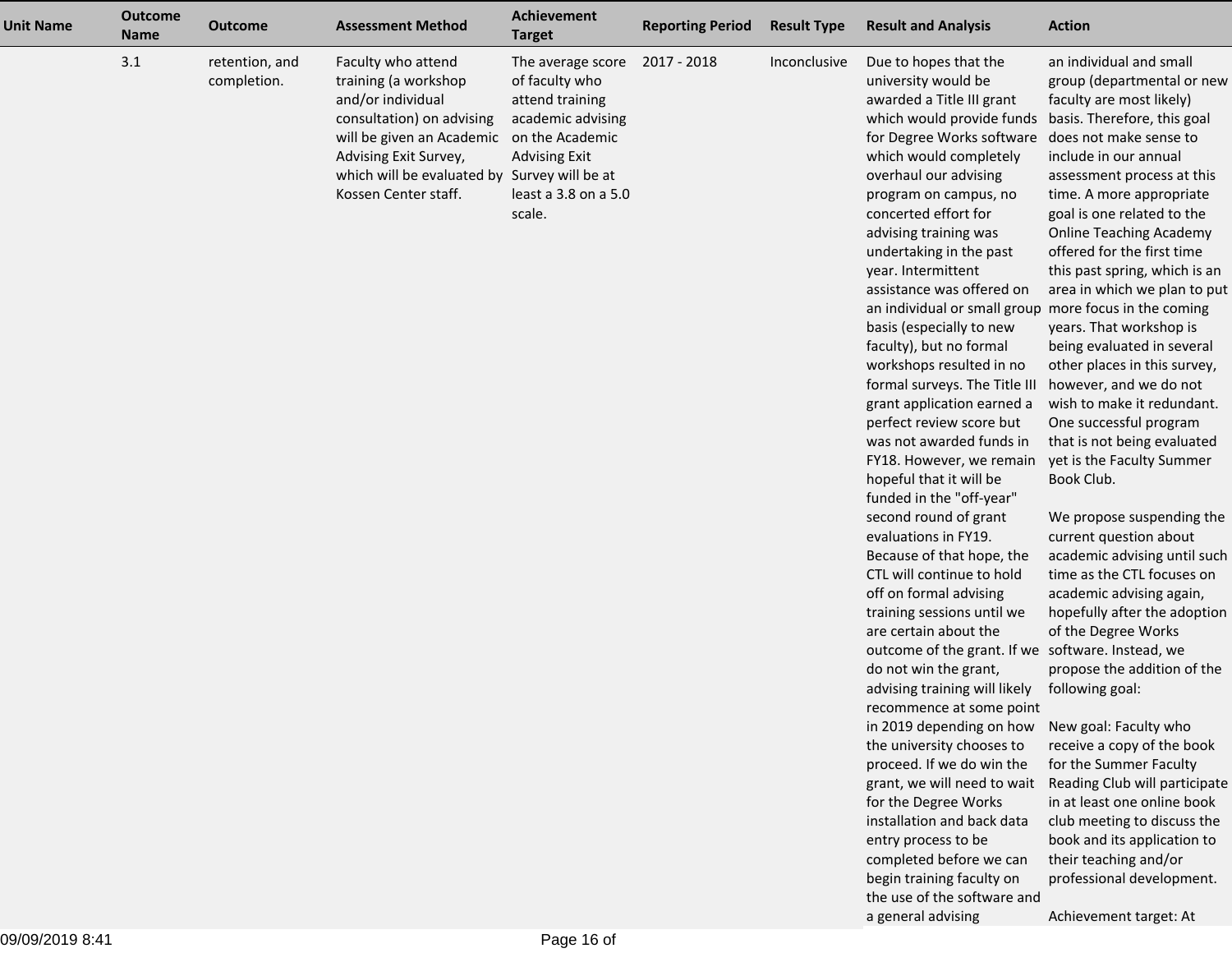| <b>Unit Name</b>                                                                                   | <b>Outcome</b><br><b>Name</b> | <b>Outcome</b>                                                                                                                                                                           | <b>Assessment Method</b>                                                                                                                                                                                                                                                                                                     | <b>Achievement</b><br><b>Target</b>                                                                                                   | <b>Reporting Period</b> | <b>Result Type</b> | <b>Result and Analysis</b>                                                                                                                                                                                                                                                                                                                                            | <b>Action</b>                                                                                                                                                                                                                                                                                                                                                                                                                                                                                                                                                                                                                                                                                                                                                                                                                                                                                                               |
|----------------------------------------------------------------------------------------------------|-------------------------------|------------------------------------------------------------------------------------------------------------------------------------------------------------------------------------------|------------------------------------------------------------------------------------------------------------------------------------------------------------------------------------------------------------------------------------------------------------------------------------------------------------------------------|---------------------------------------------------------------------------------------------------------------------------------------|-------------------------|--------------------|-----------------------------------------------------------------------------------------------------------------------------------------------------------------------------------------------------------------------------------------------------------------------------------------------------------------------------------------------------------------------|-----------------------------------------------------------------------------------------------------------------------------------------------------------------------------------------------------------------------------------------------------------------------------------------------------------------------------------------------------------------------------------------------------------------------------------------------------------------------------------------------------------------------------------------------------------------------------------------------------------------------------------------------------------------------------------------------------------------------------------------------------------------------------------------------------------------------------------------------------------------------------------------------------------------------------|
|                                                                                                    | 3.1                           | Faculty will<br>demonstrate<br>knowledge of<br>developmental<br>advising<br>techniques and<br>the value of the<br>approach to<br>student success,<br>retention, and<br>completion.       | Faculty who attend<br>training (a workshop<br>and/or individual<br>consultation) on advising<br>will be given an Academic on the Academic<br>Advising Exit Survey,<br>which will be evaluated by Survey will be at<br>Kossen Center staff.                                                                                   | The average score<br>of faculty who<br>attend training<br>academic advising<br><b>Advising Exit</b><br>least a 3.8 on a 5.0<br>scale. | 2017 - 2018             | Inconclusive       | approach, which we<br>understand could take<br>several years.<br>As a result it may be in our<br>best interests to<br>discontinue this question<br>and focus on another<br>assessment question for<br>the next several years until<br>the time is right to focus<br>again on academic<br>advising. That will be our<br>recommended action<br>statement for this year. | least 75% of faculty who<br>receive a copy of the book<br>will participate in at least<br>one online book club<br>meeting.<br>Since these book clubs take<br>place in June and July, it will<br>be difficult to do more than<br>an attendance count for the<br>June book club each year. A<br>survey for more feedback is<br>being distributed, but since<br>the book club meetings<br>happen at the end of the<br>month it is not possible to<br>distribute the surveys and<br>get the back for analysis<br>before the annual<br>assessment deadline arrives<br>for the June books. It would<br>be possible for the July<br>books. I welcome feedback<br>on this suggested new<br>question and its analysis<br>process.<br>***Survey reporting is<br>feasible due to the July to<br>June assessment cycle. Two<br>separate AT's: one for last<br>FY's June survey results and<br>one for this FY's July survey<br>results. |
| Academic and<br>Student Support -<br>Center for<br>Women's<br>Research and<br><b>Public Policy</b> | 1.1                           | Newly trained<br>student<br>interviewers<br>involved in the<br>Women's Oral<br>Histories project<br>will complete<br>interviews of an<br>MUW alumnae to<br>be added to the<br>University | The MUW archivist will<br>review the new trainee list will instruct 5 new<br>supplied by the CWRPP<br>Intern to determine if at<br>least five trainees<br>completed interviews, and Histories<br>the completed Women's<br>Oral Histories interviews<br>are also approved<br>acceptable by the MUW<br>archivist based on best | Student mentors<br>trainees to produce<br>acceptable<br>Women's Oral<br>interviews.                                                   | 2017 - 2018             | Target Met         | The 2017-18 Target was<br>met and exceeded. A<br>sophomore women's<br>studies minor gathered,<br>trained, and set up<br>interview rooms with<br>digital recorders for eleven<br>students. Fourteen<br>members of the class of<br>1967 were interviewed and<br>donated by "deed of gift"                                                                               | We will continue to have<br>student interns collect oral<br>histories from the Golden<br>Girls who return for their<br>fiftieth anniversary.<br>President Miller and I had a<br>recent discussion about<br>moving the Center to the<br>area where James Denney<br>once had an office (in<br>McDevitt). This would give                                                                                                                                                                                                                                                                                                                                                                                                                                                                                                                                                                                                      |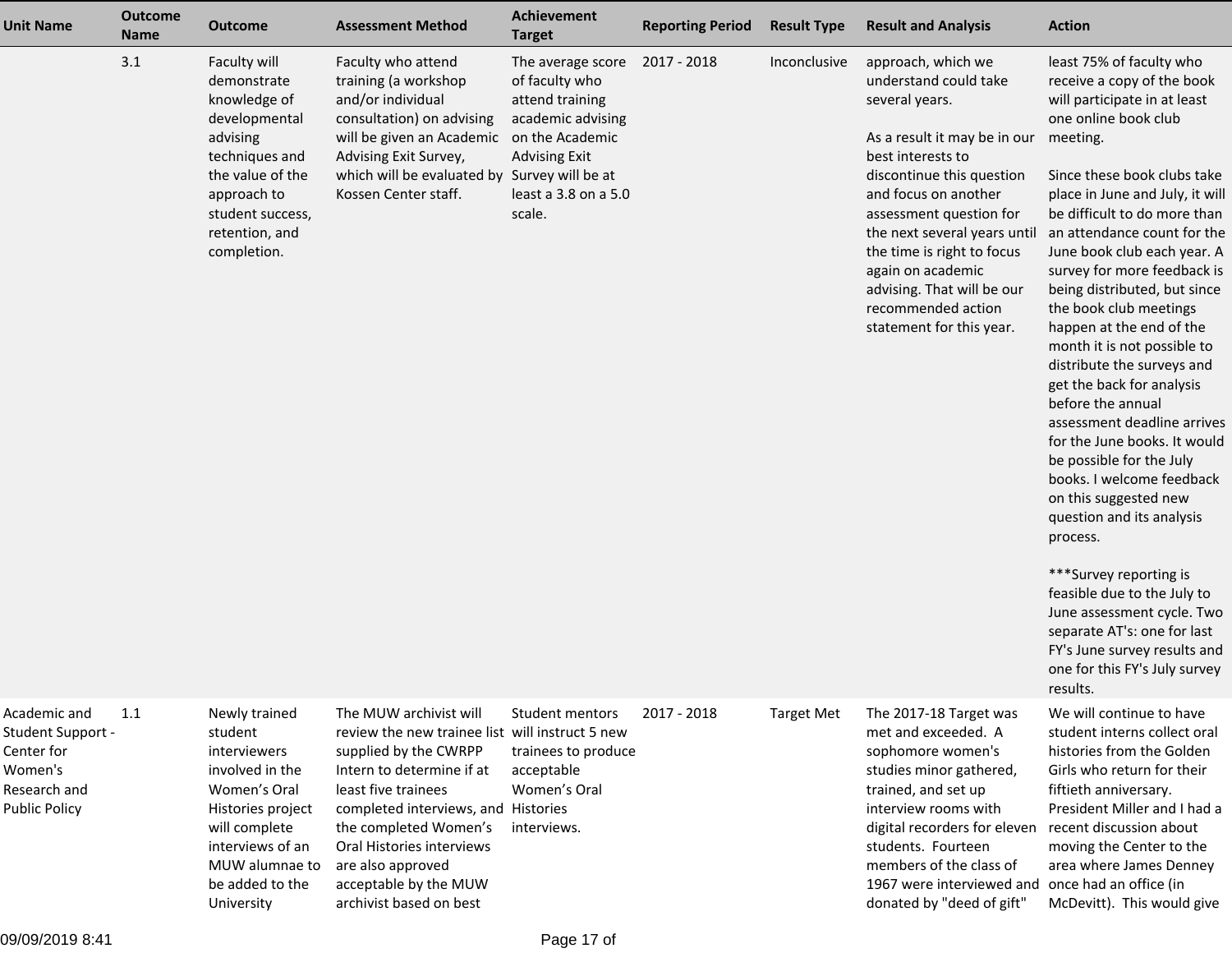| <b>Unit Name</b>                                                                                   | <b>Outcome</b><br><b>Name</b> | <b>Outcome</b>                                                                                                                                                                                        | <b>Assessment Method</b>                                                                                                                                    | <b>Achievement</b><br><b>Target</b>                                                                                                | <b>Reporting Period</b> | <b>Result Type</b> | <b>Result and Analysis</b>                                                                                                                                                                                                                                                                                                                                                                                                                                                                                                                                                                                                                                                                                                                                                                                                                          | <b>Action</b>                                                                                                                                                                                                                                                                                                                                                                                                                                                                                                                                                            |
|----------------------------------------------------------------------------------------------------|-------------------------------|-------------------------------------------------------------------------------------------------------------------------------------------------------------------------------------------------------|-------------------------------------------------------------------------------------------------------------------------------------------------------------|------------------------------------------------------------------------------------------------------------------------------------|-------------------------|--------------------|-----------------------------------------------------------------------------------------------------------------------------------------------------------------------------------------------------------------------------------------------------------------------------------------------------------------------------------------------------------------------------------------------------------------------------------------------------------------------------------------------------------------------------------------------------------------------------------------------------------------------------------------------------------------------------------------------------------------------------------------------------------------------------------------------------------------------------------------------------|--------------------------------------------------------------------------------------------------------------------------------------------------------------------------------------------------------------------------------------------------------------------------------------------------------------------------------------------------------------------------------------------------------------------------------------------------------------------------------------------------------------------------------------------------------------------------|
| Academic and<br>Student Support -<br>Center for<br>Women's<br>Research and<br><b>Public Policy</b> | 1.1                           | Archives. In the<br>process, students<br>will learn about<br>multigenerational<br>women's<br>accomplishments<br>and challenges.                                                                       | practices of professional<br>oral historians.                                                                                                               | Student mentors<br>will instruct 5 new<br>trainees to produce<br>acceptable<br>Women's Oral<br><b>Histories</b><br>interviews.     | 2017 - 2018             | <b>Target Met</b>  | their interviews to our<br>MUW Archives.                                                                                                                                                                                                                                                                                                                                                                                                                                                                                                                                                                                                                                                                                                                                                                                                            | the Center's student worker<br>a quiet place to transcribe<br>interviews and to store<br>Center documents such as<br>Deed of Gift forms,<br>biographical information<br>about interviewees, and<br>transcribed interviews. We<br>are short of space for the<br>set of yearbooks that the<br>oral history researchers use<br>in their transcriptions, and<br>this space would allow that<br>much needed space. This<br>area would also be a<br>convenient location to<br>interview "Golden Girls" at<br>Homecoming after their<br>luncheon every year.                    |
|                                                                                                    | $1.2$                         | The CWRPP will<br>sponsor an Essay<br>Contest for the<br><b>Common Reading</b><br>Initiative that will<br>provide an<br>opportunity for<br>students to discuss<br>topics related to<br>MUW's mission. | The CWRPP Director will<br>analyze the number of<br>submitted essays and<br>compare the result to the<br>previous academic year's<br>submitted essay total. | 3% increase in<br>student essays for<br>the Dorothy Clark<br><b>Hobson Essay</b><br>Contest from the<br>previous academic<br>year. | 2017 - 2018             | <b>Target Met</b>  | In 2017 and 2018, due to<br>the CRI committee's<br>planning, the essay contest<br>is back on track. In 2017,<br>topics generated over 30<br>essays, and three were<br>chosen as winners. There<br>was a special ceremony in<br>Hogarth, sponsored by the<br>Center for Teaching and<br>Learning, where the top<br>three (selected by an<br>outside judge) received<br>cash prizes from the<br>Dorothy Clark Hobson<br>Foundation fund. We more literature class are all<br>than met the target for the discussing the book as part<br>3 percent increase. Link to of the syllabus. I expect to<br>Persepolis CRI contest from have equal to last year's or<br>2017<br>http://www.muw.edu/new number of essays submitted<br>s/4393-persepolis-the-w-s- for the contest this year. As<br>next-common-read<br><b>TARGET MET AND</b><br><b>EXCEEDED</b> | Continue to improve the CR<br>essay contest participation<br>numbers by engaging<br>students. This year's<br>common reading initiative<br>has started off very well<br>with a "Blues Week" visit by<br>the author of "The Largest<br>Man in the World," Harrison<br>Scott Key. The essay topics<br>have already been<br>published, and UN 101<br>students plus some of the<br>EN 101 sections and the<br>Honors sophomore<br>perhaps even a greater<br>in every year, the Center<br>Director includes one essay<br>topic out of three which<br>prompts students to write |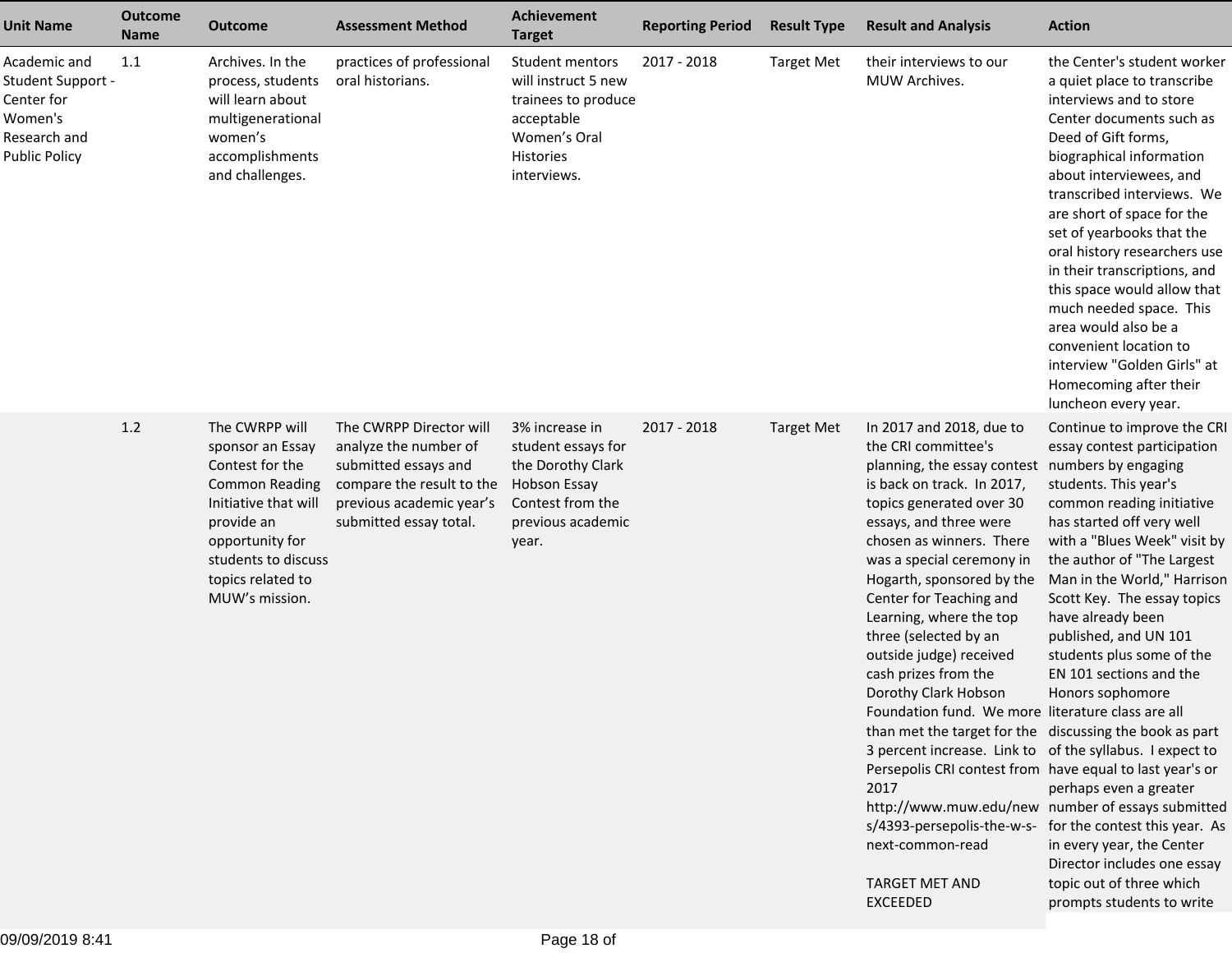| <b>Unit Name</b> | <b>Outcome</b><br><b>Name</b> | <b>Outcome</b>                                                                                                                                                                                        | <b>Assessment Method</b>                                                                                                                                    | <b>Achievement</b><br><b>Target</b>                                                                                                                       | <b>Reporting Period</b> | <b>Result Type</b> | <b>Result and Analysis</b>                                                                                                                                                                                                                                                                                                                                                                                                                                                                                                                                                                                                | <b>Action</b>                                                                                                                                                                                                                                                                                                                                                                                                                                                                                                                        |
|------------------|-------------------------------|-------------------------------------------------------------------------------------------------------------------------------------------------------------------------------------------------------|-------------------------------------------------------------------------------------------------------------------------------------------------------------|-----------------------------------------------------------------------------------------------------------------------------------------------------------|-------------------------|--------------------|---------------------------------------------------------------------------------------------------------------------------------------------------------------------------------------------------------------------------------------------------------------------------------------------------------------------------------------------------------------------------------------------------------------------------------------------------------------------------------------------------------------------------------------------------------------------------------------------------------------------------|--------------------------------------------------------------------------------------------------------------------------------------------------------------------------------------------------------------------------------------------------------------------------------------------------------------------------------------------------------------------------------------------------------------------------------------------------------------------------------------------------------------------------------------|
|                  | 1.2                           | The CWRPP will<br>sponsor an Essay<br>Contest for the<br><b>Common Reading</b><br>Initiative that will<br>provide an<br>opportunity for<br>students to discuss<br>topics related to<br>MUW's mission. | The CWRPP Director will<br>analyze the number of<br>submitted essays and<br>compare the result to the<br>previous academic year's<br>submitted essay total. | 3% increase in<br>student essays for<br>the Dorothy Clark<br><b>Hobson Essay</b><br>Contest from the<br>previous academic<br>year.                        | 2017 - 2018             | <b>Target Met</b>  | In 2017 and 2018, due to<br>the CRI committee's<br>is back on track. In 2017,<br>topics generated over 30<br>essays, and three were<br>chosen as winners. There<br>was a special ceremony in<br>Hogarth, sponsored by the<br>Center for Teaching and<br>Learning, where the top<br>three (selected by an<br>outside judge) received<br>cash prizes from the<br>Dorothy Clark Hobson<br>Foundation fund. We more<br>than met the target for the<br>3 percent increase. Link to<br>Persepolis CRI contest from<br>2017<br>http://www.muw.edu/new<br>s/4393-persepolis-the-w-s-<br>next-common-read<br><b>TARGET MET AND</b> | about issues particularly<br>related to women or<br>planning, the essay contest women's lives as depicted in<br>the book.                                                                                                                                                                                                                                                                                                                                                                                                            |
|                  | 2.1                           | The CWRPP will<br>train<br>undergraduate<br>college women to<br>enter elected or<br>appointed public<br>service.                                                                                      | The CWRPP Director will<br>review all of the LDR 250<br>presentations to<br>determine if all the<br>students completed the<br>project in its entirety.      | 100% of students<br>in LDR 250 will<br>complete a public<br>policy group<br>project, including a<br>mock presentation<br>before a senate<br>subcommittee. | 2017 - 2018             | <b>Target Met</b>  | http://www.muw.edu/lead Continue to encourage<br>ership/new<br>successful NEW Leadership<br>Mississippi 2017 program<br>description. Of the 37<br>applications, 18 young<br>women were accepted.<br>Their public policy project<br>on DACA was completed by on DACA was much more<br>Dr. Rainey and Dr.<br>Kempker. This year's<br>project required much<br>more research and detailed<br>work in the final<br>presentations. All four<br>action groups presented<br>high quality (according to<br>the feedback from the<br>Faculty in Resident and the of Political Science. In                                          | students to apply for a the<br>above is the link to the very opportunity to conduct and<br>present their research<br>before a a group of faculty<br>and women in public service<br>acting as a senate<br>subcommittee. This year's<br>public policy action project<br>detailed and linked with<br>background source material<br>than it has been before,<br>because it was prepared<br>and directed by Dr. Erin<br>Kempker, chair of History,<br>Political Science, and<br>Geography, and Dr. Chanley<br>Rainey. Assistant Professor |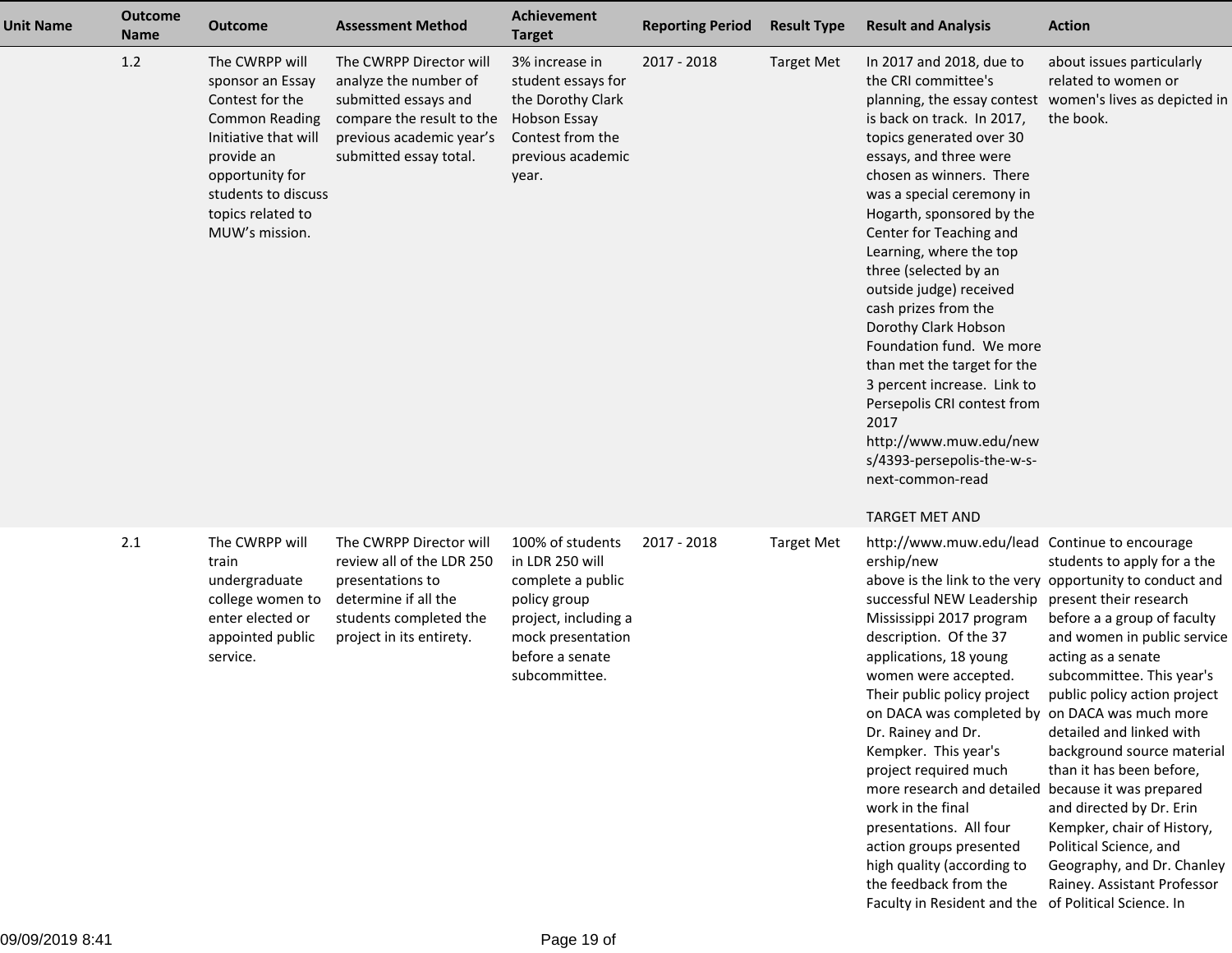| <b>Unit Name</b> | <b>Outcome</b><br><b>Name</b> | <b>Outcome</b>                                                                                                   | <b>Assessment Method</b>                                                                                                                                                                                            | <b>Achievement</b><br><b>Target</b>                                                                                                                        | <b>Reporting Period</b> | <b>Result Type</b> | <b>Result and Analysis</b>                                                                                                                                                                                                                                                                                                                                                                 | <b>Action</b>                                                                                                                                                                                                                                                                                                                                                                                                                                                                                                                                                                                                                                                  |
|------------------|-------------------------------|------------------------------------------------------------------------------------------------------------------|---------------------------------------------------------------------------------------------------------------------------------------------------------------------------------------------------------------------|------------------------------------------------------------------------------------------------------------------------------------------------------------|-------------------------|--------------------|--------------------------------------------------------------------------------------------------------------------------------------------------------------------------------------------------------------------------------------------------------------------------------------------------------------------------------------------------------------------------------------------|----------------------------------------------------------------------------------------------------------------------------------------------------------------------------------------------------------------------------------------------------------------------------------------------------------------------------------------------------------------------------------------------------------------------------------------------------------------------------------------------------------------------------------------------------------------------------------------------------------------------------------------------------------------|
|                  | 2.1                           | The CWRPP will<br>train<br>undergraduate<br>college women to<br>enter elected or<br>appointed public<br>service. | The CWRPP Director will<br>review all of the LDR 250<br>presentations to<br>determine if all the<br>students completed the<br>project in its entirety.                                                              | 100% of students<br>in LDR 250 will<br>complete a public<br>policy group<br>project, including a<br>mock presentation<br>before a senate<br>subcommittee.  | 2017 - 2018             | <b>Target Met</b>  | NEW Leadership Team)<br>presentations from<br>different points of view,<br>including role playing of<br>citizens, legislators, and<br>affected immigrants.                                                                                                                                                                                                                                 | addition, the participants<br>were emailed the document<br>to begin reviewing before<br>they arrived on campus for<br>the May program. Next<br>spring, although I will assign<br>a graduate student from the<br>Women's Leadership<br>Master's program to work<br>with Drs. Kempker and<br>Rainey, I believe a team<br>approach will both benefit<br>the graduate student and<br>the quality of the new<br>project. The first<br>NEWLeadership committee<br>meeting, including Drs.<br>Kempker and Rainey, is this<br>month, so we will begin<br>talking about possible<br>subjects for next May's<br>program.                                                 |
|                  |                               |                                                                                                                  | The CWRPP Director will<br>review the students who<br>participated in the<br>professional networking in<br>the state capital to<br>determine if all the<br>students in LDR 250<br>participated at the<br>reception. | 100% of students<br>in LDR 250 will<br>practice<br>professional<br>networking at a<br>reception for<br>elected-women<br>officials in the state<br>capital. | 2017 - 2018             | <b>Target Met</b>  | All of the 18 students<br>(although 24 were<br>accepted, some of the<br>young women had to drop<br>out due to financial<br>problems or family<br>illnesses). who participated<br>had a full day at the capital<br>and met a variety of<br>women who work in public<br>service. They had time for<br>one on one conversation<br>with each of the women,<br>and exchanged business<br>cards. | Continue to encourage<br>students to participate<br>networking at the capital.<br>We have been very lucky to<br>have Senator Sally Doty, an<br>MUW alumna, plan our<br>networking day at the state<br>capital. This year Senator<br>Doty was pressed for time<br>because of a primary<br>campaign, and we were<br>very late receiving the<br>capital day agenda. Unlike<br>in previous years, the<br>participants had very little<br>time to read biographies<br>and job descriptions of the<br>women they met. In my<br>opinion, this led to less<br>focused questions from the<br>students. This issue was<br>particularly mentioned as a<br>"suggestion for |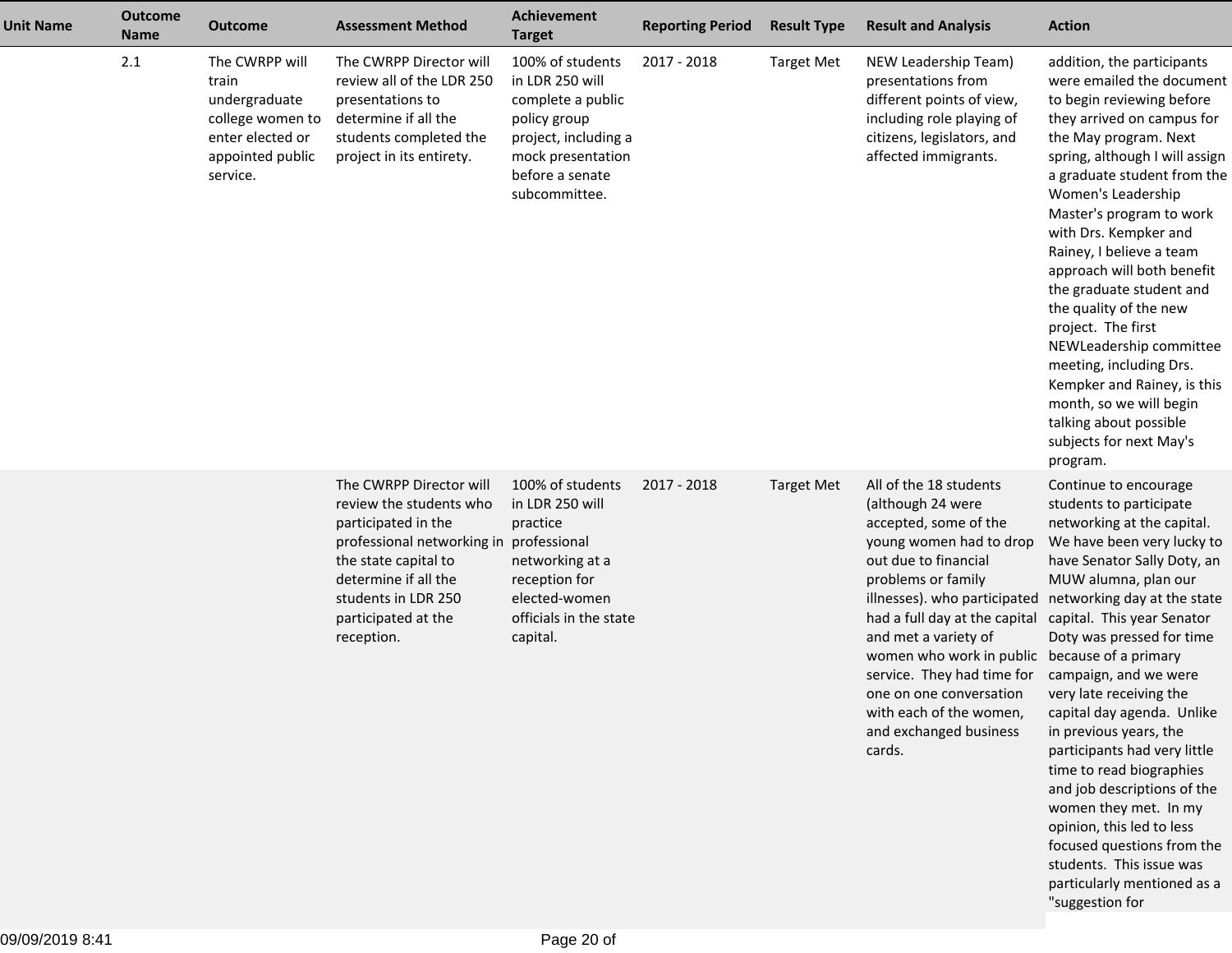| <b>Unit Name</b> | <b>Outcome</b><br><b>Name</b> | <b>Outcome</b>                                                                                                                                                | <b>Assessment Method</b>                                                                                                                                                                                                         | Achievement<br><b>Target</b>                                                                                                                                                                              | <b>Reporting Period</b> | <b>Result Type</b>       | <b>Result and Analysis</b>                                                                                                                                                                                                                                                                                                                                                                                                                                                                                                                                                                                                 | <b>Action</b>                                                                                                                                                                                                                                                                                                                                                                                                                                                                                                                                                                                                                                              |
|------------------|-------------------------------|---------------------------------------------------------------------------------------------------------------------------------------------------------------|----------------------------------------------------------------------------------------------------------------------------------------------------------------------------------------------------------------------------------|-----------------------------------------------------------------------------------------------------------------------------------------------------------------------------------------------------------|-------------------------|--------------------------|----------------------------------------------------------------------------------------------------------------------------------------------------------------------------------------------------------------------------------------------------------------------------------------------------------------------------------------------------------------------------------------------------------------------------------------------------------------------------------------------------------------------------------------------------------------------------------------------------------------------------|------------------------------------------------------------------------------------------------------------------------------------------------------------------------------------------------------------------------------------------------------------------------------------------------------------------------------------------------------------------------------------------------------------------------------------------------------------------------------------------------------------------------------------------------------------------------------------------------------------------------------------------------------------|
|                  |                               |                                                                                                                                                               | The CWRPP Director will<br>review the students who<br>participated in the<br>professional networking in professional<br>the state capital to<br>determine if all the<br>students in LDR 250<br>participated at the<br>reception. | 100% of students<br>in LDR 250 will<br>practice<br>networking at a<br>reception for<br>elected-women<br>officials in the state<br>capital.                                                                | 2017 - 2018             | <b>Target Met</b>        | All of the 18 students<br>(although 24 were<br>accepted, some of the<br>young women had to drop<br>out due to financial<br>problems or family<br>illnesses). who participated<br>had a full day at the capital<br>and met a variety of<br>women who work in public<br>service. They had time for<br>one on one conversation<br>with each of the women,<br>and exchanged business<br>cards.                                                                                                                                                                                                                                 | improvement" in the<br>participant followup<br>discussion session at the<br>end of their week. Students<br>also suggested that adding<br>another half day to the<br>week would allow them<br>more time to work on their<br>public policy presentations.<br>The committee will take up<br>both these issues at our first<br>planning meeting this fall.<br>One suggestion is to have<br>one of our regular FIRS<br>(Faculty in Residence),<br>Attorney for the Senate<br>Kristie Metcalfe, work with<br>Senator Doty to help<br>arrange the Networking<br>day, firming up the schedule<br>at least a week in advance<br>of the beginning of the<br>program. |
|                  | 2.2                           | Enhance the New<br>Leadership<br>Program to give<br>graduate students<br>the opportunity to<br>practice hands-on<br>development of<br>other women<br>leaders. | The CWRPP Director will<br>review the number of<br>graduate students in<br>Women's Leadership<br>participating in the<br>practicum connected to<br>the Mississippi New<br>Leadership Program.                                    | At least one<br>graduate student in<br>Women's<br>Leadership will<br>complete a<br>practicum<br>connected to the<br>Mississippi New<br>Leadership<br>Program earning 1-<br>3 hours of graduate<br>credit. | 2017 - 2018             | <b>Target Not</b><br>Met | Ms. Sheila Westbrook, who<br>completed her master's<br>degree in December, 2017,<br>began the skeleton of the<br>action project on DACA,<br>but in the middle of the<br>spring semester, she<br>accepted a full time<br>Director of Development<br>position at the Mississippi<br><b>School for Mathematics</b><br>and Sciences. Two other<br>graduate students were<br>well into thesis writing in<br>the spring (they graduated<br>in May, 2018). Drs.<br>Kempker and Rainey<br>completed the project so<br>that it was ready for the<br>2018 students. There are<br>already two graduate<br>students enrolled this fall | Continue to engage<br>students in the practicum<br>experience to earn graduate<br>credit. In the fall of 2017,<br>Ms. Sheila Westbrook, a WL<br>MA graduate student who<br>was set to graduate in May,<br>requested the public policy<br>assignment for the NEWL<br>2018 program, assuming<br>she would spend the spring<br>job hunting and that the<br>assignment would be good<br>for her resume. She began<br>the DACA project after the<br>committee discussed a<br>number of topics, and had<br>made good progress with<br>the plan, when she was<br>hired full time by MSMS.<br>She had to leave the project<br>unfinished and Dr. Kempker           |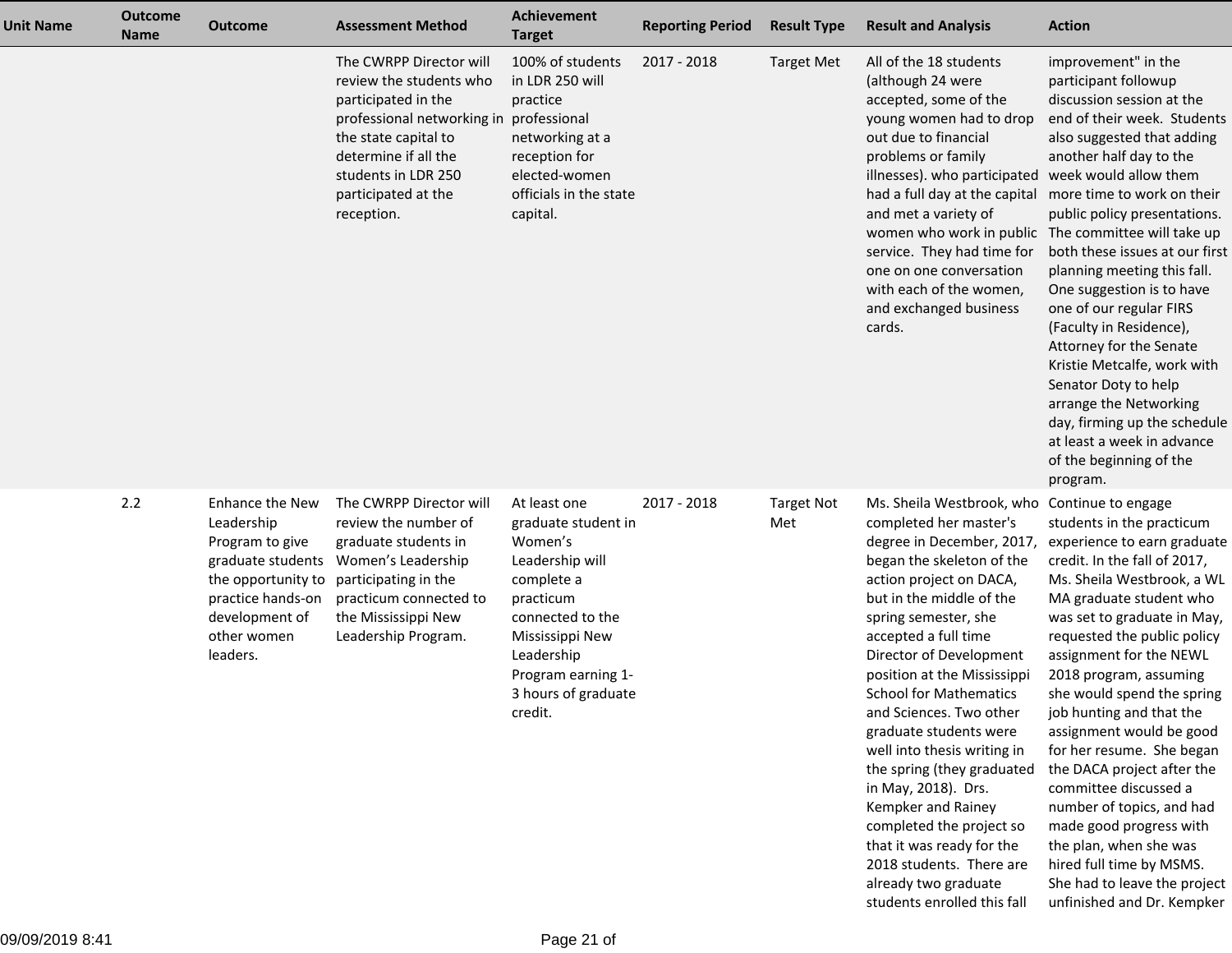| <b>Unit Name</b>                                            | <b>Outcome</b><br><b>Name</b> | <b>Outcome</b>                                                                                                                                                                        | <b>Assessment Method</b>                                                                                                                                                                                                                                                             | <b>Achievement</b><br><b>Target</b>                                                                                                                                                                       | <b>Reporting Period</b> | <b>Result Type</b>       | <b>Result and Analysis</b>                                                                                                                                                                                                                                                                                                                                                                                                                                                                | <b>Action</b>                                                                                                                                                                                                                                                                                                                                                                                                                                   |
|-------------------------------------------------------------|-------------------------------|---------------------------------------------------------------------------------------------------------------------------------------------------------------------------------------|--------------------------------------------------------------------------------------------------------------------------------------------------------------------------------------------------------------------------------------------------------------------------------------|-----------------------------------------------------------------------------------------------------------------------------------------------------------------------------------------------------------|-------------------------|--------------------------|-------------------------------------------------------------------------------------------------------------------------------------------------------------------------------------------------------------------------------------------------------------------------------------------------------------------------------------------------------------------------------------------------------------------------------------------------------------------------------------------|-------------------------------------------------------------------------------------------------------------------------------------------------------------------------------------------------------------------------------------------------------------------------------------------------------------------------------------------------------------------------------------------------------------------------------------------------|
|                                                             | 2.2                           | Enhance the New<br>Leadership<br>Program to give<br>graduate students<br>the opportunity to<br>practice hands-on<br>development of<br>other women<br>leaders.                         | The CWRPP Director will<br>review the number of<br>graduate students in<br>Women's Leadership<br>participating in the<br>practicum connected to<br>the Mississippi New<br>Leadership Program.                                                                                        | At least one<br>graduate student in<br>Women's<br>Leadership will<br>complete a<br>practicum<br>connected to the<br>Mississippi New<br>Leadership<br>Program earning 1-<br>3 hours of graduate<br>credit. | 2017 - 2018             | <b>Target Not</b><br>Met | (of 2018) who want to<br>work on planning and<br>supervision of NEWL<br>Mississippi 2019.                                                                                                                                                                                                                                                                                                                                                                                                 | and Dr. Rainey stepped in<br>and completed the project<br>in about a month. In<br>retrospect, having faculty<br>and graduate students work<br>as a team to build the<br>project worked better than<br>having just one graduate<br>student work on the<br>project. By December, I will<br>have selected one graduate<br>student (from two who<br>have expressed interest) to<br>work with the 2019 public<br>policy action project<br>committee. |
| Academic and<br>Student Support -<br>Counseling<br>Services | 1.1                           | The Counseling<br>Center will make<br>an effort to<br>increase<br>awareness of<br>mental health<br>coping skills and<br>mental health<br>services available<br>to students.           | Participation rates of<br>campus-wide<br>programming will be<br>analyzed after each<br>psycho-<br>educational/mental health program offered by<br>program via a log book.<br>The log book will be<br>maintained by the<br>counselors to track<br>participation rates of<br>students. | At least 50<br>students will<br>participate in one<br>campus-wide<br>mental health<br>the Counseling<br>Center.                                                                                           | 2017 - 2018             | <b>Target Met</b>        | The counseling center<br>participated in the fall<br>semester Relaxation event<br>and had 60 students<br>participate in the "How<br>stressed are you?" quiz.<br>Each participant received<br>an anti-stress kit. The<br>counseling center failed to<br>log this event in Titanium.<br>The counseling center did<br>log the following events in<br>Titanium:<br>September 5, 2017 -<br>Suicide Awareness - 75<br>Participants<br>October 17, 2017 - Alcohol<br>Awareness - 35 Participants | The Counseling Center will<br>continue to log participation<br>numbers of each event that<br>they sponsor or participate<br>in for students. The<br>numbers will be logged in<br>the Titanium software that<br>the Counseling Center<br>utilizes.                                                                                                                                                                                               |
|                                                             | 1.2                           | The Counseling<br>Center will build<br>relationships<br>within the<br>community to<br>ensure that<br>resources are<br>readily available to<br>counseling center<br>staff and students | <b>Counseling Center staff</b><br>will analyze working<br>relationships within the<br>community by meeting<br>quarterly with 1<br>community agency.                                                                                                                                  | <b>Counseling Center</b><br>staff will build a<br>working<br>relationship by<br>obtaining a<br>partnership with at<br>least 1 program<br>from a community<br>agency.                                      | 2017 - 2018             | <b>Target Met</b>        | The counseling center<br>accomplished each target<br>set for this year.<br>1. The counseling center<br>staff partnered with<br><b>Community Counseling</b><br>Services to host an event in<br>the fall semester that<br>focused on opioid<br>prevention. The staff met                                                                                                                                                                                                                    | The Counseling Center will<br>continue to build<br>relationships within the<br>community to ensure that<br>resources are readily<br>available to counseling<br>center staff and students as<br>needed. Counseling Center<br>staff will build a working<br>relationship by obtaining a                                                                                                                                                           |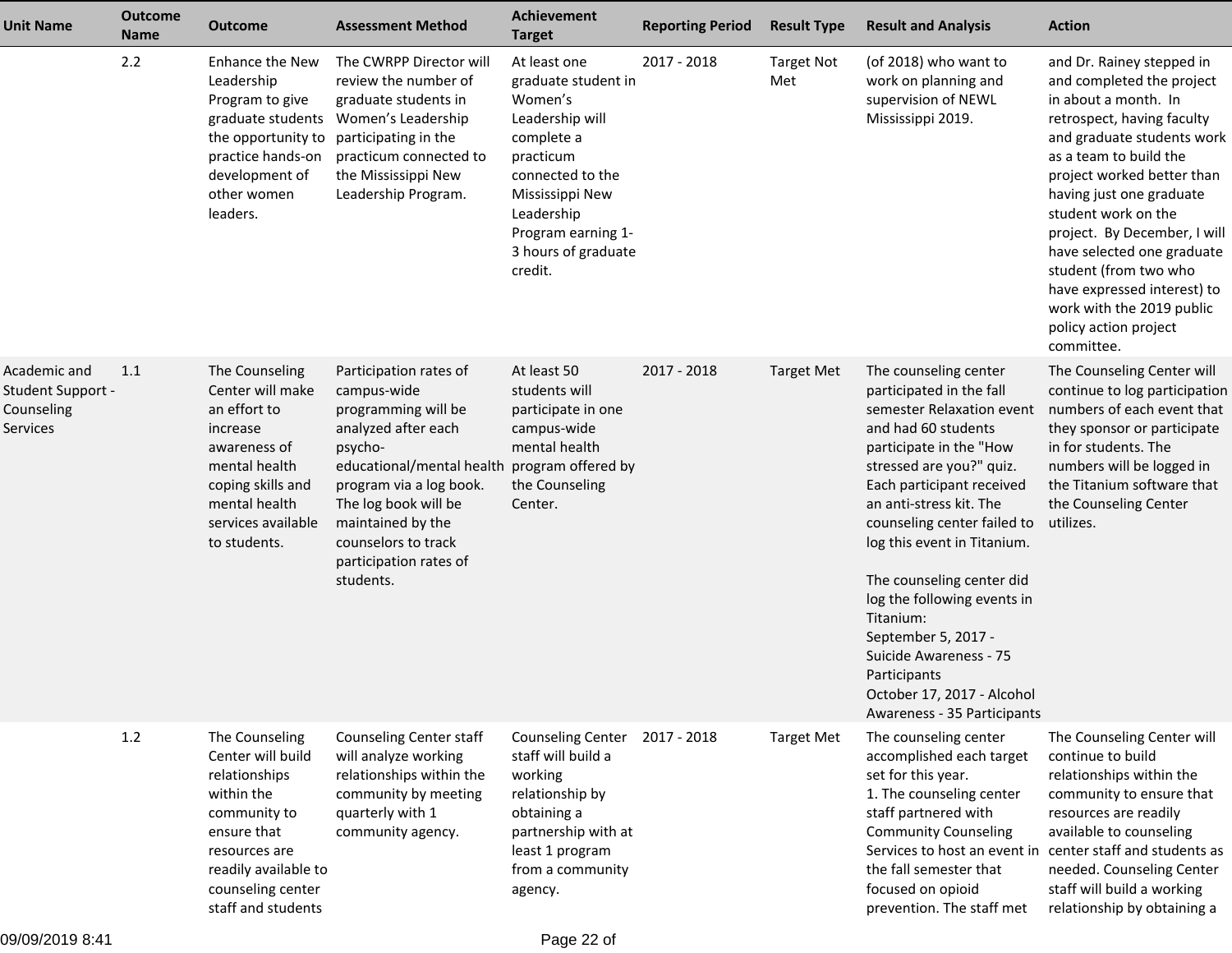| <b>Unit Name</b>                       | <b>Outcome</b><br><b>Name</b> | <b>Outcome</b>                                                                                                                               | <b>Assessment Method</b>                                                                                                                                                                                                                                                                                                                                                                                                                                                                                                        | <b>Achievement</b><br><b>Target</b>                                                                                                                                  | <b>Reporting Period</b> | <b>Result Type</b>       | <b>Result and Analysis</b>                                                                                                                                                                                                                                                                                                                                                         | <b>Action</b>                                                                                                                                                                                                                                                                                                                                                                                                                                                                |
|----------------------------------------|-------------------------------|----------------------------------------------------------------------------------------------------------------------------------------------|---------------------------------------------------------------------------------------------------------------------------------------------------------------------------------------------------------------------------------------------------------------------------------------------------------------------------------------------------------------------------------------------------------------------------------------------------------------------------------------------------------------------------------|----------------------------------------------------------------------------------------------------------------------------------------------------------------------|-------------------------|--------------------------|------------------------------------------------------------------------------------------------------------------------------------------------------------------------------------------------------------------------------------------------------------------------------------------------------------------------------------------------------------------------------------|------------------------------------------------------------------------------------------------------------------------------------------------------------------------------------------------------------------------------------------------------------------------------------------------------------------------------------------------------------------------------------------------------------------------------------------------------------------------------|
|                                        | 1.2                           | as needed.                                                                                                                                   | Counseling Center staff<br>will analyze working<br>relationships within the<br>community by meeting<br>quarterly with 1<br>community agency.                                                                                                                                                                                                                                                                                                                                                                                    | <b>Counseling Center</b><br>staff will build a<br>working<br>relationship by<br>obtaining a<br>partnership with at<br>least 1 program<br>from a community<br>agency. | 2017 - 2018             | <b>Target Met</b>        | with this agency two times<br>to organize this event.<br>2. The counseling center<br>staff met with Baptist<br>Behavioral Health once a<br>semester in order to review<br>the contract they have in<br>place and to discuss<br>programming<br>opportunities.<br>3. The counseling center<br>had an intern from<br>Mississippi State University<br>in Spring 2017 and Fall<br>2017. | partnership with at least 1<br>program from a community<br>agency.                                                                                                                                                                                                                                                                                                                                                                                                           |
|                                        | 2.1                           | The Counseling<br>Center will<br>increase<br>awareness among<br>students regarding<br>the Counseling<br>Center and the<br>services provided. | Results of the Graduation 80% of Graduation 2017 - 2018<br>Survey will be analyzed at Survey participants<br>the end of every academic will state that they<br>year.<br>"Were you aware of any<br>of these programs/centers provided.<br>at MUW and the services<br>they provide (mark all that<br>apply)? {Center for<br>Creative Learning, Center<br>for Women's Research<br>and Public Policy, Diversity<br><b>Education and Programs,</b><br>Student Success Center,<br>Study Abroad, Counseling<br>Center, Career Center}" | were aware of the<br><b>Counseling Center</b><br>and the services                                                                                                    |                         | <b>Target Not</b><br>Met | 2017-2018 Graduation<br><b>Survey Results:</b><br>Counseling Center -<br>$(379/545) - 69.54%$                                                                                                                                                                                                                                                                                      | Target was not met. Due to<br>the Graduation survey being<br>edited and this question will<br>not longer be used, the<br>Counseling Center has set a<br>new outcome. New<br>outcome: Counseling Center<br>will increase awareness on<br>campus of the online<br>counseling services. Target<br>each year will be to have at<br>least 5 students participate<br>in this service. Counseling<br>Center will track<br>participation in Titanium<br>which is used in the center. |
|                                        | 2.2                           | The Counseling<br>satisfactory<br>services to<br>students that<br>utilize the services<br>provided by the<br>center.                         | Results of the Graduation 75% of the<br>Center will provide Survey will be analyzed at Graduation Survey<br>the end of every academic participants will<br>year.<br>"Rate MUW's<br>effectiveness in providing:<br>Counseling services<br>{Excellent, Good, Fair,<br>Poor, N/A}"                                                                                                                                                                                                                                                 | select "excellent"<br>or "good"<br>indicating<br>effectiveness of the<br>counseling<br>services.                                                                     | 2017 - 2018             | <b>Target Met</b>        | 2017-2018 Graduation<br>Survey Results:<br>Excellent - (291/645) -<br>45.12%<br>Good - (207/645) - 32.09%<br>Total - (498/645) - 77.21%<br>Fair - (36/645) - 5.58%<br>Poor - (12/645) - 1.86%<br>Not Applicable - (99/645) -<br>15.35%                                                                                                                                             | Target was met. The<br>Counseling Center will<br>provide satisfactory services<br>to students that utilize the<br>services provided by the<br>center. 75% of the<br><b>Graduation Survey</b><br>participants will select<br>"excellent" or "good"<br>indicating effectiveness of<br>the counseling services.                                                                                                                                                                 |
| Academic and<br><b>Student Support</b> | 1.1                           | of Students will                                                                                                                             | The Office of Dean The number of completed New student<br>courses will be analyzed                                                                                                                                                                                                                                                                                                                                                                                                                                              | completing the                                                                                                                                                       | 2017 - 2018             | <b>Target Not</b><br>Met | The online training through In order to increase<br>Work Place Answers was                                                                                                                                                                                                                                                                                                         | awareness among new                                                                                                                                                                                                                                                                                                                                                                                                                                                          |
| 09/09/2019 8:41                        |                               |                                                                                                                                              |                                                                                                                                                                                                                                                                                                                                                                                                                                                                                                                                 | Page 23 of                                                                                                                                                           |                         |                          |                                                                                                                                                                                                                                                                                                                                                                                    |                                                                                                                                                                                                                                                                                                                                                                                                                                                                              |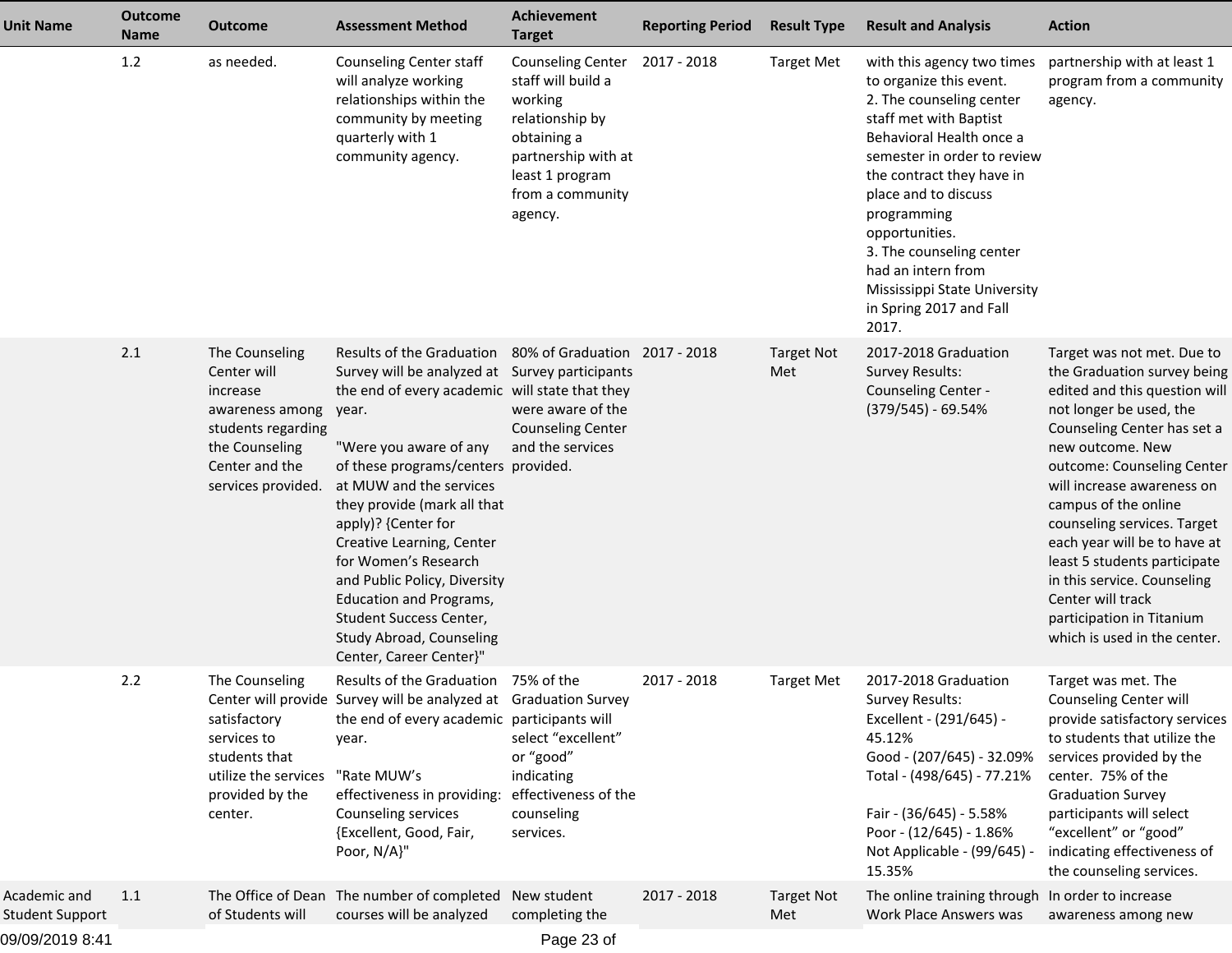| <b>Unit Name</b>                                                  | <b>Outcome</b><br><b>Name</b> | Outcome                                                                                                                                                                                                                                  | <b>Assessment Method</b>                                                                                                                                                                                                                                           | Achievement<br><b>Target</b>                                         | <b>Reporting Period</b> | <b>Result Type</b>       | <b>Result and Analysis</b>                                                                                                                                                                                                                                                                                                                                                                                                                                                                                                       | <b>Action</b>                                                                                                                                                                                                                                                                                                                                                                                                                                                                                                                                                                                                                                                                                                                                                                                                                |
|-------------------------------------------------------------------|-------------------------------|------------------------------------------------------------------------------------------------------------------------------------------------------------------------------------------------------------------------------------------|--------------------------------------------------------------------------------------------------------------------------------------------------------------------------------------------------------------------------------------------------------------------|----------------------------------------------------------------------|-------------------------|--------------------------|----------------------------------------------------------------------------------------------------------------------------------------------------------------------------------------------------------------------------------------------------------------------------------------------------------------------------------------------------------------------------------------------------------------------------------------------------------------------------------------------------------------------------------|------------------------------------------------------------------------------------------------------------------------------------------------------------------------------------------------------------------------------------------------------------------------------------------------------------------------------------------------------------------------------------------------------------------------------------------------------------------------------------------------------------------------------------------------------------------------------------------------------------------------------------------------------------------------------------------------------------------------------------------------------------------------------------------------------------------------------|
| - Dean of<br><b>Students (Sexual</b><br>Misconduct &<br>Title IX) | 1.1                           | make an effort to<br>increase the<br>number of new<br>students<br>(freshman and<br>transfer) that<br>complete the<br>WorkPlace<br>Answers online<br>student sexual<br>misconduct<br>training course<br>that is offered<br>each semester. | and compared to the<br>previous year to<br>determine increase or<br>decrease in completion<br>rate.                                                                                                                                                                | course will increase 2017 - 2018<br>by 5% from the<br>previous year. |                         | <b>Target Not</b><br>Met | sent out to 982 new<br>freshman and new transfer<br>students during Spring<br>2017 and Fall 2017<br>semesters. The course was<br>one hundred percent<br>completed by 278<br>students. There 119<br>students who began the<br>training but did not<br>complete the course. Last<br>calendar year, there were<br>319 participants who<br>completed the course. 319<br>to 278 ( $(278-319)/278$ ) = -<br>$0.147$ = Decrease of 15%<br>****Work Place Answers<br>only reports by calendar<br>year and data is reported in<br>groups. | freshman and transfer<br>students about the online<br>training, the Dean of<br>Students will:<br>1. Send an email to all new<br>freshman and transfer<br>students that will provide<br>information about the<br>training prior to students<br>receiving the participation<br>invitation.<br>2. The Dean of Students<br>office will send an email to<br>the Director of Athletics<br>that will provide<br>information about the<br>training prior to students<br>receiving the participation<br>invitation.<br>3. The Dean of Students will<br>share information about the<br>training on Sept. 17, 2018,<br>when this office is<br>scheduled to speak to<br>UN101.<br>4. The Dean of Students<br>office will send out<br>reminders to the new<br>freshman and transfer<br>students throughout the the<br>Fall 2018 semester. |
|                                                                   | 1.2                           | of Students will<br>make an effort to<br>increase<br>awareness among<br>the University's<br>sexual misconduct report? {Yes, No}"<br>(Title IX) policy.                                                                                   | The Office of Dean Results of the Graduation 75% of Graduation 2017 - 2018<br>Survey will be analyzed at Survey participants<br>the end of every academic will state that they<br>year.<br>students regarding "Are you aware of how to<br>file a sexual misconduct | were aware of how<br>to file a sexual<br>misconduct report.          |                         | <b>Target Met</b>        | 2017-2018 Graduation<br>Survey Results:<br>Yes - (543/659) 82.40%<br>No - (116/659) 17.60%                                                                                                                                                                                                                                                                                                                                                                                                                                       | Target was met. The Office<br>of the Dean of Students will<br>make an effort to increase<br>awareness among students<br>regarding the University's<br>sexual misconduct (Title IX)<br>policy. 75% of Graduation<br>Survey participants will<br>state that they were aware<br>of ways to file a sexual<br>misconduct report.                                                                                                                                                                                                                                                                                                                                                                                                                                                                                                  |
|                                                                   |                               |                                                                                                                                                                                                                                          | Results of the Graduation 75% of Graduation 2017 - 2018<br>Survey will be analyzed at Survey participants<br>the end of every academic will state that they                                                                                                        |                                                                      |                         | <b>Target Met</b>        | 2017-2018 Graduation<br><b>Survey Results:</b><br>Yes - (642/658) 97.57%                                                                                                                                                                                                                                                                                                                                                                                                                                                         | Target was met. The Office<br>of the Dean of Students will<br>make an effort to increase                                                                                                                                                                                                                                                                                                                                                                                                                                                                                                                                                                                                                                                                                                                                     |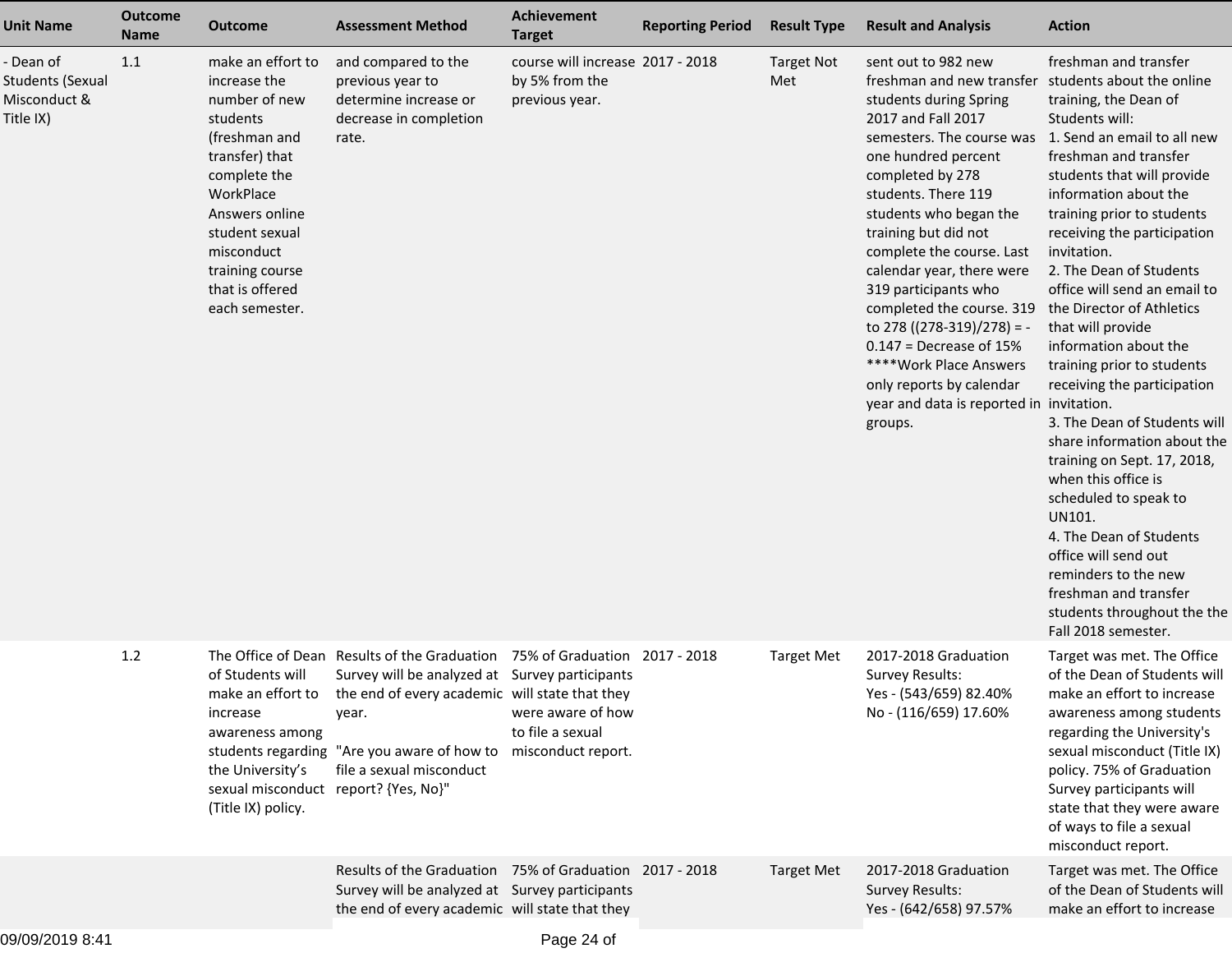| <b>Unit Name</b> | <b>Outcome</b><br><b>Name</b> | <b>Outcome</b>                                                                                           | <b>Assessment Method</b>                                                                                                                                                                                                                                                                                                                                                                                    | <b>Achievement</b><br><b>Target</b>                                                                                                                                                                                                                                                            | <b>Reporting Period</b> | <b>Result Type</b> | <b>Result and Analysis</b>                                                                                                                                                                                                               | <b>Action</b>                                                                                                                                                                                                                                                                                                                                                                                                                                                             |
|------------------|-------------------------------|----------------------------------------------------------------------------------------------------------|-------------------------------------------------------------------------------------------------------------------------------------------------------------------------------------------------------------------------------------------------------------------------------------------------------------------------------------------------------------------------------------------------------------|------------------------------------------------------------------------------------------------------------------------------------------------------------------------------------------------------------------------------------------------------------------------------------------------|-------------------------|--------------------|------------------------------------------------------------------------------------------------------------------------------------------------------------------------------------------------------------------------------------------|---------------------------------------------------------------------------------------------------------------------------------------------------------------------------------------------------------------------------------------------------------------------------------------------------------------------------------------------------------------------------------------------------------------------------------------------------------------------------|
|                  |                               |                                                                                                          | year.<br>"Are you aware that MUW misconduct policy.<br>has a sexual misconduct<br>policy? {Yes, No}"                                                                                                                                                                                                                                                                                                        | were aware that<br>MUW has a sexual                                                                                                                                                                                                                                                            | 2017 - 2018             | <b>Target Met</b>  | No - (16/658) 2.43%                                                                                                                                                                                                                      | awareness among students<br>regarding the University's<br>sexual misconduct (Title IX)<br>policy. 75% of Graduation<br>Survey participants will<br>state that they were aware<br>that MUW has a sexual<br>misconduct policy.                                                                                                                                                                                                                                              |
|                  |                               |                                                                                                          | Results of the Graduation<br>Survey will be analyzed at Survey participants<br>the end of every academic will state that they<br>year.<br>"Do you know what Title<br>IX means? {Yes, No}"                                                                                                                                                                                                                   | 75% of Graduation 2017 - 2018<br>were aware of<br>what Title IX<br>means.                                                                                                                                                                                                                      |                         | <b>Target Met</b>  | 2017-2018 Graduation<br><b>Survey Results:</b><br>Yes - (513/660) 77.73%<br>No - (147/660) 22.27%                                                                                                                                        | Target was met this year.<br>The Office of the Dean of<br>Students will make an effort<br>to market Title IX on<br>campus to improve<br>awareness among students<br>regarding the University's<br>sexual misconduct (Title IX)<br>policy. 75% of Graduation<br>Survey participants will<br>state that they were aware<br>of the meaning of Title IX at<br>the University.                                                                                                 |
|                  | 1.3                           | of Students will<br>make an effort to<br>increase<br>awareness among<br>misconduct (Title<br>IX) policy. | The Office of Dean Results of the Staff<br>Satisfaction Survey will be<br>analyzed every Spring.<br>"I am aware that I am<br>staff regarding the responsible for reporting<br>University's sexual sexual misconduct of<br>which I have been<br>informed or have<br>witnessed to the<br>University's Title IX<br>Coordinator. {Strongly<br>Agree, Agree, Disagree,<br>Strongly Disagree, Not<br>Applicable}" | 85% of Staff<br>Satisfaction survey<br>participants will<br>"strongly agree" or<br>"agree" that they<br>are aware they are<br>responsible for<br>reporting sexual<br>misconduct of<br>which they have<br>been informed or<br>have witnessed to<br>the University's<br>Title IX<br>Coordinator. | 2017 - 2018             | <b>Target Met</b>  | 2018 Staff Satisfaction<br><b>Survey Results:</b><br>Strongly Agree - (39/81)<br>48.15%<br>Agree - (41/81) 50.62%<br>Total - (80/81) 98.77%<br>Disagree - (0/81) 0%<br>Strongly Disagree - (1/81)<br>1.23%<br>Not Applicable - (0/81) 0% | Target was met. The Office<br>of Dean of Students will<br>make an effort to increase<br>awareness among staff<br>regarding the University's<br>sexual misconduct (Title IX)<br>policy. 85% of Staff<br>Satisfaction survey<br>participants will "strongly<br>agree" or "agree" that they<br>are aware they are<br>responsible for reporting<br>sexual misconduct of which<br>they have been informed or<br>have witnessed to the<br>University's Title IX<br>Coordinator. |
|                  |                               |                                                                                                          | Results of the Staff<br>Satisfaction Survey will be<br>analyzed every Spring.<br>"I am aware that the<br>University has a<br>designated person to                                                                                                                                                                                                                                                           | 85% of Staff<br>Satisfaction survey<br>participants will<br>"strongly agree" or<br>"agree" that they<br>are aware that the<br>University has a                                                                                                                                                 | 2017 - 2018             | <b>Target Met</b>  | 2018 Staff Satisfaction<br><b>Survey Results:</b><br>Strongly Agree - (40/80)<br>50%<br>Agree - (39/80) 48.75%<br>Total - (79/80) 98.75%                                                                                                 | Target was met. The Office<br>of Dean of Students will<br>make an effort to increase<br>awareness among staff<br>regarding the University's<br>sexual misconduct (Title IX)<br>policy. 85% of Staff                                                                                                                                                                                                                                                                       |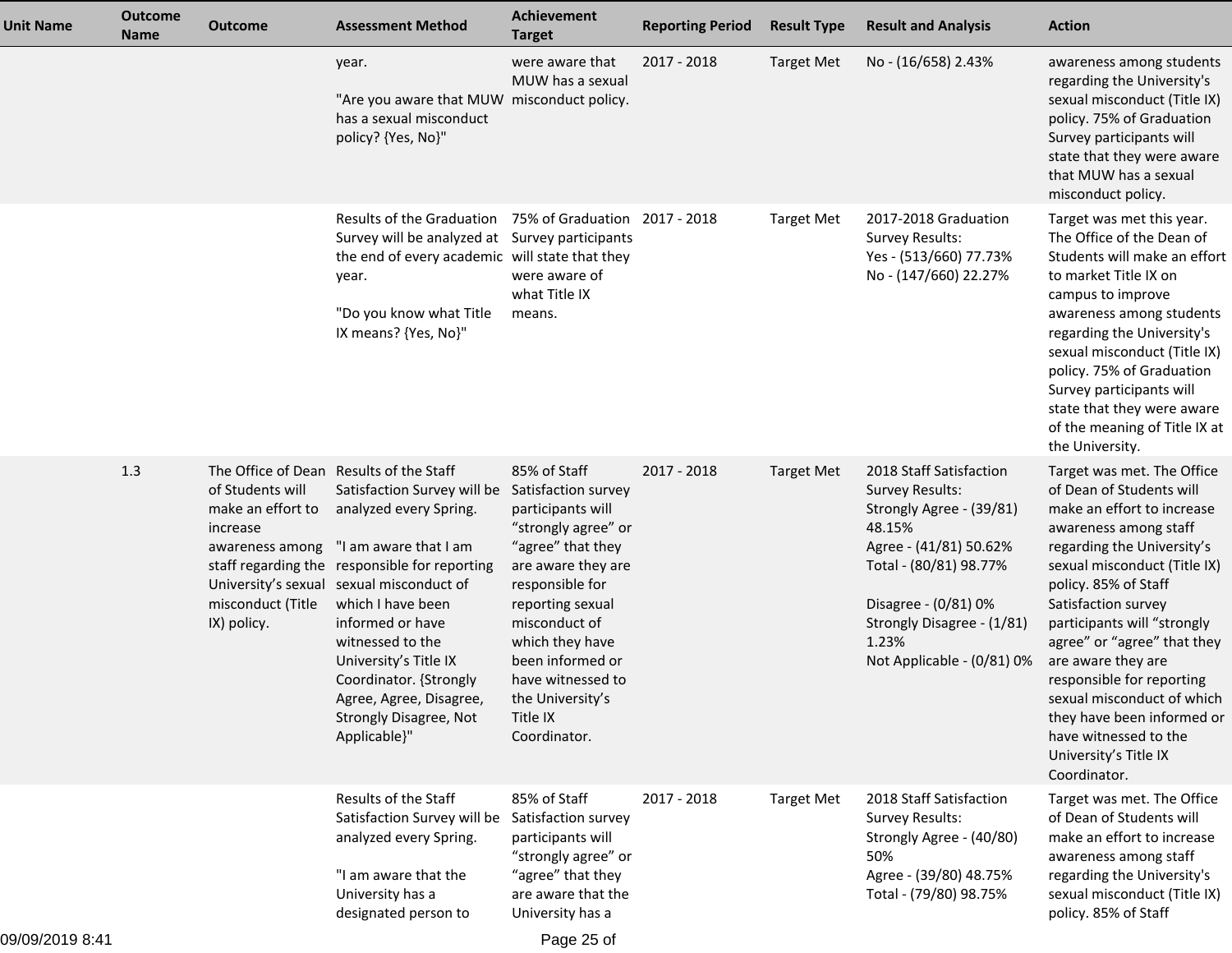| <b>Unit Name</b> | <b>Outcome</b><br><b>Name</b> | <b>Outcome</b>                                                                            | <b>Assessment Method</b>                                                                                                                                                                                                                                                                                                                                   | <b>Achievement</b><br><b>Target</b>                                                                                                                                                                                                                                | <b>Reporting Period</b> | <b>Result Type</b> | <b>Result and Analysis</b>                                                                                                                                                                                                               | <b>Action</b>                                                                                                                                                                                                                                                                                                                                                                                                                                                      |
|------------------|-------------------------------|-------------------------------------------------------------------------------------------|------------------------------------------------------------------------------------------------------------------------------------------------------------------------------------------------------------------------------------------------------------------------------------------------------------------------------------------------------------|--------------------------------------------------------------------------------------------------------------------------------------------------------------------------------------------------------------------------------------------------------------------|-------------------------|--------------------|------------------------------------------------------------------------------------------------------------------------------------------------------------------------------------------------------------------------------------------|--------------------------------------------------------------------------------------------------------------------------------------------------------------------------------------------------------------------------------------------------------------------------------------------------------------------------------------------------------------------------------------------------------------------------------------------------------------------|
|                  |                               |                                                                                           | coordinate the<br>University's efforts to<br>eliminate sexual<br>misconduct on campus.<br>{Strongly Agree, Agree,<br>Disagree, Strongly<br>Disagree, Not Applicable}"                                                                                                                                                                                      | designated person 2017 - 2018<br>to coordinate the<br>University's efforts<br>to eliminate sexual<br>misconduct on<br>campus.                                                                                                                                      |                         | <b>Target Met</b>  | Disagree - (0/80) 0%<br>Strongly Disagree - (1/80)<br>1.25%<br>Not Applicable - (0/80) 0%                                                                                                                                                | Satisfaction Survey<br>participants will "strongly<br>agree" or "agree" that they<br>are aware that the<br>University has a designated<br>person to coordinate the<br>University's efforts to<br>eliminate sexual misconduct<br>on campus.                                                                                                                                                                                                                         |
|                  |                               |                                                                                           | Results of the Staff<br>Satisfaction Survey will be<br>analyzed every Spring.<br>"I am aware that the<br>University has a policy<br>that prohibits sexual<br>misconduct. {Strongly<br>Agree, Agree, Disagree,<br>Strongly Disagree, Not<br>Applicable}"                                                                                                    | 85% of Staff<br>Satisfaction survey<br>participants will<br>"strongly agree" or<br>"agree" that they<br>are aware that the<br>University has a<br>policy that<br>prohibits sexual<br>misconduct.                                                                   | 2017 - 2018             | <b>Target Met</b>  | 2018 Staff Satisfaction<br><b>Survey Results:</b><br>Strongly Agree - (40/81)<br>49.38%<br>Agree - (40/81) 49.38%<br>Total - (80/81) 98.76%<br>Disagree - (0/81) 0%<br>Strongly Disagree - (1/81)<br>1.23%<br>Not Applicable - (0/81) 0% | Target was met. The Office<br>of Dean of Students will<br>make an effort to increase<br>awareness among staff<br>regarding the University's<br>sexual misconduct (Title IX)<br>Policy. 85% of Staff<br>Satisfaction survey<br>participants will "strongly<br>agree" or "agree" that they<br>are aware that the<br>University has a policy that<br>prohibits sexual misconduct.                                                                                     |
|                  |                               |                                                                                           | Results of the Staff<br>Satisfaction Survey will be<br>analyzed every Spring.<br>"I am aware that the<br>University's policy on<br>sexual misconduct covers<br>sexual harassment, sexual<br>assault, domestic violence, misconduct covers<br>dating violence, and<br>stalking. {Strongly Agree,<br>Agree, Disagree, Strongly<br>Disagree, Not Applicable}" | 85% of Staff<br>Satisfaction survey<br>participants will<br>"strongly agree" or<br>"agree" that they<br>are aware that the<br>University's policy<br>on sexual<br>sexual harassment,<br>sexual assault,<br>domestic violence,<br>dating violence,<br>and stalking. | 2017 - 2018             | <b>Target Met</b>  | 2018 Staff Satisfaction<br><b>Survey Results:</b><br>Strongly Agree - (40/81)<br>49.38%<br>Agree - (40/81) 49.38%<br>Total - (80/81) 98.76%<br>Disagree - (0/81) 0%<br>Strongly Disagree - (1/81)<br>1.23%<br>Not Applicable - (0/81) 0% | Target was met. The Office<br>of Dean of Students will<br>make an effort to increase<br>awareness among staff<br>regarding the University's<br>sexual misconduct (Title IX)<br>policy. 85% of Staff<br>Satisfaction survey<br>participants will "strongly<br>agree" or "agree" that they<br>are aware that the<br>University's policy on sexual<br>misconduct covers sexual<br>harassment, sexual assault,<br>domestic violence, dating<br>violence, and stalking. |
|                  | 1.4                           | of Students will<br>make an effort to<br>increase<br>awareness among<br>faculty regarding | The Office of Dean Results of the Faculty<br>Satisfaction Survey will be<br>analyzed every Spring.<br>"I am aware that I am<br>responsible for reporting                                                                                                                                                                                                   | 85% of Faculty<br>Satisfaction survey<br>participants will<br>"strongly agree" or<br>"agree" that they<br>are aware they are                                                                                                                                       | 2017 - 2018             | <b>Target Met</b>  | 2018 Faculty Satisfaction<br><b>Survey Results:</b><br>Strongly Agree - (70/110)<br>63.64%<br>Agree - (38/110) 34.55%<br>Total - (108/110) 98.19%                                                                                        | Target was met. The Office<br>of Dean of Students will<br>make an effort to increase<br>awareness among faculty<br>regarding the University's<br>sexual misconduct (Title IX)                                                                                                                                                                                                                                                                                      |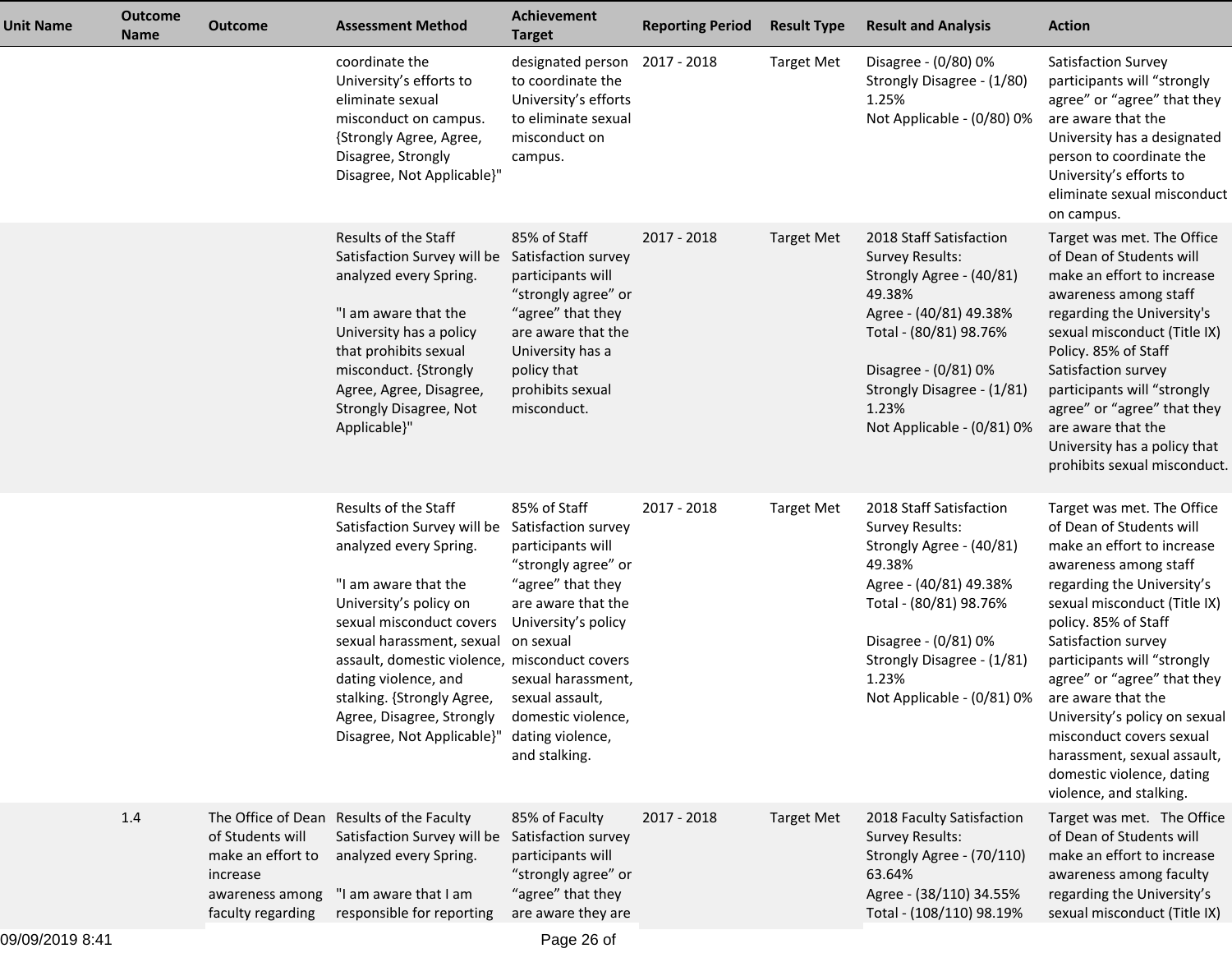| <b>Unit Name</b> | <b>Outcome</b><br><b>Name</b> | <b>Outcome</b>                                              | <b>Assessment Method</b>                                                                                                                                                                                                                                                                                                                         | Achievement<br><b>Target</b>                                                                                                                                                                                                                   | <b>Reporting Period</b> | <b>Result Type</b> | <b>Result and Analysis</b>                                                                                                                                                                                                                            | <b>Action</b>                                                                                                                                                                                                                                                                                                                                                                                                                                         |
|------------------|-------------------------------|-------------------------------------------------------------|--------------------------------------------------------------------------------------------------------------------------------------------------------------------------------------------------------------------------------------------------------------------------------------------------------------------------------------------------|------------------------------------------------------------------------------------------------------------------------------------------------------------------------------------------------------------------------------------------------|-------------------------|--------------------|-------------------------------------------------------------------------------------------------------------------------------------------------------------------------------------------------------------------------------------------------------|-------------------------------------------------------------------------------------------------------------------------------------------------------------------------------------------------------------------------------------------------------------------------------------------------------------------------------------------------------------------------------------------------------------------------------------------------------|
|                  | 1.4                           | the University's<br>sexual misconduct<br>(Title IX) policy. | sexual misconduct of<br>which I have been<br>informed or have<br>witnessed to the<br>University's Title IX<br>Coordinator. {Strongly<br>Agree, Agree, Disagree,<br>Strongly Disagree, Not<br>Applicable}"                                                                                                                                        | responsible for<br>reporting sexual<br>misconduct of<br>which they have<br>been informed or<br>have witnessed to<br>the University's<br>Title IX<br>Coordinator.                                                                               | 2017 - 2018             | <b>Target Met</b>  | Disagree - (0/110) 0%<br>Strongly Disagree - (0/110)<br>0%<br>Not Applicable - (2/110)<br>1.82%                                                                                                                                                       | policy. 85% of Faculty<br>Satisfaction survey<br>participants will "strongly<br>agree" or "agree" that they<br>are aware they are<br>responsible for reporting<br>sexual misconduct of which<br>they have been informed or<br>have witnessed to the<br>University's Title IX<br>Coordinator.                                                                                                                                                          |
|                  |                               |                                                             | Results of the Faculty<br>Satisfaction Survey will be Satisfaction survey<br>analyzed every Spring.<br>"I am aware that the<br>University has a<br>designated person to<br>coordinate the<br>University's efforts to<br>eliminate sexual<br>misconduct on campus.<br>{Strongly Agree, Agree,<br>Disagree, Strongly<br>Disagree, Not Applicable}" | 85% of Faculty<br>participants will<br>"strongly agree" or<br>"agree" that they<br>are aware that the<br>University has a<br>designated person<br>to coordinate the<br>University's efforts<br>to eliminate sexual<br>misconduct on<br>campus. | 2017 - 2018             | <b>Target Met</b>  | 2018 Faculty Satisfaction<br>Survey Results:<br>Strongly Agree - (67/110)<br>60.91%<br>Agree - (39/110) 35.45%<br>Total - (106/110) 96.36%<br>Disagree - (2/110) 1.82%<br>Strongly Disagree - (0/110)<br>0%<br>Not Applicable - (2/110)<br>1.82%      | Target was met. The Office<br>of Dean of Students will<br>make an effort to increase<br>awareness among faculty<br>regarding the University's<br>sexual misconduct (Title IX)<br>policy. 85% of Faculty<br>Satisfaction survey<br>participants will "strongly<br>agree" or "agree" that they<br>are aware that the<br>University has a designated<br>person to coordinate the<br>University's efforts to<br>eliminate sexual misconduct<br>on campus. |
|                  |                               |                                                             | Results of the Faculty<br>Satisfaction Survey will be Satisfaction survey<br>analyzed every Spring.<br>"I am aware that the<br>University has a policy<br>that prohibits sexual<br>misconduct. {Strongly<br>Agree, Agree, Disagree,<br><b>Strongly Disagree, Not</b><br>Applicable}"                                                             | 85% of Faculty<br>participants will<br>"strongly agree" or<br>"agree" that they<br>are aware that the<br>University has a<br>policy that<br>prohibits sexual<br>misconduct.                                                                    | 2017 - 2018             | <b>Target Met</b>  | 2018 Faculty Satisfaction<br><b>Survey Results:</b><br>Strongly Agree - (70/111)<br>63.06%<br>Agree - (38/111) 34.23%<br>Total - (108/111) 97.29%<br>Disagree - (1/111) 0.9%<br>Strongly Disagree - (0/111)<br>0%<br>Not Applicable - (2/111)<br>1.8% | Target was met. The Office<br>of Dean of Students will<br>make an effort to increase<br>awareness among faculty<br>regarding the University's<br>sexual misconduct (Title IX)<br>policy. 85% of Faculty<br>Satisfaction survey<br>participants will "strongly<br>agree" or "agree" that they<br>are aware that the<br>University has a policy that<br>prohibits sexual misconduct.                                                                    |
| 100100100        |                               |                                                             | Results of the Faculty<br>Satisfaction Survey will be Satisfaction survey<br>analyzed every Spring.                                                                                                                                                                                                                                              | 85% of Faculty<br>participants will<br>"strongly agree" or                                                                                                                                                                                     | 2017 - 2018             | <b>Target Met</b>  | 2018 Faculty Satisfaction<br>Survey Results:<br>Strongly Agree - (68/112)<br>60.71%                                                                                                                                                                   | Target was met. The Office<br>of Dean of Students will<br>make an effort to increase<br>awareness among faculty                                                                                                                                                                                                                                                                                                                                       |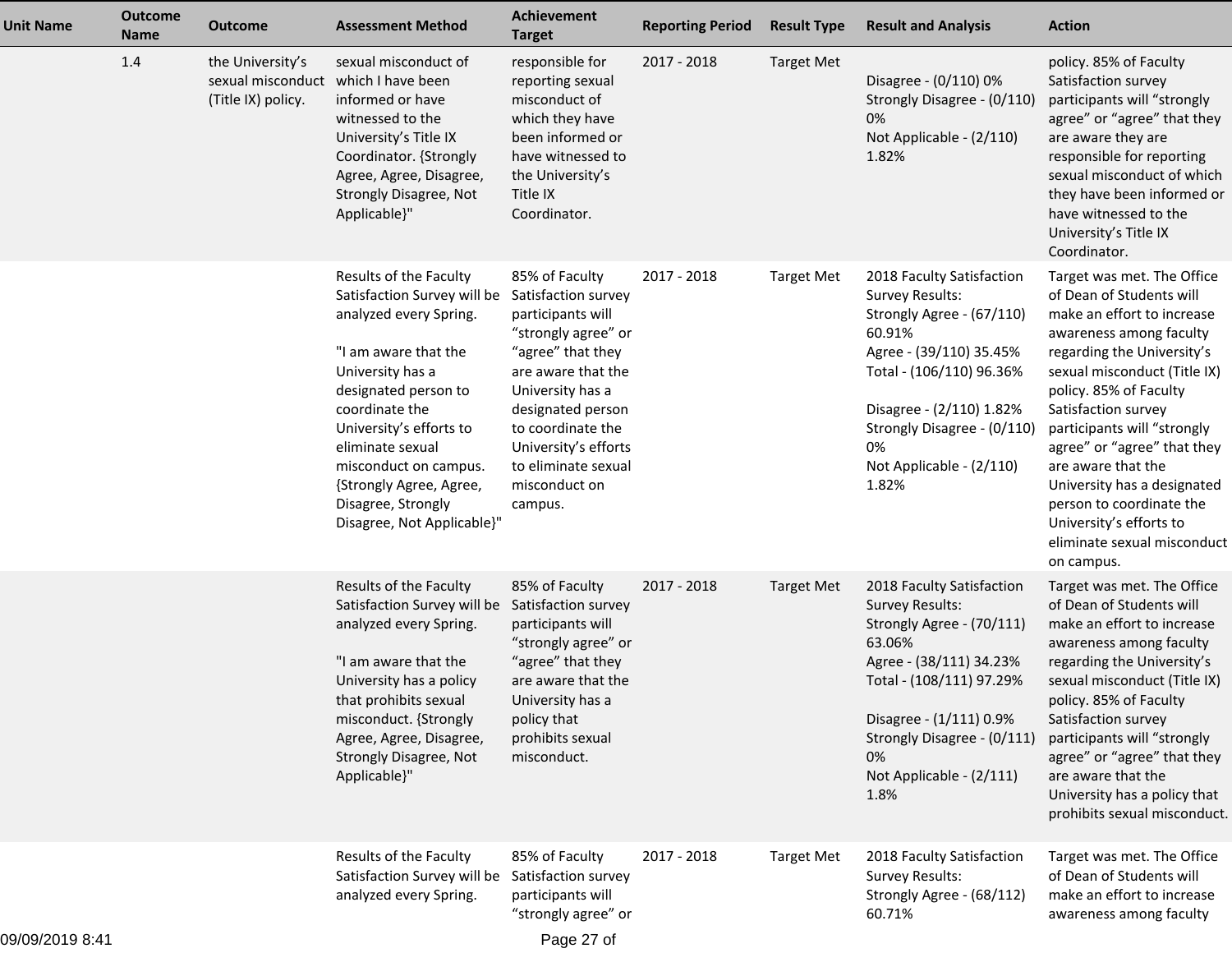| <b>Unit Name</b> | <b>Outcome</b><br><b>Name</b> | <b>Outcome</b>                                                                                                                                                                                                                                                           | <b>Assessment Method</b>                                                                                                                                                                                                                                                    | <b>Achievement</b><br><b>Target</b>                                                                                                                                                                  | <b>Reporting Period</b> | <b>Result Type</b> | <b>Result and Analysis</b>                                                                                                                                                                                                                              | <b>Action</b>                                                                                                                                                                                                                                                                                                                                                                                                                                                                                     |
|------------------|-------------------------------|--------------------------------------------------------------------------------------------------------------------------------------------------------------------------------------------------------------------------------------------------------------------------|-----------------------------------------------------------------------------------------------------------------------------------------------------------------------------------------------------------------------------------------------------------------------------|------------------------------------------------------------------------------------------------------------------------------------------------------------------------------------------------------|-------------------------|--------------------|---------------------------------------------------------------------------------------------------------------------------------------------------------------------------------------------------------------------------------------------------------|---------------------------------------------------------------------------------------------------------------------------------------------------------------------------------------------------------------------------------------------------------------------------------------------------------------------------------------------------------------------------------------------------------------------------------------------------------------------------------------------------|
|                  |                               |                                                                                                                                                                                                                                                                          | "I am aware that the<br>University's policy on<br>sexual misconduct covers<br>sexual harassment, sexual<br>assault, domestic violence, misconduct covers<br>dating violence, and<br>stalking. {Strongly Agree,<br>Agree, Disagree, Strongly<br>Disagree, Not Applicable}"   | "agree" that they<br>are aware that the<br>University's policy<br>on sexual<br>sexual harassment,<br>sexual assault,<br>domestic violence,<br>dating violence,<br>and stalking.                      | 2017 - 2018             | <b>Target Met</b>  | Agree - (41/112) 36.61%<br>Total - (109/112) 97.32%<br>Disagree - (0/112) 0%<br>Strongly Disagree - (1/112)<br>0.89%<br>Not Applicable - (2/112)<br>1.79%                                                                                               | regarding the University's<br>sexual misconduct (Title IX)<br>policy. 85% of Faculty<br>Satisfaction survey<br>participants will "strongly<br>agree" or "agree" that they<br>are aware that the<br>University's policy on sexual<br>misconduct covers sexual<br>harassment, sexual assault,<br>domestic violence, dating<br>violence, and stalking.                                                                                                                                               |
|                  | 2.1                           | The Behavioral<br>(BIT) will increase<br>awareness among<br>the staff regarding<br>the team and<br>reporting<br>measures in order<br>to strengthen<br>reporting of<br>student behaviors<br>in which the team<br>can intervene and<br>work to retain the<br>student.      | Results of the Staff<br>Intervention Team Satisfaction Survey will be<br>analyzed every Spring.<br>"I am aware that the<br>University has a<br><b>Behavioral Intervention</b><br>Team (BIT). {Strongly<br>Agree, Agree, Disagree,<br>Strongly Disagree, Not<br>Applicable}" | 90% of Staff<br>Satisfaction survey<br>participants will<br>"strongly agree" or<br>"agree" that they<br>are aware that the<br>University has a<br>Behavioral<br><b>Intervention Team</b><br>(BIT).   | 2017 - 2018             | <b>Target Met</b>  | 2018 Staff Satisfaction<br><b>Survey Results:</b><br>Strongly Agree - (28/80)<br>35%<br>Agree - (44/80) 55%<br>Total - (72/80) 90%<br>Disagree - (5/80) 6.25%<br>Strongly Disagree - (2/80)<br>2.5%<br>Not Applicable - (1/80)<br>1.25%                 | Target was met. The<br><b>Behavioral Intervention</b><br>Team (BIT) will increase<br>awareness among the staff<br>regarding the team and<br>reporting measures in order<br>to strengthen reporting of<br>student behaviors in which<br>the team can intervene and<br>work to retain the student.<br>90% of Staff Satisfaction<br>survey participants will<br>"strongly agree" or "agree"<br>that they are aware that the<br>University has a Behavioral<br>Intervention Team (BIT).               |
|                  | 2.2                           | The Behavioral<br>(BIT) will increase<br>awareness among<br>the faculty<br>regarding the<br>team and<br>reporting<br>measures in order<br>to strengthen<br>reporting of<br>student behaviors<br>in which the team<br>can intervene and<br>work to retain the<br>student. | Results of the Faculty<br>Intervention Team Satisfaction Survey will be<br>analyzed every Spring.<br>"I am aware that the<br>University has a<br>Behavioral Intervention<br>Team (BIT). {Strongly<br>Agree, Agree, Disagree,<br>Strongly Disagree, Not<br>Applicable}"      | 85% of Faculty<br>Satisfaction survey<br>participants will<br>"strongly agree" or<br>"agree" that they<br>are aware that the<br>University has a<br>Behavioral<br><b>Intervention Team</b><br>(BIT). | 2017 - 2018             | <b>Target Met</b>  | 2018 Faculty Satisfaction<br><b>Survey Results:</b><br>Strongly Agree - (55/111)<br>49.55%<br>Agree - (50/111) 45.05%<br>Total - (105/111) 94.60%<br>Disagree - (3/111) 2.7%<br>Strongly Disagree - (1/111)<br>0.9%<br>Not Applicable - (2/111)<br>1.8% | Target was met. The<br><b>Behavioral Intervention</b><br>Team (BIT) will increase<br>awareness among the<br>faculty regarding the team<br>and reporting measures in<br>order to strengthen<br>reporting of student<br>behaviors in which the team<br>can intervene and work to<br>retain the student. 85% of<br><b>Faculty Satisfaction survey</b><br>participants will "strongly<br>agree" or "agree" that they<br>are aware that the<br>University has a Behavioral<br>Intervention Team (BIT). |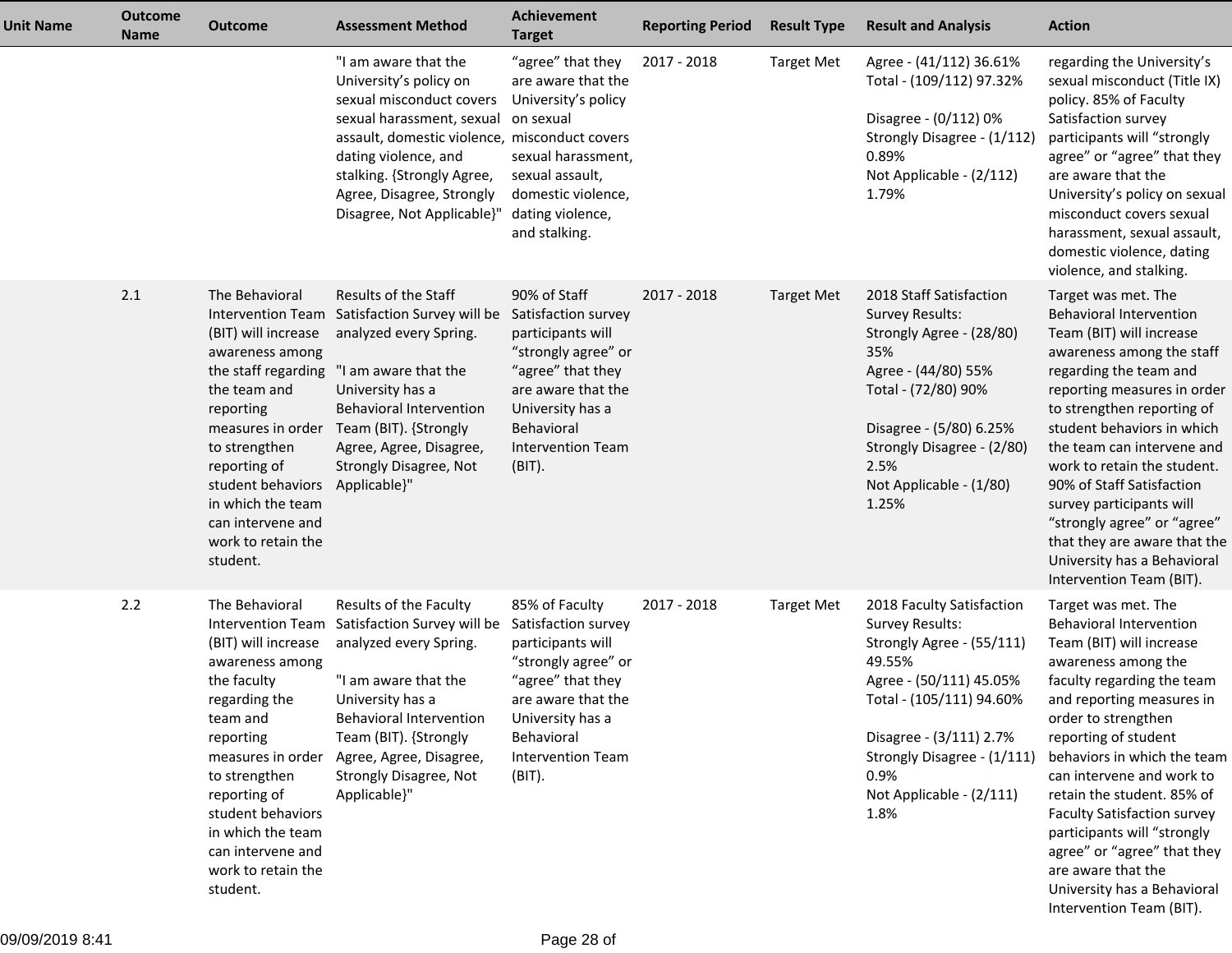| <b>Unit Name</b>                                                   | <b>Outcome</b><br><b>Name</b> | <b>Outcome</b>                                                                                                                                                                                                           | <b>Assessment Method</b>                                                                                                                                                                                                                                                                                                                                                                                                                                                                                                                                                                                   | <b>Achievement</b><br><b>Target</b>                                                                                                                                                                                                                                              | <b>Reporting Period</b> | <b>Result Type</b>       | <b>Result and Analysis</b>                                                                                                                                                                                                                                          | <b>Action</b>                                                          |
|--------------------------------------------------------------------|-------------------------------|--------------------------------------------------------------------------------------------------------------------------------------------------------------------------------------------------------------------------|------------------------------------------------------------------------------------------------------------------------------------------------------------------------------------------------------------------------------------------------------------------------------------------------------------------------------------------------------------------------------------------------------------------------------------------------------------------------------------------------------------------------------------------------------------------------------------------------------------|----------------------------------------------------------------------------------------------------------------------------------------------------------------------------------------------------------------------------------------------------------------------------------|-------------------------|--------------------------|---------------------------------------------------------------------------------------------------------------------------------------------------------------------------------------------------------------------------------------------------------------------|------------------------------------------------------------------------|
| Academic and<br>Student Support -<br>Housing and<br>Residence Life | 1.1                           | The Office of<br>Housing and<br>Residence Life will<br>increase the<br>number of New<br>Freshmen living on<br>campus each<br>academic year.                                                                              | The Office of Housing and New Freshmen<br>Residence Life will analyze living on campus<br>the data produced by the<br>Housing software (Simple<br>Campus Housing) that will increase by 5%<br>calculate our number of<br>New Freshmen students<br>living on campus to<br>determine an<br>increase/decrease each<br>academic year.                                                                                                                                                                                                                                                                          | for the Fall<br>semester will<br>from the previous<br>year.                                                                                                                                                                                                                      | 2017 - 2018             | <b>Target Not</b><br>Met | As of August 1, 2017 we<br>had 138 new Freshman<br>students living on campus.                                                                                                                                                                                       | We will continue this<br>assessment for the 2018-<br>2019 fiscal year. |
|                                                                    | 1.2                           | The Office of<br>Housing and<br>Residence Life will<br>increase the<br>number of<br>Returning<br>Students living on<br>campus each<br>academic year.                                                                     | The Office of Housing and Returning Students 2017 - 2018<br>Residence Life will analyze living on campus<br>the data produced by the for the Fall<br>Housing software (Simple semester will<br>Campus Housing) that will increase by 5%<br>calculate our number of<br>Returning Students living<br>on campus to determine<br>an increase/decrease each<br>academic year.                                                                                                                                                                                                                                   | from the previous<br>year.                                                                                                                                                                                                                                                       |                         | <b>Target Met</b>        | As of September 1, 2017<br>we had 349 (84 Returning<br>Freshmen and 265<br>Upperclass) returning<br>students living on campus.                                                                                                                                      | We will continue this<br>assessment for the 2018-<br>2019 fiscal year. |
|                                                                    | 2.1                           | The Office of<br>Housing and<br>Residence Life will<br>increase the<br>average<br>satisfaction rating<br>of<br>s sponsored by our semester.<br>staff regarding<br>conducted in the sponsored by your<br>residence halls. | Results from the<br>(Association of College<br>and University Housing<br>Officers - International)<br>ACUHO-I/Benchworks<br><b>Resident Assessment</b><br>survey will be analyzed at the ACUHO-<br>programs/activitie the end of the Spring<br>social/educational "How satisfied are you<br>/cultural programs with programs/activities<br>hall/apt. building<br>regarding:<br>Social/educational/cultura<br>I programs?<br>{1. Very dissatisfied, 2.<br>Moderately dissatisfied, 3.<br>Slightly dissatisfied, 4.<br>Neutral, 5. Slightly<br>satisfied, 6. Moderately<br>satisfied, 7. Very<br>satisfied}" | Increase the<br>satisfaction mean<br>to 5.6 on a scale of<br>1-7 (with 7 being<br>"very satisfied")<br>will be achieved on<br>I/Benchmarks<br>Resident<br>Assessment survey<br>regarding the<br>social/educational/<br>cultural programs<br>conducted in the<br>residence halls. | 2017 - 2018             | <b>Target Not</b><br>Met | Using the ACUHO-<br>I/Benchworks Resident<br>Assessment survey, the<br>Office of Housing and<br>Residence Life achieved a<br>mean of 4.94 when it<br>comes to satisfaction of<br>programs/activities with<br>regards to<br>social/educational/cultural<br>programs. | We will continue this<br>assessment for the 2018-<br>2019 fiscal year. |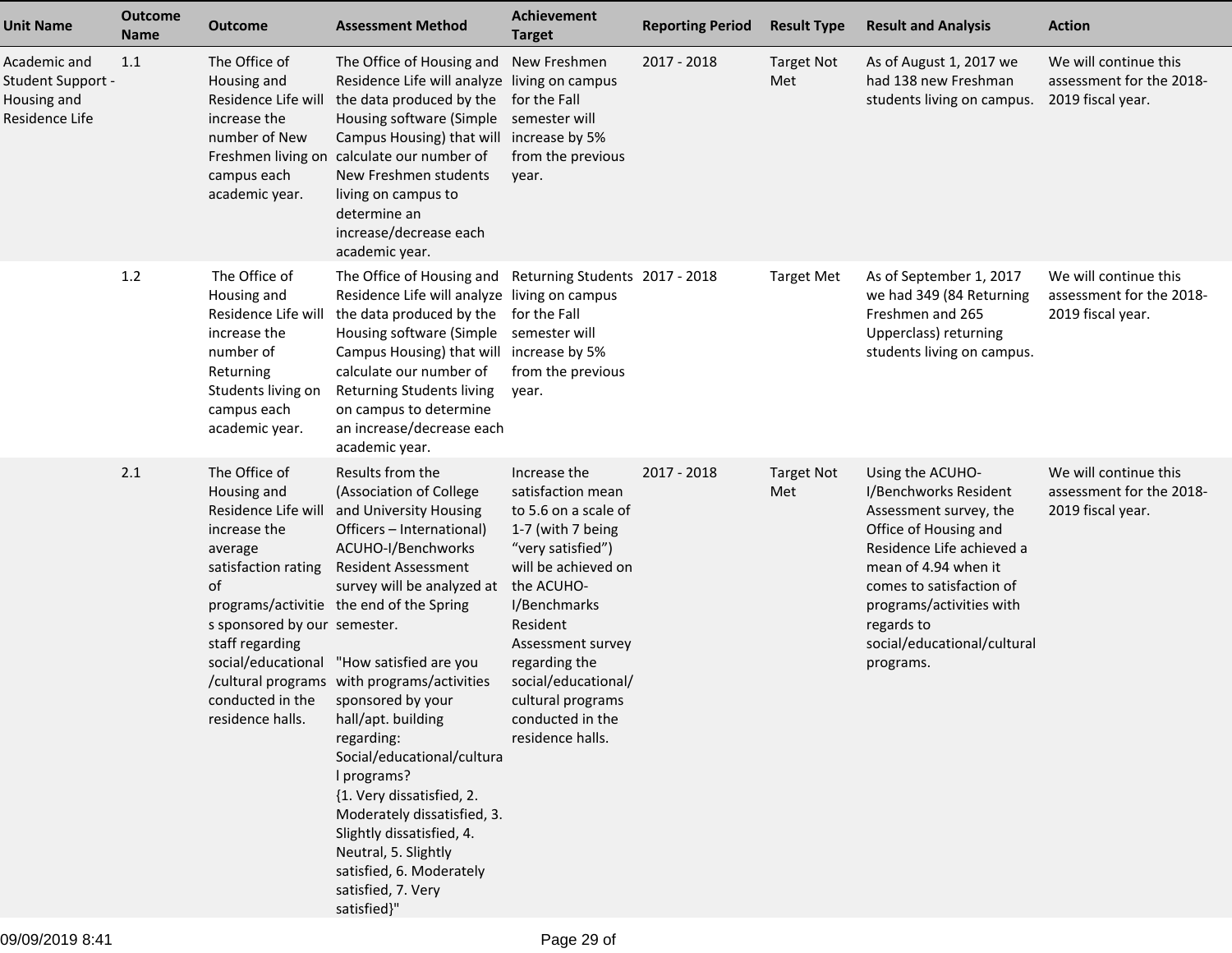| <b>Unit Name</b>                             | <b>Outcome</b><br><b>Name</b> | <b>Outcome</b>                                                                                                                                                                                                                         | <b>Assessment Method</b>                                                                                                                                                                                                                                                                                                                                                                                                                                                                                                                                             | <b>Achievement</b><br><b>Target</b>                                                                                                                                                                                                                                               | <b>Reporting Period</b> | <b>Result Type</b>       | <b>Result and Analysis</b>                                                                                                                                                                                                                      | <b>Action</b>                                                                                            |
|----------------------------------------------|-------------------------------|----------------------------------------------------------------------------------------------------------------------------------------------------------------------------------------------------------------------------------------|----------------------------------------------------------------------------------------------------------------------------------------------------------------------------------------------------------------------------------------------------------------------------------------------------------------------------------------------------------------------------------------------------------------------------------------------------------------------------------------------------------------------------------------------------------------------|-----------------------------------------------------------------------------------------------------------------------------------------------------------------------------------------------------------------------------------------------------------------------------------|-------------------------|--------------------------|-------------------------------------------------------------------------------------------------------------------------------------------------------------------------------------------------------------------------------------------------|----------------------------------------------------------------------------------------------------------|
|                                              | 2.2                           | The Office of<br>Housing and<br>Residence Life will<br>increase the<br>average<br>satisfaction rating<br>of<br>s sponsored by our semester.<br>staff regarding<br>quality of<br>programs.                                              | Results from the<br>(Association of College<br>and University Housing<br>Officers - International)<br>ACUHO-I/Benchworks<br><b>Resident Assessment</b><br>survey will be analyzed at the ACUHO-<br>programs/activitie the end of the Spring<br>"How satisfied are you<br>with programs/activities<br>sponsored by your<br>hall/apt. building<br>regarding: Quality of<br>programs?<br>{1. Very dissatisfied, 2.<br>Moderately dissatisfied, 3.<br>Slightly dissatisfied, 4.<br>Neutral, 5. Slightly<br>satisfied, 6. Moderately<br>satisfied, 7. Very<br>satisfied}" | Increase the<br>satisfaction mean<br>to 5.6 on a scale of<br>1-7 (with 7 being<br>"very satisfied")<br>will be achieved on<br>I/Benchmarks<br>Resident<br>Assessment survey<br>regarding quality of<br>programs offered<br>by the department<br>of Housing and<br>Residence Life. | 2017 - 2018             | <b>Target Not</b><br>Met | Using the ACUHO-<br>I/Benchworks Resident<br>Assessment survey, the<br>Office of Housing and<br>Residence Life achieved a<br>mean of 5.03 when it<br>comes to satisfaction of<br>programs/activities with<br>regards to quality of<br>programs. | We will continue this<br>assessment for the 2018-<br>2019 fiscal year.                                   |
| Academic and<br>Student Support -<br>Library | 1.1                           | The library will<br>work to improve<br>faculty awareness<br>and satisfaction<br>with the library's<br>services, including<br>Interlibrary Loan,<br>Virtual and In-<br>Person Reference,<br>and Information<br>Literacy<br>Instruction. | The library will conduct a<br><b>Faculty Library Survey</b><br>annually from the Patron<br>Satisfaction Survey to<br>determine satisfaction<br>with the library's services.<br>The library faculty will<br>review and analyze the<br>survey results to<br>determine if the<br>achievement target was<br>met.                                                                                                                                                                                                                                                         | The library will<br>expect a 5%<br>increase in overall<br>satisfaction with<br>the library's<br>services on the<br><b>Faculty Library</b><br>Survey.                                                                                                                              | 2017 - 2018             | <b>Target Met</b>        | The survey results showed<br>greater than a 5% increase<br>in every category assessed.<br>See related documents.                                                                                                                                | We will continue to collect<br>data on faculty satisfaction<br>to compare to previous<br>years' results. |
|                                              | $1.2$                         | The library will<br>work to improve<br>faculty awareness<br>and satisfaction<br>with the library's<br>resources,<br>including<br>electronic and<br>print collections.                                                                  | The library will conduct a<br><b>Faculty Library Survey</b><br>annually from the Patron<br>Satisfaction Survey to<br>determine awareness of<br>the purchase-on-demand<br>book acquisition program.<br>The Dean of the Library<br>will review and analyze<br>the survey results to                                                                                                                                                                                                                                                                                    | The library will<br>achieve a 5%<br>increase in<br>awareness of the<br>purchase on<br>demand program,<br>until 100% is<br>achieved, on the<br><b>Faculty Library</b><br>Survey.                                                                                                   | 2017 - 2018             | <b>Target Not</b><br>Met | The number of "yes"<br>responses did not go up, so<br>we cannot assume that<br>awareness increased. See<br>related documents.                                                                                                                   | We will continue to collect<br>data to assess the<br>awareness of the purchase-<br>on-demand form.       |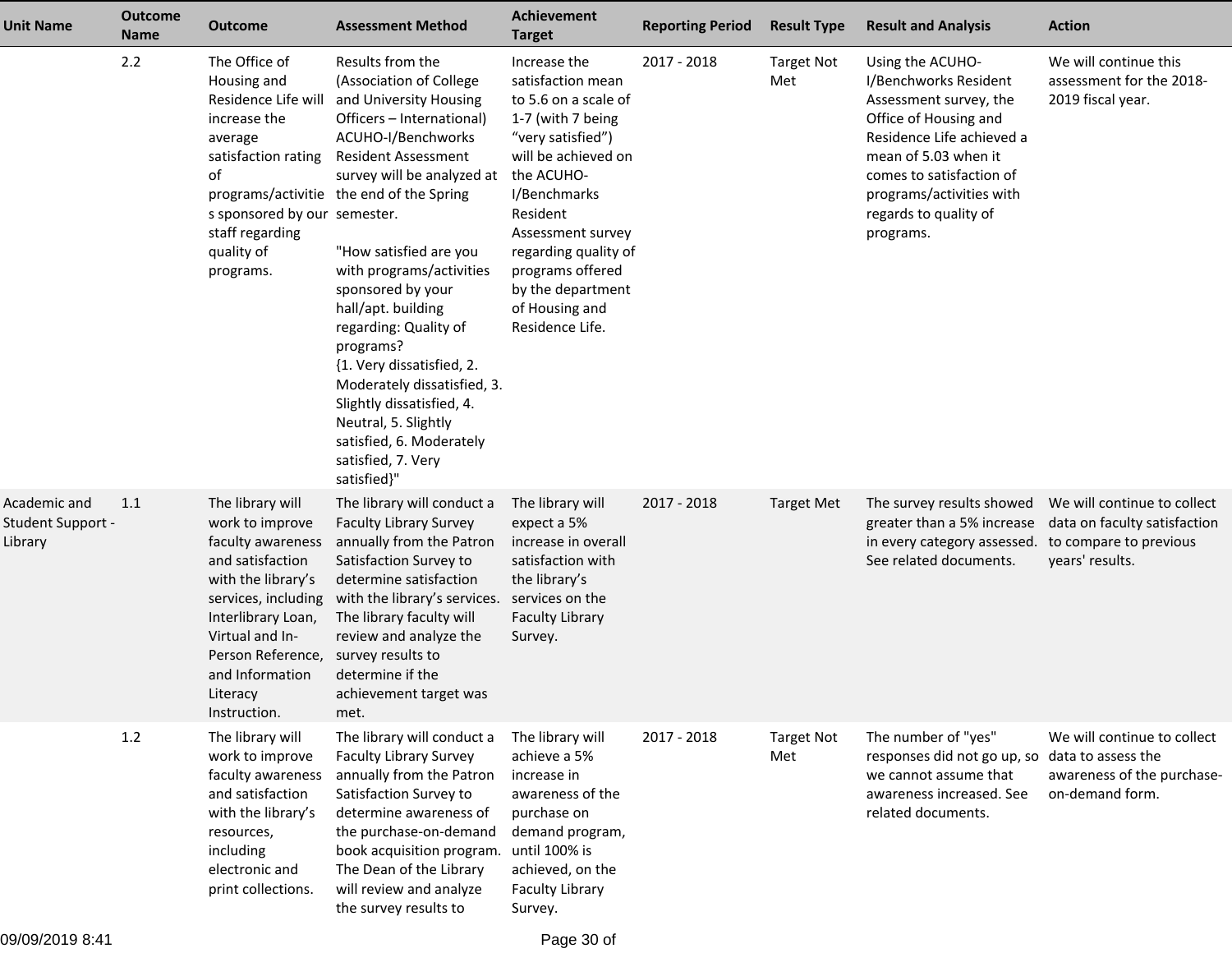| <b>Unit Name</b> | <b>Outcome</b><br><b>Name</b> | <b>Outcome</b>                                                                                                                                                        | <b>Assessment Method</b>                                                                                                                                                                                                                                                                                                                                                       | Achievement<br><b>Target</b>                                                                                                                                                    | <b>Reporting Period</b> | <b>Result Type</b>       | <b>Result and Analysis</b>                                                                                                                                                                                                          | <b>Action</b>                                                                                      |
|------------------|-------------------------------|-----------------------------------------------------------------------------------------------------------------------------------------------------------------------|--------------------------------------------------------------------------------------------------------------------------------------------------------------------------------------------------------------------------------------------------------------------------------------------------------------------------------------------------------------------------------|---------------------------------------------------------------------------------------------------------------------------------------------------------------------------------|-------------------------|--------------------------|-------------------------------------------------------------------------------------------------------------------------------------------------------------------------------------------------------------------------------------|----------------------------------------------------------------------------------------------------|
|                  | 1.2                           | The library will<br>work to improve<br>faculty awareness<br>and satisfaction<br>with the library's<br>resources,<br>including<br>electronic and<br>print collections. | determine if the<br>achievement target was<br>met.                                                                                                                                                                                                                                                                                                                             | The library will<br>achieve a 5%<br>increase in<br>awareness of the<br>purchase on<br>demand program,<br>until 100% is<br>achieved, on the<br><b>Faculty Library</b><br>Survey. | 2017 - 2018             | <b>Target Not</b><br>Met | The number of "yes"<br>responses did not go up, so<br>we cannot assume that<br>awareness increased. See<br>related documents.                                                                                                       | We will continue to collect<br>data to assess the<br>awareness of the purchase-<br>on-demand form. |
|                  |                               |                                                                                                                                                                       | The library will conduct a<br><b>Faculty Library Survey</b><br>annually from the Patron<br>Satisfaction Survey to<br>determine satisfaction<br>with the library's print and collections on the<br>electronic collections. The Faculty Library<br>Dean of the Library will<br>review and analyze the<br>survey results to<br>determine if the<br>achievement target was<br>met. | The library will<br>achieve a 5%<br>increase in<br>satisfaction with<br>print and electronic<br>Survey.                                                                         | 2017 - 2018             | <b>Target Met</b>        | In comparing the results<br>from the FY17 and FY18<br>survey, there was a 38%<br>increase in satisfaction with<br>the print resources and a<br>25% increase in satisfaction<br>with the online resources.<br>See related documents. | We will continue collecting<br>data in this area to compare<br>future results                      |
|                  |                               |                                                                                                                                                                       | The library will conduct a<br><b>Faculty Library Survey</b><br>annually from the Patron<br>Satisfaction Survey to<br>determine satisfaction<br>with the purchase-on-<br>demand book acquisition<br>program. The Dean of the<br>Library will review and<br>analyze the survey results<br>to determine if the<br>achievement target was<br>met.                                  | The library will<br>achieve a 5%<br>increase in<br>satisfaction with<br>the on-demand<br>book acquisition<br>program on the<br><b>Faculty Library</b><br>Survey.                | 2017 - 2018             | Inconclusive             | We did not gather<br>responses to assess the<br>satisfaction of the<br>purchase-on-demand<br>program.                                                                                                                               | We will report results once<br>we have collected data<br>points to compare                         |
|                  | 2.1                           | The library will<br>asynchronous<br>virtual reference<br>solutions to<br>provide parity for<br>online and<br>as well as                                               | The library will build<br>acquire and launch customized websites<br>called LibGuides for<br>instructors upon demand.<br>The Dean of the Library<br>will review the LibGuides<br>records to determine if<br>distance programs, achievement target was<br>met.                                                                                                                   | The library will<br>produce five guides<br>per year.                                                                                                                            | 2017 - 2018             | <b>Target Met</b>        | 17 new guides were<br>created in FY 18, thus<br>achieving the target of<br>creating 5 new guides per<br>year. See related<br>documents.                                                                                             | We will continue to aim to<br>create 5 new guides per<br>year.                                     |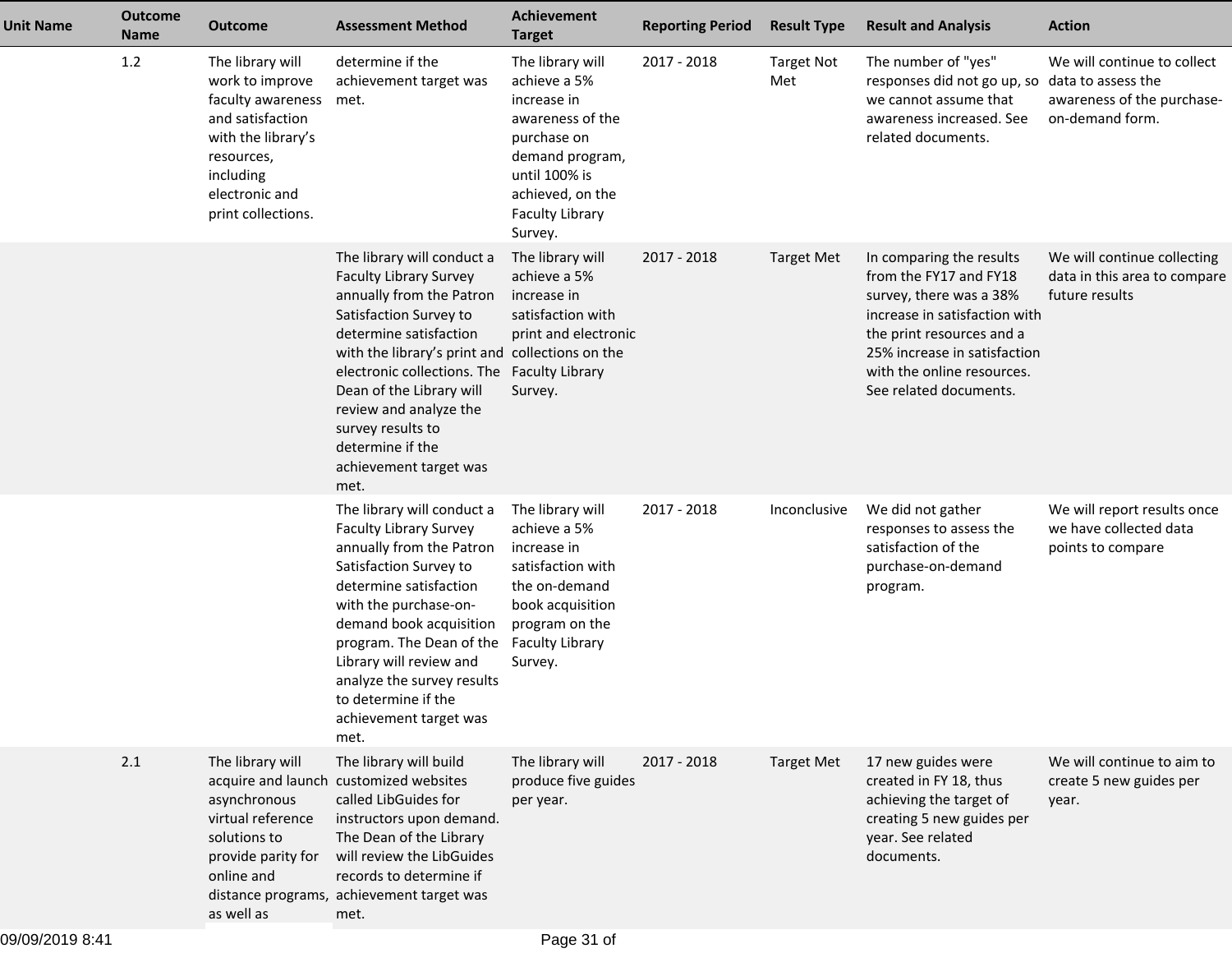| <b>Unit Name</b>                                                                   | <b>Outcome</b><br>Name | Outcome                                                                                                                                                                                                                                                            | <b>Assessment Method</b>                                                                                                                                                                                                                                                     | <b>Achievement</b><br><b>Target</b>                                                                                                  | <b>Reporting Period</b> | <b>Result Type</b> | <b>Result and Analysis</b>                                                                                                                                                                                                                                                          | <b>Action</b>                                                                                                            |
|------------------------------------------------------------------------------------|------------------------|--------------------------------------------------------------------------------------------------------------------------------------------------------------------------------------------------------------------------------------------------------------------|------------------------------------------------------------------------------------------------------------------------------------------------------------------------------------------------------------------------------------------------------------------------------|--------------------------------------------------------------------------------------------------------------------------------------|-------------------------|--------------------|-------------------------------------------------------------------------------------------------------------------------------------------------------------------------------------------------------------------------------------------------------------------------------------|--------------------------------------------------------------------------------------------------------------------------|
|                                                                                    | 2.1                    | supporting<br>commuting<br>preferring online<br>assistance.                                                                                                                                                                                                        | The library will build<br>customized websites<br>students and those called LibGuides for<br>instructors upon demand.<br>The Dean of the Library<br>will review the LibGuides<br>records to determine if<br>achievement target was<br>met.                                    | The library will<br>produce five guides<br>per year.                                                                                 | 2017 - 2018             | <b>Target Met</b>  | 17 new guides were<br>created in FY 18, thus<br>achieving the target of<br>creating 5 new guides per<br>year. See related<br>documents.                                                                                                                                             | We will continue to aim to<br>create 5 new guides per<br>year.                                                           |
|                                                                                    |                        |                                                                                                                                                                                                                                                                    | The library will grow a<br>dynamic new FAQ<br>program for self-help<br>reference. Public Services<br>faculty and staff will<br>review the FAQ entries<br>records each year to<br>determine if achievement<br>target was met.                                                 | The library will add 2017 - 2018<br>15 new FAQ entries<br>annually, based on<br>failed searches and<br>new resources or<br>services. |                         | <b>Target Met</b>  | 35 FAQs were created in FY We will continue to aim for<br>17 and 50 FAQs were<br>created in FY 18, thus<br>meeting our target of<br>creating 15 new FAQs each<br>year. See related<br>documents.                                                                                    | creating 15 new FAQs<br>annually.                                                                                        |
|                                                                                    | 2.2                    | The library will<br>acquire and launch<br>synchronous<br>virtual reference<br>solutions to<br>provide parity for<br>online and<br>distance programs, each year.<br>as well as<br>supporting<br>commuting<br>students and those<br>preferring online<br>assistance. | The library will provide<br>embedded synchronous<br>virtual reference<br>solutions. Public Services<br>faculty and staff will<br>review and analyze the<br>usage of the solutions                                                                                            | Usage of this<br>synchronous virtual<br>reference system<br>will grow by 5% per<br>year.                                             | 2017 - 2018             | Inconclusive       | This was the first year that We will continue to gather<br>Virtual Reference Services<br>were used by the library, so able to benchmark these<br>we cannot benchmark for<br>this goal. For FY 18, the<br>library had 229 email<br>reference questions and<br>171 chat transactions. | data with the goal of being<br>beginning in FY 19.                                                                       |
|                                                                                    |                        |                                                                                                                                                                                                                                                                    | The library will revise the<br>website iteratively to<br>improve patron<br>experience. Library faculty their experience<br>and staff will review and<br>analyze the Faculty Library website as good or<br>Survey each year to<br>determine if achievement<br>target was met. | 75% of participants 2017 - 2018<br>in the faculty<br>survey will rate<br>using the library<br>very good.                             |                         | Inconclusive       | We did not gather survey<br>results about the website<br>in FY 17, so we do not have using the library website<br>a second data point to<br>which we can compare FY<br>18 survey results.                                                                                           | We will continue to collect<br>data on the satisfaction of<br>and compare FY 18 results<br>to the following year.        |
| Academic and<br>Student Support -<br>Outreach and<br>Innovation<br>09/09/2019 8:41 | 1.1                    | Develop and<br>implement a<br>campus culture of<br>health and                                                                                                                                                                                                      | At the end of the fiscal<br>year, Outreach and<br>Innovation will review the<br>documented attendance                                                                                                                                                                        | Overall campus<br>health and<br>wellness event<br>participation will<br>Page 32 of                                                   | 2017 - 2018             | <b>Target Met</b>  | There was a 99% growth in<br>campus health and<br>wellness event<br>participation.                                                                                                                                                                                                  | It is highly likely that the last<br>year of Passport to Wellness<br>funding will occur during<br>the 2018-2019 academic |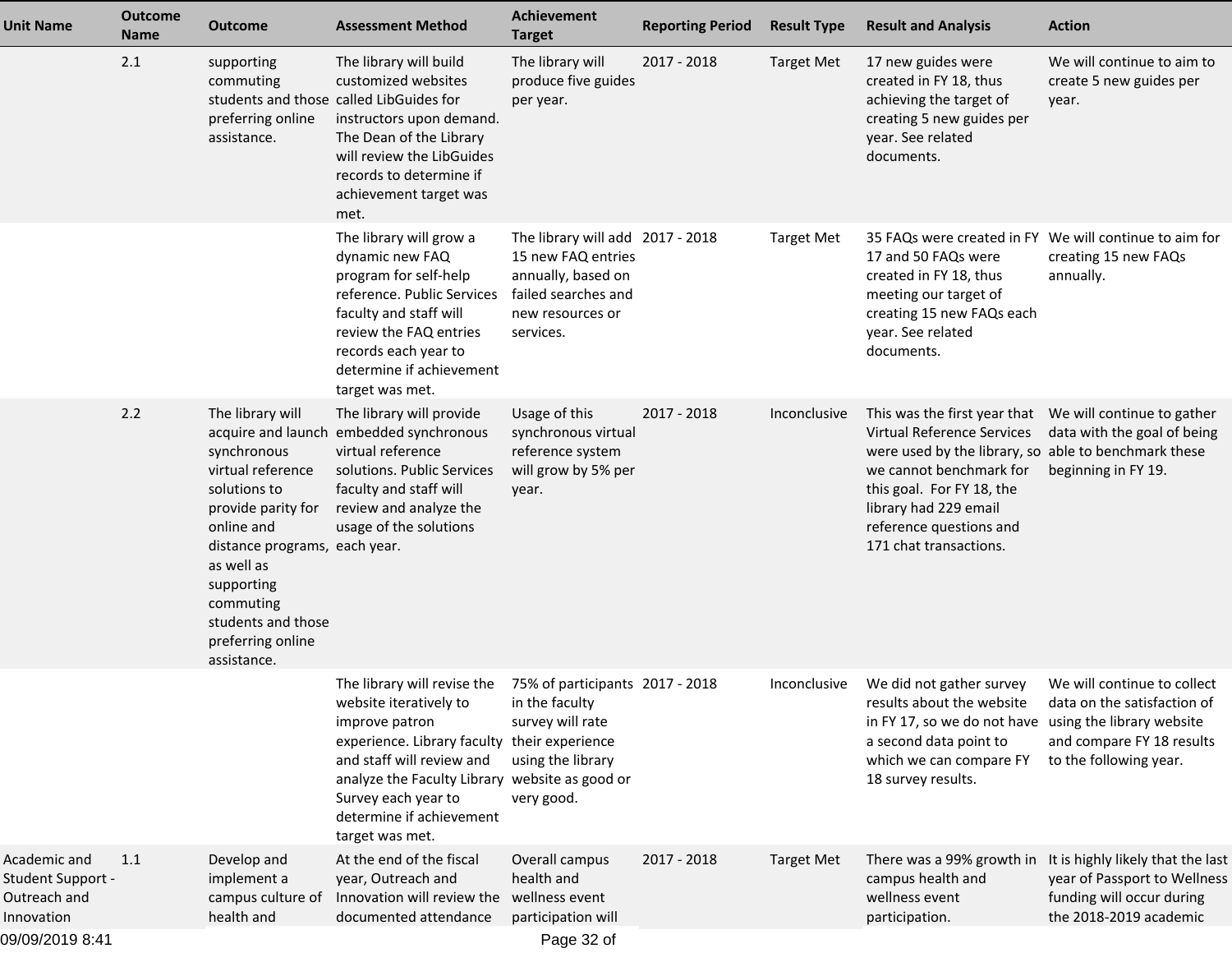| <b>Unit Name</b>                                                       | <b>Outcome</b><br><b>Name</b> | <b>Outcome</b>                                                                                                                                                                                                     | <b>Assessment Method</b>                                                                                                                                                                                                                                                                                                                                                                                                                                                                                                                                                                                                                                                                                                                                                                                                                                           | Achievement<br><b>Target</b>                                                                   | <b>Reporting Period</b> | <b>Result Type</b> | <b>Result and Analysis</b>                                                                                                                                                                                                                                                                                                                                           | <b>Action</b>                                                                                                                                                                                                                                            |
|------------------------------------------------------------------------|-------------------------------|--------------------------------------------------------------------------------------------------------------------------------------------------------------------------------------------------------------------|--------------------------------------------------------------------------------------------------------------------------------------------------------------------------------------------------------------------------------------------------------------------------------------------------------------------------------------------------------------------------------------------------------------------------------------------------------------------------------------------------------------------------------------------------------------------------------------------------------------------------------------------------------------------------------------------------------------------------------------------------------------------------------------------------------------------------------------------------------------------|------------------------------------------------------------------------------------------------|-------------------------|--------------------|----------------------------------------------------------------------------------------------------------------------------------------------------------------------------------------------------------------------------------------------------------------------------------------------------------------------------------------------------------------------|----------------------------------------------------------------------------------------------------------------------------------------------------------------------------------------------------------------------------------------------------------|
| Academic and<br><b>Student Support -</b><br>Outreach and<br>Innovation | 1.1                           | wellness with an<br>increase in<br>participation in<br>health and<br>wellness related<br>activities.                                                                                                               | records from each health<br>and wellness event held<br>on campus (i.e. Spring<br>Fitness Challenge, Meet at year.<br>the Track, W Walks to<br>Lunch, Homecoming 5K,<br><b>Healthy Eating Culinary</b><br>classes, etc.) and compare<br>the number of<br>participants to the<br>previous fiscal year's<br>participants.                                                                                                                                                                                                                                                                                                                                                                                                                                                                                                                                             | grow by at least<br>15% from the<br>previous fiscal                                            | 2017 - 2018             | <b>Target Met</b>  | $2016 - 2017 = 1504$<br>$2017 - 2018 = 2995$<br>The addition of wellness<br>pop-up events (increased<br>collaboration with Campus<br>Recreation and Project<br>CHEW) during this grant<br>period helped to increase<br>participation numbers.                                                                                                                        | year. Increased marketing<br>and monthly reporting will<br>continue as the planning for<br>program sustainability<br>occurs.                                                                                                                             |
|                                                                        | 1.2                           | Develop and<br>implement<br>community based<br>health and<br>wellness initiatives records from each<br>participation in<br>health and<br>wellness related<br>activities both in<br>the community<br>and on campus. | At the end of the fiscal<br>year, Outreach and<br>Innovation will review the shealth and<br>documented attendance<br>with an increase in community/campus based grow by at least<br>health and wellness event 15% from the<br>(quarterly events, which<br>may include a health fair,<br>diabetes walk, etc. The<br>events will also link with<br>existing university<br>resources and programs,<br>including the Women's<br><b>Health Awareness Week</b><br>and the Miller Lecture<br>Series) and compare the<br>number of participants to<br>the previous fiscal year's<br>participants. Connecting<br>campus to community,<br>through quarterly events<br>held on campus, in<br>schools, and out in the<br>community, will better<br>utilize the current<br>resources available, as<br>well as the expertise of<br>The W faculty and<br>community practitioners. | Overall<br>community/campu<br>wellness event<br>participation will<br>previous fiscal<br>year. | 2017 - 2018             | <b>Target Met</b>  | There was a 134% growth<br>in community health and<br>wellness event<br>participation.<br>$2016 - 2017 = 749$<br>$2017 - 2018 = 1755$<br>During this grant period<br>there was an intentional<br>increase hosting events at<br>local elementary schools<br>(i.e., health fair and kids<br>culinary programming) that<br>helped to increase<br>participation numbers. | It is highly likely that the<br>last year of Passport to<br>Wellness funding will occur<br>during the 2018-2019<br>academic year. Increased<br>marketing and monthly<br>reporting will continue as<br>the planning for program<br>sustainability occurs. |
|                                                                        | 2.1                           | Enhance teacher<br>effectiveness in<br>participating K-12                                                                                                                                                          | At the end of the fiscal<br>year, Outreach and<br>Innovation will compare                                                                                                                                                                                                                                                                                                                                                                                                                                                                                                                                                                                                                                                                                                                                                                                          | The overall score<br>for individuals<br>participating in the                                   | 2017 - 2018             | <b>Target Met</b>  | <b>LMT</b> (Learning<br><b>Mathematics for Teaching)</b><br>assessment was used to                                                                                                                                                                                                                                                                                   | The MSP grant (CHAMPS)<br>will end September 28,<br>2018. Therefore, teachers                                                                                                                                                                            |

Page 33 of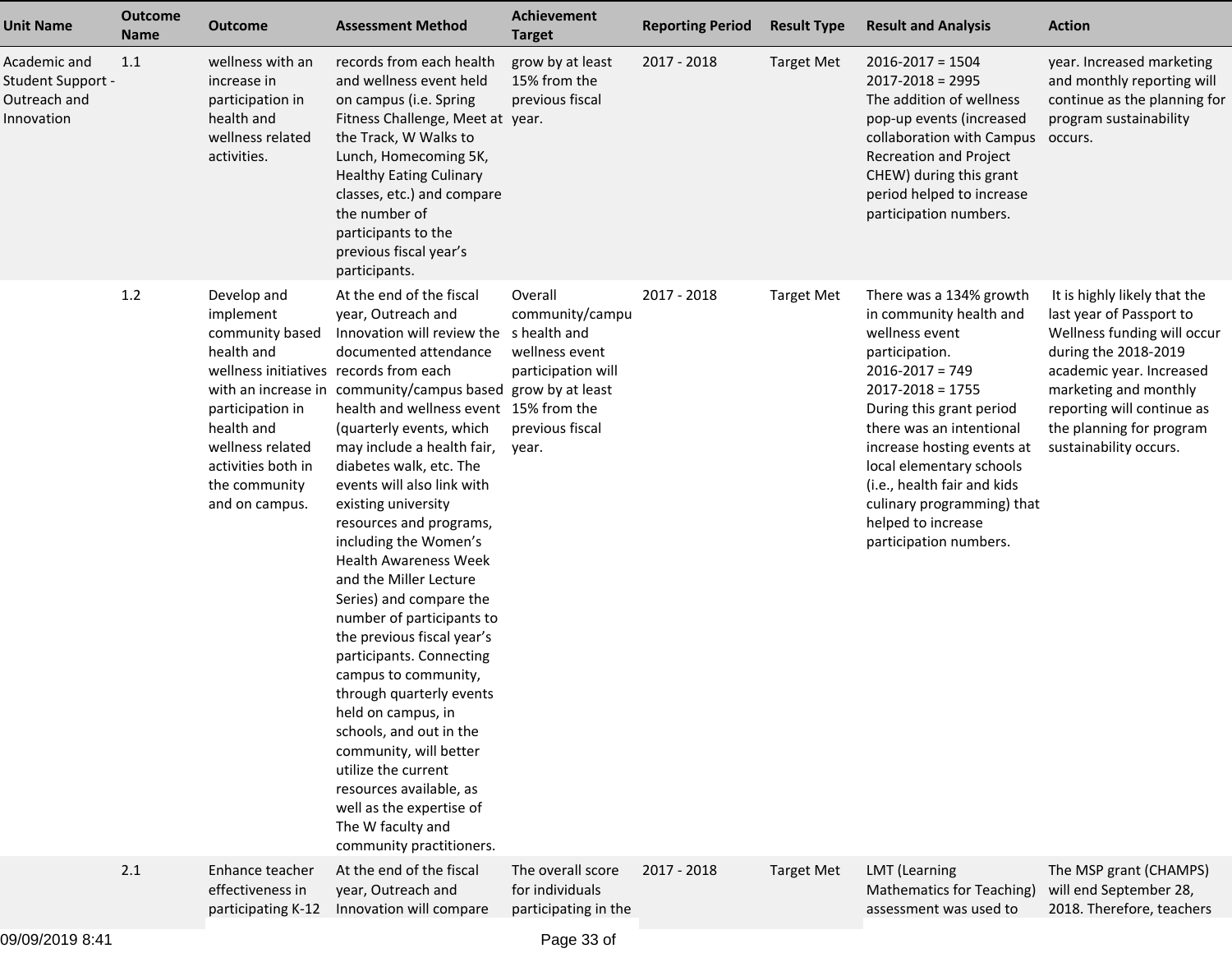| <b>Unit Name</b> | <b>Outcome</b><br><b>Name</b> | <b>Outcome</b>                                                                                                                                                                                                            | <b>Assessment Method</b>                                                                                                                                                                                                                                                                                | <b>Achievement</b><br><b>Target</b>                                                                                                                                                                         | <b>Reporting Period</b> | <b>Result Type</b> | <b>Result and Analysis</b>                                                                                                                                                                                                                                                                                                                                                                                                                                                                                                                                                                                                                                                                                                                                                                                                                                                                                                                                                                                                                                                                                                                                                                                                                               | <b>Action</b>                                                                                                                                                                                                                                                                                                                                                                                                                                                                                                                                                         |
|------------------|-------------------------------|---------------------------------------------------------------------------------------------------------------------------------------------------------------------------------------------------------------------------|---------------------------------------------------------------------------------------------------------------------------------------------------------------------------------------------------------------------------------------------------------------------------------------------------------|-------------------------------------------------------------------------------------------------------------------------------------------------------------------------------------------------------------|-------------------------|--------------------|----------------------------------------------------------------------------------------------------------------------------------------------------------------------------------------------------------------------------------------------------------------------------------------------------------------------------------------------------------------------------------------------------------------------------------------------------------------------------------------------------------------------------------------------------------------------------------------------------------------------------------------------------------------------------------------------------------------------------------------------------------------------------------------------------------------------------------------------------------------------------------------------------------------------------------------------------------------------------------------------------------------------------------------------------------------------------------------------------------------------------------------------------------------------------------------------------------------------------------------------------------|-----------------------------------------------------------------------------------------------------------------------------------------------------------------------------------------------------------------------------------------------------------------------------------------------------------------------------------------------------------------------------------------------------------------------------------------------------------------------------------------------------------------------------------------------------------------------|
|                  | 2.1                           | school districts<br>across the state by<br>providing a<br>comprehensive<br>program of<br>professional<br>development<br>(CHAMPS) to<br>increase<br>mathematics<br>content<br>knowledge and<br>instructional<br>practices. | the overall scores of the<br>Pre Learning Mathematics Assessments will<br>for Teaching (LMT)<br>Assessments to the Post<br><b>LMT Assessments</b><br>administered at the<br>summer teacher institute<br>and at the end of the<br>project year, respectively,<br>to determine the scoring<br>difference. | Pre/Post LMT<br>have a statistically<br>significant higher<br>score ranging from<br>a .2-.5 to show a<br>growth in content<br>knowledge from<br>the Pre-LMT<br>Assessment to the<br>Post-LMT<br>Assessment. | 2017 - 2018             | <b>Target Met</b>  | measure changes in<br>mathematics teachers'<br>content knowledge gained<br>over the two-week summer mathematics content<br>over the course of the year- practices.<br>long project. The<br>participants were given a<br>pretest on July 10, 2017, a<br>posttest on July 21, 2017,<br>and finally a post-posttest<br>on April 7, 2018.<br>Geometry. The mean for<br>the pretest, the posttest,<br>and the post-posttest were<br>-.509, .076, and .088,<br>respectively. A repeated-<br>measures ANOVA, with<br>Huynh-Feldt correction,<br>was conducted to examine<br>whether there were<br>differences among the<br>pretest, the posttest, and<br>the post-posttest. Results<br>showed a statistically<br>significant difference<br>among the pretest, the<br>posttest, and the post-<br>posttest, F (1.62, 84.18) =<br>$30.81$ , $p < .01$ , $?2 = .37$ .<br>An adjusted Bonferroni<br>post-hoc comparison was<br>applied to examine specific<br>differences among these<br>means. Results revealed<br>that the participants<br>obtained statistically<br>significant higher scores in<br>the posttest (M = .076) and<br>in the post-post ( $M = .088$ )<br>than they did in the pretest<br>$(M = -.509)$ . As these scale<br>scores have been adjusted | will no longer be assessed<br>using the LMT as an<br>indicator of increased<br>institute and then retained knowledge and instructional<br>Since CHAMPS is so<br>intertwined in this outcome,<br>a new outcome will need to<br>be created to measure the<br>enhancement of teacher<br>effectiveness in<br>participating K-12 school<br>districts across the state by<br>providing a comprehensive<br>program of professional<br>development (Professional<br>Learning Academy) for PK-<br>12 teachers. This new<br>outcome will be created by<br>the end of July 2018. |

for the relative difficulty of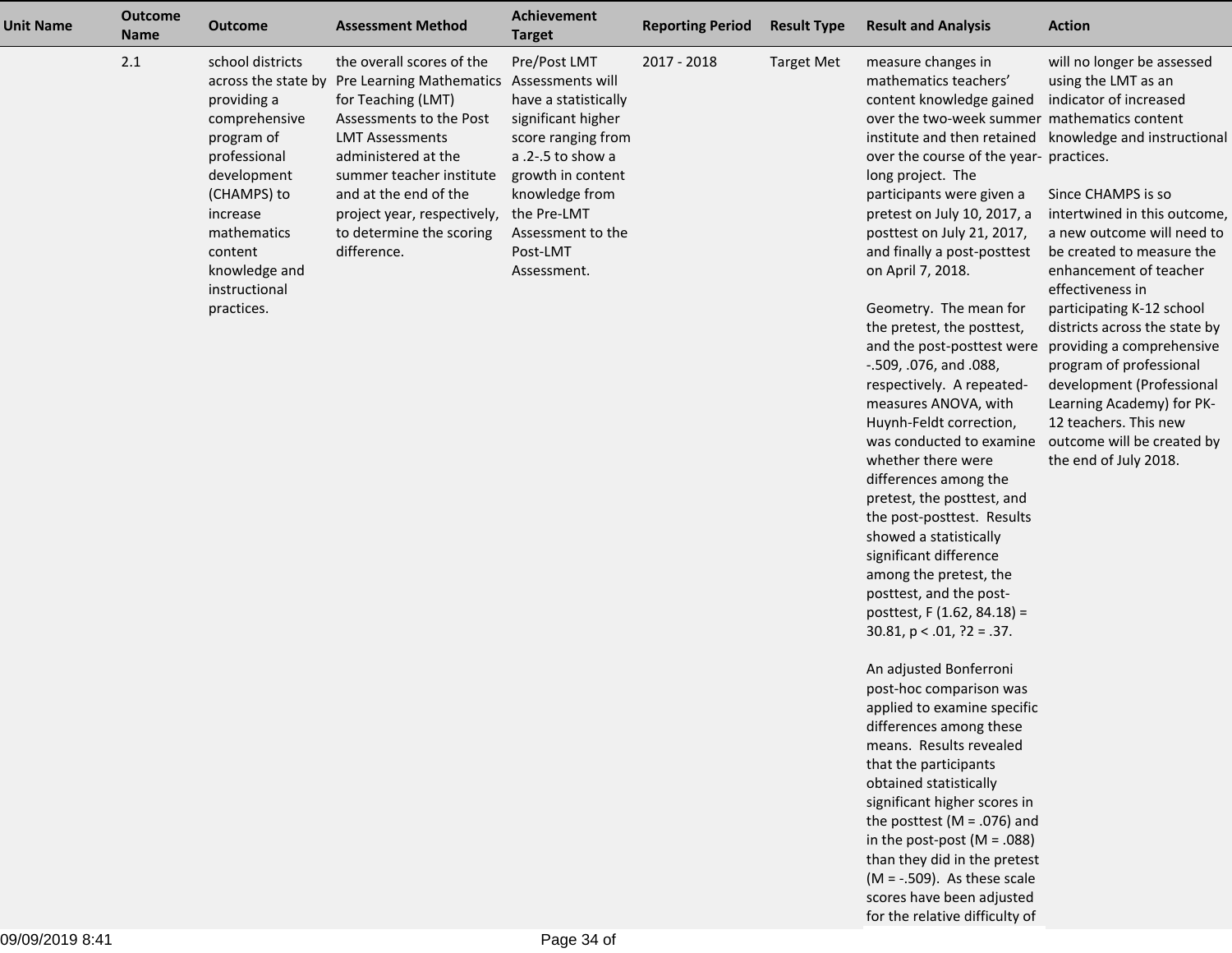| <b>Unit Name</b> | <b>Outcome</b><br><b>Name</b> | <b>Outcome</b>                                                                                                                                                                                                                                                                         | <b>Assessment Method</b>                                                                                                                                                                                                                                                                                                                                            | Achievement<br><b>Target</b>                                                                                                                                                                                                                                                                        | <b>Reporting Period</b> | <b>Result Type</b> | <b>Result and Analysis</b>                                                                                                                                                                                                                                                                                                                                                                                                                                                                                                                                                                                                                                                                                                                    | <b>Action</b>                                                                                                                                                                                                                                                                                                                                                                                                                                                                                                                                     |
|------------------|-------------------------------|----------------------------------------------------------------------------------------------------------------------------------------------------------------------------------------------------------------------------------------------------------------------------------------|---------------------------------------------------------------------------------------------------------------------------------------------------------------------------------------------------------------------------------------------------------------------------------------------------------------------------------------------------------------------|-----------------------------------------------------------------------------------------------------------------------------------------------------------------------------------------------------------------------------------------------------------------------------------------------------|-------------------------|--------------------|-----------------------------------------------------------------------------------------------------------------------------------------------------------------------------------------------------------------------------------------------------------------------------------------------------------------------------------------------------------------------------------------------------------------------------------------------------------------------------------------------------------------------------------------------------------------------------------------------------------------------------------------------------------------------------------------------------------------------------------------------|---------------------------------------------------------------------------------------------------------------------------------------------------------------------------------------------------------------------------------------------------------------------------------------------------------------------------------------------------------------------------------------------------------------------------------------------------------------------------------------------------------------------------------------------------|
|                  | 2.1                           | Enhance teacher<br>effectiveness in<br>participating K-12<br>school districts<br>across the state by<br>providing a<br>comprehensive<br>program of<br>professional<br>development<br>(CHAMPS) to<br>increase<br>mathematics<br>content<br>knowledge and<br>instructional<br>practices. | At the end of the fiscal<br>year, Outreach and<br>Innovation will compare<br>the overall scores of the<br>Pre Learning Mathematics<br>for Teaching (LMT)<br>Assessments to the Post<br><b>LMT Assessments</b><br>administered at the<br>summer teacher institute<br>and at the end of the<br>project year, respectively,<br>to determine the scoring<br>difference. | The overall score<br>for individuals<br>participating in the<br>Pre/Post LMT<br>Assessments will<br>have a statistically<br>significant higher<br>score ranging from<br>a $.2 - .5$ to show a<br>growth in content<br>knowledge from<br>the Pre-LMT<br>Assessment to the<br>Post-LMT<br>Assessment. | 2017 - 2018             | <b>Target Met</b>  | tests, the changes in mean<br>scale scores indicated that, will end September 28,<br>compared with the pretest, 2018. Therefore, teachers<br>the participants had scored will no longer be assessed<br>.585 standard deviation<br>higher in the posttest and<br>.596 standard deviation<br>higher in the post-posttest.<br>Patterns functions and<br>algebra. The mean for the<br>pretest, the posttest, and<br>the post-posttest were -<br>1.006, -.365, and -.242,<br>respectively. A repeated-<br>measures ANOVA, with<br>Huynh-Feldt correction,<br>was conducted to assess<br>whether there were<br>differences among the<br>pretest, the posttest, and<br>the post-posttest. The<br>results indicated that there<br>was a statistically | The MSP grant (CHAMPS)<br>using the LMT as an<br>indicator of increased<br>mathematics content<br>knowledge and instructional<br>practices.<br>Since CHAMPS is so<br>intertwined in this outcome,<br>a new outcome will need to<br>be created to measure the<br>enhancement of teacher<br>effectiveness in<br>participating K-12 school<br>districts across the state by<br>providing a comprehensive<br>program of professional<br>development (Professional<br>Learning Academy) for PK-<br>12 teachers. This new<br>outcome will be created by |

outcome will be created bythe end of July 2018.

An adjusted Bonferroni post-hoc comparison wasused to detect specific differences among these means. Results revealedthat the participants obtained statistically significant higher scores inthe posttest  $(M = -.365)$ and in the post-post  $(M = -1)$ .242) than they did in the pretest (M = -1.006). Giventhat these scale scores have been adjusted for therelative difficulty of tests,the changes in mean scale

 significant difference among the pretest, the posttest, and the postposttest, F (1.81, 93.84) =38.45, p < .01, ?2 = .43.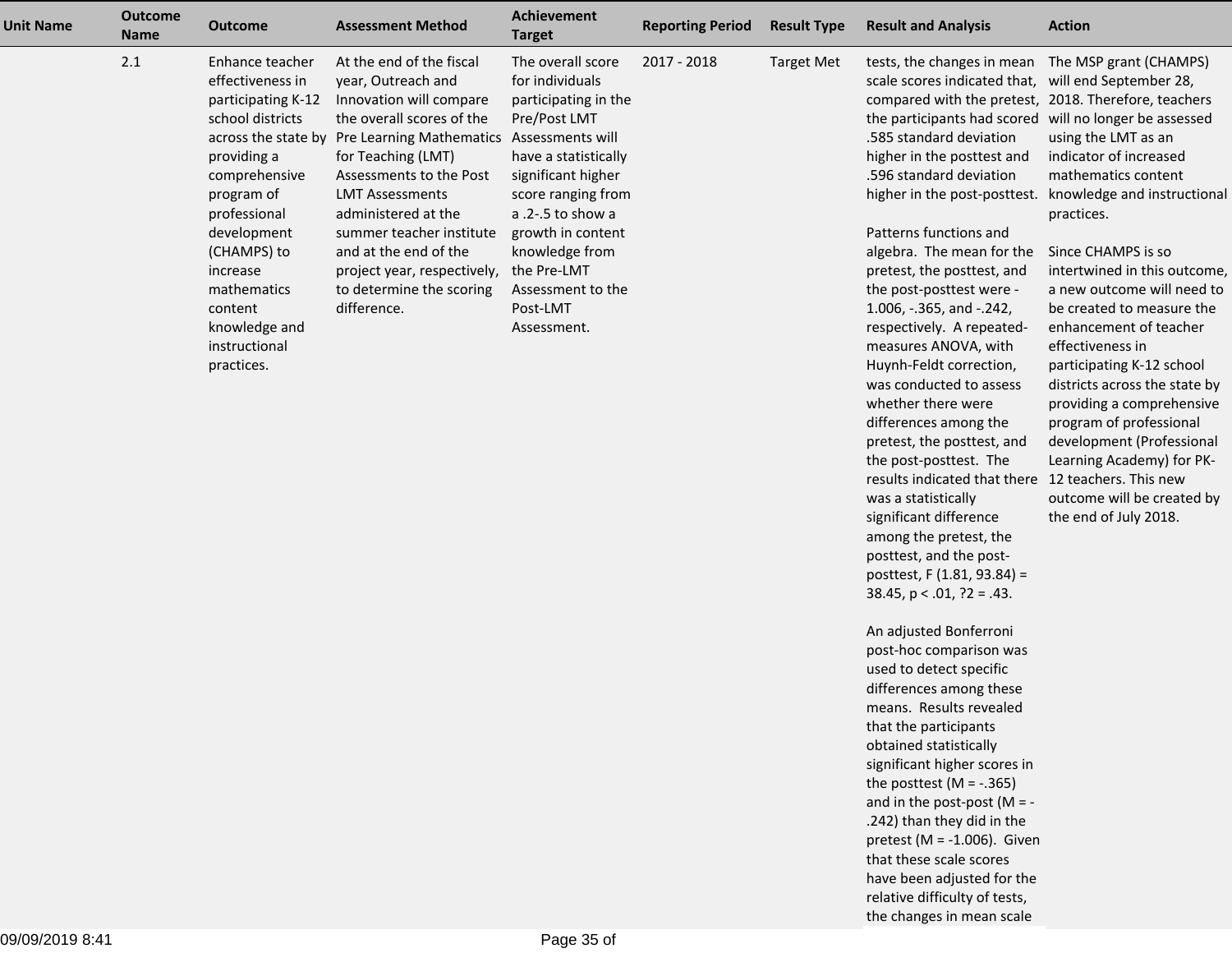| Unit Name | <b>Outcome</b><br><b>Name</b> | <b>Outcome</b>                                                                                                                                                                                                                                                                         | <b>Assessment Method</b>                                                                                                                                                                                                                                                                                                                                            | <b>Achievement</b><br><b>Target</b>                                                                                                                                                                                                                                                               | <b>Reporting Period</b> | <b>Result Type</b> | <b>Result and Analysis</b>                                                                                                                                                                                                                                                                                                                                                                                                                                                                                   | <b>Action</b>                                                                                                                                                                                                                                                                                                                                                                                                                                                                                                         |
|-----------|-------------------------------|----------------------------------------------------------------------------------------------------------------------------------------------------------------------------------------------------------------------------------------------------------------------------------------|---------------------------------------------------------------------------------------------------------------------------------------------------------------------------------------------------------------------------------------------------------------------------------------------------------------------------------------------------------------------|---------------------------------------------------------------------------------------------------------------------------------------------------------------------------------------------------------------------------------------------------------------------------------------------------|-------------------------|--------------------|--------------------------------------------------------------------------------------------------------------------------------------------------------------------------------------------------------------------------------------------------------------------------------------------------------------------------------------------------------------------------------------------------------------------------------------------------------------------------------------------------------------|-----------------------------------------------------------------------------------------------------------------------------------------------------------------------------------------------------------------------------------------------------------------------------------------------------------------------------------------------------------------------------------------------------------------------------------------------------------------------------------------------------------------------|
|           | 2.1                           | Enhance teacher<br>effectiveness in<br>participating K-12<br>school districts<br>across the state by<br>providing a<br>comprehensive<br>program of<br>professional<br>development<br>(CHAMPS) to<br>increase<br>mathematics<br>content<br>knowledge and<br>instructional<br>practices. | At the end of the fiscal<br>year, Outreach and<br>Innovation will compare<br>the overall scores of the<br>Pre Learning Mathematics<br>for Teaching (LMT)<br>Assessments to the Post<br><b>LMT Assessments</b><br>administered at the<br>summer teacher institute<br>and at the end of the<br>project year, respectively,<br>to determine the scoring<br>difference. | The overall score<br>for individuals<br>participating in the<br>Pre/Post LMT<br>Assessments will<br>have a statistically<br>significant higher<br>score ranging from<br>$a.2 - 5$ to show a<br>growth in content<br>knowledge from<br>the Pre-LMT<br>Assessment to the<br>Post-LMT<br>Assessment. | 2017 - 2018             | <b>Target Met</b>  | scores indicates that the<br>participants have shown a<br>mean change of .641<br>standard deviation unit<br>from the pretest to the<br>posttest, and a mean<br>change of .764 standard<br>deviation unit from the<br>pretest to the post<br>posttest.<br>Number concepts and<br>operations. The mean for<br>the pretest, the posttest,<br>and the post-posttest were<br>$-.806, .238, and -.057,$<br>respectively. A repeated-<br>measures ANOVA, with<br>Huynh-Feldt correction,<br>was conducted to assess | The MSP grant (CHAMPS)<br>will end September 28,<br>2018. Therefore, teachers<br>will no longer be assessed<br>using the LMT as an<br>indicator of increased<br>mathematics content<br>knowledge and instructional<br>practices.<br>Since CHAMPS is so<br>intertwined in this outcome,<br>a new outcome will need to<br>be created to measure the<br>enhancement of teacher<br>effectiveness in<br>participating K-12 school<br>districts across the state by<br>providing a comprehensive<br>program of professional |

whether there were differences among the pretest, the posttest, andthe post-posttest. Theresults showed a statistically significant difference among the pretest, the posttest, and the post-posttest, F (1.89, $(98.03) = 31.39, p < .01, ?2 =$  development (ProfessionalLearning Academy) for PK-12 teachers. This new outcome will be created bythe end of July 2018.

An adjusted Bonferroni post-hoc comparison wasused to detect specific differences among these means. Results revealedthat the participants obtained statistically significant higher scores in the posttest (M = .238) and in the post-post (M = -.057) than they did in the pretest $(M = -.806)$ . As these scale scores have been adjustedfor the relative difficulty of

.38.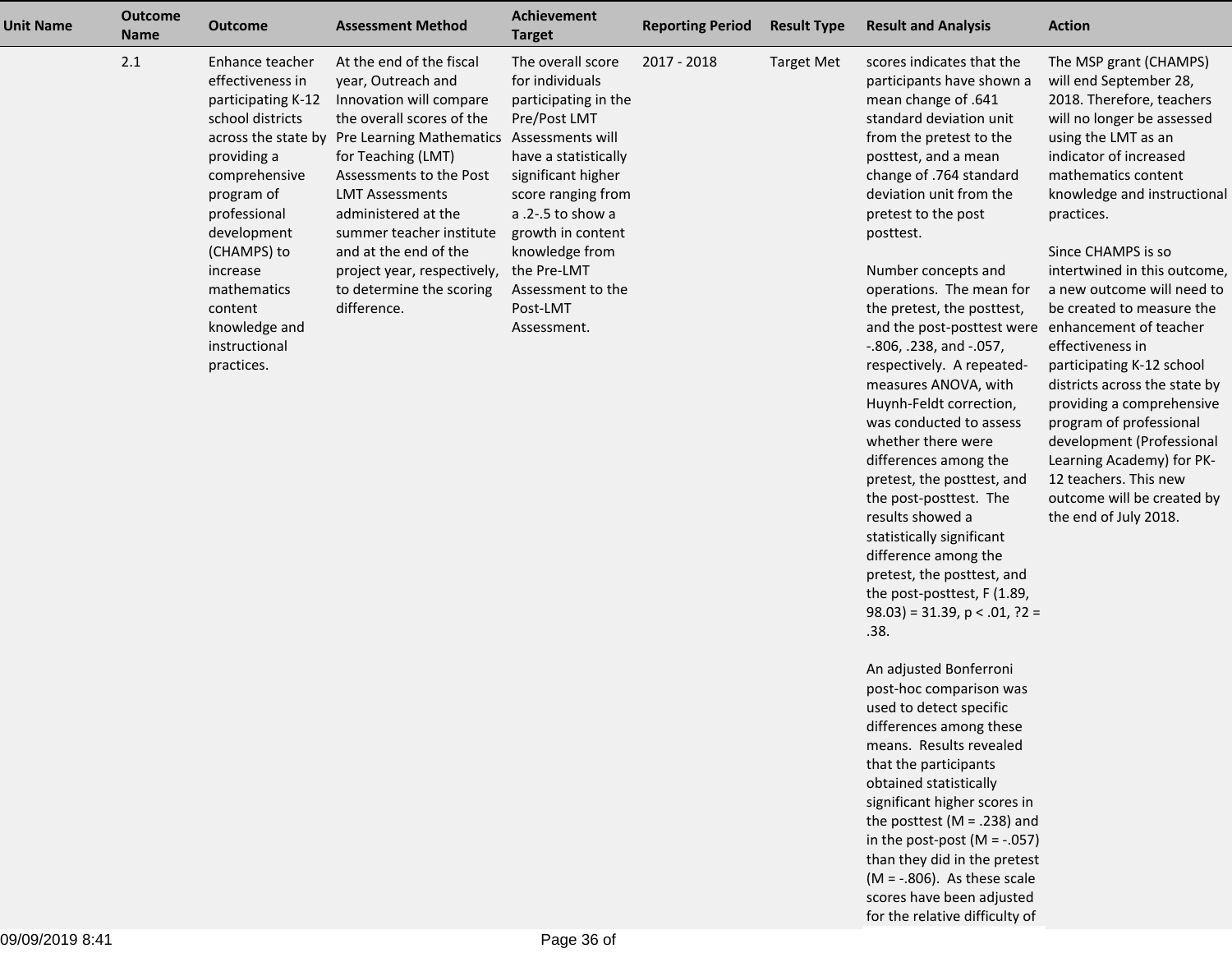| <b>Unit Name</b> | <b>Outcome</b><br><b>Name</b> | <b>Outcome</b>                                                                                                                                                                                                                                                  | <b>Assessment Method</b>                                                                                                                                                                                                                                                                                                                                                                                                                                                                                                                  | Achievement<br><b>Target</b>                                                                                                                                                                                                                                                                    | <b>Reporting Period</b> | <b>Result Type</b> | <b>Result and Analysis</b>                                                                                                                                                                                                                                                                                                                                                                                                                                                                                                                       | <b>Action</b>                                                                                                                                                                                                                                                                                                                                                                                                                                                                                                                                                                                                                      |
|------------------|-------------------------------|-----------------------------------------------------------------------------------------------------------------------------------------------------------------------------------------------------------------------------------------------------------------|-------------------------------------------------------------------------------------------------------------------------------------------------------------------------------------------------------------------------------------------------------------------------------------------------------------------------------------------------------------------------------------------------------------------------------------------------------------------------------------------------------------------------------------------|-------------------------------------------------------------------------------------------------------------------------------------------------------------------------------------------------------------------------------------------------------------------------------------------------|-------------------------|--------------------|--------------------------------------------------------------------------------------------------------------------------------------------------------------------------------------------------------------------------------------------------------------------------------------------------------------------------------------------------------------------------------------------------------------------------------------------------------------------------------------------------------------------------------------------------|------------------------------------------------------------------------------------------------------------------------------------------------------------------------------------------------------------------------------------------------------------------------------------------------------------------------------------------------------------------------------------------------------------------------------------------------------------------------------------------------------------------------------------------------------------------------------------------------------------------------------------|
|                  | 2.1                           | Enhance teacher<br>effectiveness in<br>participating K-12<br>school districts<br>providing a<br>comprehensive<br>program of<br>professional<br>development<br>(CHAMPS) to<br>increase<br>mathematics<br>content<br>knowledge and<br>instructional<br>practices. | At the end of the fiscal<br>year, Outreach and<br>Innovation will compare<br>the overall scores of the<br>across the state by Pre Learning Mathematics<br>for Teaching (LMT)<br>Assessments to the Post<br><b>LMT Assessments</b><br>administered at the<br>summer teacher institute<br>and at the end of the<br>project year, respectively,<br>to determine the scoring<br>difference.                                                                                                                                                   | The overall score<br>for individuals<br>participating in the<br>Pre/Post LMT<br>Assessments will<br>have a statistically<br>significant higher<br>score ranging from<br>a .2-.5 to show a<br>growth in content<br>knowledge from<br>the Pre-LMT<br>Assessment to the<br>Post-LMT<br>Assessment. | 2017 - 2018             | <b>Target Met</b>  | tests, the changes in mean<br>scale scores indicated that,<br>compared with the pretest, 2018. Therefore, teachers<br>the participants had scored<br>1.044 standard deviation<br>higher in the posttest and<br>.749 standard deviation<br>higher in the post-posttest.                                                                                                                                                                                                                                                                           | The MSP grant (CHAMPS)<br>will end September 28,<br>will no longer be assessed<br>using the LMT as an<br>indicator of increased<br>mathematics content<br>knowledge and instructional<br>practices.<br>Since CHAMPS is so<br>intertwined in this outcome,<br>a new outcome will need to<br>be created to measure the<br>enhancement of teacher<br>effectiveness in<br>participating K-12 school<br>districts across the state by<br>providing a comprehensive<br>program of professional<br>development (Professional<br>Learning Academy) for PK-<br>12 teachers. This new<br>outcome will be created by<br>the end of July 2018. |
|                  | 2.2                           | Improve student<br>achievement in<br>participating K-12<br>school districts<br>providing a<br>comprehensive<br>program of<br>professional<br>development<br>(CHAMPS) for K-8<br>teachers.                                                                       | At the end of the fiscal<br>year, Outreach and<br>Innovation will compare<br>the CHAMPS classrooms'<br>across the state by students' overall scores to<br>the control classrooms'<br>students' overall scores<br>from the Pre/Post College<br>and Career Readiness<br>Standards (CCRS)<br>Assessments taken in<br>August (Pre) and May<br>(Post) to determine if the<br>CHAMPS' students'<br>scoring difference<br>between the Pre and Post<br>assessments was higher<br>than the control<br>classrooms' students'<br>scoring difference. | The overall score<br>for CHAMPS<br>classrooms'<br>students<br>participating in the<br>Pre/Post CCRS<br>Assessments will<br>have a statistically<br>significant higher<br>score ranging from<br>a .2-.5 compared to<br>the control<br>classrooms'<br>students' scores.                           | 2017 - 2018             | <b>Target Met</b>  | <b>CCSS Assessment</b><br><b>CCSS</b> student assessment<br>was used to assess the<br>impact of the CHAMPS on<br>student achievement (i.e.,<br>between students whose<br>teachers participated the<br><b>CHAMPS and students</b><br>whose teacher did not).<br>CCSS pretest was given to<br>students at the beginning<br>of the school year (August<br>14, 2017), whereas CCSS<br>posttest was given to<br>students about seven<br>months later (March 26,<br>2018). We have organized<br>our CCSS findings by grade<br>level (i.e., students in | The MSP grant (CHAMPS)<br>will end September 28,<br>2018. Therefore, students<br>will no longer be assessed<br>using CCRS pre- and post-<br>assessments to determine<br>growth.<br>Since CHAMPS is so<br>intertwined in this outcome,<br>a new outcome will need to<br>be created to measure the<br>enhancement of teacher<br>effectiveness in<br>participating K-12 school<br>districts across the state by<br>providing a comprehensive<br>program of professional<br>development (Professional<br>Learning Academy) for PK-                                                                                                     |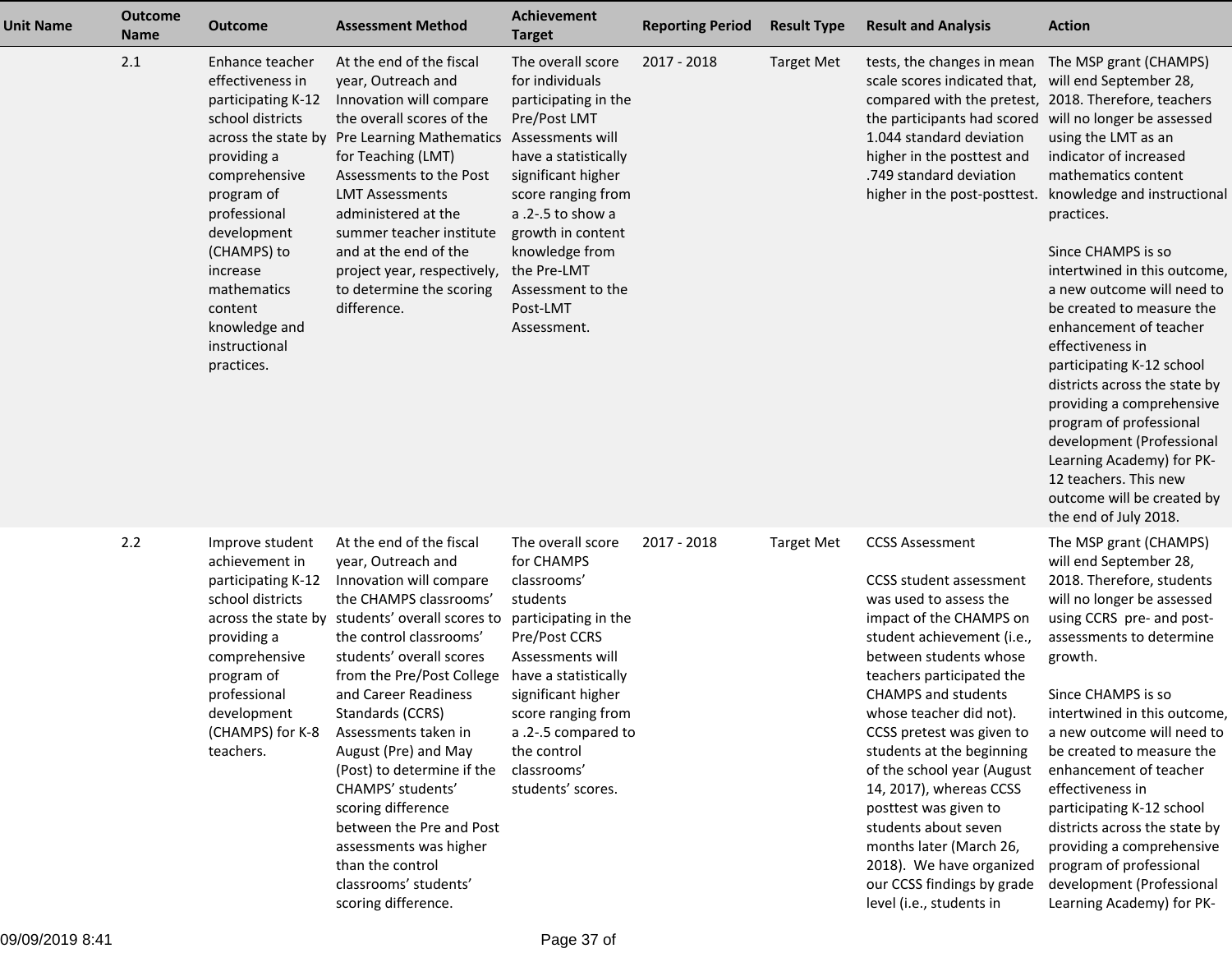| <b>Unit Name</b> | <b>Outcome</b><br><b>Name</b> | <b>Outcome</b>                                          | <b>Assessment Method</b>                                                  | <b>Achievement</b><br><b>Target</b>            | <b>Reporting Period</b> | <b>Result Type</b>        | <b>Result and Analysis</b>                                           | <b>Action</b>                                       |
|------------------|-------------------------------|---------------------------------------------------------|---------------------------------------------------------------------------|------------------------------------------------|-------------------------|---------------------------|----------------------------------------------------------------------|-----------------------------------------------------|
|                  | 2.2                           | Improve student<br>achievement in<br>participating K-12 | At the end of the fiscal<br>year, Outreach and<br>Innovation will compare | The overall score<br>for CHAMPS<br>classrooms' | 2017 - 2018             | <b>Target Met</b>         | grades 1-5, and students in 12 teachers. This new<br>grades $6-8$ ). | outcome will be created by<br>the end of July 2018. |
|                  |                               | school districts                                        | the CHAMPS classrooms'                                                    | students                                       |                         |                           | Students in grades 1-5. A                                            |                                                     |
|                  |                               |                                                         | across the state by students' overall scores to                           | participating in the                           |                         |                           | mixed ANOVA was used to                                              |                                                     |
|                  |                               | providing a                                             | the control classrooms'                                                   | Pre/Post CCRS                                  |                         |                           | assess whether there were                                            |                                                     |
|                  |                               | comprehensive                                           | students' overall scores                                                  | Assessments will                               |                         |                           | differences in CCSS scores                                           |                                                     |
|                  |                               | program of                                              | from the Pre/Post College                                                 | have a statistically                           |                         |                           | by the testing status (i.e.,                                         |                                                     |
|                  |                               | professional                                            | and Career Readiness                                                      | significant higher                             |                         |                           | the pretest vs. the posttest)                                        |                                                     |
|                  |                               | development                                             | Standards (CCRS)                                                          | score ranging from                             |                         |                           | and the treatment (i.e.,                                             |                                                     |
|                  |                               | (CHAMPS) for K-8                                        | Assessments taken in                                                      | a .2-.5 compared to                            |                         |                           | students whose teachers                                              |                                                     |
|                  |                               | teachers.                                               | August (Pre) and May                                                      | the control                                    |                         |                           | participated the CHAMPS                                              |                                                     |
|                  |                               |                                                         | (Post) to determine if the                                                | classrooms'                                    |                         |                           | versus students whose                                                |                                                     |
|                  |                               |                                                         | CHAMPS' students'                                                         | students' scores.                              |                         |                           | teachers did not). Results                                           |                                                     |
|                  |                               |                                                         | scoring difference                                                        |                                                |                         |                           | revealed a significant main                                          |                                                     |
|                  |                               |                                                         | between the Pre and Post                                                  |                                                |                         |                           | effect of testing status, F                                          |                                                     |
|                  |                               |                                                         | assessments was higher                                                    |                                                |                         |                           | $(1, 694) = 696.447$ , p <                                           |                                                     |
|                  |                               | than the control                                        |                                                                           |                                                |                         | $.001, ?2 = .501.$ On the |                                                                      |                                                     |
|                  |                               |                                                         | classrooms' students'                                                     |                                                |                         |                           | other hand, results did not                                          |                                                     |
|                  |                               |                                                         | scoring difference.                                                       |                                                |                         |                           | revealed a significant                                               |                                                     |
|                  |                               |                                                         |                                                                           |                                                |                         |                           | interaction between the                                              |                                                     |
|                  |                               |                                                         |                                                                           |                                                |                         |                           | test status and the                                                  |                                                     |
|                  |                               |                                                         |                                                                           |                                                |                         |                           | treatment, $F(1, 694) =$                                             |                                                     |
|                  |                               |                                                         |                                                                           |                                                |                         |                           | 1.980, $p > .05$ , $?2 = .003$ .                                     |                                                     |
|                  |                               |                                                         |                                                                           |                                                |                         |                           | As shown in Table 3,                                                 |                                                     |
|                  |                               |                                                         |                                                                           |                                                |                         |                           | students whose teachers                                              |                                                     |
|                  |                               |                                                         |                                                                           |                                                |                         |                           | participated the CHAMPS                                              |                                                     |
|                  |                               |                                                         |                                                                           |                                                |                         |                           | project increased 19.44                                              |                                                     |
|                  |                               |                                                         |                                                                           |                                                |                         |                           | from the pretest to the                                              |                                                     |
|                  |                               |                                                         |                                                                           |                                                |                         |                           | posttest, whereas those                                              |                                                     |
|                  |                               |                                                         |                                                                           |                                                |                         |                           | students whose teacher did                                           |                                                     |
|                  |                               |                                                         |                                                                           |                                                |                         |                           | not participate the                                                  |                                                     |
|                  |                               |                                                         |                                                                           |                                                |                         |                           | program increased 17.53                                              |                                                     |
|                  |                               |                                                         |                                                                           |                                                |                         |                           | from the pretest to the                                              |                                                     |
|                  |                               |                                                         |                                                                           |                                                |                         |                           | posttest.                                                            |                                                     |
|                  |                               |                                                         |                                                                           |                                                |                         |                           | Students in grades 6-8.                                              |                                                     |
|                  |                               |                                                         |                                                                           |                                                |                         |                           | Similarly, a mixed ANOVA                                             |                                                     |
|                  |                               |                                                         |                                                                           |                                                |                         |                           | was conducted to assess                                              |                                                     |
|                  |                               |                                                         |                                                                           |                                                |                         |                           | whether there were                                                   |                                                     |
|                  |                               |                                                         |                                                                           |                                                |                         |                           | differences in CCSS scores                                           |                                                     |

 by testing status (i.e., the pretest vs. the posttest) and the treatment (i.e., students whose teachersparticipated the CHAMPS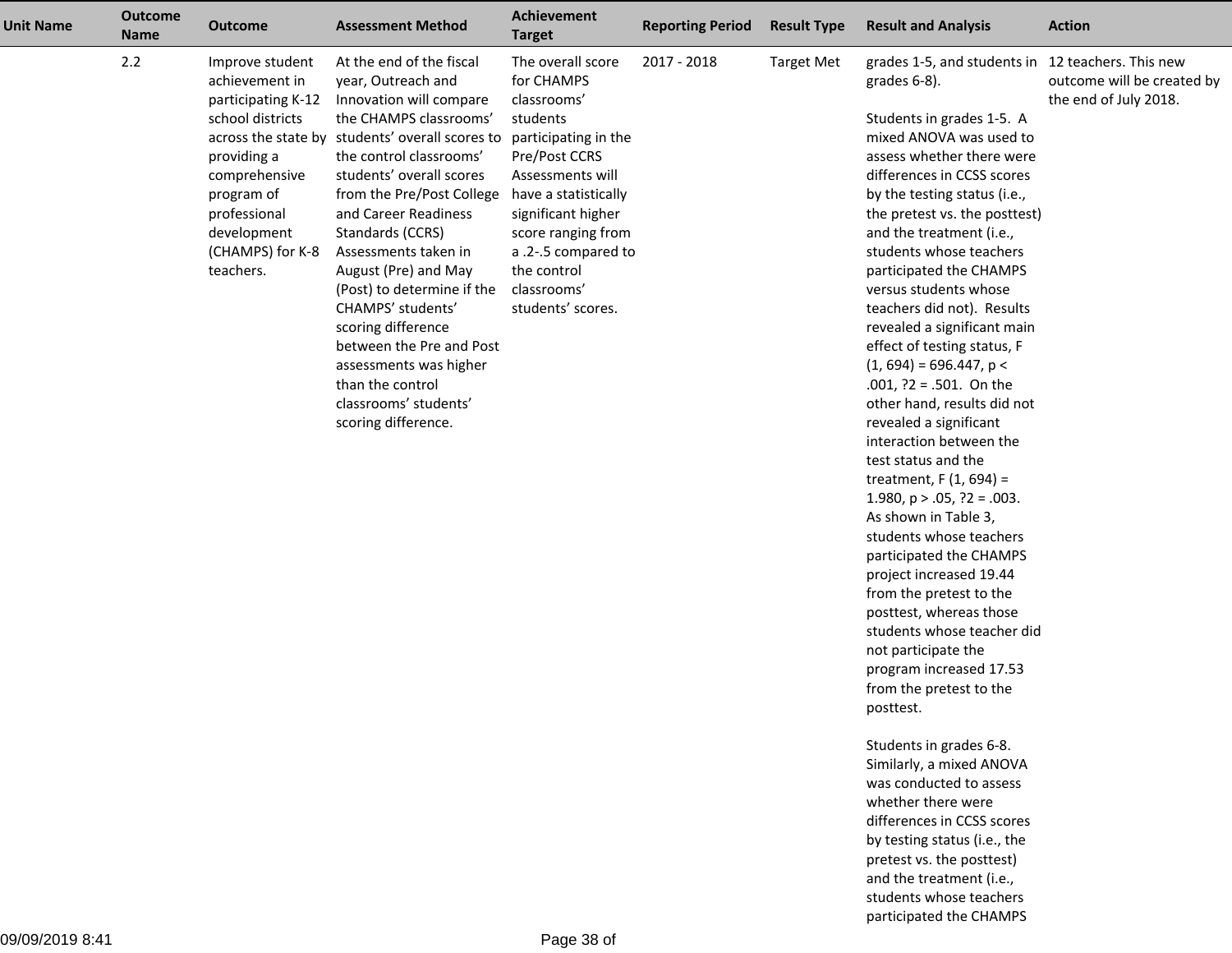| <b>Unit Name</b> | <b>Outcome</b><br><b>Name</b> | <b>Outcome</b>                                                                                                                                                                            | <b>Assessment Method</b>                                                                                                                                                                                                                                                                                                                                                                                                                                                                                                                  | <b>Achievement</b><br><b>Target</b>                                                                                                                                                                                                                                           | <b>Reporting Period</b> | <b>Result Type</b> | <b>Result and Analysis</b>                                                                                                                                                                                                                                                                                                                                           | <b>Action</b>                                                                                                                                                                                                                                                                                                                                                                                                                                                                                                                                                                                                  |
|------------------|-------------------------------|-------------------------------------------------------------------------------------------------------------------------------------------------------------------------------------------|-------------------------------------------------------------------------------------------------------------------------------------------------------------------------------------------------------------------------------------------------------------------------------------------------------------------------------------------------------------------------------------------------------------------------------------------------------------------------------------------------------------------------------------------|-------------------------------------------------------------------------------------------------------------------------------------------------------------------------------------------------------------------------------------------------------------------------------|-------------------------|--------------------|----------------------------------------------------------------------------------------------------------------------------------------------------------------------------------------------------------------------------------------------------------------------------------------------------------------------------------------------------------------------|----------------------------------------------------------------------------------------------------------------------------------------------------------------------------------------------------------------------------------------------------------------------------------------------------------------------------------------------------------------------------------------------------------------------------------------------------------------------------------------------------------------------------------------------------------------------------------------------------------------|
|                  | 2.2                           | Improve student<br>achievement in<br>participating K-12<br>school districts<br>providing a<br>comprehensive<br>program of<br>professional<br>development<br>(CHAMPS) for K-8<br>teachers. | At the end of the fiscal<br>year, Outreach and<br>Innovation will compare<br>the CHAMPS classrooms'<br>across the state by students' overall scores to<br>the control classrooms'<br>students' overall scores<br>from the Pre/Post College<br>and Career Readiness<br>Standards (CCRS)<br>Assessments taken in<br>August (Pre) and May<br>(Post) to determine if the<br>CHAMPS' students'<br>scoring difference<br>between the Pre and Post<br>assessments was higher<br>than the control<br>classrooms' students'<br>scoring difference. | The overall score<br>for CHAMPS<br>classrooms'<br>students<br>participating in the<br>Pre/Post CCRS<br>Assessments will<br>have a statistically<br>significant higher<br>score ranging from<br>a .2-.5 compared to<br>the control<br>classrooms'<br>students' scores.         | 2017 - 2018             | <b>Target Met</b>  | vs. students whose<br>teachers did not). Results<br>revealed a significant main<br>effect of testing status, F<br>$(1, 355) = 199.439, p <$<br>$.001, ?2 = .360.$ On the<br>other hand, results did not<br>revealed a significant<br>interaction between the<br>test status and the<br>treatment, $F(1, 355) =$<br>.013, $p > 0.05$ , $?2 = 0.000$ (see<br>Table 4). | The MSP grant (CHAMPS)<br>will end September 28,<br>2018. Therefore, students<br>will no longer be assessed<br>using CCRS pre- and post-<br>assessments to determine<br>growth.<br>Since CHAMPS is so<br>intertwined in this outcome,<br>a new outcome will need to<br>be created to measure the<br>enhancement of teacher<br>effectiveness in<br>participating K-12 school<br>districts across the state by<br>providing a comprehensive<br>program of professional<br>development (Professional<br>Learning Academy) for PK-<br>12 teachers. This new<br>outcome will be created by<br>the end of July 2018. |
|                  | 2.3                           | Increase the<br>number of<br>teachers who are<br>highly qualified to<br>teach middle<br>school<br>mathematics in<br>Mississippi.                                                          | At the end of the fiscal<br>year, Outreach and<br>Innovation will review the<br>records of teacher names<br>submitted to Mississippi<br>Department of Education<br>for the 7th-8th<br>mathematics add-on<br>certificate to determine<br>the number of CHAMPS'<br>participants that<br>completed the process.                                                                                                                                                                                                                              | At least 25% of<br>individuals<br>participating in a<br>comprehensive<br>program of<br>professional<br>development<br>(CHAMPS) will earn<br>highly qualified<br>status by<br>successfully adding<br>a 7th-8th<br>mathematics<br>certified<br>endorsement to<br>their license. | 2017 - 2018             | Target Met         | 72% of the individuals who<br>participated in a<br>comprehensive program of<br>professional development<br>(CHAMPS) earned highly<br>qualified status by<br>successfully adding a 7th-<br>8th mathematics certified<br>endorsement to their<br>license.                                                                                                              | The MSP grant (CHAMPS)<br>will end September 28,<br>2018. Therefore, at this<br>time there is no<br>programming planned for<br>teachers to earn a 7th-8th<br>grade mathematics<br>certification endorsement.<br>Since CHAMPS is so<br>intertwined in this outcome,<br>a new outcome will need to<br>be created to measure the<br>number of teachers seeking<br>to earn continuing<br>education units (CEUs) each<br>year in order to renew their<br>teaching license with the<br>Mississippi Department of<br>Education (MDE). This new<br>outcome will be created by<br>the end of July 2018.                 |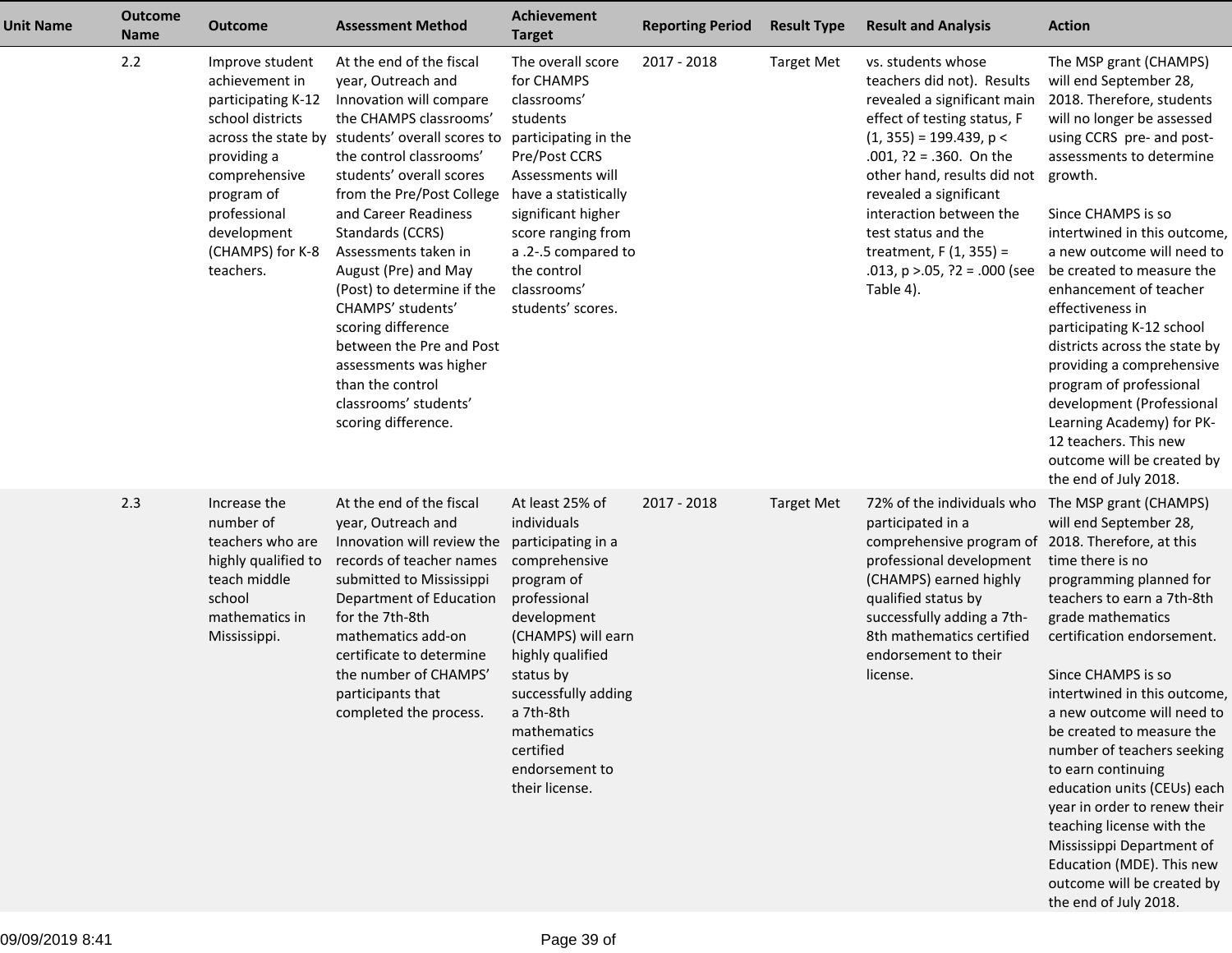| <b>Unit Name</b>                               | <b>Outcome</b><br><b>Name</b> | <b>Outcome</b>                                                                                                                                                        | <b>Assessment Method</b>                                                                                                                                                                                                                                                                                                                                                                                                                                                | <b>Achievement</b><br><b>Target</b>                                                                                               | <b>Reporting Period</b> | <b>Result Type</b>       | <b>Result and Analysis</b>                                                                                                                                                                                                                                                                                             | <b>Action</b>                                                                                                                                                                                                                                                                                                                                                              |
|------------------------------------------------|-------------------------------|-----------------------------------------------------------------------------------------------------------------------------------------------------------------------|-------------------------------------------------------------------------------------------------------------------------------------------------------------------------------------------------------------------------------------------------------------------------------------------------------------------------------------------------------------------------------------------------------------------------------------------------------------------------|-----------------------------------------------------------------------------------------------------------------------------------|-------------------------|--------------------------|------------------------------------------------------------------------------------------------------------------------------------------------------------------------------------------------------------------------------------------------------------------------------------------------------------------------|----------------------------------------------------------------------------------------------------------------------------------------------------------------------------------------------------------------------------------------------------------------------------------------------------------------------------------------------------------------------------|
| Academic and<br>Student Support -<br>Registrar | 1.1                           | The Office of the<br>more manual<br>processes to<br>online processes<br>to promote<br>timeliness and<br>convenience for<br>students.                                  | At the end of the fiscal<br>Registrar will move year, the Office of the<br>Registrar will analyze the<br>Graduation Survey's<br>results regarding the<br>overall Registrar process.<br>"Overall, how would you<br>rate the registrar<br>processes (including<br>updating<br>personal/academic<br>information,<br>adding/dropping classes,<br>degree audit processing,<br>applying for graduation,<br>transcript processing,<br>etc.)? {Excellent, Good,<br>Fair, Poor}" | 85% of students<br>participating in the<br><b>Graduation Survey</b><br>will find Registrar<br>processes "good"<br>or "excellent." | 2017 - 2018             | <b>Target Met</b>        | 2017-2018 Graduation<br><b>Survey Results:</b><br>Excellent - (331/651) -<br>50.84%<br>Good - (270/651) - 41.47%<br>Total - (601/651) - 92.31%<br>Fair - (40/651) - 6.14%<br>Poor - (10/651) - 1.54%                                                                                                                   | The Office of the Registrar<br>will continue to streamline<br>processes that will increase<br>student satisfaction. The<br>Achievement Target for<br>2018-2019 is 90% of<br>students participating in the<br>Graduation Survey will find<br>Registrar processes "good"<br>or "excellent".                                                                                  |
|                                                | 1.2                           | The Office of the<br>Registrar will save<br>money by moving<br>processes online.                                                                                      | At the end of the fiscal<br>year, the unit budget<br>manager will run a cost<br>comparison report to<br>determine if the<br>achievement target was<br>met.                                                                                                                                                                                                                                                                                                              | There will be a 10% 2017 - 2018<br>reduction in the<br>cost of forms<br>purchased by the<br>Office of the<br>Registrar.           |                         | <b>Target Met</b>        | Due to adding the Change<br>of Grade form this year and will continue to add more<br>Change of Major form last<br>year to an online process in to online requiring less<br>Banner, \$0 dollars were<br>spent on forms in 2017-<br>2018, because we are still<br>using the forms from last<br>year's purchase of \$280. | The Office of the Registrar<br>processes from paper form<br>money spent on forms.<br>Future possibilities include<br>the Request for Incomplete<br>forms and Add/Drop Forms.                                                                                                                                                                                               |
|                                                | 2.1                           | The Office of the<br>Registrar will have<br>a sample of<br>student straight<br>by the Student<br>Records Specialist semester.<br>each semester to<br>ensure accuracy. | The Student Records<br>Specialist will analyze the<br>rate of error during<br>sample checks and report<br>line audits checked findings to the Registrar at<br>the end of each academic                                                                                                                                                                                                                                                                                  | 100% of the<br>samples will be<br>audited correctly.                                                                              | 2017 - 2018             | <b>Target Not</b><br>Met | The Student Records<br>Specialist pulled a sample<br>of 39 records, 74% were<br>error free.                                                                                                                                                                                                                            | The Student Records<br>Specialist will continue to<br>monitor records, pull<br>samples, and report findings<br>to the Registrar. The Office<br>of the Registrar's staff will<br>continue to meet before<br>straight line audits to<br>discuss changes and errors<br>that are common on the<br>audits. The Registrar will<br>look for training to assist in<br>this matter. |
|                                                | 2.2                           | The Office of the<br>Registrar staff will<br>attend<br>conferences                                                                                                    | At the end of the fiscal<br>year, the Office of the<br>Registrar will analyze the<br>Registrar Student                                                                                                                                                                                                                                                                                                                                                                  | 80% of students<br>participating in the<br>Registrar Student<br>Satisfaction Survey                                               | 2017 - 2018             | <b>Target Not</b><br>Met | 66.66% of students<br>participating in the<br>Registrar Student<br>Satisfaction Survey were                                                                                                                                                                                                                            | The Office of the Registrar<br>will continue to offer more<br>training for staff to increase<br>satisfaction of students.                                                                                                                                                                                                                                                  |

Page 40 of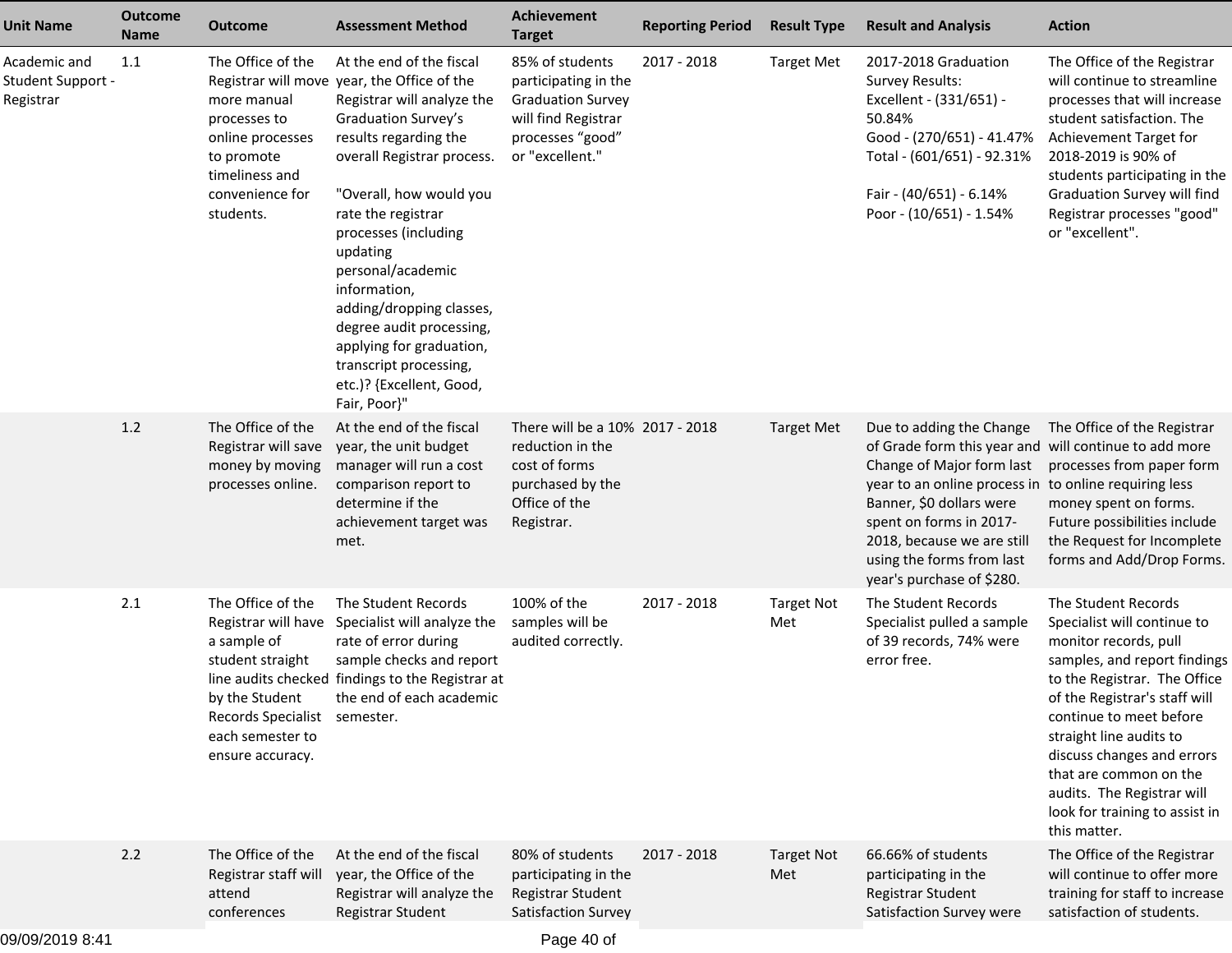| <b>Unit Name</b>                                           | <b>Outcome</b><br><b>Name</b> | <b>Outcome</b>                                                                                                                                                                                                                                                                                        | <b>Assessment Method</b>                                                                                                                                                                                                                                                                                                                                                                                                  | <b>Achievement</b><br><b>Target</b>                                                                                                                                             | <b>Reporting Period</b> | <b>Result Type</b>       | <b>Result and Analysis</b>                                                                                                                                                                                                                                                                                                                                                                                                                                                                                       | <b>Action</b>                                                                                                                                                   |
|------------------------------------------------------------|-------------------------------|-------------------------------------------------------------------------------------------------------------------------------------------------------------------------------------------------------------------------------------------------------------------------------------------------------|---------------------------------------------------------------------------------------------------------------------------------------------------------------------------------------------------------------------------------------------------------------------------------------------------------------------------------------------------------------------------------------------------------------------------|---------------------------------------------------------------------------------------------------------------------------------------------------------------------------------|-------------------------|--------------------------|------------------------------------------------------------------------------------------------------------------------------------------------------------------------------------------------------------------------------------------------------------------------------------------------------------------------------------------------------------------------------------------------------------------------------------------------------------------------------------------------------------------|-----------------------------------------------------------------------------------------------------------------------------------------------------------------|
|                                                            | 2.2                           | and/or webinars<br>throughout the<br>year to improve<br>customer<br>interaction.                                                                                                                                                                                                                      | Satisfaction Survey's<br>results regarding<br>customer interaction.<br>"Interaction with Registrar the Registrar staff<br>staff was prompt and<br>courteous. {Strongly<br>Agree, Agree, Disagree,<br>Strongly Disagree, Not<br>Applicable}"                                                                                                                                                                               | will agree or<br>strongly agree that<br>their interaction<br>with the Office of<br>was prompt and<br>courteous.                                                                 | 2017 - 2018             | <b>Target Not</b><br>Met | Satisfied or Very Satisfied<br>with the professionalism<br>and courtesy of the staff.<br>This was an increase of<br>41.66% but still fell short of<br>the goal.                                                                                                                                                                                                                                                                                                                                                  | The Achievement Target of<br>student satisfaction will<br>remain 80%.                                                                                           |
|                                                            | 2.3                           | The Office of the<br>Registrar will<br>provide support<br>services to faculty.                                                                                                                                                                                                                        | At the end of the fiscal<br>year, the Office of the<br>Registrar will analyze the<br><b>Faculty Satisfaction</b><br>Survey's results regarding<br>the Registrar's faculty<br>support services.<br>"Overall, the Registrar<br>office supports faculty<br>needs (including student<br>degree audits, online<br>change of major forms,<br>etc.). {Strongly Agree,<br>Agree, Disagree, Strongly<br>Disagree, Not Applicable}" | 80% of faculty<br>participating in the<br><b>Faculty Satisfaction</b><br>Survey will agree or<br>strongly agree that<br>the Office of the<br>Registrar supports<br>their needs. | 2017 - 2018             | <b>Target Met</b>        | 2018 Faculty Satisfaction<br><b>Survey Results:</b><br>Strongly Agree - (44/112)<br>39.29%<br>Agree - (58/112) 51.79%<br>Total - (102/112) 91.08%<br>Disagree - (6/112) 5.36%<br>Strongly Disagree - (1/112)<br>0.89%<br>Not Applicable - (3/112)<br>2.68%                                                                                                                                                                                                                                                       | The Office of the Registrar<br>will continue to provide<br><b>Banner Training to Faculty</b><br>for new processes and<br>individualized help when<br>requested. |
| Academic and<br>Student Support -<br>Sponsored<br>Programs | 1.1                           | The Office of<br>Sponsored<br>Programs will<br>and effectively<br>utilizing advanced<br>instructional<br>technologies by<br>locating and<br>sharing external<br>funding<br>opportunities,<br>which meet the<br>scholarly activity<br>interests of<br>faculty, staff, and<br>administration of<br>MUW. | At the end of the fiscal<br>year, the Office of<br>Sponsored Programs will<br>assist in enhancing review the data log of<br>scholarly activity interest<br>meetings held with<br>faculty, staff, and<br>administration throughout<br>the fiscal year.                                                                                                                                                                     | Each fiscal year, 10 2017 - 2018<br>scholarly activity<br>interest meetings<br>will be held with<br>faculty, staff, and<br>administration.                                      |                         | <b>Target Met</b>        | There were 10 scholarly<br>activity interest meetings<br>held during the fiscal year.<br>These were impromptu<br>meetings, and there is no<br>official log of these<br>meetings; however, the<br>one coordinated meeting<br>with Dr. Handy is in the<br>related documents. Three<br>meetings were held with<br>upper level administration<br>and five were held with<br>faculty and one was held<br>with the staff of the CPDC.<br>Also, I spoke with Dr.<br>Amber Handy at the spring<br>faculty convocation to | Continue assessment<br>measure for the next FY.                                                                                                                 |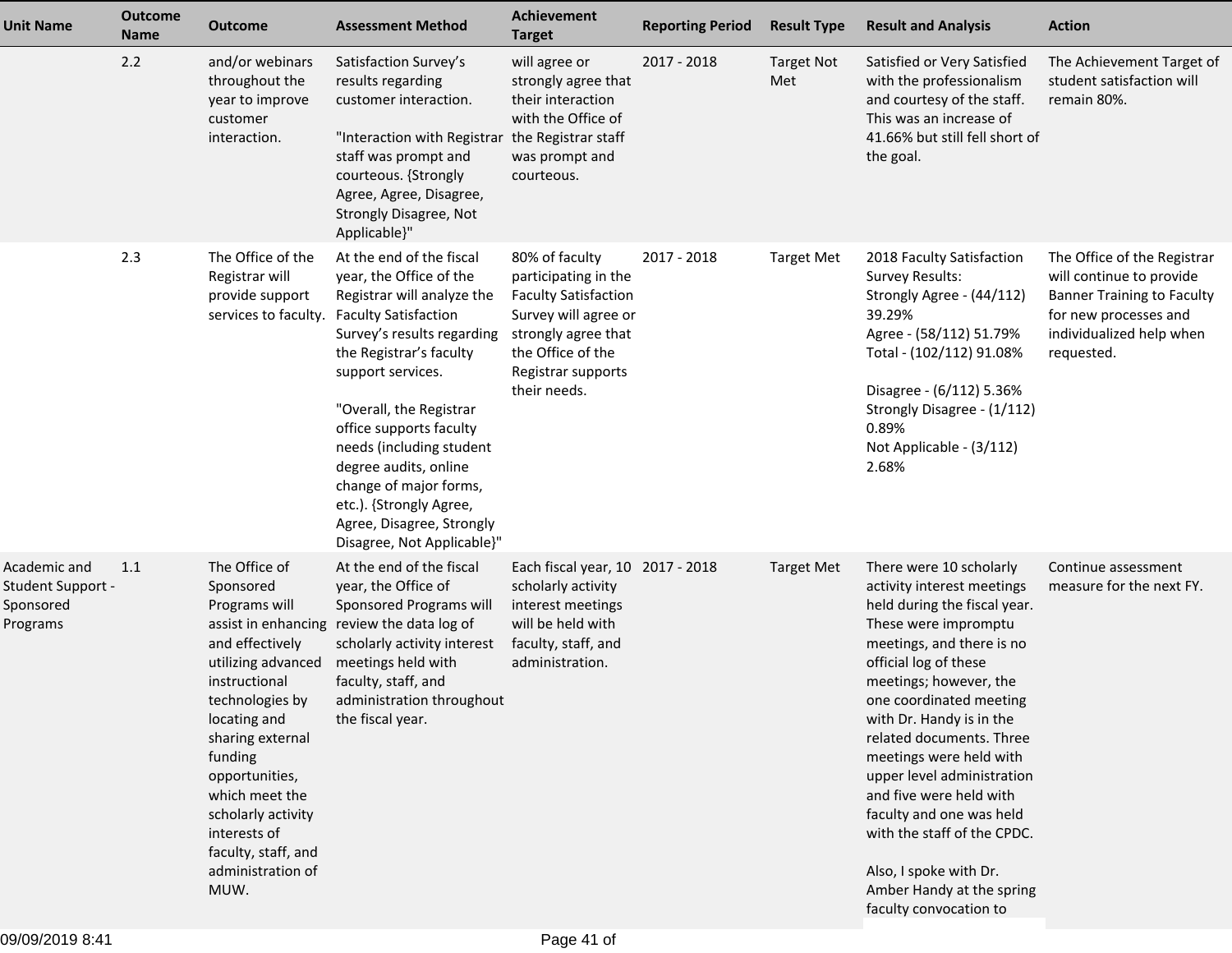| <b>Unit Name</b>                                           | <b>Outcome</b><br><b>Name</b> | <b>Outcome</b>                                                                                                                                                                                                                                                                                                               | <b>Assessment Method</b>                                                                                                                                                                                                                                                     | Achievement<br><b>Target</b>                                                                                                                   | <b>Reporting Period</b> | <b>Result Type</b> | <b>Result and Analysis</b>                                                                                                                                                                                                                                                                                                                                                                                                                             | <b>Action</b>                                                                        |
|------------------------------------------------------------|-------------------------------|------------------------------------------------------------------------------------------------------------------------------------------------------------------------------------------------------------------------------------------------------------------------------------------------------------------------------|------------------------------------------------------------------------------------------------------------------------------------------------------------------------------------------------------------------------------------------------------------------------------|------------------------------------------------------------------------------------------------------------------------------------------------|-------------------------|--------------------|--------------------------------------------------------------------------------------------------------------------------------------------------------------------------------------------------------------------------------------------------------------------------------------------------------------------------------------------------------------------------------------------------------------------------------------------------------|--------------------------------------------------------------------------------------|
| Academic and<br>Student Support -<br>Sponsored<br>Programs | 1.1                           | The Office of<br>Sponsored<br>Programs will<br>assist in enhancing<br>and effectively<br>utilizing advanced<br>instructional<br>technologies by<br>locating and<br>sharing external<br>funding<br>opportunities,<br>which meet the<br>scholarly activity<br>interests of<br>faculty, staff, and<br>administration of<br>MUW. | At the end of the fiscal<br>year, the Office of<br>Sponsored Programs will<br>review the data log of<br>scholarly activity interest<br>meetings held with<br>faculty, staff, and<br>administration throughout<br>the fiscal year.                                            | Each fiscal year, 10 2017 - 2018<br>scholarly activity<br>interest meetings<br>will be held with<br>faculty, staff, and<br>administration.     |                         | <b>Target Met</b>  | gauge interest and in grant<br>writing and proposal<br>development. Dr. Handy<br>has the sign in roster.                                                                                                                                                                                                                                                                                                                                               | Continue assessment<br>measure for the next FY.                                      |
|                                                            |                               |                                                                                                                                                                                                                                                                                                                              | At the end of the fiscal<br>year, the Office of<br>Sponsored Programs will<br>review the data log of<br>solicitations forwarded to<br>faculty, staff, and<br>administration throughout<br>the fiscal year.                                                                   | Each fiscal year, 10 2017 - 2018<br>externally funded<br>solicitations will be<br>forwarded to<br>faculty, staff, and<br>administration.       |                         | <b>Target Met</b>  | The Office of Sponsored<br>Programs forwarded over<br>100 externally funded<br>solicitation to the faculty,<br>staff, and administration of<br>the university. These<br>solicitations were<br>distributed from the AASCU<br><b>Grants Resource Center's</b><br>list serve.<br>I am providing the latest<br>email that was received<br>from AASCU GRC which<br>was divided and sent to<br>deans and department<br>chairs based on academic<br>interest. | Continue assessment<br>measure for the next FY.                                      |
|                                                            | 2.1                           | The Office of<br>Sponsored<br>Programs will<br>foster leadership<br>development and<br>a commitment to a<br>safe ethical<br>environment by<br>offering training                                                                                                                                                              | At the end of the fiscal<br>year, the Office of<br>Sponsored Programs will<br>analyze the data from the<br><b>Training Surveys collected</b><br>throughout the fiscal year<br>to determine if the grant<br>proposal training sessions' was useful.<br>participants found the | 90% of Training<br>Survey participants<br>will "agree" or<br>"strongly agree"<br>that the quality of<br>the grant proposal<br>training session | 2017 - 2018             | Inconclusive       | This goal has not been met We will need to revisit this<br>as the MUW Grant<br>Handbook has not been<br>approved by<br>administration.<br>(06/27/2018)                                                                                                                                                                                                                                                                                                 | achievement target and<br>assessment method.<br>Possibly will need to be<br>revised. |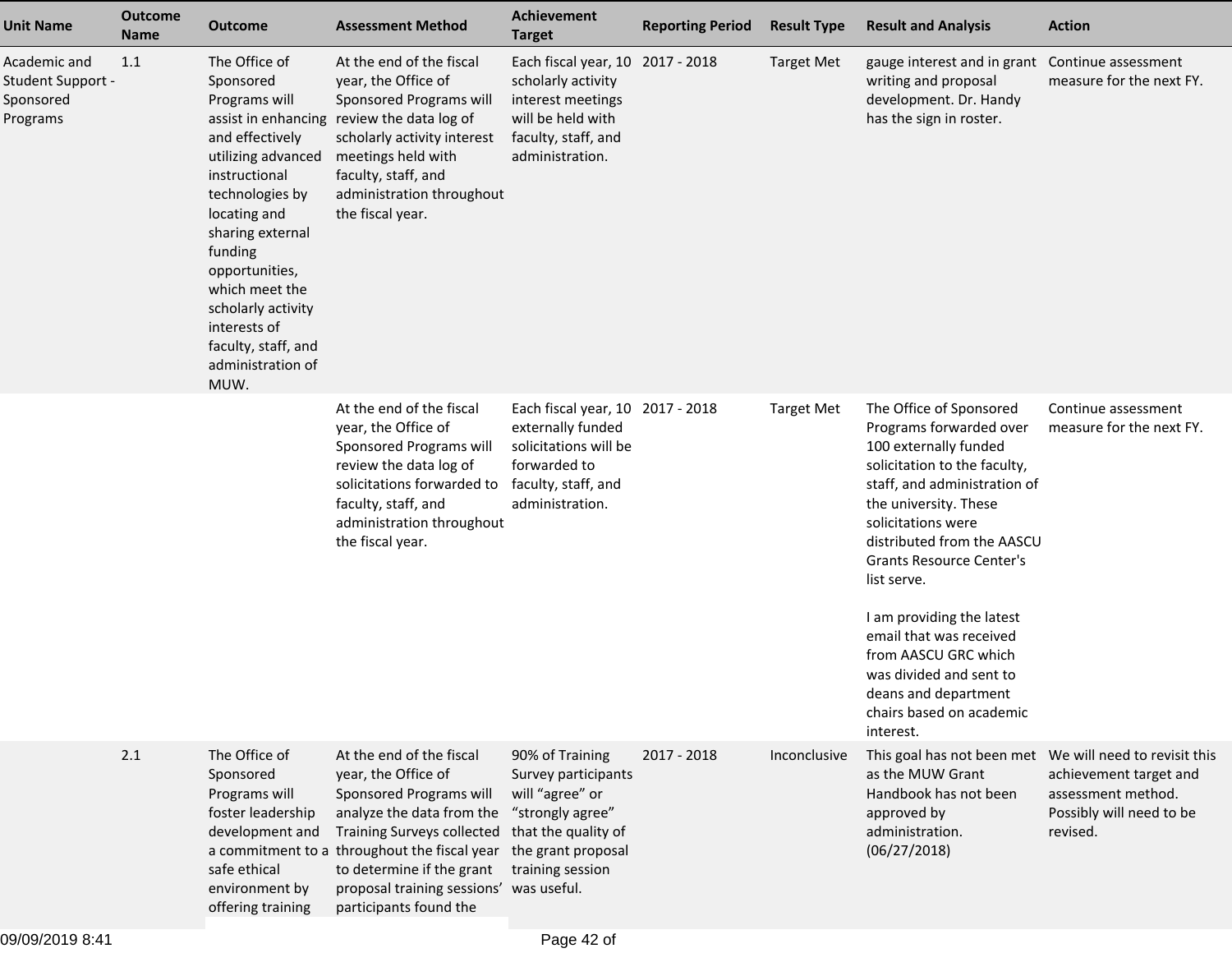| <b>Unit Name</b> | <b>Outcome</b><br>Name | <b>Outcome</b>                                                                                                                                                                                                                                                                                                                              | <b>Assessment Method</b>                                                                                                                                                                                                                                                                                                                                                                                                                   | <b>Achievement</b><br><b>Target</b>                                                                                                                           | <b>Reporting Period</b> | <b>Result Type</b> | <b>Result and Analysis</b>                                                                                                                                                                                                                                                                      | <b>Action</b>                                                                                                        |
|------------------|------------------------|---------------------------------------------------------------------------------------------------------------------------------------------------------------------------------------------------------------------------------------------------------------------------------------------------------------------------------------------|--------------------------------------------------------------------------------------------------------------------------------------------------------------------------------------------------------------------------------------------------------------------------------------------------------------------------------------------------------------------------------------------------------------------------------------------|---------------------------------------------------------------------------------------------------------------------------------------------------------------|-------------------------|--------------------|-------------------------------------------------------------------------------------------------------------------------------------------------------------------------------------------------------------------------------------------------------------------------------------------------|----------------------------------------------------------------------------------------------------------------------|
|                  | 2.1                    | opportunities to<br>faculty, staff, and<br>administration of<br>MUW.                                                                                                                                                                                                                                                                        | training useful.                                                                                                                                                                                                                                                                                                                                                                                                                           | 90% of Training<br>Survey participants<br>will "agree" or<br>"strongly agree"<br>that the quality of<br>the grant proposal<br>training session<br>was useful. | 2017 - 2018             | Inconclusive       | This goal has not been met<br>as the MUW Grant<br>Handbook has not been<br>approved by<br>administration.<br>(06/27/2018)                                                                                                                                                                       | We will need to revisit this<br>achievement target and<br>assessment method.<br>Possibly will need to be<br>revised. |
|                  | 3.1                    | The Office of<br>Sponsored<br>Programs will<br>enhance business<br>processes and the<br>campus<br>infrastructure,<br>ensuring<br>continuing<br>financial<br>sustainability by<br>streamlining the<br>external funding<br>processes through<br>an annual review<br>of the MUW Grant<br>Handbook.                                             | In the Spring, after the<br>Grant Handbook Review in Handbook Survey<br>the Fall, the Office of<br>Sponsored Programs will<br>distribute the Grant<br>Handbook Survey to those received grants will<br>who submitted proposals<br>and received grants and<br>will analyze the data<br>collected to determine if<br>the Grant Handbook was<br>useful.                                                                                       | 90% of Grant<br>participants who<br>submitted<br>proposals and<br>state that they<br>found the MUW<br><b>Grant Handbook</b><br>useful.                        | 2017 - 2018             | Inconclusive       | The MUW Grant Handbook We will need to revisit this<br>has been updated but is<br>still awaiting approval from assessment method.<br>administration. The Office<br>of Sponsored Programs will revised.<br>continue the process of<br>approving the Grant<br>Handbook and developing<br>surveys. | achievement target and<br>Possibly will need to be                                                                   |
|                  | 3.2                    | The Office of<br>Sponsored<br>Programs will<br>enhance business<br>processes and the<br>campus<br>infrastructure,<br>ensuring<br>continuing<br>financial<br>sustainability by<br>locating and<br>sharing external<br>funding<br>opportunities<br>which support<br>campus<br>infrastructure with<br>faculty, staff, and<br>administration of | The Office of Sponsored<br>Programs will meet with<br>faculty, staff, and<br>administration of MUW to funding<br>determine which areas are opportunities that<br>in the most need of<br>external support. At the<br>end of the fiscal year, the<br>Office of Sponsored<br>Programs will review its<br>records to determine if at<br>least 75% of those areas in<br>need were found funding<br>opportunities throughout<br>the fiscal year. | The Office of<br>Sponsored<br>Programs will find<br>support 75% of<br>areas in need<br>across campus.                                                         | 2017 - 2018             | <b>Target Met</b>  | This goal continues to be<br>meet by the distribution of assessment measure.<br>externally funded<br>solicitations. The number<br>of solicitations sent out this<br>fiscal year was over 100.<br>See attached distribution<br>list.                                                             | We will continue this                                                                                                |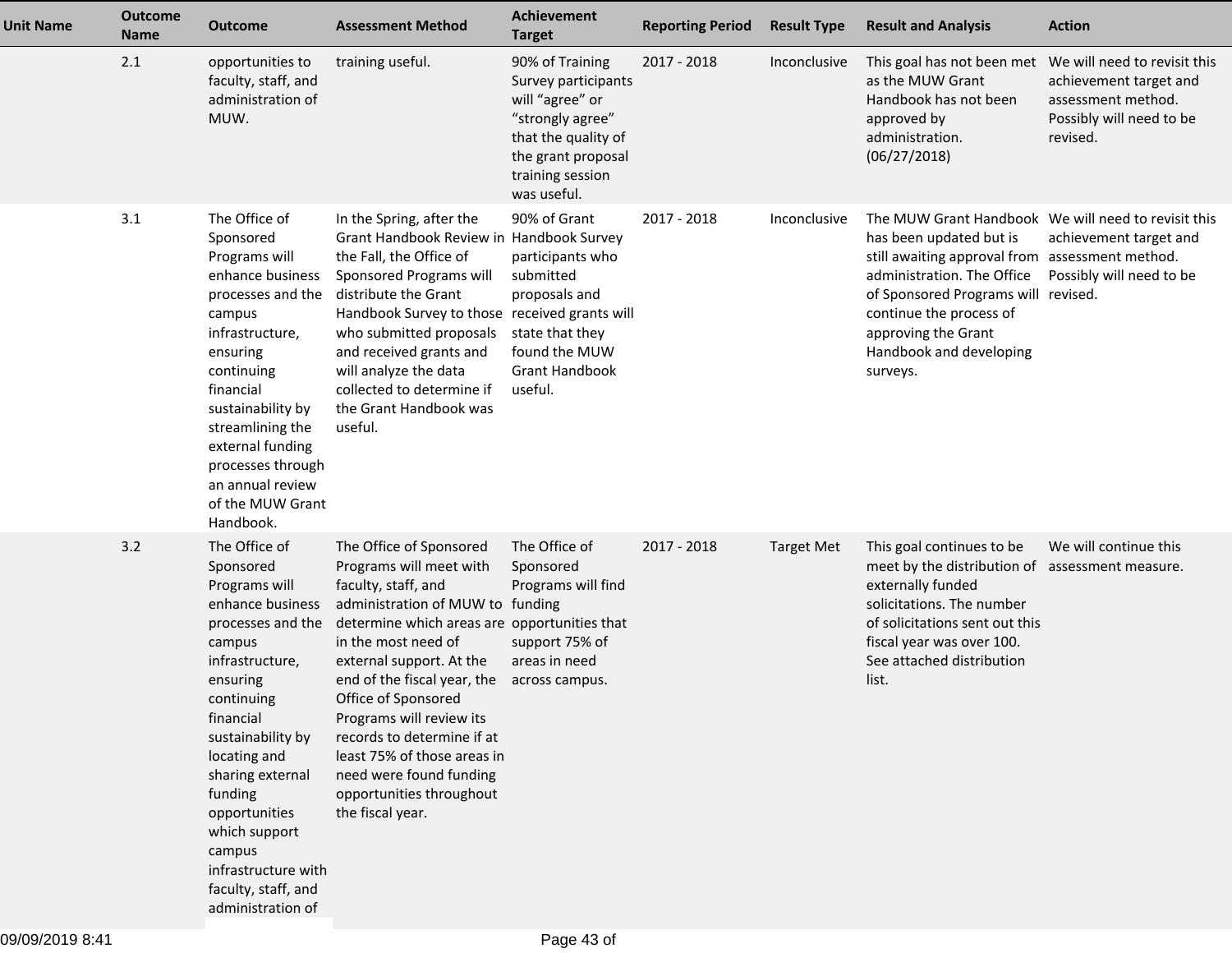| Unit Name                                         | <b>Outcome</b><br><b>Name</b> | <b>Outcome</b>                                                                                                                                                             | <b>Assessment Method</b>                                                                                                                                                                                                                                                                                                                                                                                                                   | <b>Achievement</b><br><b>Target</b>                                                                                                                                                                                                                        | <b>Reporting Period</b> | <b>Result Type</b> | <b>Result and Analysis</b>                                                                                                                                                                                                                                                                                                | <b>Action</b>                                                                                                                                                                                                                                                                                                                    |
|---------------------------------------------------|-------------------------------|----------------------------------------------------------------------------------------------------------------------------------------------------------------------------|--------------------------------------------------------------------------------------------------------------------------------------------------------------------------------------------------------------------------------------------------------------------------------------------------------------------------------------------------------------------------------------------------------------------------------------------|------------------------------------------------------------------------------------------------------------------------------------------------------------------------------------------------------------------------------------------------------------|-------------------------|--------------------|---------------------------------------------------------------------------------------------------------------------------------------------------------------------------------------------------------------------------------------------------------------------------------------------------------------------------|----------------------------------------------------------------------------------------------------------------------------------------------------------------------------------------------------------------------------------------------------------------------------------------------------------------------------------|
|                                                   | 3.2                           | MUW.                                                                                                                                                                       | The Office of Sponsored<br>Programs will meet with<br>faculty, staff, and<br>administration of MUW to funding<br>determine which areas are opportunities that<br>in the most need of<br>external support. At the<br>end of the fiscal year, the<br>Office of Sponsored<br>Programs will review its<br>records to determine if at<br>least 75% of those areas in<br>need were found funding<br>opportunities throughout<br>the fiscal year. | The Office of<br>Sponsored<br>Programs will find<br>support 75% of<br>areas in need<br>across campus.                                                                                                                                                      | 2017 - 2018             | <b>Target Met</b>  | This goal continues to be<br>meet by the distribution of assessment measure.<br>externally funded<br>solicitations. The number<br>of solicitations sent out this<br>fiscal year was over 100.<br>See attached distribution<br>list.                                                                                       | We will continue this                                                                                                                                                                                                                                                                                                            |
| Academic and<br>Student Support -<br>Student Life | 1.1                           | Student Life will<br>increase<br>awareness of the<br>university hazing<br>prevention<br>statement among<br>students that are<br>new members of<br>social<br>organizations. | Student Life will analyze<br>the results regarding the<br>hazing prevention<br>statement of the Social<br><b>Organization New</b><br>Member Workshop Survey<br>at the end of the fall<br>semester.                                                                                                                                                                                                                                         | 90% of students<br>participating in the<br>Social Organization<br>New Member<br>Workshop Survey<br>will either agree or<br>strongly agree that<br>they have an<br>understanding of<br>the hazing<br>prevention<br>statement.                               | 2017 - 2018             | <b>Target Met</b>  | 40 students participated in<br>the fall workshop, and 39<br>completed the survey. Of<br>the total respondents, 95%<br>either agreed or strongly<br>agreed to the statement<br>measuring their perceived<br>understanding of the<br>hazing prevention<br>statement. 84% strongly<br>agreed, and 11% stated<br>they agreed. | Student Life will continue to<br>educate about the hazing<br>prevention and measure the<br>understanding of the hazing<br>prevention statement,<br>seeking a goal of 90%<br>understanding of those<br>participating in the fall new<br>member workshop.                                                                          |
|                                                   | 1.2                           | Student Life will<br>increase the<br>Leadership<br>Program students'<br>understanding of<br>self and others<br>through leadership<br>programming<br>opportunities.         | Student Life will analyze<br>results of the Program Exit Program students<br>Survey for graduating<br>seniors at the end of each<br>academic semester.                                                                                                                                                                                                                                                                                     | 85% of Leadership<br>participating in the<br>Program Exit<br>Survey will rate<br>that they agree or<br>strongly agree to<br>being comfortable<br>articulating their<br>personal values as<br>an aspect of<br>demonstrating an<br>understanding of<br>self. | 2017 - 2018             | <b>Target Met</b>  | 100% of respondents rated<br>that they strongly agreed<br>(25%) or agreed (75%) to<br>being comfortable<br>articulating their personal<br>values as an aspect of<br>demonstrating an<br>understanding of self. We<br>had an 80% response rate,<br>(4/5) seniors for the<br>electronic survey.                             | We will continue to strive<br>for 85% rating agree or<br>strongly agree to being<br>comfortable articulating<br>their personal values as an<br>aspect of demonstrating an<br>understanding of self in<br>2018-19. We will encourage<br>the leadership team to<br>explore additional ways to<br>approach values<br>clarification. |
|                                                   |                               |                                                                                                                                                                            | Student Life will analyze<br>results of the Program Exit Program students<br>Survey for graduating<br>seniors at the end of each                                                                                                                                                                                                                                                                                                           | 85% of Leadership<br>participating in the<br>Program Exit                                                                                                                                                                                                  | 2017 - 2018             | <b>Target Met</b>  | 100% of respondents rated<br>that they strongly agreed<br>(50%) or agreed (50%) to<br>being comfortable                                                                                                                                                                                                                   | We will continue to strive<br>for 85% rating agree or<br>strongly agree to being<br>comfortable articulating                                                                                                                                                                                                                     |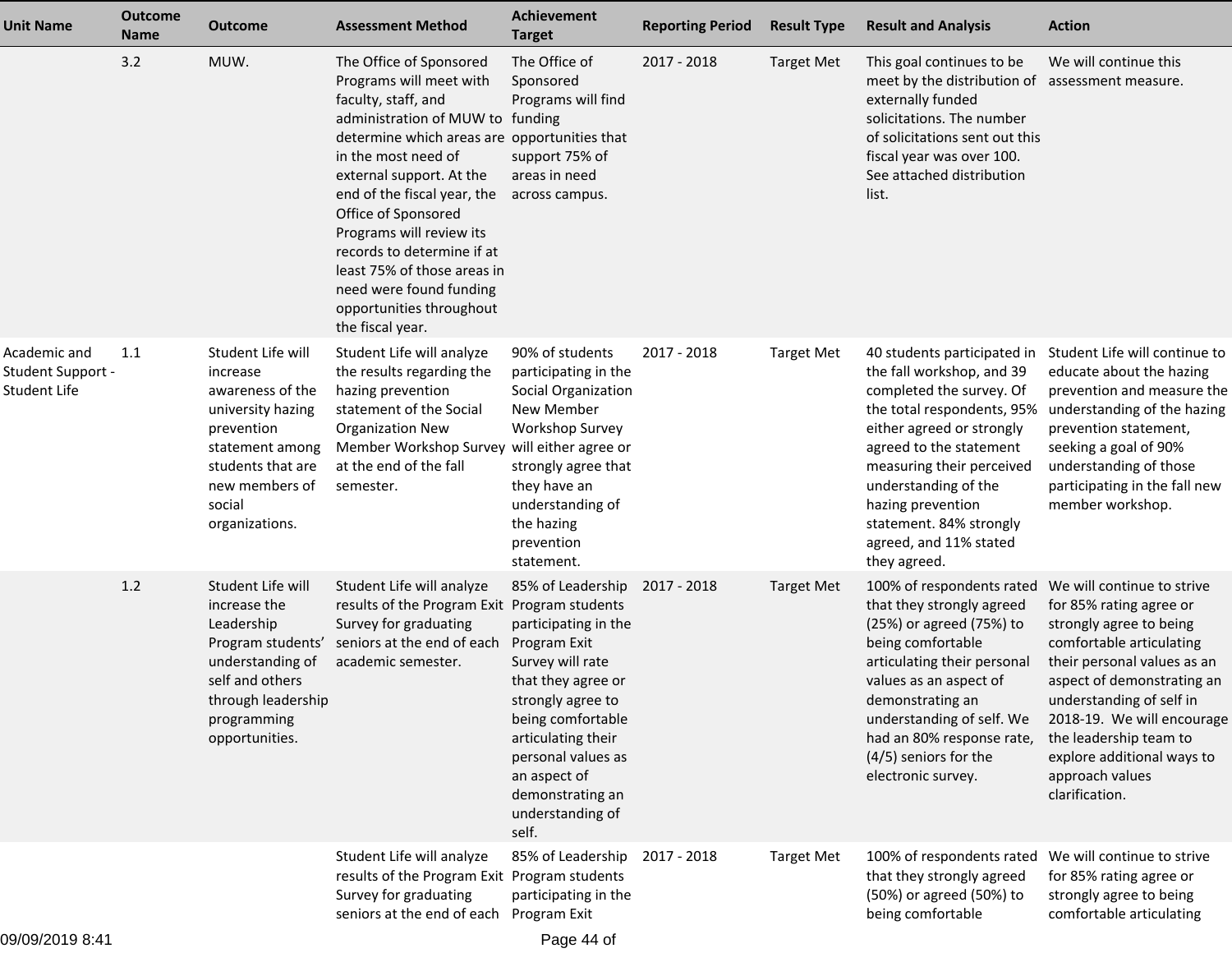| Unit Name | <b>Outcome</b><br><b>Name</b> | <b>Outcome</b>                                                                                                          | <b>Assessment Method</b>                                                                                                                                             | Achievement<br><b>Target</b>                                                                                                                                                                                                                              | <b>Reporting Period</b> | <b>Result Type</b> | <b>Result and Analysis</b>                                                                                                                                                                                                                                                                   | <b>Action</b>                                                                                                                                                                                                                                                                                                             |
|-----------|-------------------------------|-------------------------------------------------------------------------------------------------------------------------|----------------------------------------------------------------------------------------------------------------------------------------------------------------------|-----------------------------------------------------------------------------------------------------------------------------------------------------------------------------------------------------------------------------------------------------------|-------------------------|--------------------|----------------------------------------------------------------------------------------------------------------------------------------------------------------------------------------------------------------------------------------------------------------------------------------------|---------------------------------------------------------------------------------------------------------------------------------------------------------------------------------------------------------------------------------------------------------------------------------------------------------------------------|
|           |                               |                                                                                                                         | academic semester.                                                                                                                                                   | Survey will rate<br>that they agree or<br>strongly agree to<br>being comfortable<br>articulating their<br>strengths and<br>weaknesses in their<br>leadership styles as<br>an aspect of<br>demonstrating an<br>understanding of<br>self.                   | 2017 - 2018             | <b>Target Met</b>  | articulating<br>strengths/weaknesses in<br>their leadership style. We<br>had an 80% response rate,<br>(4/5) seniors for the<br>electronic survey.                                                                                                                                            | their strengths and<br>weaknesses in their<br>leadership styles in 2018-19.                                                                                                                                                                                                                                               |
|           |                               |                                                                                                                         | Student Life will analyze<br>results of the Program Exit Program students<br>Survey for graduating<br>seniors at the end of each<br>academic semester.               | 85% of Leadership<br>participating in the<br>Program Exit<br>Survey will rate<br>that they agree or<br>strongly agree to<br>being comfortable<br>describing their<br>leadership style as<br>an aspect of<br>demonstrating an<br>understanding of<br>self. | 2017 - 2018             | <b>Target Met</b>  | 100% of respondents rated<br>that they strongly agreed<br>(25%) or agreed (75%) to<br>being comfortable<br>describing their leadership<br>style as an aspect of<br>demonstrating an<br>understanding of self. We<br>had an 80% response rate,<br>(4/5) seniors for the<br>electronic survey. | We will continue to strive<br>for 85% rating agree or<br>strongly agree to being<br>comfortable describing their<br>leadership style as an aspect<br>of demonstrating an<br>understanding of self in<br>2018-19. We will encourage<br>the leadership team to<br>explore additional ways to<br>identify leadership styles. |
|           |                               |                                                                                                                         | Student Life will analyze<br>the collective results of<br>the Leadership<br>Programming (events,<br>retreats, etc.) Surveys at<br>the end of the spring<br>semester. | 85% of students<br>participating in the<br>Leadership<br>Programming<br>Surveys will either<br>agree or strongly<br>agree to have an<br>increased<br>understanding of<br>others.                                                                          | 2017 - 2018             | <b>Target Met</b>  | 94% of respondents rated<br>that they strongly agreed<br>(27%) or agreed (67%) to<br>having an increased<br>understanding of others.<br>We had an 80% response<br>rate, (4/5) seniors for the<br>electronic survey.                                                                          | We will continue to assess<br>this measure.                                                                                                                                                                                                                                                                               |
|           | 2.1                           | Student Life will<br>increase<br>educational<br>opportunities<br>through<br>community service fiscal year.<br>projects. | Student Life will analyze<br>the logged community<br>service hours using<br>OrgSync and paper/online service hours<br>logs at the end of the                         | Student Life will<br>show a 3% increase<br>in the community<br>logged by the<br>campus community<br>throughout the<br>fiscal year.                                                                                                                        | 2017 - 2018             | <b>Target Met</b>  | Up to this date of<br>collection, 364,666.6<br>community service hours<br>have been logged. This is a<br>3.5% increase from the<br>hours logged in the<br>previous year.                                                                                                                     | We will work to schedule<br>more frequent reporting<br>requests instead of<br>requesting data once<br>annually as staff changes<br>and availability at the end of<br>the academic year can<br>impact the hours recorded.<br>At the time of reporting, we                                                                  |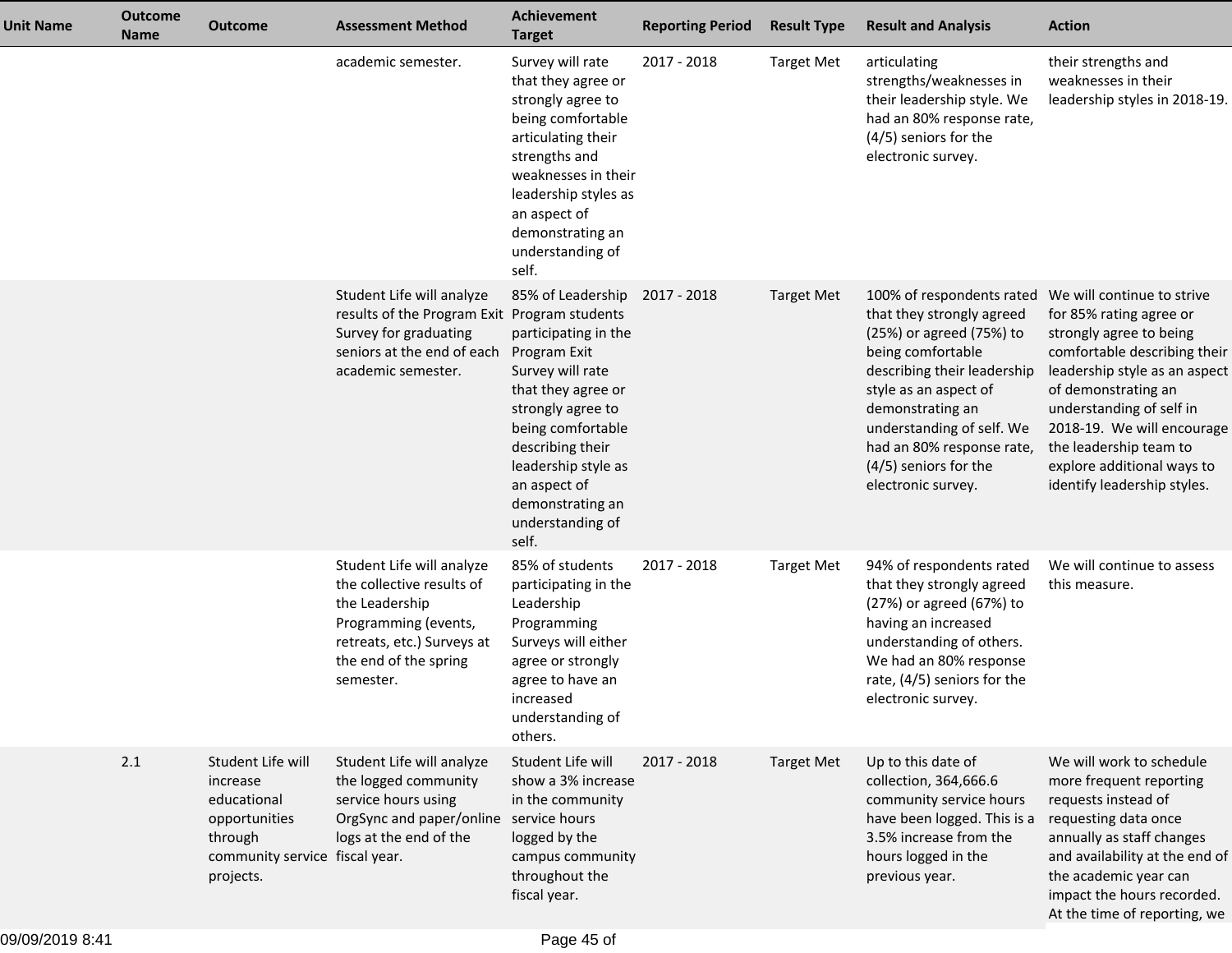| <b>Unit Name</b>                                                      | <b>Outcome</b><br><b>Name</b> | <b>Outcome</b>                                                                                                                         | <b>Assessment Method</b>                                                                                                                                                                                                    | <b>Achievement</b><br><b>Target</b>                                                                                                                                                                                                  | <b>Reporting Period</b> | <b>Result Type</b>       | <b>Result and Analysis</b>                                                                                                                                                                                                                                                                                                                                                                                                                                                              | <b>Action</b>                                                                                                                                                                                                                                                                                                           |
|-----------------------------------------------------------------------|-------------------------------|----------------------------------------------------------------------------------------------------------------------------------------|-----------------------------------------------------------------------------------------------------------------------------------------------------------------------------------------------------------------------------|--------------------------------------------------------------------------------------------------------------------------------------------------------------------------------------------------------------------------------------|-------------------------|--------------------------|-----------------------------------------------------------------------------------------------------------------------------------------------------------------------------------------------------------------------------------------------------------------------------------------------------------------------------------------------------------------------------------------------------------------------------------------------------------------------------------------|-------------------------------------------------------------------------------------------------------------------------------------------------------------------------------------------------------------------------------------------------------------------------------------------------------------------------|
|                                                                       | 2.1                           | Student Life will<br>increase<br>educational<br>opportunities<br>through<br>community service fiscal year.<br>projects.                | Student Life will analyze<br>the logged community<br>service hours using<br>OrgSync and paper/online service hours<br>logs at the end of the                                                                                | Student Life will<br>show a 3% increase<br>in the community<br>logged by the<br>campus community<br>throughout the<br>fiscal year.                                                                                                   | 2017 - 2018             | <b>Target Met</b>        | Up to this date of<br>collection, 364,666.6<br>community service hours<br>have been logged. This is a<br>3.5% increase from the<br>hours logged in the<br>previous year.                                                                                                                                                                                                                                                                                                                | are still missing some<br>sources of service hours.                                                                                                                                                                                                                                                                     |
|                                                                       | 2.2                           | Student Life will<br>increase<br>awareness of<br>diverse and<br>underrepresented<br>populations<br>through<br>educational<br>events.   | Student Life will analyze<br>the student attendance<br>rates of departmental<br>diversity programming at<br>the end of the spring<br>semester using OrgSync.                                                                | Student Life will<br>show an 8%<br>increase in<br>attendance at<br>diversity<br>programming (MLK<br><b>Observance Event</b><br>& The Festival of<br>Colors -<br>International<br>Students Event)<br>throughout the<br>academic year. | 2017 - 2018             | <b>Target Not</b><br>Met | 1,232 individuals<br>participated in 19 diversity<br>related events hosted, co-<br>sponsored or related to<br>Student Life. This figure<br>does not capture diversity<br>related events hosted by<br>other areas of the<br>university. Due to a<br>professional staff vacancy,<br>only limited diversity<br>related programming was<br>offered in the fall semester<br>by Student Life.                                                                                                 | Student Life will continue to<br>strive for the goal of<br>increasing attendance at<br>diversity related events. For<br>2018-19, we will work to get<br>back to our baseline<br>participation, and we<br>anticipate being at full staff<br>for this academic year,<br>which will provide more<br>support for this goal. |
| Academic and<br>Student Support -<br><b>Student Success</b><br>Center | 2.1                           | The Student<br>Success Center will<br>engagement and<br>success among<br>students placed in<br>two or more<br>intermediate<br>courses. | SSC staff will gather data<br>on success rates of<br>promote academic students enrolled in the<br>Academic Support lab<br>course (LS 101) and 2 or<br>more intermediate<br>courses at the end of each<br>academic semester. | 60% of students<br>enrolled in the<br>Academic Support<br>Lab (LS 101) and<br>Intermediate<br>Algebra (MA 100)<br>courses will receive<br>a grade of "C" or<br>higher in<br>Intermediate<br>Algebra.                                 | 2017 - 2018             | <b>Target Not</b><br>Met | 51% (18 of 35) of students<br>enrolled in the Academic<br>Support Lab (LS 101) and<br>Intermediate Algebra (MA<br>100) courses received a<br>grade of "C" or better in<br>Intermediate Algebra.<br>Students in this population<br>who retook Intermediate<br>Algebra (MA100) the<br>following semester<br>increased the overall pass<br>rate to 63% (22 of 35).<br>Specific grades for this<br>student population are as<br>follows: A (2), B (6), C (10),<br>D (5), F (9), W/WP/WF (3) | Instructors of the Academic<br>Support Lab course<br>sequence (LS101/LS102) will<br>encourage students<br>concurrently enrolled in<br>LS101 and MA100 to take<br>advantage of available<br>academic support resources<br>early in the semester in<br>order to increase pass rates.                                      |
|                                                                       | 3.1                           | The Student<br>Success Center will on success rates of<br>provide access to<br>course-based<br>academic support<br>services.           | SSC staff will gather data<br>students enrolled in the<br>Academic Recovery<br>courses (UN098) at the<br>end of each academic                                                                                               | 40% of students<br>enrolled in the<br>Academic Recovery<br>course (UN098) will<br>return to good<br>academic standing                                                                                                                | 2017 - 2018             | <b>Target Not</b><br>Met | 36.3% (36 of 99) of<br>students enrolled in the<br>Academic Recovery course<br>(UN098) returned to good<br>academic standing<br>following completion of the changes. The SSC is hiring                                                                                                                                                                                                                                                                                                  | Instructional duties for<br>UN098 had been distributed<br>among SSC staff for much<br>for the 2017-18 academic<br>year due to staffing                                                                                                                                                                                  |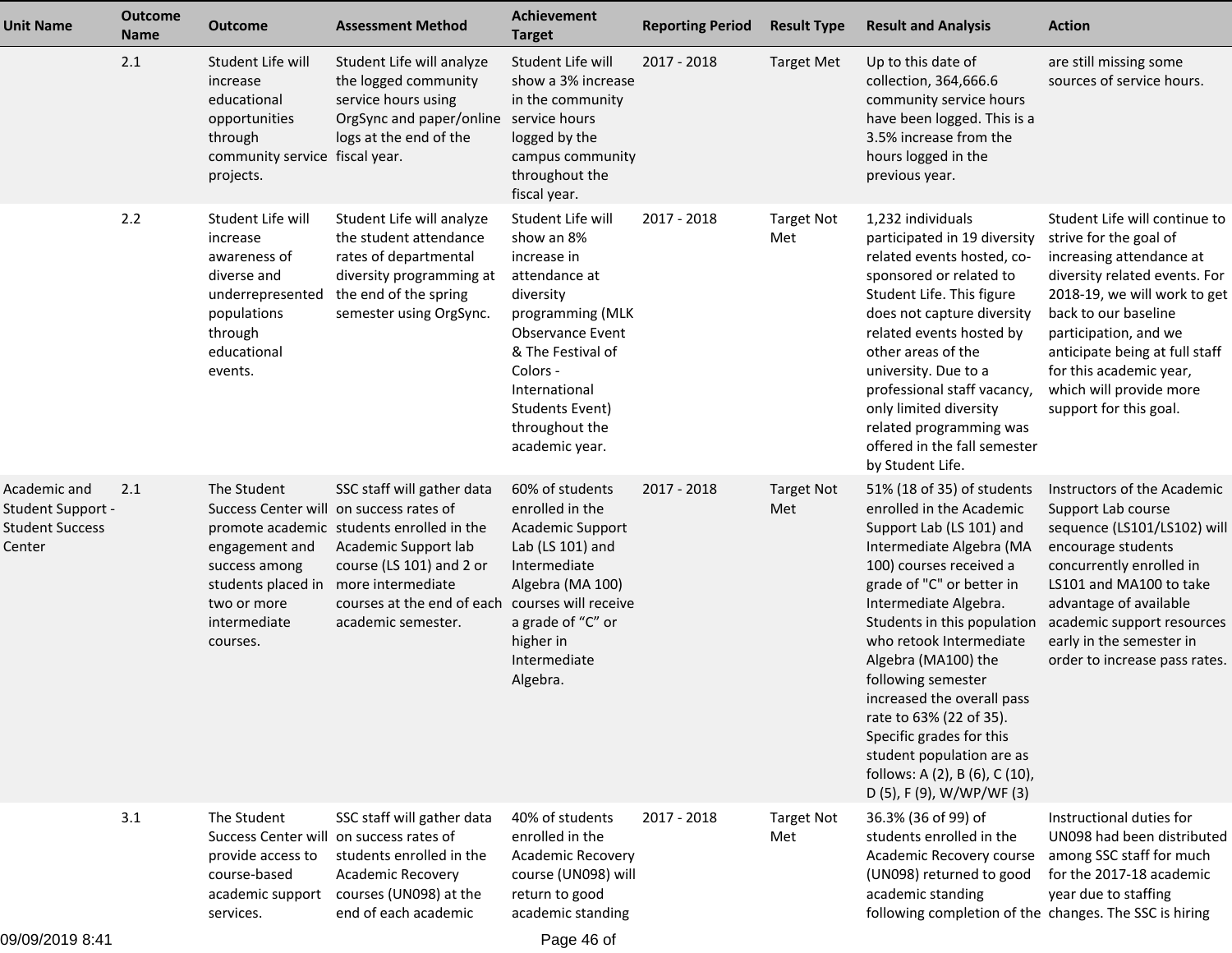| <b>Unit Name</b> | <b>Outcome</b><br><b>Name</b> | <b>Outcome</b>                                                                                                                                                                 | <b>Assessment Method</b>                                                                                                                                                                                                                                                                                             | <b>Achievement</b><br><b>Target</b>                                                                                                                            | <b>Reporting Period</b> | <b>Result Type</b>       | <b>Result and Analysis</b>                                                                                                                                                                                                                                                                            | <b>Action</b>                                                                                                                                                                                                                                                                                                                                           |
|------------------|-------------------------------|--------------------------------------------------------------------------------------------------------------------------------------------------------------------------------|----------------------------------------------------------------------------------------------------------------------------------------------------------------------------------------------------------------------------------------------------------------------------------------------------------------------|----------------------------------------------------------------------------------------------------------------------------------------------------------------|-------------------------|--------------------------|-------------------------------------------------------------------------------------------------------------------------------------------------------------------------------------------------------------------------------------------------------------------------------------------------------|---------------------------------------------------------------------------------------------------------------------------------------------------------------------------------------------------------------------------------------------------------------------------------------------------------------------------------------------------------|
|                  | 3.1                           | The Student<br>provide access to<br>course-based<br>academic support<br>services.                                                                                              | semester to determine if<br>Success Center will achievement target was<br>met.                                                                                                                                                                                                                                       | after completion of 2017 - 2018<br>the program.                                                                                                                |                         | <b>Target Not</b><br>Met | program.                                                                                                                                                                                                                                                                                              | for a position that will have<br>UN098 instructional duties<br>as a primary function. The<br>combination of having one<br>instructor for the courses<br>and the new curriculum that<br>was piloted in 2017-18 is<br>expected to increase the<br>percentage of students<br>returning to good academic<br>standing followin<br>completion of the program. |
|                  |                               |                                                                                                                                                                                | SSC staff will gather data<br>on success rates of<br>students participating in<br>Supplemental Instruction<br>sessions provided in<br>selected courses at the<br>end of the Fall semester to of "C" or higher in<br>determine if achievement the designated<br>target was met.                                       | 80% of students<br>participating in 5 or<br>more<br>Supplemental<br>Instruction sessions<br>will receive a grade<br>course.                                    | 2017 - 2018             | <b>Target Not</b><br>Met | 77.5% of the students<br>attending 5 or more<br>Supplemental Instruction<br>a grade of "C" or higher in<br>the designated course at<br>the end of the Fall<br>semester. Specific grades<br>for this student population<br>are as follows: A (9), B (12),<br>$C(10)$ , $D(6)$ , $F(1)$ ,<br>W/WP/WF(2) | The Student Success Center<br>will continue to encourage<br>increased participation in<br>sessions (31 of 40) received Supplemental Instruction in<br>order to increase pass rates<br>in designated courses.                                                                                                                                            |
|                  |                               |                                                                                                                                                                                | SSC staff will gather data<br>on tutoring outcomes at<br>the end of each academic<br>semester to determine if<br>the achievement target<br>was met.                                                                                                                                                                  | 70% of students<br>participating in 5 or<br>more tutoring<br>services will<br>receive a grade of<br>"C" or higher in the<br>designated course.                 | 2017 - 2018             | <b>Target Met</b>        | 81% (75 of 92) of students<br>that participated in 5 or<br>more tutoring sessions<br>received a grad of "C" or<br>higher in the designated<br>course. Specific grades for<br>this student population are<br>as follows: A (36), B (17), C<br>(22), D (7), F (5), W/WP/WF services.<br>(5)             | <b>Student Success Center staff</b><br>will continue to encourage<br>students to participate in<br>the tutoring program. The<br><b>Student Success Center will</b><br>make programmatic<br>changes that will promote<br>higher usage of tutoring                                                                                                        |
|                  | 3.2                           | The Student<br><b>Success Center will</b><br>enhance the<br>advising process<br>by providing<br>students with<br>access to<br>professional<br>academic and<br>career advisors. | Students using career<br>services offered by the<br><b>Student Success Center</b><br>will be given the Career<br>Services Survey to<br>measure their satisfaction<br>with their experience. The services as<br><b>Student Success Center</b><br>will analyze the survey's<br>results at the end of each<br>semester. | 80% of those<br>participating in the<br><b>Career Services</b><br>Survey will rate<br>their experience<br>with career<br>"satisfied" or<br>"highly satisfied". | 2017 - 2018             | Inconclusive             | Students attending the<br>Nursing Fair were not<br>surveyed this year.                                                                                                                                                                                                                                | Surveying of students at the<br>annual Nursing Fair will not<br>be continued due to the<br>inconsistent<br>implementation of the<br>survey from year to year.<br>This measure is being<br>discontinued.                                                                                                                                                 |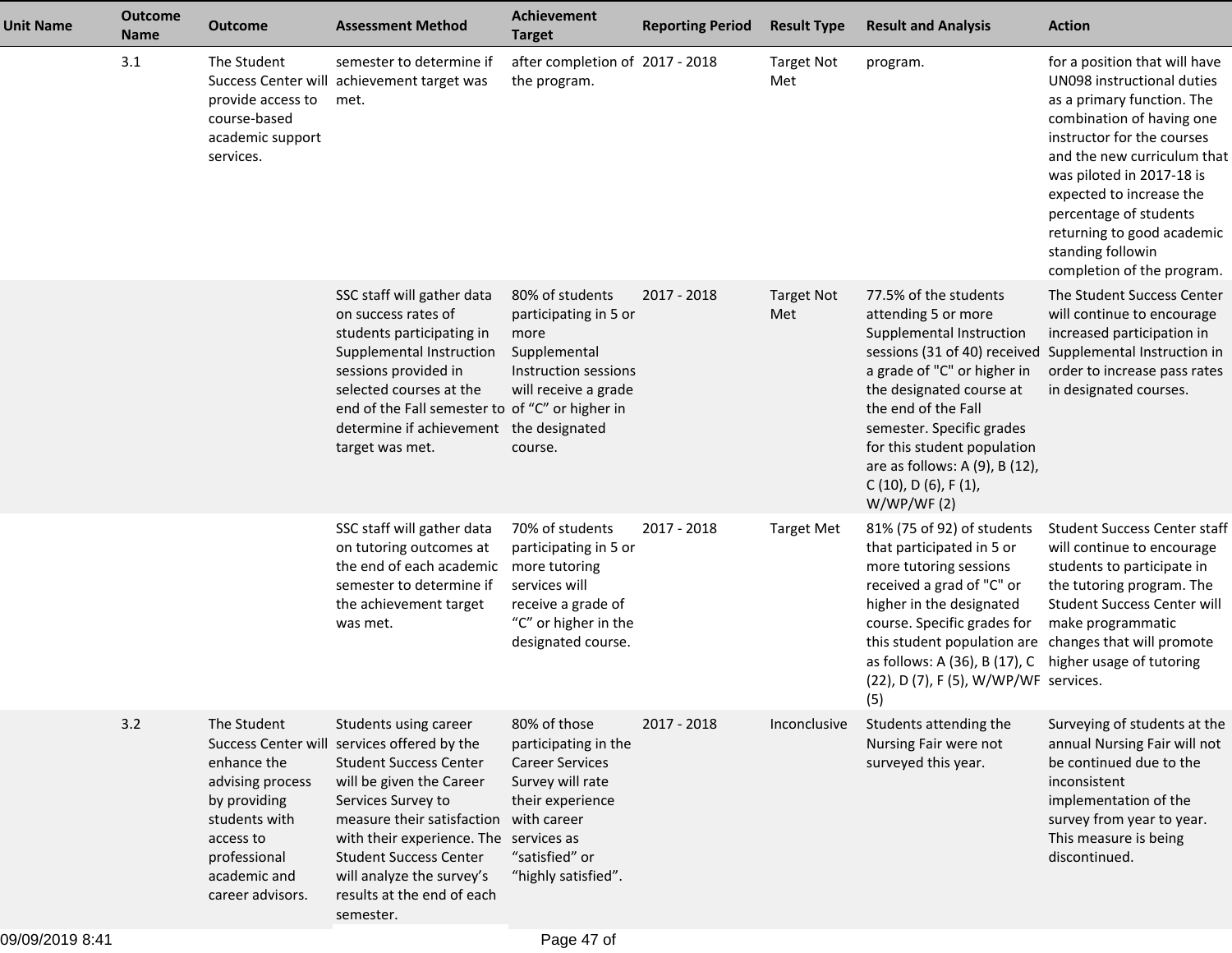| <b>Unit Name</b> | <b>Outcome</b><br>Name | <b>Outcome</b>                                                                                                                                   | <b>Assessment Method</b>                                                                                                                                                                                                                                                                                                                                                                                                                                                              | <b>Achievement</b><br><b>Target</b>                                                                                                            | <b>Reporting Period</b> | <b>Result Type</b> | <b>Result and Analysis</b>                                                                                                                                                                                                                                                                                                       | <b>Action</b>                                                                                                                                                                                           |
|------------------|------------------------|--------------------------------------------------------------------------------------------------------------------------------------------------|---------------------------------------------------------------------------------------------------------------------------------------------------------------------------------------------------------------------------------------------------------------------------------------------------------------------------------------------------------------------------------------------------------------------------------------------------------------------------------------|------------------------------------------------------------------------------------------------------------------------------------------------|-------------------------|--------------------|----------------------------------------------------------------------------------------------------------------------------------------------------------------------------------------------------------------------------------------------------------------------------------------------------------------------------------|---------------------------------------------------------------------------------------------------------------------------------------------------------------------------------------------------------|
|                  | 3.2                    | The Student<br>enhance the<br>advising process<br>by providing<br>students with<br>access to<br>professional<br>academic and<br>career advisors. | Success Center will "Students attending the<br>Nursing Fair administered<br>by the Student Success<br>Center will be surveyed to their experience<br>measure their satisfaction with career<br>with the event. The<br><b>Student Success Center</b><br>will analyze the results<br>following the event.<br>Did this event (Nursing<br>Fair) meet your<br>expectations? (Yes or No)"                                                                                                   | 80% of those<br>participating in the<br><b>Career Services</b><br>Survey will rate<br>services as<br>"satisfied" or<br>"highly satisfied".     | 2017 - 2018             | Inconclusive       | Students attending the<br>Nursing Fair were not<br>surveyed this year.                                                                                                                                                                                                                                                           | Surveying of students at the<br>annual Nursing Fair will not<br>be continued due to the<br>inconsistent<br>implementation of the<br>survey from year to year.<br>This measure is being<br>discontinued. |
|                  |                        |                                                                                                                                                  | Undergraduate students<br>participating in the<br>academic advising process Academic Advising<br>will be given the MUW<br><b>Academic Advising Survey</b><br>to measure the<br>effectiveness of academic<br>advising on campus. The<br><b>Student Success Center</b><br>will analyze the survey's<br>results at the end of each<br>academic year.<br>"Overall, I rate the quality<br>of the academic advising I<br>received as: {very poor,<br>poor, acceptable, good,<br>very good}" | 80% of those<br>participating in the<br>Survey will rate the<br>quality of their<br>academic advising<br>received as "good"<br>or "very good." | 2017 - 2018             | <b>Target Met</b>  | 2187 surveys were<br>distributed to students<br>during the Spring 2018<br>semester, with 1135<br>responses (51.9% return<br>rate).<br>Very Good - (725/1135)<br>63.88%<br>Good - (237/1135) 20.88%<br>Total - (962/1135) 84.76%<br>Acceptable - (141/1135)<br>12.42%<br>Poor - (20/1135) 1.76%<br>Very Poor - (12/1135)<br>1.06% | The Student Success Center<br>will continue to monitor the<br>effectiveness of academic<br>advising on campus and<br>share results with the<br>appropriate personnel.                                   |
|                  | 3.3                    | The Student<br>provide high<br>quality testing<br>services for<br>students.                                                                      | Students using proctoring 80% of those<br>Success Center will services offered by the<br><b>Student Success Center</b><br>will be given the Student<br>Proctoring Services survey rate the quality of<br>to rate the quality of the<br>services provided. The<br><b>Student Success Center</b><br>will analyze the survey's<br>results at the end of each<br>semester.<br>"Overall, I rate the quality                                                                                | participating in the<br><b>Student Proctoring</b><br>Services survey will<br>the services<br>provided as "good"<br>or "very good."             | 2017 - 2018             | Inconclusive       | The survey was not<br>distributed this year due to survey at the end of each<br>the lateness of<br>implementing the concept. used our proctoring<br>We will implement this<br>next year.                                                                                                                                         | We will distribute the<br>semester to students who<br>services.                                                                                                                                         |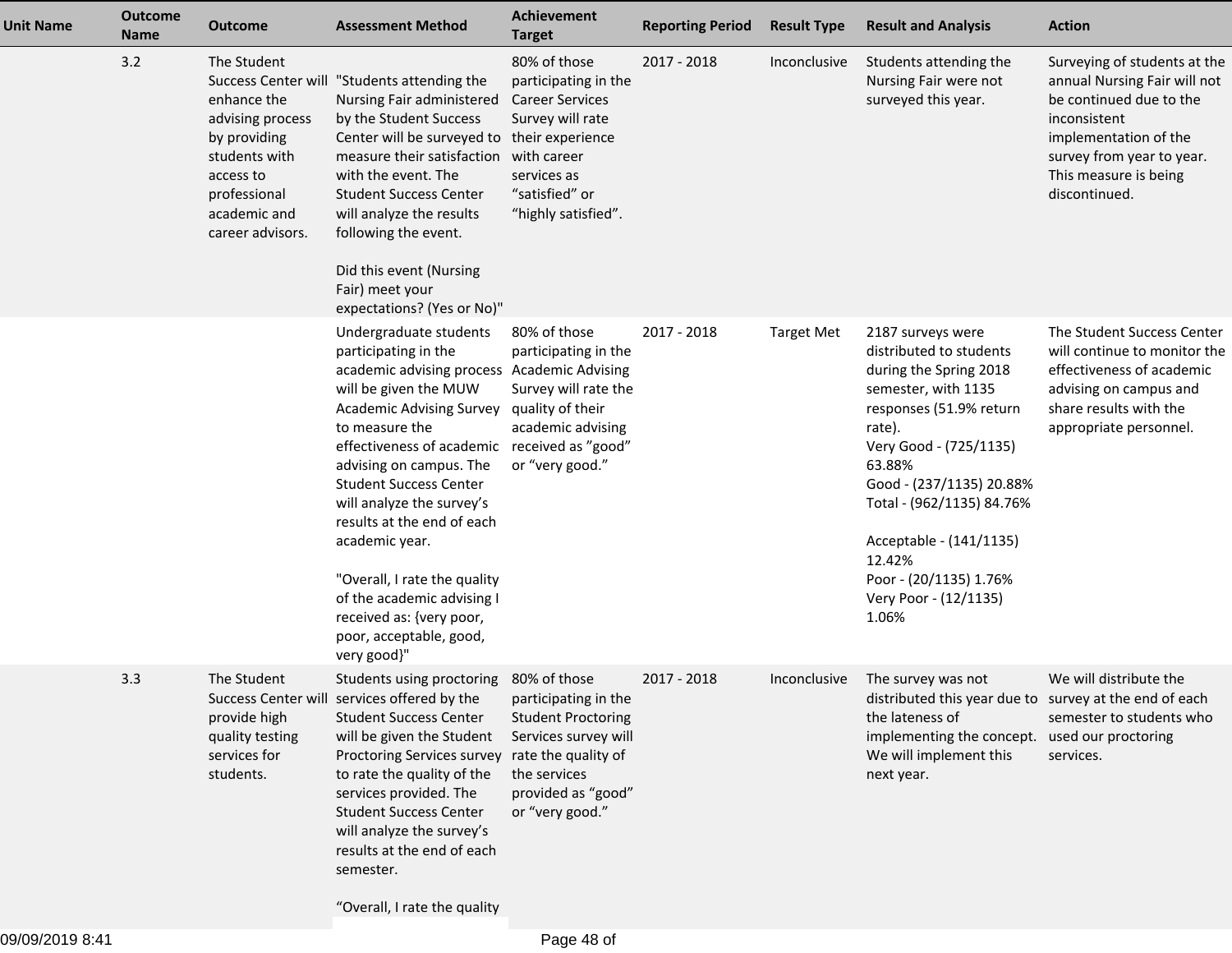| <b>Unit Name</b>                                  | <b>Outcome</b><br><b>Name</b> | <b>Outcome</b>                                                                                                                                                       | <b>Assessment Method</b>                                                                                                                                                      | <b>Achievement</b><br><b>Target</b>                                                                                                                                       | <b>Reporting Period</b> | <b>Result Type</b> | <b>Result and Analysis</b>                                                                                                                                                                                                                                                                                                                                                                                                                                                                                                                                                                                                                                                                                                                                                                                                                                                                                                                                  | <b>Action</b>                                                                                                                                                                                                              |
|---------------------------------------------------|-------------------------------|----------------------------------------------------------------------------------------------------------------------------------------------------------------------|-------------------------------------------------------------------------------------------------------------------------------------------------------------------------------|---------------------------------------------------------------------------------------------------------------------------------------------------------------------------|-------------------------|--------------------|-------------------------------------------------------------------------------------------------------------------------------------------------------------------------------------------------------------------------------------------------------------------------------------------------------------------------------------------------------------------------------------------------------------------------------------------------------------------------------------------------------------------------------------------------------------------------------------------------------------------------------------------------------------------------------------------------------------------------------------------------------------------------------------------------------------------------------------------------------------------------------------------------------------------------------------------------------------|----------------------------------------------------------------------------------------------------------------------------------------------------------------------------------------------------------------------------|
|                                                   | 3.3                           | The Student<br>Success Center will<br>provide high<br>quality testing<br>services for<br>students.                                                                   | of the proctoring services<br>provided by the Student<br>Success Center as : (very<br>poor, poor, acceptable,<br>good, very good)"                                            | 80% of those<br>participating in the<br><b>Student Proctoring</b><br>Services survey will<br>rate the quality of<br>the services<br>provided as "good"<br>or "very good." | 2017 - 2018             | Inconclusive       | The survey was not<br>distributed this year due to survey at the end of each<br>the lateness of<br>implementing the concept.<br>We will implement this<br>next year.                                                                                                                                                                                                                                                                                                                                                                                                                                                                                                                                                                                                                                                                                                                                                                                        | We will distribute the<br>semester to students who<br>used our proctoring<br>services.                                                                                                                                     |
| Academic and<br>Student Support -<br>Study Abroad | 1.1                           | The Study Abroad<br>program will<br>encourage faculty<br>in lesser<br>represented study<br>abroad areas to<br>submit proposals<br>to offer study<br>abroad programs. | At the end of the fiscal<br>year, the Study Abroad<br>Coordinator will count the of 1 proposal for<br>number of proposals<br>received from faculty<br>working in these areas. | Study Abroad will<br>receive a minimum<br>study abroad<br>programs from<br>faculty.                                                                                       | 2017 - 2018             | <b>Target Met</b>  | The Study Abroad Office<br>received 3 study abroad<br>proposals from faculty in<br>the 2017/18 academic year<br>to the following locations:<br>Italy through the Culinary<br>Arts Department, Peru<br>through the Honors College meetings or in a more<br>and India through<br><b>Biological Sciences</b> . The<br>proposal to India was a two<br>year plan submitted in<br>2016 to give faculty time to<br>recruit students and<br>students time to plan<br>financially. The Study<br>Abroad Office hosted, in<br>conjunction with the<br>Honors Program, a forum<br>to highlight study abroad<br>opportunities for faculty<br>and students in August<br>2017. The office sent out<br>emails to faculty<br>encouraging them to host<br>programs. The Study<br>Abroad Office met with<br>faculty members, in the<br><b>Music and Nursing</b><br>Departments, to discuss<br>study abroad opportunities<br>that will be proposed for<br>the 2019 summer term. | Study Abroad hopes to<br>receive as many if not more<br>proposals from faculty this<br>coming year. We will meet<br>this goal by sending out<br>more emails and meeting<br>with faculty during faculty<br>general setting. |
|                                                   | 1.2                           | The Study Abroad<br>program will<br>increase the<br>number of first                                                                                                  | At the end of the fiscal<br>year, the Study Abroad<br>Coordinator will review<br>the Post Study Abroad                                                                        | 15% of the<br>students studying<br>abroad who<br>participated in the                                                                                                      | 2017 - 2018             | Inconclusive       | The study abroad survey<br>was created during the<br>2017-18 academic year and<br>will administered in the fall                                                                                                                                                                                                                                                                                                                                                                                                                                                                                                                                                                                                                                                                                                                                                                                                                                             | We will conduct the survey<br>and report next year.                                                                                                                                                                        |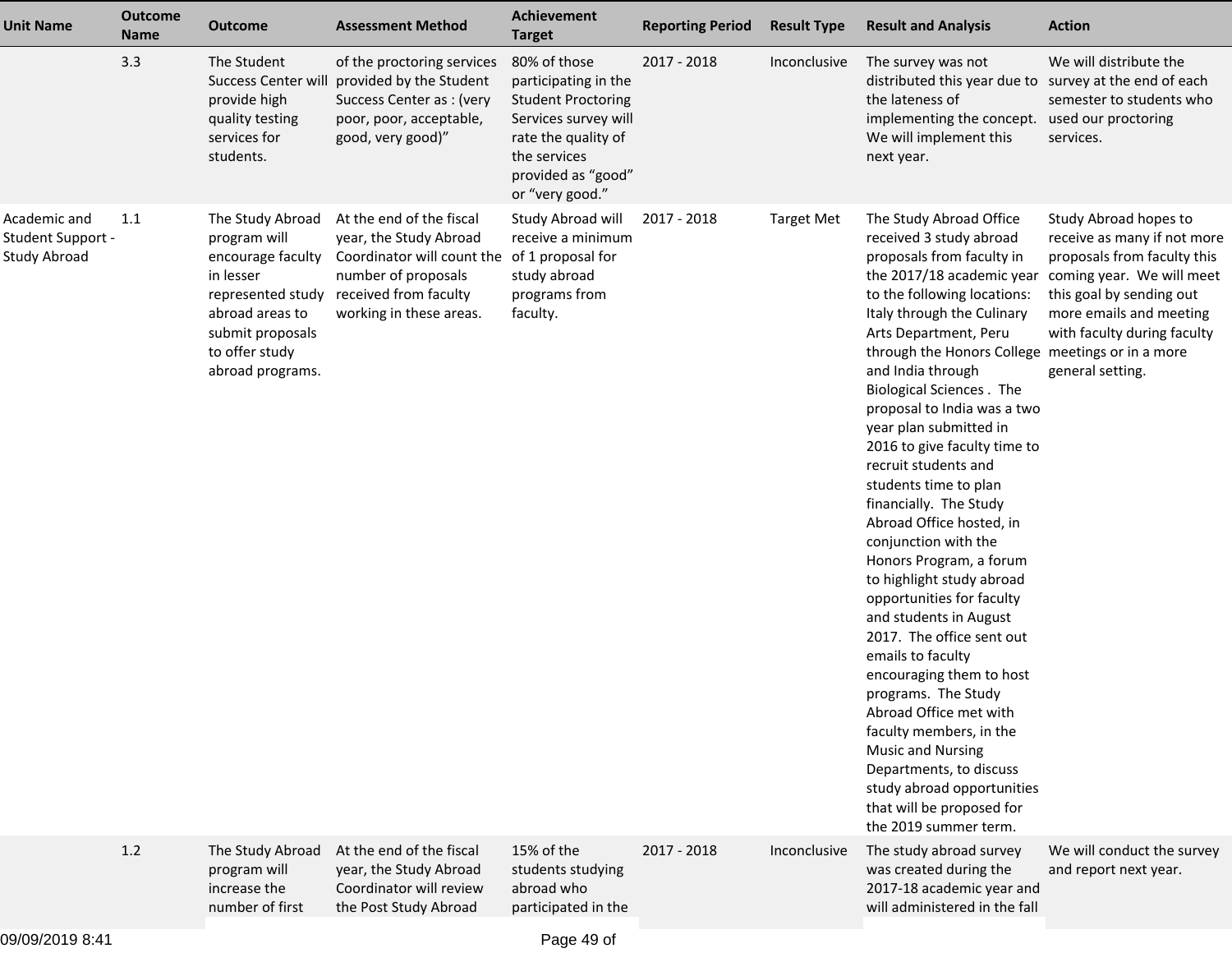| <b>Unit Name</b>                          | <b>Outcome</b><br>Name | <b>Outcome</b>                                                                                                                                                                                                              | <b>Assessment Method</b>                                                                                                                                                                                                                                                                                                        | Achievement<br><b>Target</b>                                                                                       | <b>Reporting Period</b> | <b>Result Type</b>       | <b>Result and Analysis</b>                                                                                                                                                                                                                                                                                         | <b>Action</b>                                                                                                                       |
|-------------------------------------------|------------------------|-----------------------------------------------------------------------------------------------------------------------------------------------------------------------------------------------------------------------------|---------------------------------------------------------------------------------------------------------------------------------------------------------------------------------------------------------------------------------------------------------------------------------------------------------------------------------|--------------------------------------------------------------------------------------------------------------------|-------------------------|--------------------------|--------------------------------------------------------------------------------------------------------------------------------------------------------------------------------------------------------------------------------------------------------------------------------------------------------------------|-------------------------------------------------------------------------------------------------------------------------------------|
|                                           | 1.2                    | generation<br>students who<br>participate in<br>summer/semester<br>/year-long study<br>abroad programs.                                                                                                                     | Survey results.                                                                                                                                                                                                                                                                                                                 | Post Study Abroad<br>Survey will be first<br>generation study<br>abroad students.                                  | 2017 - 2018             | Inconclusive             | semester of 2018 to the<br>students who participated<br>in study abroad programs<br>during the summer of<br>2018. This survey will be<br>administered online<br>through the Survey<br>Monkey.                                                                                                                      | We will conduct the survey<br>and report next year.                                                                                 |
|                                           | 2.1                    | The Study Abroad<br>program will<br>create new and<br>enhance the<br>current<br>international<br>partnerships to<br>include service<br>learning projects<br>and volunteer<br>opportunities for<br>MUW's students<br>abroad. | At the end of the three-<br>year cycle (2019), the<br>Study Abroad Coordinator one new<br>will evaluate the number<br>of emails, phone calls,<br>contacts at conferences,<br>etc. made to international<br>institutions to determine if<br>a new international<br>partner school was<br>acquired.                               | The coordinator<br>will secure at least<br>international<br>partner school in<br>the next three<br>academic years. | 2017 - 2018             | Inconclusive             | The 3 year cycle has not<br>ended for this target.<br>However, students who<br>studied in Peru with the<br>Honors College during the<br>summer of 2018<br>participated in a service<br>learning project to enhance<br>the Ronald McDonald<br>house garden in Surco,<br>Lima, Peru.                                 | We will continue to collect<br>the data to report out next<br>year in our third year cycle.                                         |
|                                           | 2.2                    | The Study Abroad<br>program will<br>provide a safe<br>environment for<br>study abroad<br>students.                                                                                                                          | At the end of the fiscal<br>year, the Study Abroad<br>Coordinator will look at<br>each study abroad<br>program's report to<br>determine if any incidents<br>were reported and by<br>reviewing and following<br>the finalized safety<br>document created by the<br>Coordinator of Study<br>Abroad and the University<br>Counsel. | There will be no<br>reported incidents.                                                                            | 2017 - 2018             | <b>Target Met</b>        | In maintaining this goal,<br>study abroad has not<br>received any safety reports<br>as of this date.                                                                                                                                                                                                               | Study Abroad will continue<br>to support safe<br>environments for our<br>students while abroad.                                     |
| Administrative<br>Support -<br>Admissions | 1.1                    | The Office of<br>Admissions will<br>make an effort to<br>increase the<br>number of campus<br>visits for high<br>school students<br>through mail and<br>email campaigns,<br>the MUW website years of data.                   | The number of campus<br>visits for high school<br>students will be analyzed<br>and compared to the<br>previous two years' data<br>to determine an increase<br>or decrease in number of<br>visits. Measurements will<br>be made yearly looking<br>advertisements on back at the previous two                                     | The number of<br>visits by high<br>school students will<br>increase by 3%<br>over a two-year<br>period.            | 2017 - 2018             | <b>Target Not</b><br>Met | As of 6/25/2018, 25% of<br>freshman admitted<br>students have made an<br>official campus visit to<br>MUW. This marks a<br>decrease in visits compared achieve going forward.<br>to Fall 2017 data but an<br>overall increase when<br>looking at data from Fall<br>2016. The goal of 3%<br>increase over a two-year | The goal of 3% increase<br>over a two-year period is<br>still valid and something<br>that the Office of<br>Admissions would like to |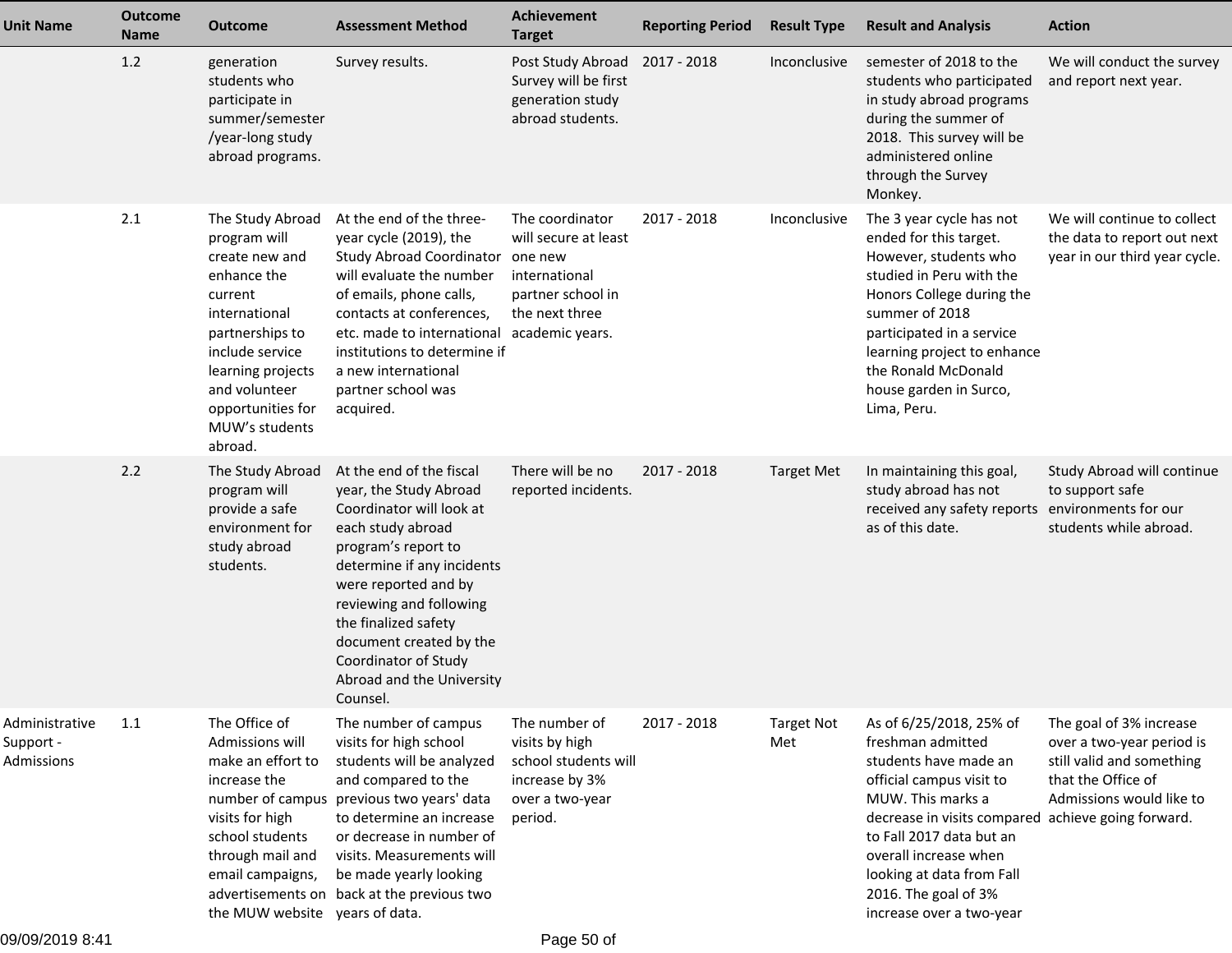| <b>Unit Name</b>                          | <b>Outcome</b><br><b>Name</b> | <b>Outcome</b>                                                                                                                                                                                                                          | <b>Assessment Method</b>                                                                                                                                                                                                                                                                                        | Achievement<br><b>Target</b>                                                                            | <b>Reporting Period</b> | <b>Result Type</b>       | <b>Result and Analysis</b>                                                                                                                                                                                                                                                                                                                                                                                                                                 | <b>Action</b>                                                                                                                                                              |
|-------------------------------------------|-------------------------------|-----------------------------------------------------------------------------------------------------------------------------------------------------------------------------------------------------------------------------------------|-----------------------------------------------------------------------------------------------------------------------------------------------------------------------------------------------------------------------------------------------------------------------------------------------------------------|---------------------------------------------------------------------------------------------------------|-------------------------|--------------------------|------------------------------------------------------------------------------------------------------------------------------------------------------------------------------------------------------------------------------------------------------------------------------------------------------------------------------------------------------------------------------------------------------------------------------------------------------------|----------------------------------------------------------------------------------------------------------------------------------------------------------------------------|
| Administrative<br>Support -<br>Admissions | 1.1                           | and social media,<br>and individual<br>contacts at high<br>schools.                                                                                                                                                                     | The number of campus<br>visits for high school<br>students will be analyzed<br>and compared to the<br>previous two years' data<br>to determine an increase<br>or decrease in number of<br>visits. Measurements will<br>be made yearly looking<br>back at the previous two<br>years of data.                     | The number of<br>visits by high<br>school students will<br>increase by 3%<br>over a two-year<br>period. | 2017 - 2018             | <b>Target Not</b><br>Met | period is still valid and<br>something that the Office<br>of Admissions would like to<br>achieve going forward.<br>(06/25/2018)                                                                                                                                                                                                                                                                                                                            | The goal of 3% increase<br>over a two-year period is<br>still valid and something<br>that the Office of<br>Admissions would like to<br>achieve going forward.              |
|                                           | 1.2                           | The Office of<br>Admissions will<br>attempt to yield<br>(enroll) more high<br>school students<br>who complete an<br>official MUW<br>campus visit.                                                                                       | The Office of Admissions<br>will analyze the data<br>regarding the number of<br>enrolled students who<br>completed campus visits<br>prior to their first day of<br>class.                                                                                                                                       | 60% of enrolled<br>students will<br>complete a campus<br>visit prior to their<br>first day of class.    | 2017 - 2018             | <b>Target Not</b><br>Met | As of 6/25/2018, 79 out of<br>the 210 freshman intent to<br>enroll filers have<br>completed an official<br>campus visit to MUW. This<br>equates to 37%. It is down<br>considerably from the Fall<br>2017 data but up compared<br>to Fall 2015 and 2016<br>numbers. Going forward<br>the goal should be revised<br>to indicate a goal of 40% of<br>students enrolling should<br>complete a campus visit<br>prior to the first day of<br>class. (06/25/2018) | Going forward the goal<br>should be revised to<br>indicate a goal of 40% of<br>students enrolling should<br>complete a campus visit<br>prior to the first day of<br>class. |
|                                           | 2.1                           | Admissions<br>Counselors will<br>make an effort to<br>recruit, admit, and<br>enroll more male<br>students through<br>high school and<br>college visits, on<br>campus<br>recruitment<br>programming, and<br>mail and email<br>campaigns. | Final freshmen enrollment 1% growth rate in<br>comparison reports will be male freshmen<br>analyzed and compared to students over a<br>the previous two years'<br>data to determine growth<br>in gender diversity.<br>Measurements will be<br>made yearly looking back<br>at the previous two years<br>of data. | two-year period.                                                                                        | 2017 - 2018             | <b>Target Met</b>        | Final Fall 2017 freshman<br>numbers are:<br>182/695--26% of admitted<br>freshman students;<br>62/217 -- 28% of enrolled<br>students<br>A three year analysis<br>reveals a consistent<br>enrollment mark for<br>freshman male students of<br>25%-28% of the freshman<br>class. Going forward, the<br>Office of Admissions will<br>maintain a focus on male<br>recruitment and hope to<br>stay consistent with this<br>target.                               | Going forward, the Office of<br>Admissions will maintain a<br>focus on male recruitment<br>and hope to stay consistent<br>with this target.                                |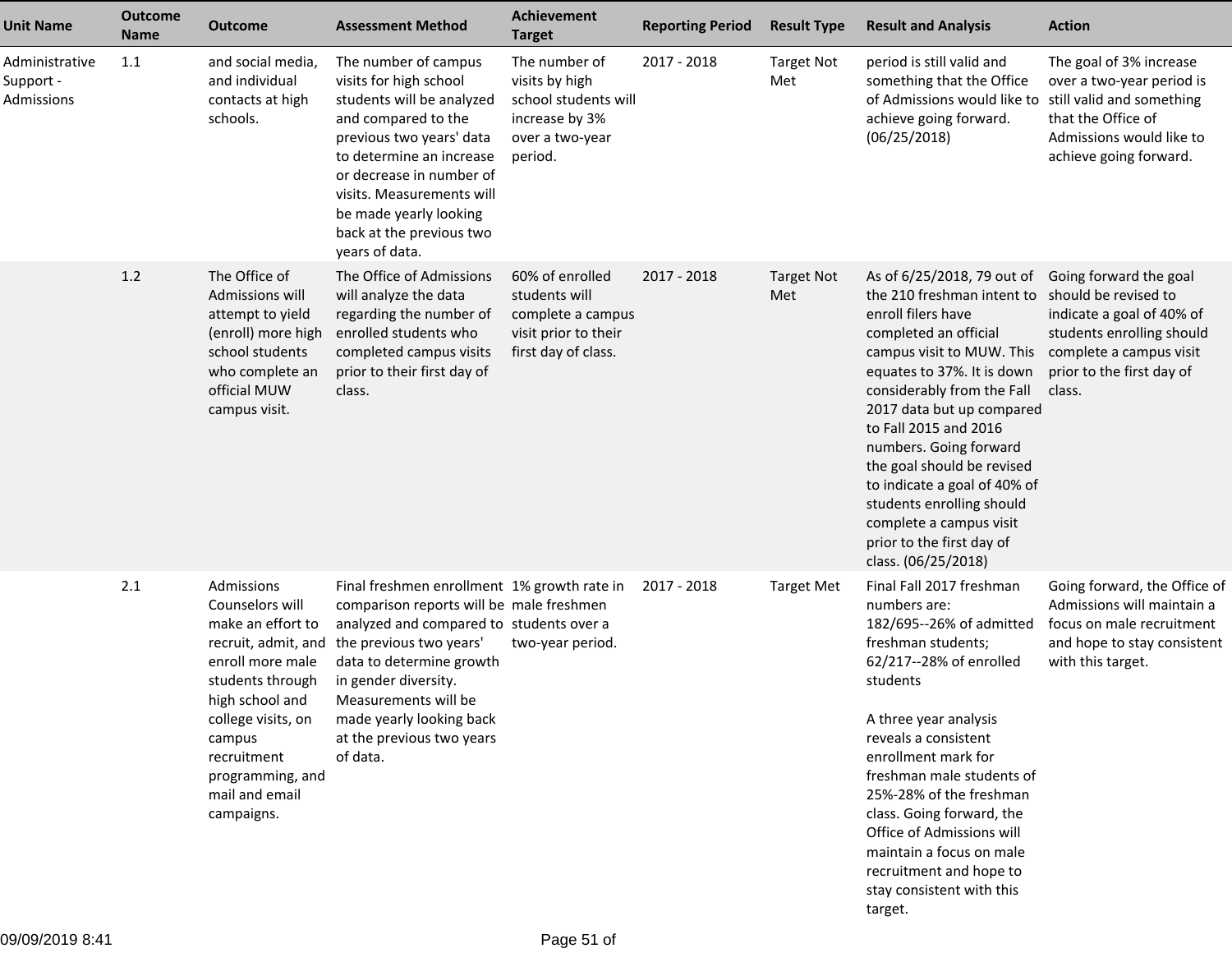| Unit Name | <b>Outcome</b><br><b>Name</b> | <b>Outcome</b>                                                                                                                                                                                                   | <b>Assessment Method</b>                                                                                                                                                                                                                                                                                                                                                                                      | <b>Achievement</b><br><b>Target</b>             | <b>Reporting Period</b> | <b>Result Type</b> | <b>Result and Analysis</b>                                                                                                                                                                                                                                                                                                                                                                                                                                                       | <b>Action</b>                                                                                                                                                                                                                                                                                                                                                                                                     |
|-----------|-------------------------------|------------------------------------------------------------------------------------------------------------------------------------------------------------------------------------------------------------------|---------------------------------------------------------------------------------------------------------------------------------------------------------------------------------------------------------------------------------------------------------------------------------------------------------------------------------------------------------------------------------------------------------------|-------------------------------------------------|-------------------------|--------------------|----------------------------------------------------------------------------------------------------------------------------------------------------------------------------------------------------------------------------------------------------------------------------------------------------------------------------------------------------------------------------------------------------------------------------------------------------------------------------------|-------------------------------------------------------------------------------------------------------------------------------------------------------------------------------------------------------------------------------------------------------------------------------------------------------------------------------------------------------------------------------------------------------------------|
|           | 2.1                           | Admissions<br>Counselors will<br>make an effort to<br>enroll more male<br>students through<br>high school and<br>college visits, on<br>campus<br>recruitment<br>programming, and<br>mail and email<br>campaigns. | Final freshmen enrollment 1% growth rate in<br>comparison reports will be male freshmen<br>analyzed and compared to students over a<br>recruit, admit, and the previous two years'<br>data to determine growth<br>in gender diversity.<br>Measurements will be<br>made yearly looking back<br>at the previous two years<br>of data.                                                                           | two-year period.                                | 2017 - 2018             | <b>Target Met</b>  | (06/25/2018)                                                                                                                                                                                                                                                                                                                                                                                                                                                                     | Going forward, the Office of<br>Admissions will maintain a<br>focus on male recruitment<br>and hope to stay consistent<br>with this target.                                                                                                                                                                                                                                                                       |
|           |                               |                                                                                                                                                                                                                  | Final transfer enrollment<br>comparison reports will be male transfer<br>analyzed and compared to students over a<br>the previous two years'<br>data to determine growth<br>in gender diversity.<br>Measurements will be<br>made yearly looking back<br>at the previous two years<br>of data.                                                                                                                 | 1% growth rate in<br>two-year period.           | 2017 - 2018             | <b>Target Met</b>  | Fall 2017 final numbers<br>were:<br>184/1079--17% of admitted numbers might become a<br>transfer students; 128/729- normal pattern in future<br>-17% of enrolled transfer<br>students<br>Both percentages are<br>improvements over final<br>Fall 2016 numbers. With<br>the start of male athletics<br>on campus, these numbers<br>might become a normal<br>pattern in future years.                                                                                              | With the start of male<br>athletics on campus, these<br>years. The goal will remain<br>as is until further years of<br>data can be collected.                                                                                                                                                                                                                                                                     |
|           | 2.2                           | Admissions<br>Counselors will<br>make an effort to<br>state students (in                                                                                                                                         | Final freshmen enrollment 1% growth rate in<br>comparison reports will be out-of-state<br>analyzed and compared to contiguous<br>recruit, admit, and the previous two years'<br>enroll more out of data to determine growth<br>in out-of-state (in<br>contiguous states). contiguous states) market<br>segments. Measurements<br>will be made yearly<br>looking back at the<br>previous two years of<br>data. | freshmen students<br>over a two-year<br>period. | 2017 - 2018             | <b>Target Met</b>  | Fall 2017 Final Numbers:<br>Mississippi Students: 132<br>(61%)<br>Contiguous States: 76<br>(35%)<br>Other States: 8 (3.6%)<br>International: 1 (0.4%)<br><b>Total: 217</b><br>Fall 2017 showed<br>tremendous out of state<br>contiguous growth. The<br>goal should not be revised<br>going forward until at least 351 active admitted<br>another year of data is<br>gathered to see if the trend from a contiguous state.<br>continues. As of 6/26/2018,<br>65 of the 351 active | The Office of Admissions<br>will aim for more out-of-<br>state contiguous freshman<br>students going forward in<br>light of The W's decision to<br>eliminate all out of state<br>tuition charges. We will<br>analyze final 2018 numbers<br>to determine if there was an<br>increase in out of state<br>enrollment and possibly<br>reassess the goal going<br>forward. As of 6/29 of the<br>freshman, 65 (18%) are |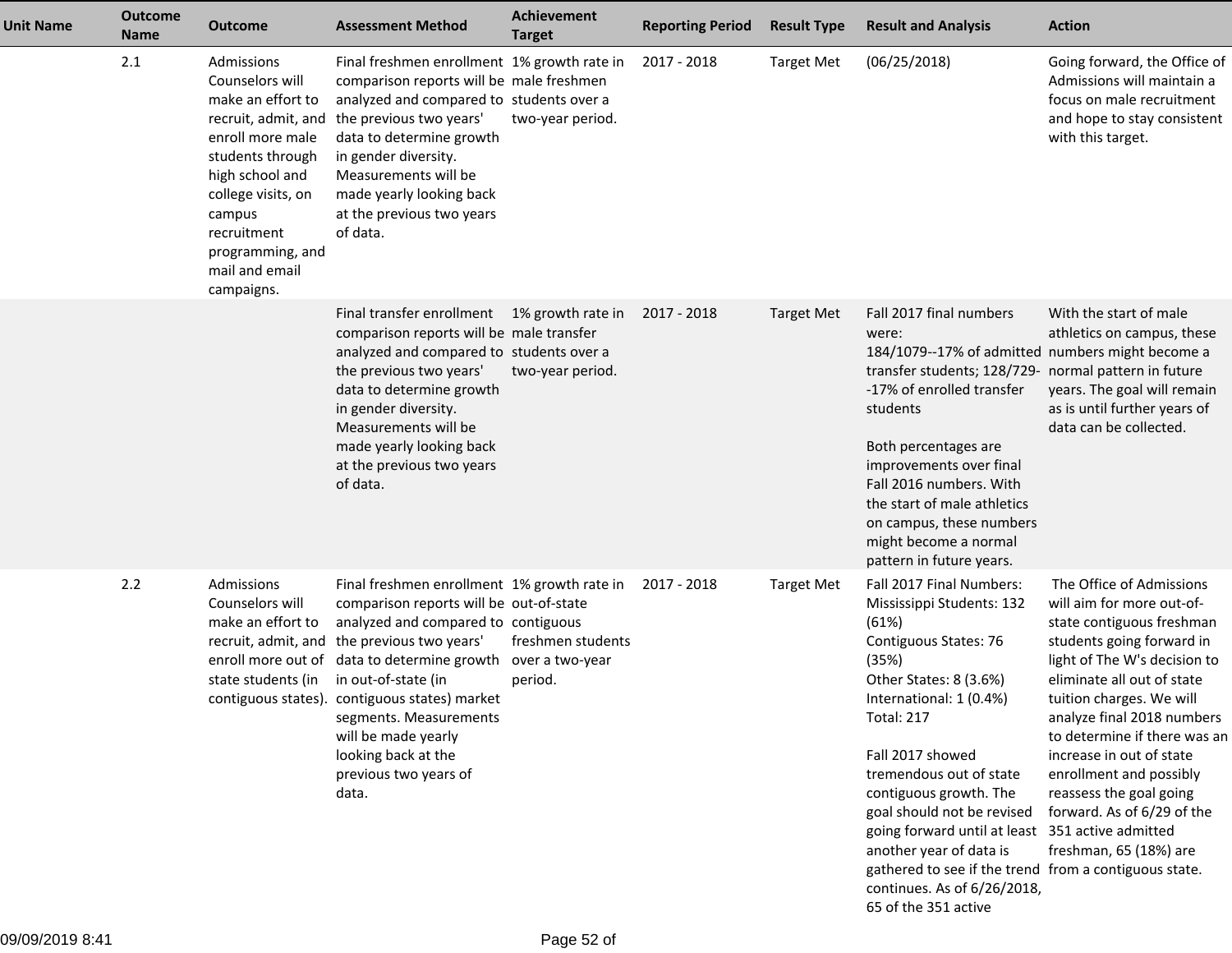| Unit Name                                                | Outcome<br><b>Name</b> | <b>Outcome</b>                                                                                             | <b>Assessment Method</b>                                                                                                                                                                                                                                                                                                                                                                                                      | <b>Achievement</b><br><b>Target</b>                                                                        | <b>Reporting Period</b> | <b>Result Type</b> | <b>Result and Analysis</b>                                                                                                                                                                                                                                                                                                                                                                                                                                                                                                      | <b>Action</b>                                                                                                                                                                                                                                                                                                                                                                                                                                                        |
|----------------------------------------------------------|------------------------|------------------------------------------------------------------------------------------------------------|-------------------------------------------------------------------------------------------------------------------------------------------------------------------------------------------------------------------------------------------------------------------------------------------------------------------------------------------------------------------------------------------------------------------------------|------------------------------------------------------------------------------------------------------------|-------------------------|--------------------|---------------------------------------------------------------------------------------------------------------------------------------------------------------------------------------------------------------------------------------------------------------------------------------------------------------------------------------------------------------------------------------------------------------------------------------------------------------------------------------------------------------------------------|----------------------------------------------------------------------------------------------------------------------------------------------------------------------------------------------------------------------------------------------------------------------------------------------------------------------------------------------------------------------------------------------------------------------------------------------------------------------|
|                                                          | 2.2                    | Admissions<br>Counselors will<br>make an effort to<br>state students (in                                   | Final freshmen enrollment 1% growth rate in<br>comparison reports will be out-of-state<br>analyzed and compared to contiguous<br>recruit, admit, and the previous two years'<br>enroll more out of data to determine growth over a two-year<br>in out-of-state (in<br>contiguous states). contiguous states) market<br>segments. Measurements<br>will be made yearly<br>looking back at the<br>previous two years of<br>data. | freshmen students<br>period.                                                                               | 2017 - 2018             | <b>Target Met</b>  | admits--18% are from<br>contiguous states.                                                                                                                                                                                                                                                                                                                                                                                                                                                                                      | The Office of Admissions<br>will aim for more out-of-<br>state contiguous freshman<br>students going forward in<br>light of The W's decision to<br>eliminate all out of state<br>tuition charges. We will<br>analyze final 2018 numbers<br>to determine if there was an<br>increase in out of state<br>enrollment and possibly<br>reassess the goal going<br>forward. As of 6/29 of the<br>351 active admitted<br>freshman, 65 (18%) are<br>from a contiguous state. |
|                                                          |                        |                                                                                                            | Final transfer enrollment<br>comparison reports will be out-of-state<br>analyzed and compared to contiguous transfer<br>the previous two years'<br>data to determine growth two-year period.<br>in out-of-state (in<br>contiguous states)<br>markets. Measurements<br>will be made yearly<br>looking back at the<br>previous two years of<br>data.                                                                            | .25% growth rate in 2017 - 2018<br>students over a                                                         |                         | <b>Target Met</b>  | Comparing data from Fall<br>2015 and 2016 data, 5%<br>enrollment is toward the<br>higher end percentage wise reporting period.<br>for out of state contiguous<br>enrollment. It is 3% higher<br>than 2016 and 1% lower<br>than 2015 data. As of 6/26,<br>848 transfers are actively<br>admitted and 49 are from<br>contiguous states (5.77%).<br>Fall 2017 Final Numbers:<br>Mississippi Students: 678<br>(93%)<br>Contiguous States: 38<br>(5.21%)<br>Other States: 13 (1.78%)<br>International: 0 (0.0%)<br><b>Total: 729</b> | Going forward we will aim<br>to increase the percentage<br>by 1% for the 2019-2020                                                                                                                                                                                                                                                                                                                                                                                   |
| Administrative<br>Support -<br>Development<br>and Alumni | 1.1                    | The Office of<br>Development and<br>by meeting with<br>more donors and<br>prospective<br>dollars raised in | Each fund-raising<br>representative will record<br>Alumni will expand and report the number of<br>its outreach efforts contacts made and the<br>number of donor<br>meetings resulting from<br>these contacts. The report fiscal year.<br>donors to increase generated using the<br>Action option in Raiser's                                                                                                                  | Increase the<br>number of donor<br>contacts and<br>therefore donor<br>meetings by 25%<br>from the previous | 2017 - 2018             | <b>Target Met</b>  | Despite not filling the<br>positions, we managed to<br>increase our personal<br>contacts through phone<br>calls, meetings, mailing and<br>email for a total of 769. FY<br>$'17 - 510 = ((769-510)/769)$<br>$= 0.34$ or a 34% increase.<br>The reason for the large                                                                                                                                                                                                                                                              | Continue this assessment<br>for 2018-2019 FY.                                                                                                                                                                                                                                                                                                                                                                                                                        |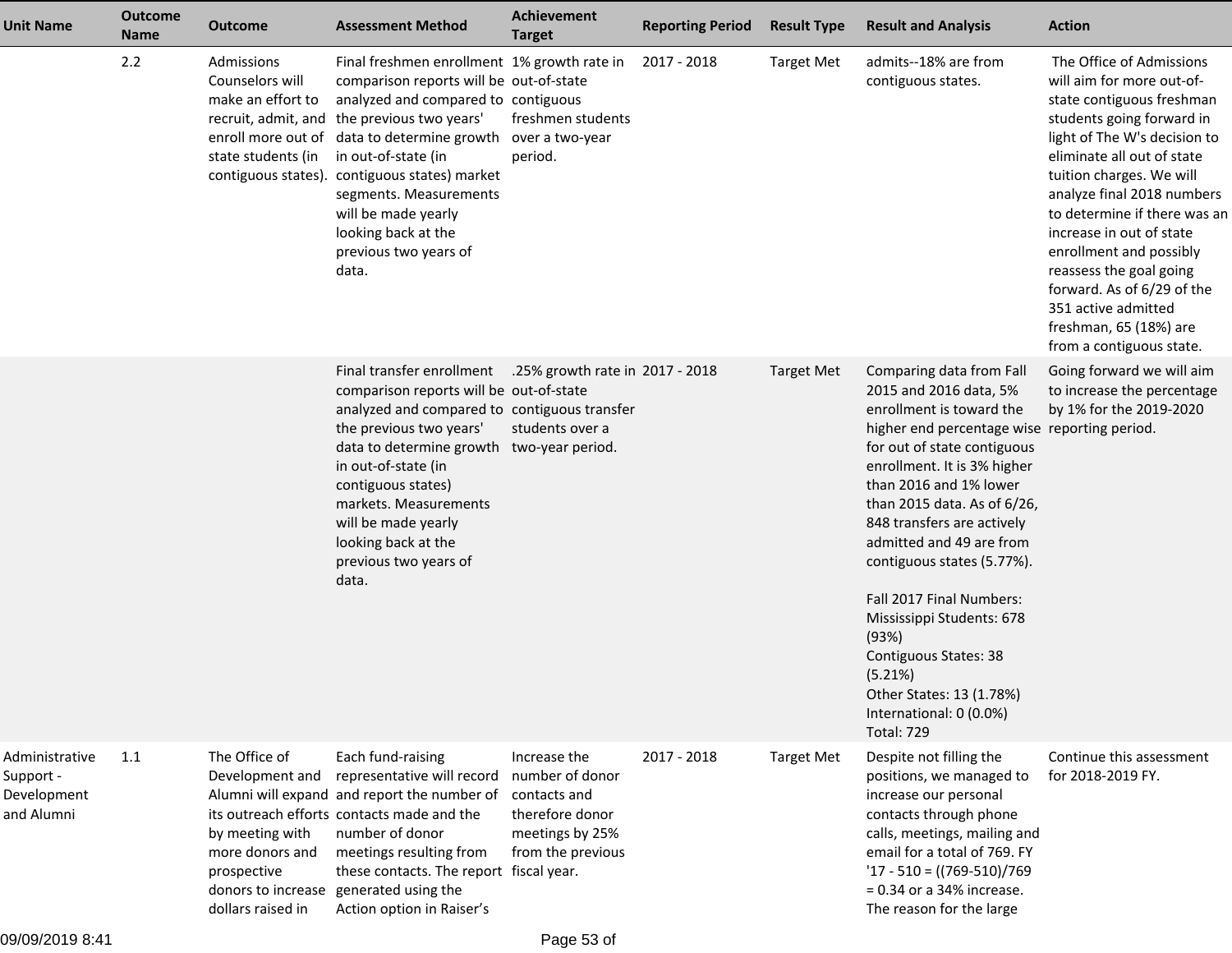| <b>Unit Name</b>                                         | <b>Outcome</b><br><b>Name</b> | <b>Outcome</b>                                                                                                                                                                                                                       | <b>Assessment Method</b>                                                                                                                                                                                                                                                                                                                                                                                                                                                                                 | <b>Achievement</b><br><b>Target</b>                                                                                    | <b>Reporting Period</b> | <b>Result Type</b>       | <b>Result and Analysis</b>                                                                                                                                                                                                                                                                                                                                                        | <b>Action</b>                                                                          |
|----------------------------------------------------------|-------------------------------|--------------------------------------------------------------------------------------------------------------------------------------------------------------------------------------------------------------------------------------|----------------------------------------------------------------------------------------------------------------------------------------------------------------------------------------------------------------------------------------------------------------------------------------------------------------------------------------------------------------------------------------------------------------------------------------------------------------------------------------------------------|------------------------------------------------------------------------------------------------------------------------|-------------------------|--------------------------|-----------------------------------------------------------------------------------------------------------------------------------------------------------------------------------------------------------------------------------------------------------------------------------------------------------------------------------------------------------------------------------|----------------------------------------------------------------------------------------|
| Administrative<br>Support -<br>Development<br>and Alumni | 1.1                           | the next fiscal<br>year.                                                                                                                                                                                                             | Edge, the database used<br>by the Office of<br>Development and Alumni, contacts and<br>will be used to analyze the therefore donor<br>data.                                                                                                                                                                                                                                                                                                                                                              | Increase the<br>number of donor<br>meetings by 25%<br>from the previous<br>fiscal year.                                | 2017 - 2018             | <b>Target Met</b>        | increase is due to a major<br>year end giving push. We<br>also sent 291 email blasts.<br>Phone Calls - 354<br>Meetings - 89<br>Mailings - 147<br><b>Emails - 149</b><br>Task/Other - 30<br><b>Total - 769</b><br>For FY 2019, we plan to fill<br>one more position and<br>increase contacts by 25%.                                                                               | Continue this assessment<br>for 2018-2019 FY.                                          |
|                                                          |                               |                                                                                                                                                                                                                                      | Giving information for<br>each gift and donor is<br>recorded in Raiser's Edge.<br>Results will be measured<br>by running a Comparison<br>Giving Report in Raiser's<br>Edge comparing the giving<br>from last fiscal year to the<br>current fiscal year.                                                                                                                                                                                                                                                  | Increase both<br>number of donors<br>and number of gifts<br>donated by 15%<br>from the previous<br>fiscal year.        | 2017 - 2018             | <b>Target Not</b><br>Met | Number of donors 2016-<br>2017: 2705<br>Number of donors 2017-<br>2018: 2749<br>% difference of donors =<br>$1.5 = 2%$<br>Number of gifts 2016-2017:<br>6684<br>Number of gifts 2017-2018:<br>7487<br>% difference of donations =<br>$10.7 = 11%$<br>Total % difference = 13%<br>Increase                                                                                         | Continue this assessment<br>measure for the 18-19 FY.                                  |
|                                                          | 2.1                           | The Office of<br>Development and<br>Alumni will work<br>with the<br>Mississippi<br>University for<br>Women Alumni<br>Association<br>to create new<br>alumni affinity<br>groups and use<br>social media to<br>advertise good<br>news. | Our office uses social<br>media (Facebook, Twitter, number of alumni<br>and Instagram) to<br>highlight alumni<br>accolades, alumni events,<br>MUWAA Board<br>achievements, fundraising updates by fifty<br>opportunities, and<br>("MUWAA") Board University programs and<br>strengths. By planning and<br>creating a monthly social<br>media calendar, we will<br>share information with<br>our alumni effectively and<br>efficiently to generate<br>more alumni interest. A<br>report generated through | Increase the<br>followers on social<br>media by sharing<br>University updates<br>and Alumni<br>followers each<br>year. | 2017 - 2018             | <b>Target Met</b>        | We exceeded our goal of<br>adding 50 followers<br>Office of D& A new<br>followers: FB 48, Twitter<br>44, and Instagram 67--<br>159total<br>Office of D&A posts-<br>FB-438 Twitter, 438 and<br>Instagram-274-- 1150 total<br>MUWAA new followers -<br>FB-149, Twitter, 71 and<br>Instagram, 68.- 288 total<br>MUWAA posts-<br>FB-438, Twitter, 438 and<br>Instagram-274-1150 total | For FY19, we will continue<br>to increase our social media<br>presence with our alumni |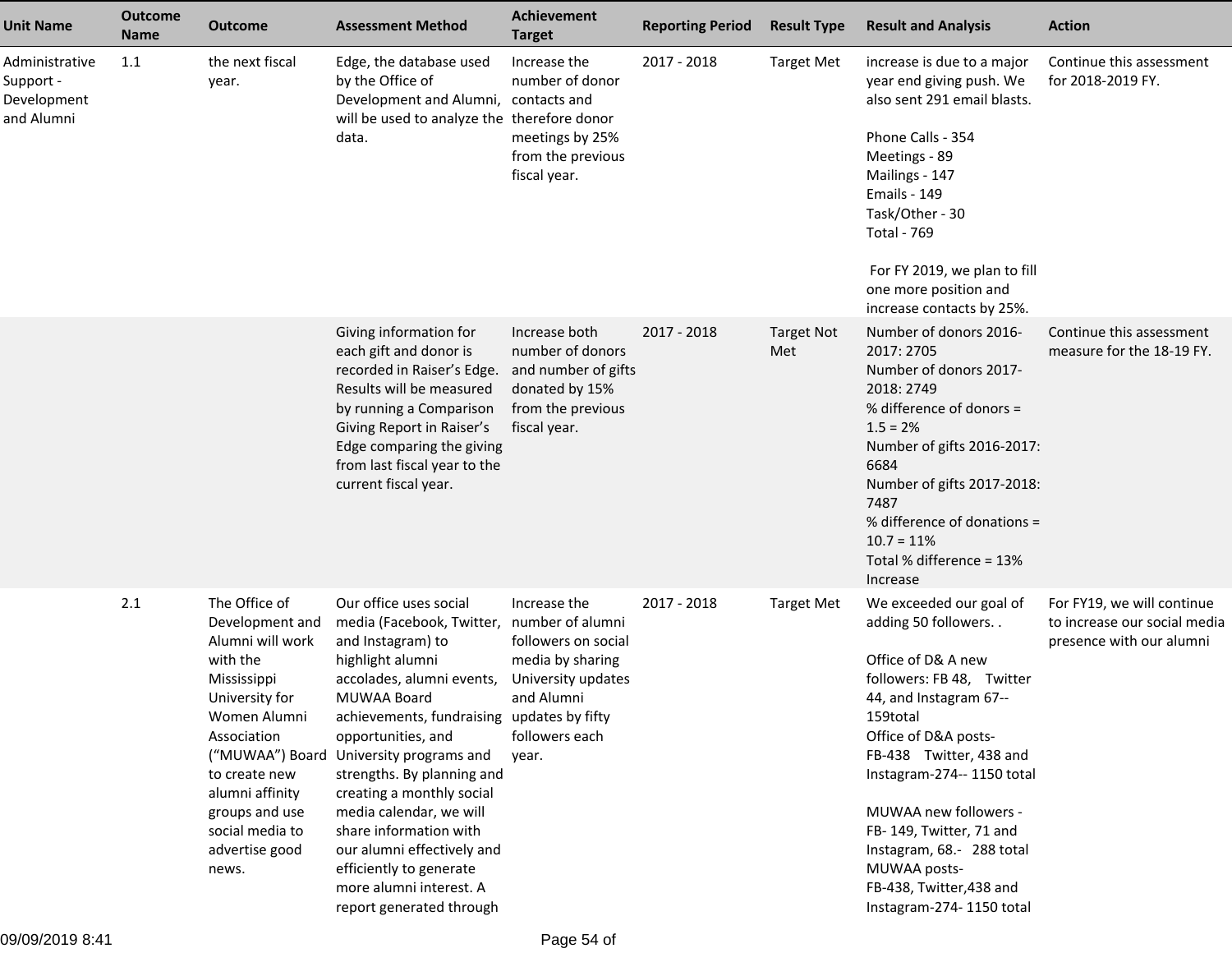| <b>Unit Name</b> | <b>Outcome</b><br><b>Name</b> | <b>Outcome</b>                                                                                                                                                                                                                                          | <b>Assessment Method</b>                                                                                                                                                                                                                                                                                                                                                                                                                                                                                                                                                                                                                                                                                                                                               | Achievement<br><b>Target</b>                                                                                                                                   | <b>Reporting Period</b> | <b>Result Type</b> | <b>Result and Analysis</b>                                                                                                                                                                                                                                                                                                                                                         | <b>Action</b>                                                                          |
|------------------|-------------------------------|---------------------------------------------------------------------------------------------------------------------------------------------------------------------------------------------------------------------------------------------------------|------------------------------------------------------------------------------------------------------------------------------------------------------------------------------------------------------------------------------------------------------------------------------------------------------------------------------------------------------------------------------------------------------------------------------------------------------------------------------------------------------------------------------------------------------------------------------------------------------------------------------------------------------------------------------------------------------------------------------------------------------------------------|----------------------------------------------------------------------------------------------------------------------------------------------------------------|-------------------------|--------------------|------------------------------------------------------------------------------------------------------------------------------------------------------------------------------------------------------------------------------------------------------------------------------------------------------------------------------------------------------------------------------------|----------------------------------------------------------------------------------------|
|                  | 2.1                           | The Office of<br>Development and<br>Alumni will work<br>with the<br>Mississippi<br>University for<br>Women Alumni<br>Association<br>("MUWAA") Board<br>to create new<br>alumni affinity<br>groups and use<br>social media to<br>advertise good<br>news. | each social media<br>platform will be used to<br>analyze the data.                                                                                                                                                                                                                                                                                                                                                                                                                                                                                                                                                                                                                                                                                                     | Increase the<br>number of alumni<br>followers on social<br>media by sharing<br>University updates<br>and Alumni<br>updates by fifty<br>followers each<br>year. | 2017 - 2018             | <b>Target Met</b>  | We exceeded our goal of<br>adding 50 followers<br>Office of D& A new<br>followers: FB 48, Twitter<br>44, and Instagram 67--<br>159total<br>Office of D&A posts-<br>FB-438 Twitter, 438 and<br>Instagram-274-- 1150 total<br>MUWAA new followers -<br>FB-149, Twitter, 71 and<br>Instagram, 68 .- 288 total<br>MUWAA posts-<br>FB-438, Twitter, 438 and<br>Instagram-274-1150 total | For FY19, we will continue<br>to increase our social media<br>presence with our alumni |
|                  |                               |                                                                                                                                                                                                                                                         | The Office of<br>Development and Alumni active alumni<br>will work directly with the affinity group each<br>MUWAA Board through its year.<br>Chapter and Constituency<br>Groups Committee to<br>develop new, active<br>alumni affinity groups.<br>Once a group is created<br>and active, our office will<br>add the group's contact<br>information and any other<br>relevant information on<br>our website under the<br>Chapters & Constituencies<br>page and the Alumni<br>Association page under<br>Board Minutes.<br>Count the total number of<br>active alumni affinity<br>groups, as listed on the<br>office website. Count the<br>number of new alumni<br>affinity groups listed on<br>the office website that<br>have been added or<br>disbanded in the current | Add one new                                                                                                                                                    | 2017 - 2018             | <b>Target Met</b>  | We added one new chapter Continue to work toward<br>new one was for the<br>graduate nursing group,<br>which was a spin-off of the<br>nursing group.<br>We will continue to work to<br>add additional chapters<br>and constituency groups.                                                                                                                                          | bringing the total to 7. The adding a new alumni affinity<br>group.                    |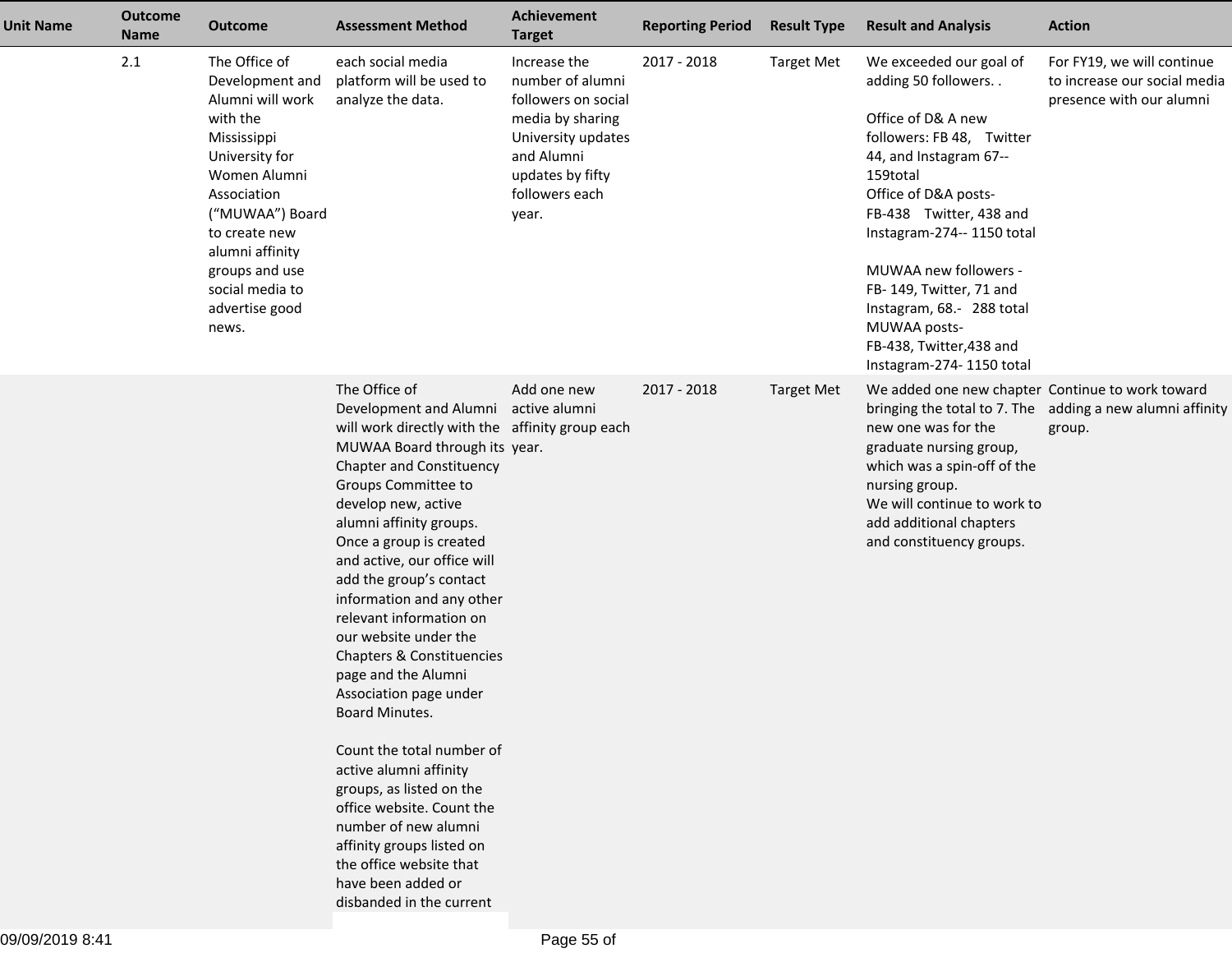| <b>Unit Name</b>                             | Outcome<br>Name | <b>Outcome</b>                                                                                                             | <b>Assessment Method</b>                                                                                                                                                                                                                                                                                    | Achievement<br><b>Target</b>                                                                                                    | <b>Reporting Period</b> | <b>Result Type</b>       | <b>Result and Analysis</b>                                                                                                                                                                                                                             | <b>Action</b>                                                                                                                                                                                    |
|----------------------------------------------|-----------------|----------------------------------------------------------------------------------------------------------------------------|-------------------------------------------------------------------------------------------------------------------------------------------------------------------------------------------------------------------------------------------------------------------------------------------------------------|---------------------------------------------------------------------------------------------------------------------------------|-------------------------|--------------------------|--------------------------------------------------------------------------------------------------------------------------------------------------------------------------------------------------------------------------------------------------------|--------------------------------------------------------------------------------------------------------------------------------------------------------------------------------------------------|
|                                              |                 |                                                                                                                            | assessment period. Report Add one new<br>all numbers: total,<br>disbanded and new this<br>year (with the focus being<br>on the newly added<br>groups).                                                                                                                                                      | active alumni<br>affinity group each<br>year.                                                                                   | 2017 - 2018             | <b>Target Met</b>        | We added one new chapter Continue to work toward<br>new one was for the<br>graduate nursing group,<br>which was a spin-off of the<br>nursing group.<br>We will continue to work to<br>add additional chapters<br>and constituency groups.              | bringing the total to 7. The adding a new alumni affinity<br>group.                                                                                                                              |
|                                              | 3.1             | The Office of<br>Development and<br>Alumni will<br>increase students'<br>interest in joining<br>the Alumni<br>Association. | At the end of the fiscal<br>year, the Office of<br>Development and Alumni<br>will analyze the results<br>from the Graduation<br>Survey regarding students' joining the Alumni<br>interest in joining the<br>Alumni Association.<br>"Do you plan to join the<br><b>MUW Alumni Association?</b><br>{Yes, No}" | 65% of students<br>participating in the<br><b>Graduation Survey</b><br>will state that they<br>have plans of<br>Association.    | 2017 - 2018             | <b>Target Not</b><br>Met | The Graduation Survey was Continue to work directly<br>sent out for August 2017<br>ceremony, December 2017<br>ceremony and May 2018<br>ceremonies.<br>2017-2018 Graduation<br><b>Survey Results</b><br>Yes - (417/647) 64.45%<br>No - (230/647) 35.55% | with the MUWAA Board and<br>MUW Student Life Office on<br>ways for alumni to interact<br>with students before they<br>graduate. (07/01/2019)                                                     |
|                                              | 4.1             | The Office of<br>Development and<br>Alumni will<br>increase the<br>number of<br>participants at<br>Spring.                 | At the end of each fiscal<br>year, the Office of<br>Development and Alumni<br>will review and analyze<br>the Registration Records<br>for Homecoming Events to year.<br>Homecoming each determine if there is an<br>increase/decrease in<br>participation from the<br>previous year.                         | The number of<br>Homecoming<br>participants will<br>increase by 5%<br>from the previous                                         | 2017 - 2018             | <b>Target Met</b>        | For 2018 HC the number of We will continue this<br>registrants was 359 which<br>was a 7% increase over<br>2017 attendance of 333<br>registrants. We will work<br>to increase attendance at<br>HC 2019 by 5%.                                           | assessment measure for the<br>next fiscal year. For HC 2019<br>we plan to increase by 5% in<br>2019.                                                                                             |
| Administrative<br>Support -<br>Financial Aid | 1.1             | employees will<br>participate in<br>training and<br>webinars to<br>increase<br>understanding in<br>federal<br>regulations. | Financial Aid office Financial Aid Office staff<br>will keep a sign-in sheet of regulations<br>all trainings and/or<br>webinars that are<br>participated in.                                                                                                                                                | At least 3 federal<br>trainings and/or<br>webinars will be<br>completed by each<br><b>Financial Aid Office</b><br>staff member. | 2017 - 2018             | <b>Target Not</b><br>Met | A sign-in sheet was not<br>kept by the staff. Staff<br>follows:<br>Employee A: 7<br>Employee B: 3<br>Employee C: 0<br>Employee D: 3<br>Employee E: 2                                                                                                   | We will continue our<br>assessment method, but in<br>trainings completed are as an effort to do a better job<br>at keeping a sign-in sheet,<br>the sheet will be located on<br>our shared drive. |
|                                              | 1.2             | employees will<br>participate in<br>leadership                                                                             | Financial Aid Office Financial Aid Office staff<br>will keep a sign-in sheet of leadership<br>all trainings and/or<br>webinars that are                                                                                                                                                                     | At least 2<br>trainings and/or<br>webinars will be                                                                              | 2017 - 2018             | <b>Target Not</b><br>Met | One employee completed<br>leadership trainings and<br>webinars to promote<br>personal growth.                                                                                                                                                          | We will continue our<br>assessment method, but in<br>an effort to do a better job<br>at keeping a sign-in sheet,                                                                                 |
|                                              |                 |                                                                                                                            |                                                                                                                                                                                                                                                                                                             |                                                                                                                                 |                         |                          |                                                                                                                                                                                                                                                        |                                                                                                                                                                                                  |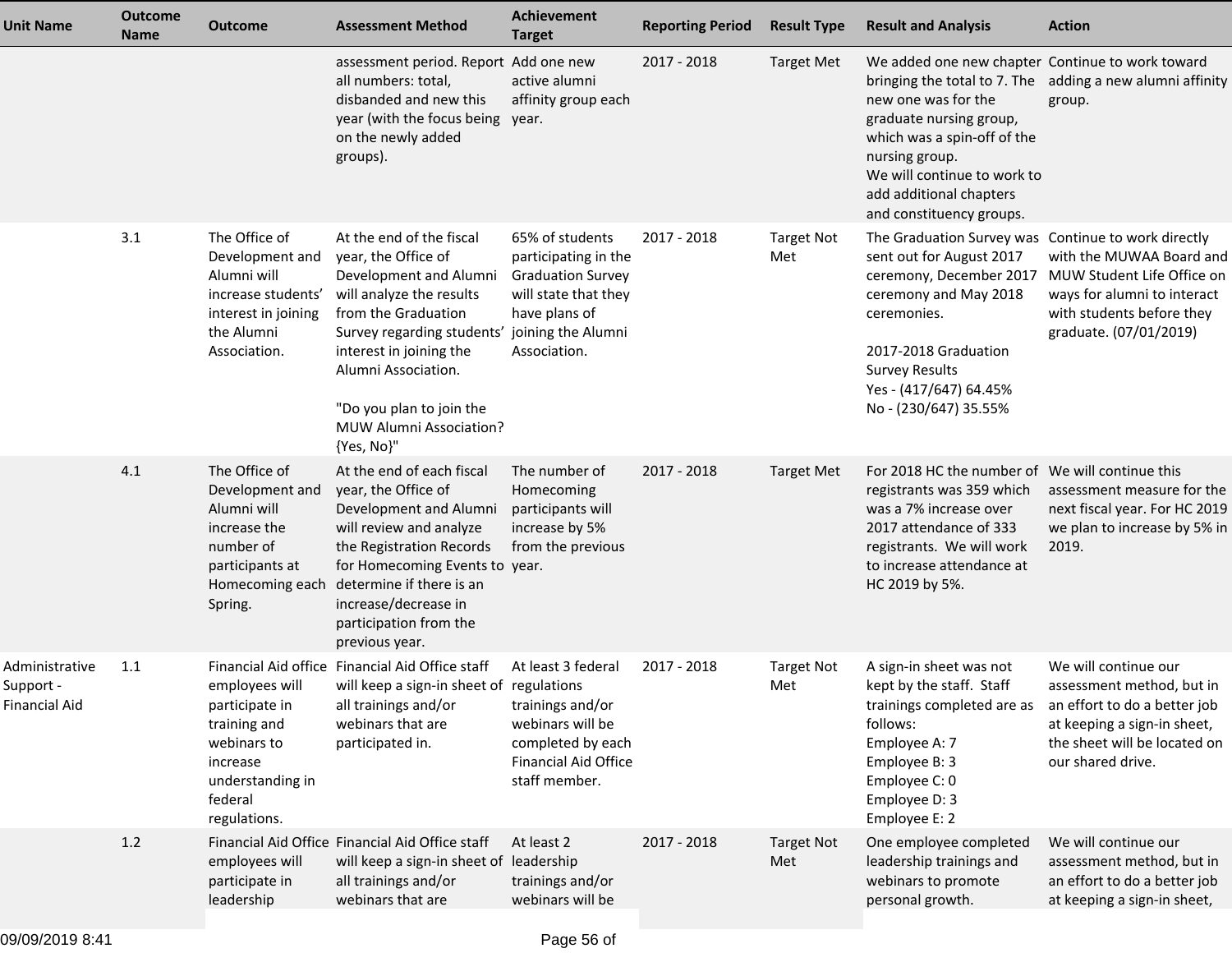| <b>Unit Name</b>                               | <b>Outcome</b><br><b>Name</b> | <b>Outcome</b>                                                                                                                                                                               | <b>Assessment Method</b>                                                                                                                                                                                                                                                               | Achievement<br><b>Target</b>                                                                                                                                     | <b>Reporting Period</b> | <b>Result Type</b>       | <b>Result and Analysis</b>                                                                                                                                                                                                                                                                                                                 | <b>Action</b>                                                                                                                                                               |
|------------------------------------------------|-------------------------------|----------------------------------------------------------------------------------------------------------------------------------------------------------------------------------------------|----------------------------------------------------------------------------------------------------------------------------------------------------------------------------------------------------------------------------------------------------------------------------------------|------------------------------------------------------------------------------------------------------------------------------------------------------------------|-------------------------|--------------------------|--------------------------------------------------------------------------------------------------------------------------------------------------------------------------------------------------------------------------------------------------------------------------------------------------------------------------------------------|-----------------------------------------------------------------------------------------------------------------------------------------------------------------------------|
|                                                | 1.2                           | trainings and<br>webinars to<br>promote personal<br>growth.                                                                                                                                  | participated in.                                                                                                                                                                                                                                                                       | completed by each 2017 - 2018<br><b>Financial Aid Office</b><br>staff member.                                                                                    |                         | <b>Target Not</b><br>Met | Employee A: 4<br>Employee B: 0<br>Employee C: 0<br>Employee D: 0<br>Employee E: 0                                                                                                                                                                                                                                                          | the sheet will be located on<br>our shared drive.                                                                                                                           |
|                                                | 2.1                           | The Financial Aid<br>Office will provide<br>information<br>regarding<br>Satisfactory<br>Academic Progress previous semester.<br>(SAP) to students<br>to assist in<br>improving<br>retention. | The Financial Aid Office<br>will check SAP standings<br>after each payment period list will return in<br>by comparing student SAP<br>standings from the                                                                                                                                | 10% of students on 2017 - 2018<br>the SAP warning<br>good SAP standing<br>within one<br>semester.                                                                |                         | <b>Target Met</b>        | SAP warning list was<br>reviewed. 16.4% of<br>students that were on a<br>warning semester for fall<br>2017 returned to good SAP<br>standing within one<br>semester. 182 students<br>were on probation at the<br>end of the fall 2017<br>semester. Of those that<br>returned spring 2018, 30<br>were passing at the end of<br>the semester. | We would like to increase<br>the target to 15% of<br>students on the SAP<br>warning list will return in<br>good SAP standing within<br>one semester.                        |
|                                                | 2.2                           | The Financial Aid<br>Office will provide<br>information to<br>students of<br>policies, student<br>deadlines, and<br>disbursement<br>dates.                                                   | The Financial Aid Office<br>will analyze the results of<br>the Graduation Survey at<br>the end of every academic will state that they<br>year.<br>"Were you aware of the<br>financial aid policies,<br>student deadlines, and<br>disbursement dates? {Yes, dates.<br>$No$ <sup>"</sup> | 80% of students<br>participating in the<br><b>Graduation Survey</b><br>were aware of the<br>financial aid<br>policies, student<br>deadlines, and<br>disbursement | 2017 - 2018             | <b>Target Met</b>        | 2017-2018 Graduation<br>Survey<br>Yes - (571/642) 88.94%<br>No - (71/642) 11.06%                                                                                                                                                                                                                                                           | We will continue to use the<br><b>Graduation Survey to</b><br>analyze if students were<br>aware of financial aid<br>policies, student deadlines,<br>and disbursement dates. |
| Administrative<br>Support - Human<br>Resources | 1.1                           | Human Resources<br>will assist units in<br>advertising<br>positions through<br>the most cost-<br>means possible<br>focusing on<br>diverse hires.                                             | At the end of the fiscal<br>year, Human Resources<br>will review and evaluate<br>the data from diverse<br>hires' applications,<br>effective, efficient regarding diversity ads.<br>"How did you hear about<br>this position?"                                                          | 75% of diverse<br>hires will select a<br>diverse advertising<br>method on how<br>they heard about<br>the position.                                               | 2017 - 2018             | Inconclusive             | The method used for this<br>measurement is not<br>accurate. Responses to the current outcome or identify<br>question "How did you<br>hear about this position?" outcome<br>were not consistently<br>available. The Office of<br>Human Resources<br>transitioned to new<br>leadership in June 2018<br>and is evaluating processes.          | Determine a better method<br>of data collection for the<br>a more appropriate                                                                                               |
|                                                | 2.1                           | regular, benefits-                                                                                                                                                                           | Human Resources At the end of the fiscal<br>will ensure that all year, Human Resources<br>will compare the Current<br>eligible, temporary Employee List with the                                                                                                                       | 100% of current<br>employees will be<br>provided with<br>access to Code of                                                                                       | 2017 - 2018             | <b>Target Met</b>        | Of the 410 current<br>employees (paid in May),<br>all employees were<br>provided with access to                                                                                                                                                                                                                                            | We will continue measuring<br>this training and keep the<br>target at 100%.                                                                                                 |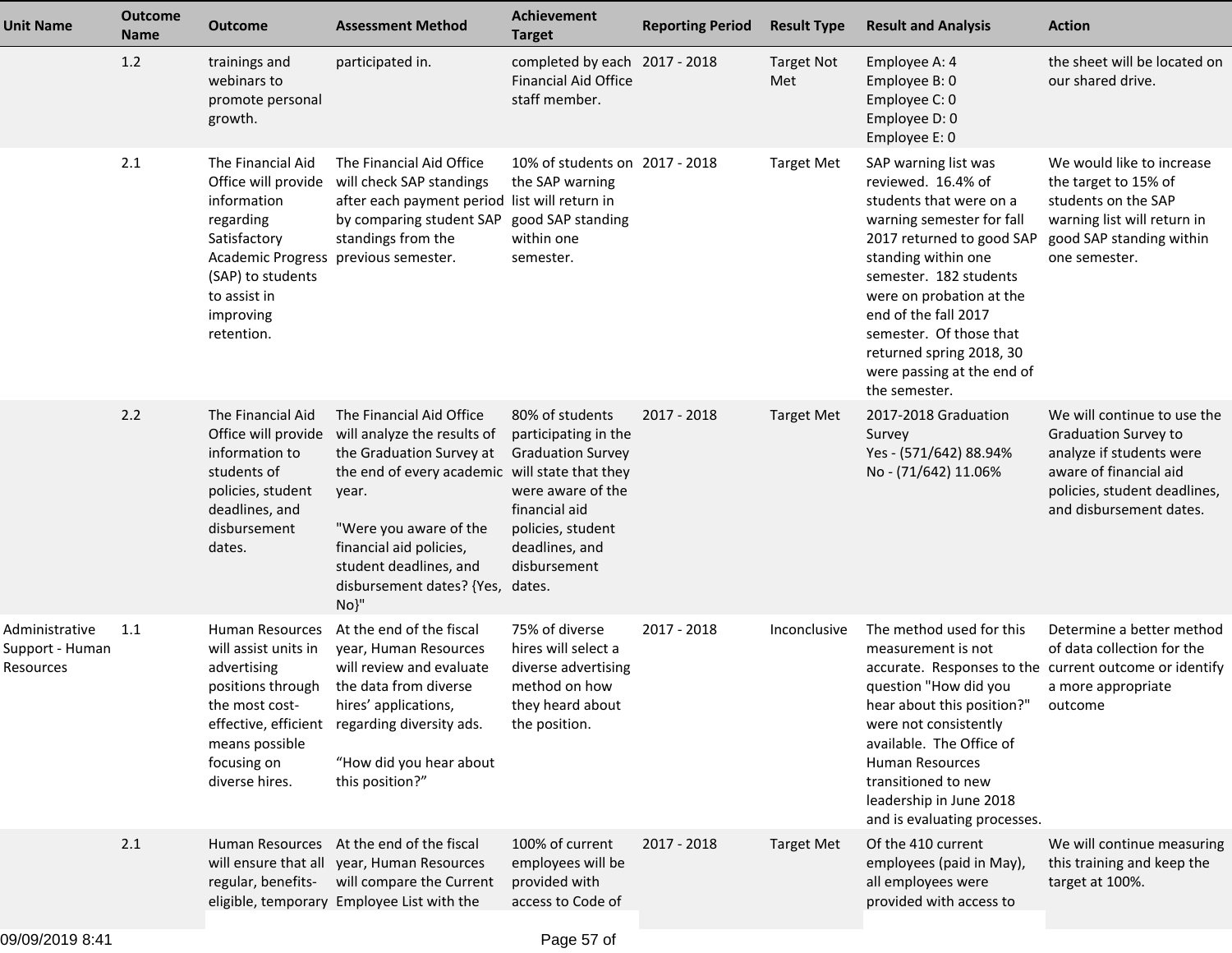| <b>Unit Name</b> | <b>Outcome</b><br>Name | Outcome                                                                                                                                                                                   | <b>Assessment Method</b>                                                                                                                                                                                                                                                                                                          | Achievement<br><b>Target</b>                                                                                                         | <b>Reporting Period</b> | <b>Result Type</b>       | <b>Result and Analysis</b>                                                                                                                                                                                                                                                                                                                                                                                                                                                 | <b>Action</b>                                                                                                                                                  |
|------------------|------------------------|-------------------------------------------------------------------------------------------------------------------------------------------------------------------------------------------|-----------------------------------------------------------------------------------------------------------------------------------------------------------------------------------------------------------------------------------------------------------------------------------------------------------------------------------|--------------------------------------------------------------------------------------------------------------------------------------|-------------------------|--------------------------|----------------------------------------------------------------------------------------------------------------------------------------------------------------------------------------------------------------------------------------------------------------------------------------------------------------------------------------------------------------------------------------------------------------------------------------------------------------------------|----------------------------------------------------------------------------------------------------------------------------------------------------------------|
|                  | 2.1                    | and adjunct<br>employees are<br>provided with<br>access to Code of<br>Conduct training.                                                                                                   | <b>Work Place Answers</b><br>Enrollees Report to ensure<br>that all required<br>employees have been<br>provided with access to<br>Code of Conduct training.                                                                                                                                                                       | Conduct training.                                                                                                                    | 2017 - 2018             | <b>Target Met</b>        | Code of Conduct training.<br>100% complete.                                                                                                                                                                                                                                                                                                                                                                                                                                | We will continue measuring<br>this training and keep the<br>target at 100%.                                                                                    |
|                  | 2.2                    | Human Resources<br>will ensure that all<br>regular, benefits-<br>eligible,<br>temporary, and<br>are provided with<br>access to Title IX<br>training as new<br>hires and every 4<br>years. | At the end of the fiscal<br>year, Human Resources<br>will compare the Current<br>Employee List with the<br><b>Work Place Answers</b><br>adjunct employees Enrollees Report for<br>continuing employees to<br>ensure that every four<br>years all required<br>employees have been<br>provided with access to<br>Title IX training. | 100% of current<br>employees will be<br>provided with<br>access to Title IX<br>training every four<br>years upon hiring.             | 2017 - 2018             | Inconclusive             | All employees were given<br>access to training in the<br>spring of 2015. The next<br>time we will have to ensure<br>that continuing employees<br>are given access to training<br>will be spring of 2019.                                                                                                                                                                                                                                                                   | Continue to monitor current<br>employees with preparation<br>toward 2019.                                                                                      |
|                  |                        |                                                                                                                                                                                           | At the end of the fiscal<br>year, Human Resources<br>will compare the Current<br>Employee List with the<br><b>Work Place Answers</b><br>Enrollees Report for new<br>hires to ensure that all<br>required employees have<br>been provided with access<br>to Title IX training.                                                     | 100% of new<br>employees will be<br>provided with<br>access to Title IX<br>training upon hire.                                       | 2017 - 2018             | <b>Target Met</b>        | 100% of new employees<br>who were required to<br>receive training and were<br>current employees as of<br>the end of May were<br>provided access to the<br>training.                                                                                                                                                                                                                                                                                                        | Continue to measure with<br>the same method for 2018-<br>2019 and strive for 100%.                                                                             |
|                  | 3.1                    | Human Resources<br>will continue to<br>seek ways to<br>provide the most<br>efficient use of<br>for biweekly<br>payroll processes.                                                         | At the end of the fiscal<br>year, Human Resources<br>will analyze the processing will be cut from<br>time for biweekly payroll<br>utilizing the dates on the<br>resources and time Direct Deposit Payroll<br><b>Transaction Forms</b><br>provided to University<br>Accounting.                                                    | Biweekly payroll<br>processing time<br>two and a half days<br>to one and a half<br>days on average<br>throughout the<br>fiscal year. | 2017 - 2018             | <b>Target Not</b><br>Met | HR is not utilizing a data<br>log, but determined based<br>on the dates on the Direct<br><b>Deposit Payroll Transaction</b><br>Forms provided to<br>University Accounting that completion time cannot be<br>we reduced the 2 day<br>period to 1.92 days. We<br>continue to provide<br>training to individual<br>departments and individual<br>employees. The process<br>has become more efficient,<br>but it has not reduced the<br>overall number of days to<br>our goal. | Continue to target a 1.5 day<br>completion of biweekly<br>payroll, but concentrate on<br>ways to be efficient with the<br>process even if the 1.5<br>measured. |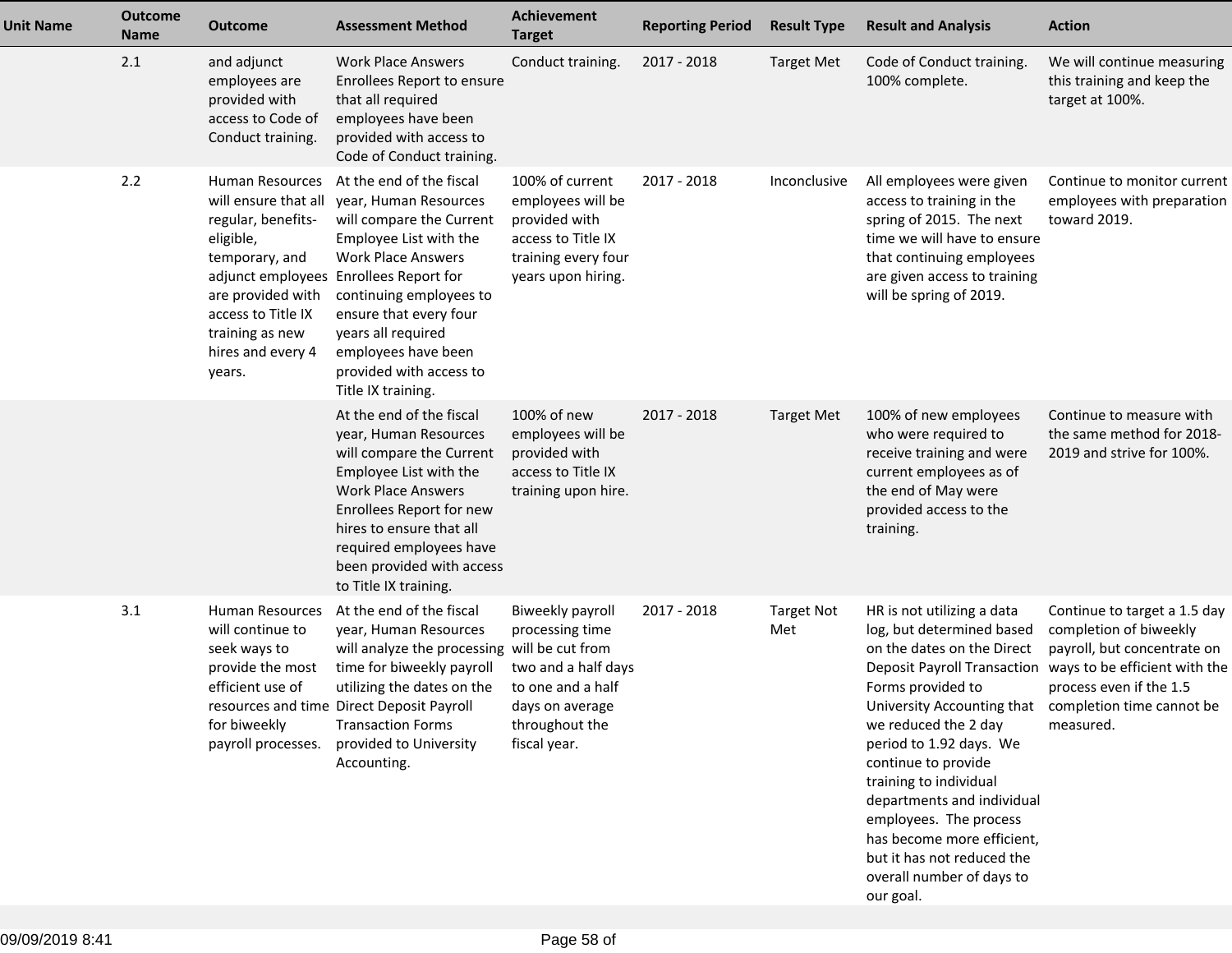| <b>Unit Name</b>                                      | <b>Outcome</b><br><b>Name</b> | <b>Outcome</b>                                                                                                                                                      | <b>Assessment Method</b>                                                                                                                                                                                                                         | <b>Achievement</b><br><b>Target</b>                                                                                                                                            | <b>Reporting Period</b> | <b>Result Type</b> | <b>Result and Analysis</b>                                                                                                                                                                                                                                                                                                                                                                                                                                                                                                                                                                                                                                                    | <b>Action</b>                                                                                                                      |
|-------------------------------------------------------|-------------------------------|---------------------------------------------------------------------------------------------------------------------------------------------------------------------|--------------------------------------------------------------------------------------------------------------------------------------------------------------------------------------------------------------------------------------------------|--------------------------------------------------------------------------------------------------------------------------------------------------------------------------------|-------------------------|--------------------|-------------------------------------------------------------------------------------------------------------------------------------------------------------------------------------------------------------------------------------------------------------------------------------------------------------------------------------------------------------------------------------------------------------------------------------------------------------------------------------------------------------------------------------------------------------------------------------------------------------------------------------------------------------------------------|------------------------------------------------------------------------------------------------------------------------------------|
| Administrative<br>Support -<br>Information<br>Systems | 1.1                           | Deliver<br>information<br>technology<br>products and<br>the needs of the<br>university to<br>achieve a high<br>level of customer<br>satisfaction.                   | Information Systems will<br>analyze the results of the<br>Faculty/Staff Technology<br>Survey at the end of the<br>services that meet fiscal year to determine<br>their level of satisfaction.                                                    | 80% of staff<br>participating in the<br>Faculty/Staff<br><b>Technology Survey</b><br>will give an overall<br>satisfied rating for<br>the Information<br>Systems<br>department. | 2017 - 2018             | <b>Target Met</b>  | The Faculty/Staff<br><b>Technology Survey was</b><br>released in April 2018. Of<br>the 379 enrollments, 152<br>responded to the survey -<br>40.11% participation rate.<br>Faculty - (105/152) 69.08%<br>Staff - (47/152) 30.92%<br>"Rate your satisfaction<br>level with the services<br>provided by the<br>Department of Information<br>Systems (supports<br>administrative systems<br>such as Ellucian's Banner,<br>Canvas, and other smaller<br>information systems)."<br>Very Satisfied - (86/147)<br>58.50%<br>Satisfied - (44/147) 29.93%<br>Total - (130/147) 88.43%<br>Neutral - (15/147) 10.20%<br>Dissatisfied - (2/147) 1.36%<br>Very Dissatisfied - (0/147)<br>0% | The Information Systems<br>Department will continue to<br>provide services at a high<br>level of satisfaction by<br>faculty/staff. |
|                                                       | 1.2                           | Enable<br>communication<br>and collaboration<br>among<br>information<br>systems<br>professionals and<br>users of<br>information<br>technology at the<br>university. | At the end of the fiscal<br>year, Information Systems<br>will review the Training<br>Sessions Records to<br>determine that at least<br>one Banner training<br>session was offered to<br>staff and/or faculty during sessions or new<br>the year. | Information<br>Systems will offer<br>at least one Banner<br>training session<br>throughout the<br>year to staff and/or<br>faculty as refresher<br>updates.                     | 2017 - 2018             | <b>Target Met</b>  | A Banner training video<br>titled Getting Started with<br>Banner 9 was emailed to 30 and face to face training.<br>staff members in June,<br>2018. A training survey<br>was conducted, and eleven<br>employees have completed<br>and returned the survey.<br><b>Banner 9 Training Video</b><br><b>Survey Results</b><br>Rate your overall level of<br>satisfaction with the<br>Banner 9 Training Video.<br>91% of respondents<br>were either "Very Satisfied"<br>or "Satisfied"<br>9% were "Neutral"                                                                                                                                                                          | Information Systems will<br>continue to provide online                                                                             |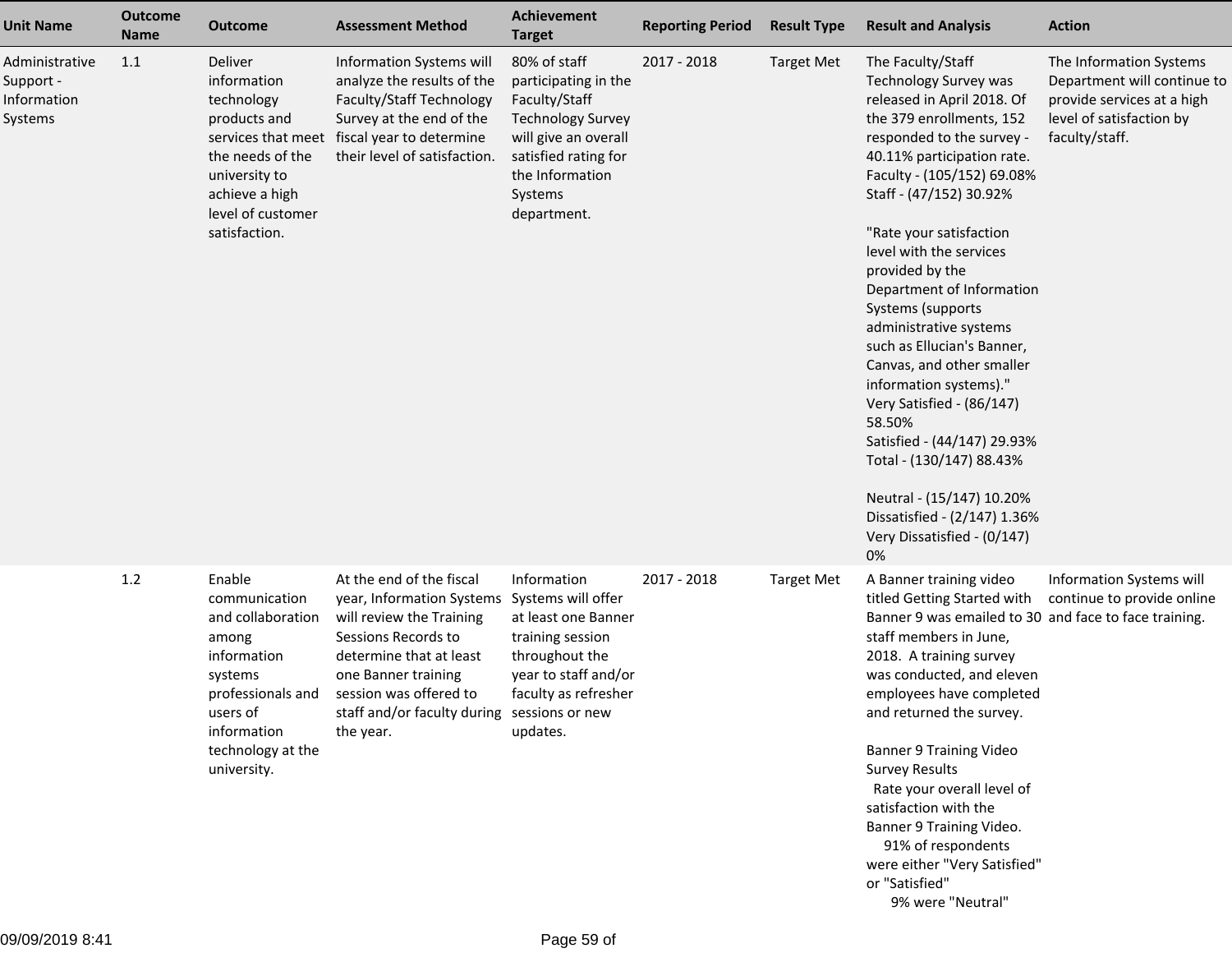| <b>Unit Name</b> | <b>Outcome</b><br><b>Name</b> | <b>Outcome</b>                                                                                                                                                        | <b>Assessment Method</b>                                                                                                                                                                                                                            | <b>Achievement</b><br><b>Target</b>                                                                                                                                                                             | <b>Reporting Period</b> | <b>Result Type</b> | <b>Result and Analysis</b>                                                                                                                                                                                                                                                                                                                                                                                                                 | <b>Action</b>                                                                                                                                         |
|------------------|-------------------------------|-----------------------------------------------------------------------------------------------------------------------------------------------------------------------|-----------------------------------------------------------------------------------------------------------------------------------------------------------------------------------------------------------------------------------------------------|-----------------------------------------------------------------------------------------------------------------------------------------------------------------------------------------------------------------|-------------------------|--------------------|--------------------------------------------------------------------------------------------------------------------------------------------------------------------------------------------------------------------------------------------------------------------------------------------------------------------------------------------------------------------------------------------------------------------------------------------|-------------------------------------------------------------------------------------------------------------------------------------------------------|
|                  | 1.2                           | Enable<br>communication<br>and collaboration<br>among<br>information<br>systems<br>professionals and<br>users of<br>information<br>technology at the<br>university.   | At the end of the fiscal<br>year, Information Systems<br>will review the Training<br>Sessions Records to<br>determine that at least<br>one Banner training<br>session was offered to<br>staff and/or faculty during<br>the year.                    | Information<br>Systems will offer<br>at least one Banner<br>training session<br>throughout the<br>year to staff and/or<br>faculty as refresher<br>sessions or new<br>updates.                                   | 2017 - 2018             | <b>Target Met</b>  | This video helped me to<br>understand Banner 9<br>navigation.<br>100% of respondents<br>selected "Strongly Agree"<br>or "Agree"<br>Do you prefer online or<br>face to face training?<br>5 - "Online"<br>1- "Face to Face"<br>5 - "Combination of<br>online and face to face"                                                                                                                                                               | Information Systems will<br>continue to provide online<br>and face to face training.                                                                  |
|                  | 1.3                           | Enable<br>communication<br>and collaboration<br>among<br>information<br>systems<br>professionals and<br>users of<br>information<br>technology at the<br>state level.  | Information Systems will<br>review the Participation<br>Log of the Mississippi<br><b>Banner Users Group</b><br>meetings at the end of the Users Group<br>fiscal year to determine<br>the percentage of<br>meetings attended by the<br>staff member. | One Information<br>Systems staff will<br>attend 80% of the<br>Mississippi Banner<br>meetings.                                                                                                                   | 2017 - 2018             | <b>Target Met</b>  | Mississippi Banner Users<br>Group meetings were held<br>on July 12, 2017,<br>September 9, 2017,<br>September 12, 2017,<br>November 16, 2017,<br>February 20, 2018, and<br>June 14, 2018. A staff<br>member was present at<br>five of the six meetings and<br>was absent at the July 12,<br>2017 meeting which results<br>in a 83.3% attendance.                                                                                            | A staff member will<br>continue to attend the<br>meetings.                                                                                            |
|                  | 2.1                           | Deliver<br>information<br>technology<br>products and<br>services that meet<br>the needs of the<br>students to<br>achieve a high<br>level of customer<br>satisfaction. | Information Systems will<br>analyze the results of the<br><b>Student Technology</b><br>Survey at the end of the<br>fiscal year to determine<br>their level of satisfaction.                                                                         | 80% of students<br>participating in the<br>Student<br><b>Technology Survey</b><br>will give an overall<br>satisfied rating<br>with the services<br>offered through<br>the Information<br>Systems<br>department. | 2017 - 2018             | <b>Target Met</b>  | The Student Technology<br>Survey was released in<br>April 2018. Of the 2387<br>enrollments, 1209<br>responded to the survey -<br>50.65% participation rate.<br>The Student Technology<br>Survey reported out the<br>following satisfaction<br>ratings for services<br>provided by the<br><b>Information Systems</b><br>department.<br>*For the computer lab<br>hours, Canvas, Portal, and<br>Banner Web, those<br>students' responses that | The Information Systems<br>Department will continue to<br>provide quality service to<br>students that will result in a<br>high level of satisfaction. |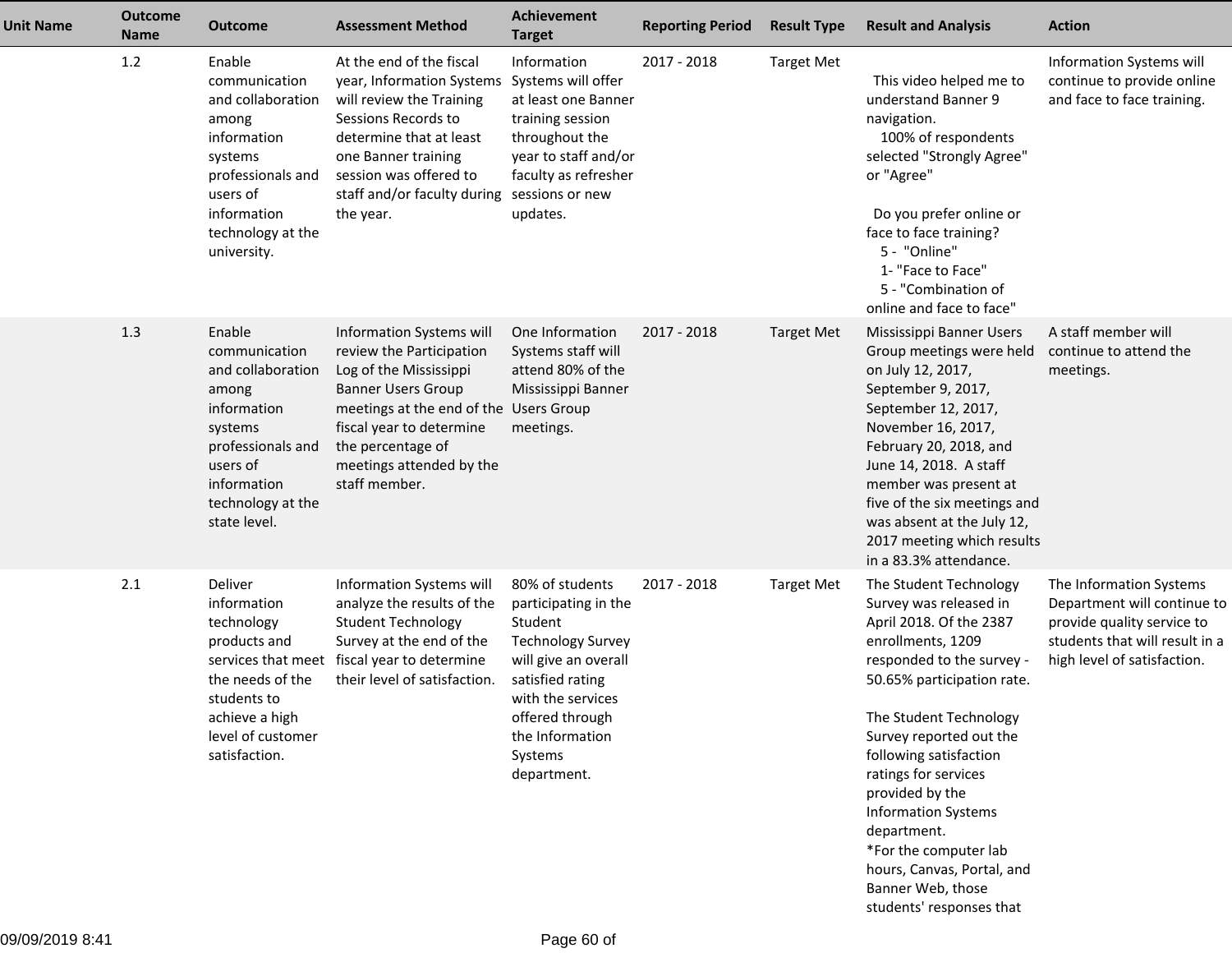| <b>Unit Name</b> | <b>Outcome</b><br><b>Name</b> | <b>Outcome</b>                                                                                                                                  | <b>Assessment Method</b>                                                                                                                                                                       | <b>Target</b>                                                                                                                                                                                                                         | <b>Reporting Period</b> | <b>Result Type</b> | <b>Result and Analysis</b>                                                                                                                                                                                                                                                                                                                                                                                                                                                                                            | <b>Action</b>                                                                                                                                         |
|------------------|-------------------------------|-------------------------------------------------------------------------------------------------------------------------------------------------|------------------------------------------------------------------------------------------------------------------------------------------------------------------------------------------------|---------------------------------------------------------------------------------------------------------------------------------------------------------------------------------------------------------------------------------------|-------------------------|--------------------|-----------------------------------------------------------------------------------------------------------------------------------------------------------------------------------------------------------------------------------------------------------------------------------------------------------------------------------------------------------------------------------------------------------------------------------------------------------------------------------------------------------------------|-------------------------------------------------------------------------------------------------------------------------------------------------------|
|                  | $2.1\,$                       | Deliver<br>information<br>technology<br>products and<br>the needs of the<br>students to<br>achieve a high<br>level of customer<br>satisfaction. | Information Systems will<br>analyze the results of the<br><b>Student Technology</b><br>Survey at the end of the<br>services that meet fiscal year to determine<br>their level of satisfaction. | <b>Achievement</b><br>80% of students<br>participating in the<br>Student<br><b>Technology Survey</b><br>will give an overall<br>satisfied rating<br>with the services<br>offered through<br>the Information<br>Systems<br>department. | 2017 - 2018             | <b>Target Met</b>  | were "Not Applicable"<br>were taken out of the total<br>number of responses<br>amount.<br>McDevitt Computer Lab<br>Hours<br>Very Satisfied - (330/812)<br>$0.406403941 = 40.64%$<br>Satisfied - (259/812)<br>$0.318965517 = 31.90\%$<br>Total - (589/812)<br>$0.725369458 = 72.54%$<br>Canvas<br>Very Satisfied - (599/1194)<br>$0.501675042 = 50.17%$<br>Satisfied - (462/1194)<br>$0.386934673 = 38.69\%$<br>Total - (1051/1194)                                                                                    | The Information Systems<br>Department will continue to<br>provide quality service to<br>students that will result in a<br>high level of satisfaction. |
|                  |                               |                                                                                                                                                 |                                                                                                                                                                                                |                                                                                                                                                                                                                                       |                         |                    | $0.888609715 = 88.86\%$<br>Portal<br>Very Satisfied - (492/1144)<br>$0.43006993 = 43.01\%$<br>Satisfied - (433/1144)<br>$0.378496503 = 37.85%$<br>Total - (925/1144)<br>$0.808566434 = 80.86%$<br><b>Banner Web</b><br>Very Satisfied - (498/1171)<br>$0.425277541 = 42.53%$<br>Satisfied - (473/1171)<br>$0.403928266 = 40.39%$<br>Total - (971/1171)<br>$0.829205807 = 82.92%$<br><b>Support Provided</b><br>Very Satisfied - (438/1144)<br>38.29%<br>Satisfied - (458/1144)<br>40.03%<br>Total - (896/1144) 78.32% |                                                                                                                                                       |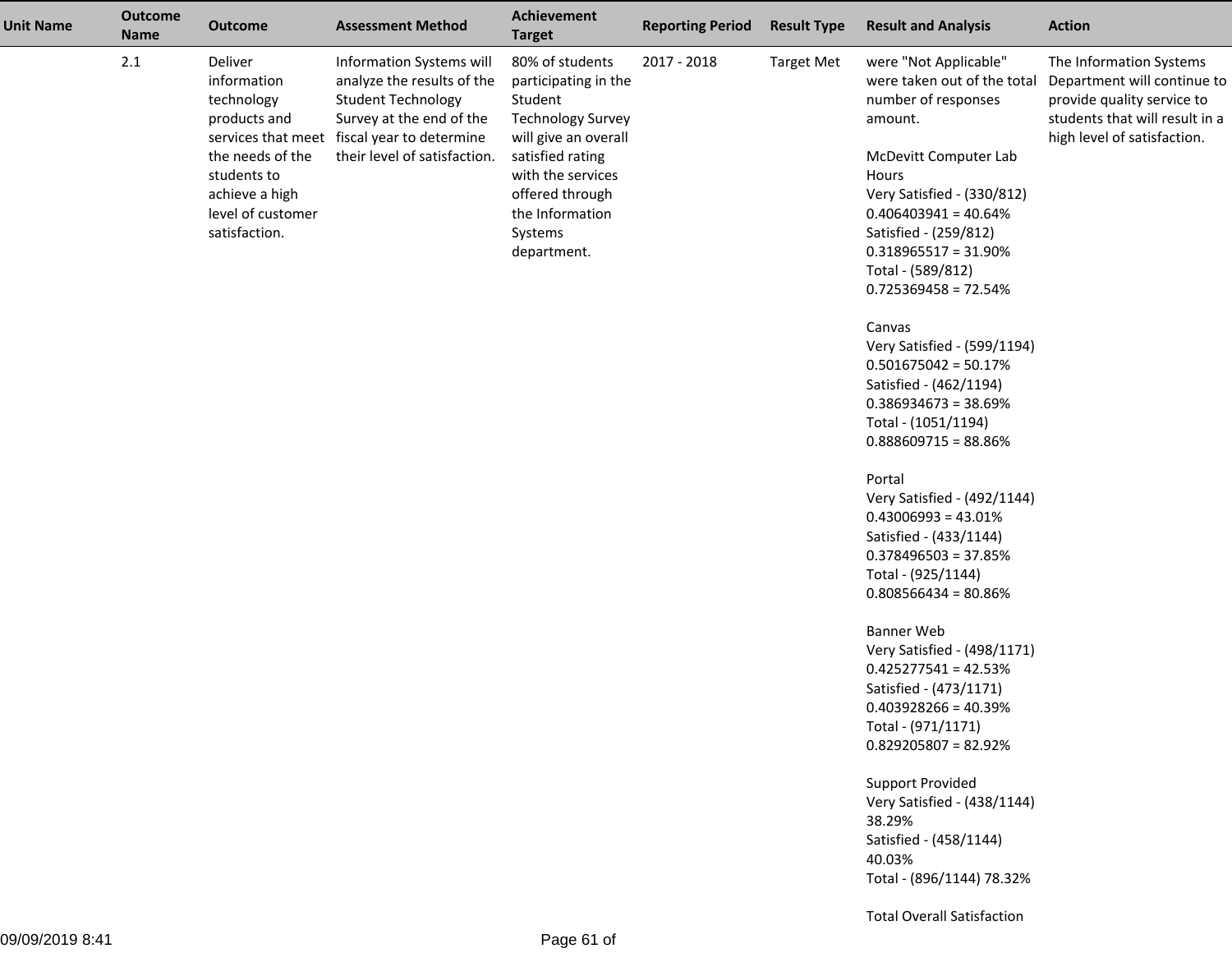| <b>Unit Name</b>                                                           | <b>Outcome</b><br>Name | <b>Outcome</b>                                                                                                                                                                                                     | <b>Assessment Method</b>                                                                                                                                                                                                                                                  | <b>Achievement</b><br><b>Target</b>                                                                                                                                                                             | <b>Reporting Period</b> | <b>Result Type</b> | <b>Result and Analysis</b>                                                                                                                                                                                                                                                                                                                                              | <b>Action</b>                                                                                                                                         |
|----------------------------------------------------------------------------|------------------------|--------------------------------------------------------------------------------------------------------------------------------------------------------------------------------------------------------------------|---------------------------------------------------------------------------------------------------------------------------------------------------------------------------------------------------------------------------------------------------------------------------|-----------------------------------------------------------------------------------------------------------------------------------------------------------------------------------------------------------------|-------------------------|--------------------|-------------------------------------------------------------------------------------------------------------------------------------------------------------------------------------------------------------------------------------------------------------------------------------------------------------------------------------------------------------------------|-------------------------------------------------------------------------------------------------------------------------------------------------------|
|                                                                            | 2.1                    | Deliver<br>information<br>technology<br>products and<br>the needs of the<br>students to<br>achieve a high<br>level of customer<br>satisfaction.                                                                    | Information Systems will<br>analyze the results of the<br><b>Student Technology</b><br>Survey at the end of the<br>services that meet fiscal year to determine<br>their level of satisfaction.                                                                            | 80% of students<br>participating in the<br>Student<br><b>Technology Survey</b><br>will give an overall<br>satisfied rating<br>with the services<br>offered through<br>the Information<br>Systems<br>department. | 2017 - 2018             | <b>Target Met</b>  | Average -<br>(72.54+88.86+80.86+82.92<br>$+78.32)/5 = 0.80699 =$<br>80.7%                                                                                                                                                                                                                                                                                               | The Information Systems<br>Department will continue to<br>provide quality service to<br>students that will result in a<br>high level of satisfaction. |
| Administrative<br>Support -<br>Institutional<br>Research and<br>Assessment | 1.1                    | Institutional<br>Research and<br>Assessment will<br>assist with<br>promoting strong<br>academic advising,<br>mentorship, and<br>other student-<br>centered support<br>services to<br>promote student<br>retention. | Institutional Research and<br>Assessment will<br>administer the annual<br><b>Graduation Survey to</b><br>assess student satisfaction<br>with support services that<br>promote student<br>retention.                                                                       | 65% overall<br>response rate for<br>the annual<br>Graduation Survey.                                                                                                                                            | 2017 - 2018             | <b>Target Met</b>  | 6/2018 - The survey was<br>administered to students<br>who graduated in the<br>Summer 2017, Fall 2017,<br>and Spring 2018 semesters.<br>There were 665<br>respondents from the 952<br>students who received the<br>on-line survey. This<br>resulted in a 70% response<br>rate. This exceeded our<br>target rate of 35%.                                                 | We would like to increase<br>the AT to 65%, considering<br>that the AT has been met<br>two years in a row.                                            |
|                                                                            | 1.2                    | Institutional<br>Research and<br>Assessment will<br>encourage staff to<br>present pertinent<br>data/information<br>to appropriate<br>campus groups.                                                                | Staff will be asked to<br>present survey results and Institutional<br>other essential<br>information throughout<br>the year to groups, such as conduct four data<br>PIE Council. Institutional<br>Research and Assessment<br>will keep a record of<br>presentations made. | The Office of<br>Research and<br>Assessment will<br>presentations to<br>campus groups<br>each fiscal year.                                                                                                      | 2017 - 2018             | <b>Target Met</b>  | Graduation Survey 2016-<br>2017 Results - Employee B<br>to PIE Council in September with different campus<br>2017<br><b>Enrollment Report -</b><br>Employee A to PIE Council<br>in October 2017<br>Faculty & Staff Satisfaction<br>Survey Report - Employee B<br>to PIE Council in April 2018<br>Assessment Information<br>Session at Fall Convocation<br>- August 2017 | Office staff will continue to<br>share pertinent information<br>groups. This past year, we<br>were part of Fall<br>Convocation.                       |
|                                                                            | 2.1                    | Institutional<br>Research and<br>Assessment will<br>provide<br>information to<br>enhance university<br>business processes processes, such as<br>among staff.                                                       | Institutional Research and 30% overall<br>Assessment will<br>administer the annual<br>Staff Satisfaction Survey to Satisfaction Survey.<br>assess staff satisfaction<br>with specific university<br>planning/budgeting.                                                   | response rate for<br>the annual Staff                                                                                                                                                                           | 2017 - 2018             | <b>Target Met</b>  | February-March/2018 -<br>There were 81 respondents Assessment Office will<br>from the 186 staff who<br>received the on-line survey. administer the online Staff<br>This resulted in a 44%<br>response rate. This<br>exceeded our target rate of results with university<br>30%.                                                                                         | The Institutional Research &<br>continue to annually<br>Satisfaction Survey. We will<br>also continue to share these<br>administration and PIE        |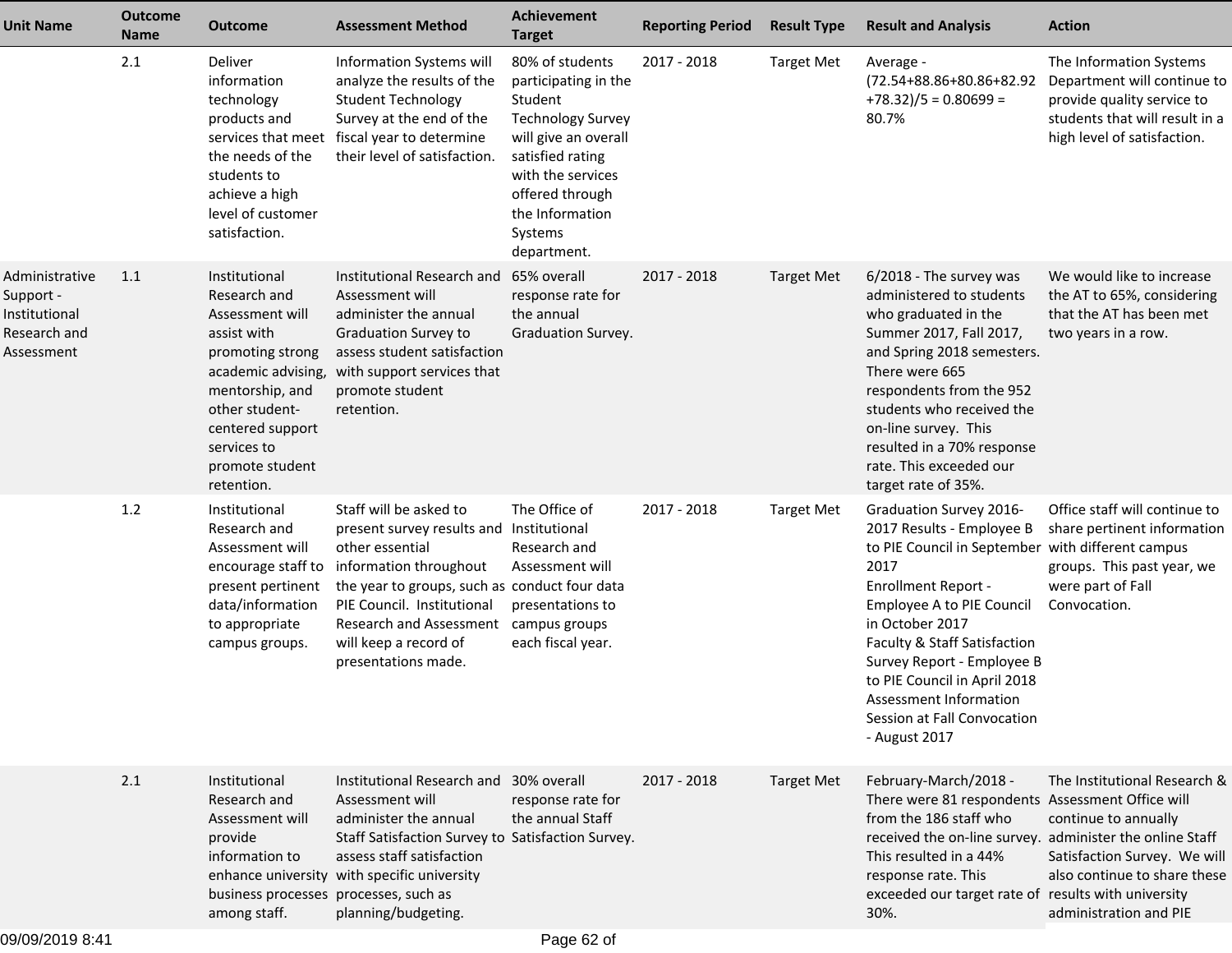| <b>Unit Name</b>                                                                                                   | <b>Outcome</b><br><b>Name</b> | <b>Outcome</b>                                                                                                                         | <b>Assessment Method</b>                                                                                                                                                                                                                                                                | <b>Achievement</b><br><b>Target</b>                          | <b>Reporting Period</b> | <b>Result Type</b> | <b>Result and Analysis</b>                                                                                                                                                                                                                                                                                                                                                                              | <b>Action</b>                                                                                                                                                                                                                                                                                                                                                                                                   |
|--------------------------------------------------------------------------------------------------------------------|-------------------------------|----------------------------------------------------------------------------------------------------------------------------------------|-----------------------------------------------------------------------------------------------------------------------------------------------------------------------------------------------------------------------------------------------------------------------------------------|--------------------------------------------------------------|-------------------------|--------------------|---------------------------------------------------------------------------------------------------------------------------------------------------------------------------------------------------------------------------------------------------------------------------------------------------------------------------------------------------------------------------------------------------------|-----------------------------------------------------------------------------------------------------------------------------------------------------------------------------------------------------------------------------------------------------------------------------------------------------------------------------------------------------------------------------------------------------------------|
|                                                                                                                    | 2.1                           | Institutional<br>Research and<br>Assessment will<br>provide<br>information to<br>business processes processes, such as<br>among staff. | Institutional Research and 30% overall<br>Assessment will<br>administer the annual<br>Staff Satisfaction Survey to Satisfaction Survey.<br>assess staff satisfaction<br>enhance university with specific university<br>planning/budgeting.                                              | response rate for<br>the annual Staff                        | 2017 - 2018             | <b>Target Met</b>  | February-March/2018 -<br>There were 81 respondents improvements can be made<br>from the 186 staff who<br>received the on-line survey.<br>This resulted in a 44%<br>response rate. This<br>exceeded our target rate of<br>30%.                                                                                                                                                                           | Council so that<br>to business processes.                                                                                                                                                                                                                                                                                                                                                                       |
|                                                                                                                    | 2.2                           | Institutional<br>Research and<br>Assessment will<br>provide<br>information to<br>among faculty.                                        | Institutional Research and 25% overall<br>Assessment will<br>administer the annual<br>Faculty Satisfaction Survey Satisfaction Survey.<br>to assess faculty<br>enhance university satisfaction with specific<br>business processes university processes, such<br>as planning/budgeting. | response rate for<br>the annual Faculty                      | 2017 - 2018             | <b>Target Met</b>  | February-March/2018 -<br>There were 113<br>respondents from the 154<br>faculty who received the<br>on-line survey. This<br>resulted in a 73% response<br>rate. This exceeded our<br>target rate of 25%.                                                                                                                                                                                                 | The Institutional Research<br>& Assessment Office will<br>continue to annually<br>administer the online<br>Faculty Satisfaction Survey.<br>We will also continue to<br>share these results with<br>university administration<br>and PIE Council so that<br>improvements can be made<br>to business processes.                                                                                                   |
| Administrative<br>Support -<br>Outsourced<br>Enterprises<br>(bookstore, food<br>service, facilities<br>management) | 1.1                           | <b>Facilities</b><br>Management<br>Work Orders will<br>be addressed in a<br>completed to the<br>requestor's<br>satisfaction.           | At the end of the fiscal<br>year, Outsourced<br>Enterprises will review the Orders will have a<br>work order completion<br>timely manner and rate in the work order<br>system.                                                                                                          | Facilities<br>Management Work<br>completion ratio of<br>95%. | 2017 - 2018             | <b>Target Met</b>  | Facilities had a 94.7 Work<br>Order Completion Rate.<br>See Related Documents.                                                                                                                                                                                                                                                                                                                          | This does not include<br><b>Computer Generated</b><br><b>Preventative Maintenance</b><br>work orders. PM's are being<br>entered seperating ones<br>that are necessary as<br>opposed to those that are<br>not. Would like to include<br>both requested Work<br>Orders as well as PM's and<br>have a 90% completion<br>Ratio. Document all Work<br>Orders that have or have<br>not been completed for<br>2018-19. |
|                                                                                                                    | 1.2                           | Food Service will<br>increase catering<br>and door sales.                                                                              | At the end of the fiscal<br>year, Outsourced<br>Enterprises will review the by 8% from the<br>Catering and Door Sales as fiscal year.<br>submitted by monthly<br>statements from Food<br>Service.                                                                                       | Catering and Door 2017 - 2018<br>Sales will increase         |                         | <b>Target Met</b>  | After reviewing sales it is<br>some of the results are<br>Somewhat inconclusive.<br>During the past year the<br>Administrative Assistant<br>was out for several months sales. Better and more<br>and it is believed that some conclusive trends should be<br>sales were recorded in the<br>wrong line. Added together year. Introduction in FY 19<br>sales increased by 9.5%<br>when added together for | Over the past year the<br>Director of Dining Services<br>has worked out with Sodexo<br>Corporate Accounting a new<br>way of reporting different<br>able to be acted upon next<br>of new meal plans for<br>student population are                                                                                                                                                                                |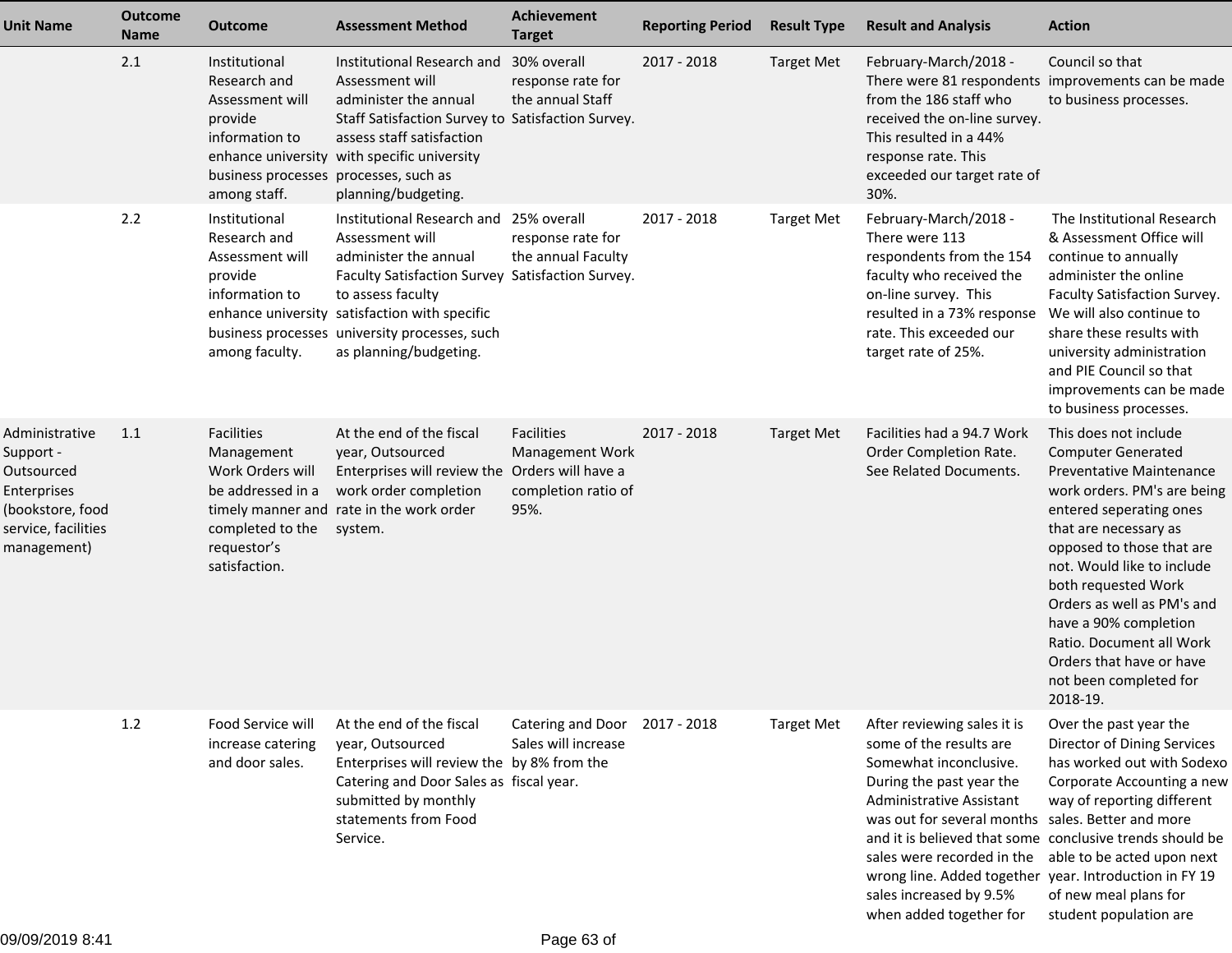| <b>Unit Name</b> | <b>Outcome</b><br><b>Name</b> | <b>Outcome</b>                                                                                                 | <b>Assessment Method</b>                                                                                                                                                                                                              | Achievement<br><b>Target</b>                                                                                                                               | <b>Reporting Period</b> | <b>Result Type</b>       | <b>Result and Analysis</b>                                                                                                                                                                                                                                  | <b>Action</b>                                                                                                                                                                                                                                                                                                                                                                                                                                                                                                                                                                       |
|------------------|-------------------------------|----------------------------------------------------------------------------------------------------------------|---------------------------------------------------------------------------------------------------------------------------------------------------------------------------------------------------------------------------------------|------------------------------------------------------------------------------------------------------------------------------------------------------------|-------------------------|--------------------------|-------------------------------------------------------------------------------------------------------------------------------------------------------------------------------------------------------------------------------------------------------------|-------------------------------------------------------------------------------------------------------------------------------------------------------------------------------------------------------------------------------------------------------------------------------------------------------------------------------------------------------------------------------------------------------------------------------------------------------------------------------------------------------------------------------------------------------------------------------------|
|                  | 1.2                           | Food Service will<br>increase catering<br>and door sales.                                                      | At the end of the fiscal<br>year, Outsourced<br>Enterprises will review the by 8% from the<br>Catering and Door Sales as fiscal year.<br>submitted by monthly<br>statements from Food<br>Service.                                     | Catering and Door<br>Sales will increase                                                                                                                   | 2017 - 2018             | <b>Target Met</b>        | the 11 months reported,<br>November was missing<br>FY 17 - \$366,371<br>FY 18 - \$401,253<br>Increase of \$34,882 - 9.5%                                                                                                                                    | being introduced. Feel the<br>tracking of Sales of different<br>locations will become more<br>important to draw<br>conclusions how to better<br>serve the Student<br>Population.                                                                                                                                                                                                                                                                                                                                                                                                    |
|                  | 1.3                           | increase the sales<br>items.                                                                                   | The Bookstore will At the end of the fiscal<br>year, Outsourced<br>of non-text/sundry Enterprises will review the to less expensive<br>sales on non-text/sundry<br>items as submitted by<br>monthly statements from<br>the Bookstore. | As text book sales<br>continue to fall due<br>choices, sales of<br>non-text/sundry<br>items will increase<br>by 10% from the<br>previous fiscal<br>year.   | 2017 - 2018             | <b>Target Not</b><br>Met | Sales of General<br>Merchandise fell by 3% in<br>FY18. See Related<br>Documents.                                                                                                                                                                            | This goal may have been<br>unrealistic since sales from<br>prior year was clearing out<br>overstocked inventory.<br>Instead of actual sales totals<br>of Sundry Items measure<br>but measure efforts to<br>increase sales. Document 10<br>events were pop-up sales<br>locations were made<br>available.<br>Change goal to increase<br>sales of lower cost text<br>alternatives by 4%. These<br>would include Textbook<br>Rentals and Digital Texts.<br>Change Measure to an<br>increase in lower cost text<br>alternatives, rentals and<br>digital to increase by 5% in<br>2018-19. |
|                  | 2.1                           | Food Service will<br>improve its overall year, Outsourced<br>function to<br>increase customer<br>satisfaction. | At the end of the fiscal<br>Enterprises will review the 75% overall<br>overall satisfaction score<br>documented by Sodexo's<br>annual Customer Survey.                                                                                | Food Service will<br>score at least a<br>satisfaction score<br>on Sodexo's annual<br>Consumer<br>Satisfaction Survey<br>completed by the<br>MUW community. | 2017 - 2018             | Inconclusive             | Survey was conducted but<br>results were less than a<br>valid sample, and Sodexo<br>did not share their findings.                                                                                                                                           | Need to get results of<br>Survey scheduled to be run<br>in Fall 2018 and will<br>document email to Dining<br>Director stressing its<br>importance to MUW                                                                                                                                                                                                                                                                                                                                                                                                                            |
|                  | 2.2                           | Bookstore will<br>improve its overall year, Outsourced<br>function to<br>increase customer<br>satisfaction.    | At the end of the fiscal<br>Enterprises will review the earn at least a 95%<br>bookstore's overall<br>satisfaction score<br>documented by the<br>annual Barnes & Noble<br>survey.                                                     | Each fiscal year,<br>the Bookstore will<br>overall satisfaction<br>score on the<br>Barnes & Noble<br>Survey.                                               | 2017 - 2018             | <b>Target Met</b>        | <b>B&amp;N</b> measured Customer<br>Satisfaction with 4 different measure satisfaction in<br>metrics. Customer Service, 2018-19<br>Checkout Process, Store<br>Appearance and Store<br>Organization. On all 4<br>metrics were 95% or higher<br>satisfaction. | Continue to use this tool to                                                                                                                                                                                                                                                                                                                                                                                                                                                                                                                                                        |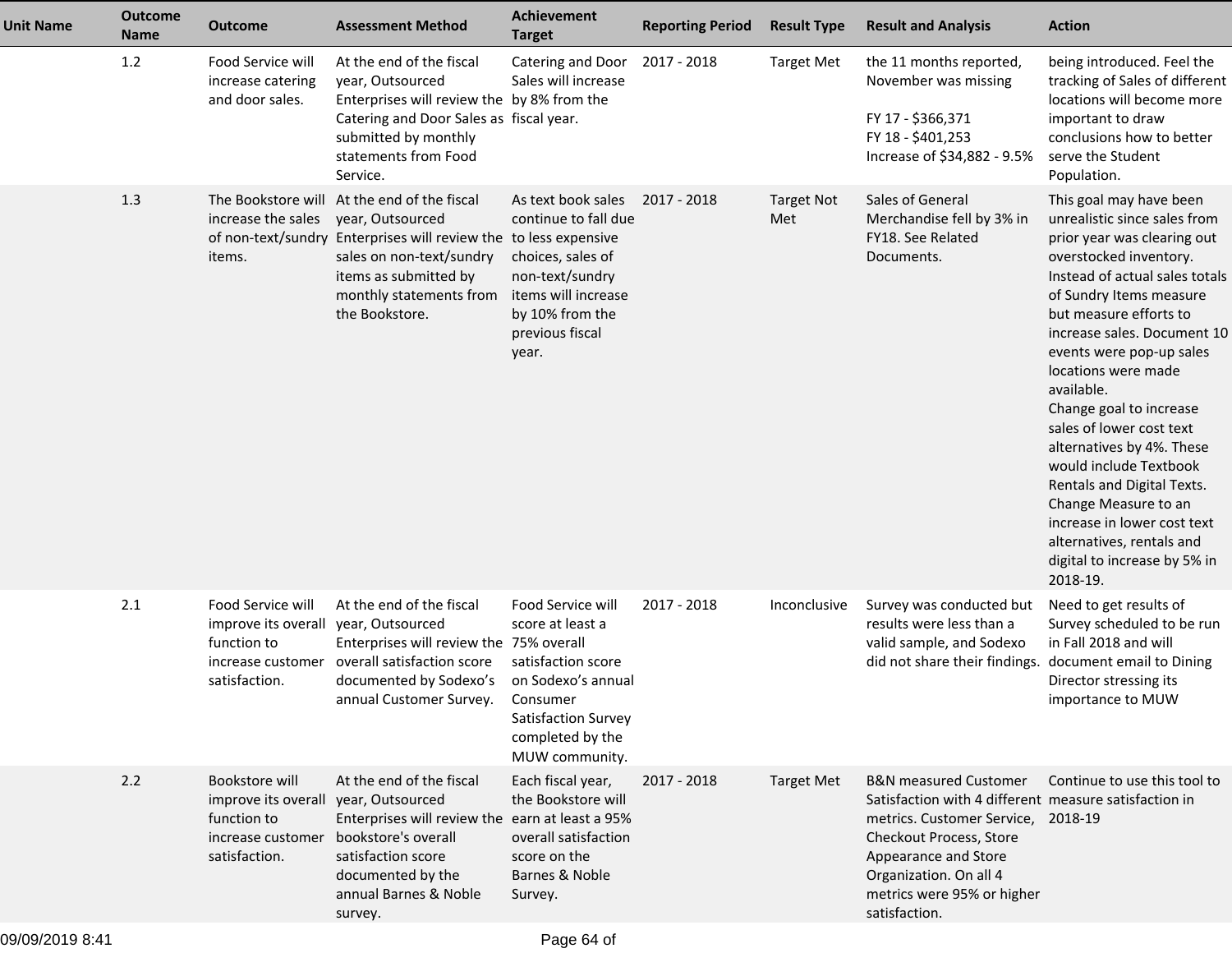| <b>Unit Name</b>                              | <b>Outcome</b><br><b>Name</b> | <b>Outcome</b>                                                                                 | <b>Assessment Method</b>                                                                                                                                                                                                                                                                                                                  | <b>Achievement</b><br><b>Target</b>                                                                                                             | <b>Reporting Period</b> | <b>Result Type</b> | <b>Result and Analysis</b>                                                                                                                                                                                                                      | <b>Action</b>                                                                                                                                    |
|-----------------------------------------------|-------------------------------|------------------------------------------------------------------------------------------------|-------------------------------------------------------------------------------------------------------------------------------------------------------------------------------------------------------------------------------------------------------------------------------------------------------------------------------------------|-------------------------------------------------------------------------------------------------------------------------------------------------|-------------------------|--------------------|-------------------------------------------------------------------------------------------------------------------------------------------------------------------------------------------------------------------------------------------------|--------------------------------------------------------------------------------------------------------------------------------------------------|
|                                               | 2.3                           | Food Service and<br><b>Facilities</b><br>Management will<br>enhance their<br>safety practices. | At the end of each fiscal<br>year, Outsourced<br>Enterprises will review the earn a 90% or<br>annual Food Safety Audit<br>score from the audit<br>conducted on Food<br>Service.                                                                                                                                                           | Each fiscal year,<br>Food Service will<br>higher score on<br>Sodexo's annual<br>Food Safety Audit<br>on safety practices<br>in their accounts.  | 2017 - 2018             | <b>Target Met</b>  | Food Service passed the<br>Food Audit with a score of<br>91.5.                                                                                                                                                                                  | This Target will continue for<br>FY19. This is a very<br>important target and must<br>be passed annually.                                        |
|                                               |                               |                                                                                                | At the end of each fiscal<br>year, Outsourced<br>Enterprises will review the earn a 90% or<br>annual Physical Safety<br>Audit score from the audit Sodexo's annual<br>conducted on Food<br>Service.                                                                                                                                       | Each fiscal year,<br>Food Service will<br>higher score on<br><b>Physical Safety</b><br>Audit score on<br>safety practices in<br>their accounts. | 2017 - 2018             | <b>Target Met</b>  | Food Services earned a<br>score of 90.8 on their<br><b>Physical Safety Audit</b>                                                                                                                                                                | Continue to use the Physical<br>Safety Audit as a Measure.<br>This score must remain at<br>90% or higher.                                        |
|                                               |                               |                                                                                                | At the end of the fiscal<br>year, Outsourced<br>Enterprises will review the will be conducted<br>annual Safety Training<br>Sessions Log from the<br>facilities management<br>outsourced company to<br>determine if the<br>achievement target was<br>met.                                                                                  | At least 12 safety<br>training sessions<br>over the fiscal year<br>to facilities<br>management<br>employees.                                    | 2017 - 2018             | <b>Target Met</b>  | GCA has done 34 Safety<br>Trainings.                                                                                                                                                                                                            | At least 12 Safety Trainings<br>will be documented during<br>the year. Document Safety<br><b>Trainings and Safety Audits</b><br>were applicable. |
|                                               | 2.4                           | Food Services will<br>increase the<br>services to<br>students.                                 | At the end of the fiscal<br>year, Outsourced<br>effectiveness of its Enterprises will review the will answer "good"<br><b>Graduation Survey results</b><br>regarding the<br>effectiveness of food<br>service on campus.<br>"Rate MUW's<br>effectiveness in providing:<br>Food service on campus<br>{Excellent, Good, Fair,<br>Poor, N/A}" | 55% of Graduation 2017 - 2018<br>Survey participants<br>or "excellent"<br>regarding the<br>effectiveness of<br>food service on<br>campus.       |                         | <b>Target Met</b>  | 2017-2018 Graduation<br><b>Survey Results:</b><br>Excellent - (220/650) -<br>33.85%<br>Good - (166/650) - 25.54%<br>Total - (386/650) - 59.39%<br>Fair - (75/650) - 11.54%<br>Poor - (47/650) - 7.23%<br>Not Applicable - (142/650) -<br>21.85% | Continue to use this<br>measure in 2018-19                                                                                                       |
| Administrative<br>Support -<br>Plymouth Bluff | 1.1                           | offer public<br>cultural and<br>educational                                                    | Plymouth Bluff will At the end of the fiscal<br>year, Plymouth Bluff will<br>review program<br>documents (mailings,                                                                                                                                                                                                                       | At least once per<br>quarter, public<br>cultural and/or<br>educational                                                                          | 2017 - 2018             | <b>Target Met</b>  | During 2017-18 Plymouth<br>Bluff has offered A Sunday<br>at the Bluff program in<br>October, 2017 and                                                                                                                                           | This will be continued to be<br>done in 2018-19<br>Will continue to do in 2018-<br>19                                                            |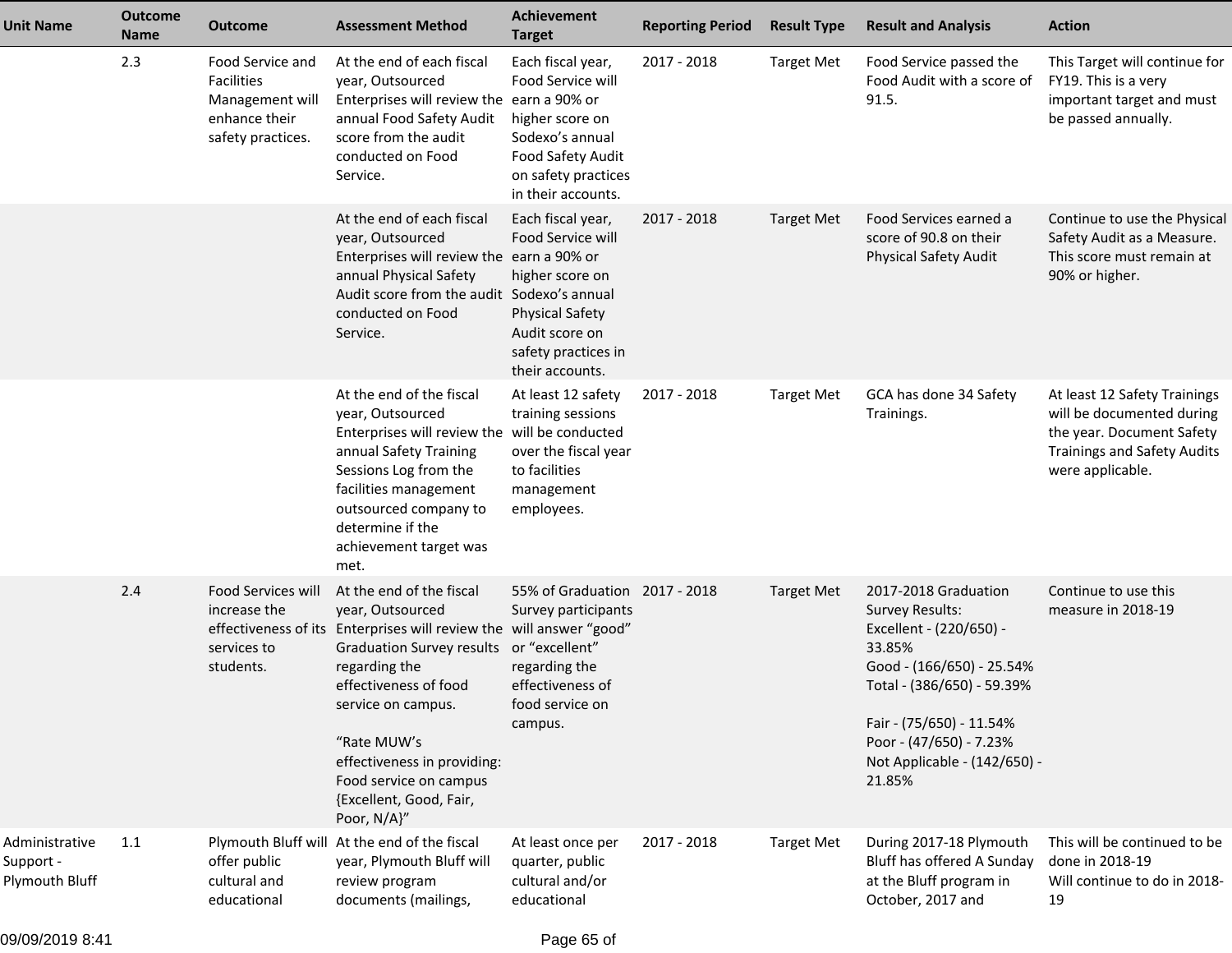| <b>Outcome</b><br>Name | <b>Outcome</b>                                                                                                         | <b>Assessment Method</b>                             | Achievement<br><b>Target</b>                                                                                                                                                                                                                                                                                                                                                                                                  | <b>Reporting Period</b>                                                                                                                                                                                                                                                                                                                                                | <b>Result Type</b>              | <b>Result and Analysis</b>                                                                                                                                                                                                                                                                                                                                                                                                                                                                              | <b>Action</b>                                                                     |
|------------------------|------------------------------------------------------------------------------------------------------------------------|------------------------------------------------------|-------------------------------------------------------------------------------------------------------------------------------------------------------------------------------------------------------------------------------------------------------------------------------------------------------------------------------------------------------------------------------------------------------------------------------|------------------------------------------------------------------------------------------------------------------------------------------------------------------------------------------------------------------------------------------------------------------------------------------------------------------------------------------------------------------------|---------------------------------|---------------------------------------------------------------------------------------------------------------------------------------------------------------------------------------------------------------------------------------------------------------------------------------------------------------------------------------------------------------------------------------------------------------------------------------------------------------------------------------------------------|-----------------------------------------------------------------------------------|
| 1.1                    | programming.                                                                                                           | releases, and attendance<br>records) to determine if | programming will<br>attendance.                                                                                                                                                                                                                                                                                                                                                                                               | 2017 - 2018                                                                                                                                                                                                                                                                                                                                                            | <b>Target Met</b>               | February, 2018. The<br>Following Groups have<br>used PBC at no charge:<br>African American<br>Leadership Summit 11-17,<br>Boy Scouts for Camping in<br>November and January,<br><b>Board Meetings in</b><br>September and March. 1<br>Eagle Project completed in<br>April LEP held classes in<br>March and the Audubon<br>Society held a meeting in<br>July. Hosted a Tourism<br>Partners Meeting at the<br>MUW Fant library in<br>March. Hosted Clay County<br>head Start in May, 2018<br>(06/30/2018) | Yes we will continue to do<br>this for various groups                             |
| 1.2                    | make use of Social<br>Media, such as<br>Facebook, to<br>promote<br>programming and<br>other uses at<br>Plymouth Bluff. | review updates to its<br>being utilized through      | Facebook pages<br>internally and<br>externally, at least<br>2 times per month<br>throughout the                                                                                                                                                                                                                                                                                                                               |                                                                                                                                                                                                                                                                                                                                                                        | <b>Target Met</b>               | The Facebook page has had Will continue to update<br>28 posts in 2017-18. Please Facebook page at least 20<br>see the website link below: times per year<br>www.facebook.com/plymo<br>uth.bluff                                                                                                                                                                                                                                                                                                         |                                                                                   |
| 1.3                    | maintain its 4+<br>miles trail system.                                                                                 | monthly inspection<br>reports.                       | each fiscal year,<br>including corrective<br>actions.                                                                                                                                                                                                                                                                                                                                                                         | 2017 - 2018                                                                                                                                                                                                                                                                                                                                                            | Inconclusive                    | No monthly record was<br>kept of trail inspections<br>however we know that<br>inspections were done<br>regularly and trails are<br>currently being used by the<br>general public.                                                                                                                                                                                                                                                                                                                       | Will develop a record<br>system for trail inspections<br>for the next Fiscal Year |
| 1.4                    | do presentations<br>and make the<br>Boy Scouts and<br>other educational<br>organizations at no<br>charge.              | presentations.                                       | about the facility<br>and the<br>to school groups<br>and others when                                                                                                                                                                                                                                                                                                                                                          | 2017 - 2018                                                                                                                                                                                                                                                                                                                                                            | <i>Inconclusive</i>             | MUW Classes met 9 times     Will continue this measure<br>during the 2017-18 plus the for 2018-19<br>MSMS had 1 documented<br>meeting and LEP met once<br>and Clay County Headstart<br>brought 150 students for a<br>tour of the Museum and<br>Grounds.                                                                                                                                                                                                                                                 |                                                                                   |
|                        |                                                                                                                        |                                                      | Facebook posts, news<br>achievement target was<br>met.<br>Plymouth Bluff will At the end of the fiscal<br>year, Plymouth Bluff will<br>social media.<br>Plymouth Bluff will At the end of the fiscal<br>year, Plymouth Bluff will<br>review the Trail System's<br>Plymouth Bluff will At the end of the fiscal<br>year, Plymouth Bluff will<br>facility available to determine the number of<br>groups such as the documented | be offered at no<br>cost for<br>update both of its<br>Facebook pages to ensure with different<br>that program promotion is posts, both<br>fiscal year.<br>12 Monthly Trail<br>System Inspections<br>will be completed<br>At least 12 times<br>each fiscal year,<br>review monthly reports to Plymouth Bluff will<br>do presentations<br>surrounding area<br>Page 66 of | Plymouth Bluff will 2017 - 2018 |                                                                                                                                                                                                                                                                                                                                                                                                                                                                                                         |                                                                                   |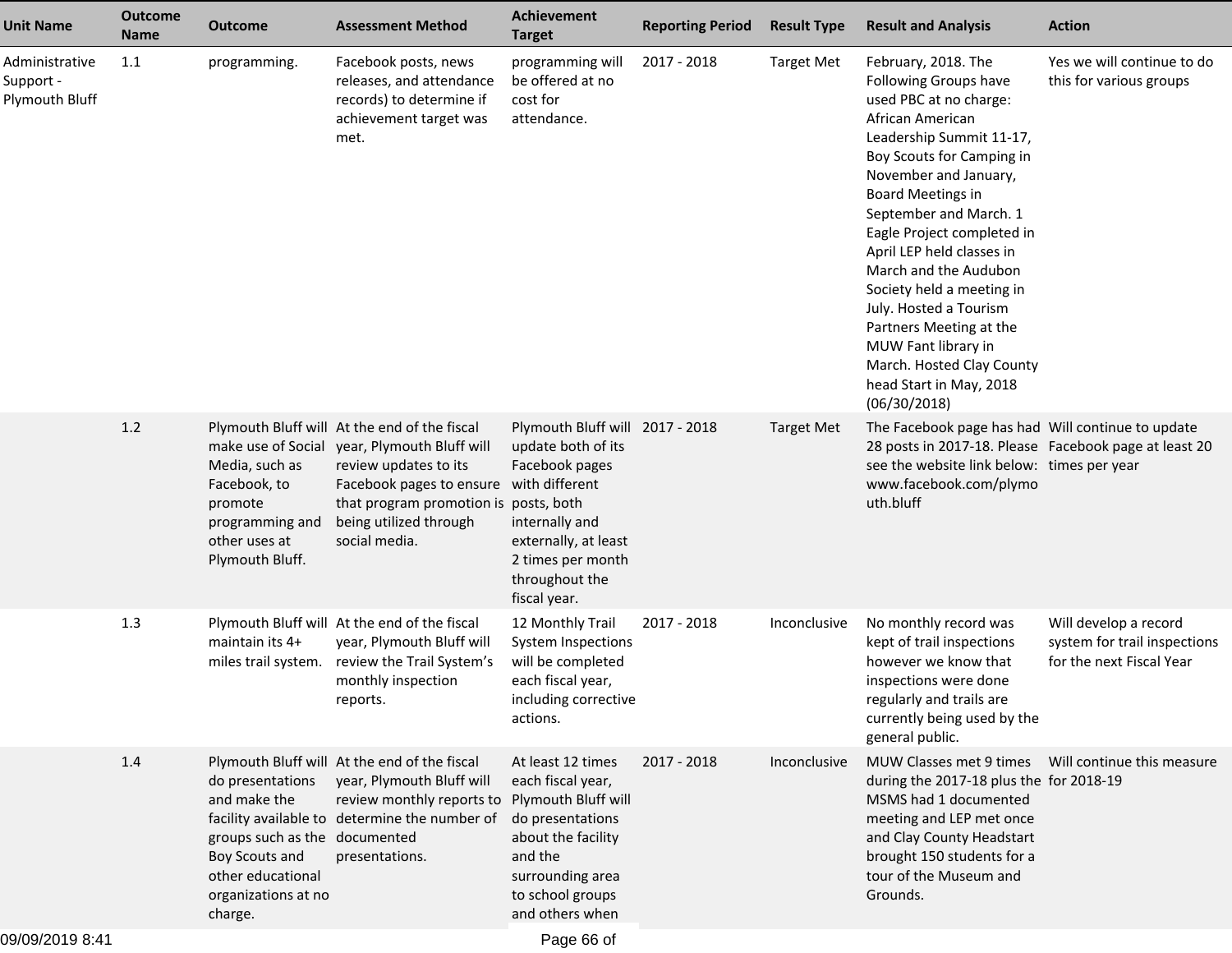| <b>Unit Name</b> | <b>Outcome</b><br><b>Name</b> | <b>Outcome</b>                                                                                                                             | <b>Assessment Method</b>                                                                                                                                                                                                                                                                  | <b>Achievement</b><br><b>Target</b>                                                                     | <b>Reporting Period</b> | <b>Result Type</b>       | <b>Result and Analysis</b>                                                                                                                                                                                               | <b>Action</b>                                                                                                      |
|------------------|-------------------------------|--------------------------------------------------------------------------------------------------------------------------------------------|-------------------------------------------------------------------------------------------------------------------------------------------------------------------------------------------------------------------------------------------------------------------------------------------|---------------------------------------------------------------------------------------------------------|-------------------------|--------------------------|--------------------------------------------------------------------------------------------------------------------------------------------------------------------------------------------------------------------------|--------------------------------------------------------------------------------------------------------------------|
|                  | 1.4                           | do presentations<br>and make the<br>groups such as the documented<br>Boy Scouts and<br>other educational<br>organizations at no<br>charge. | Plymouth Bluff will At the end of the fiscal<br>year, Plymouth Bluff will<br>review monthly reports to<br>facility available to determine the number of<br>presentations.                                                                                                                 | appropriate.                                                                                            | 2017 - 2018             | Inconclusive             | MUW Classes met 9 times<br>during the 2017-18 plus the for 2018-19<br>MSMS had 1 documented<br>meeting and LEP met once<br>and Clay County Headstart<br>brought 150 students for a<br>tour of the Museum and<br>Grounds. | Will continue this measure                                                                                         |
|                  |                               |                                                                                                                                            | At the end of the fiscal<br>year, Plymouth Bluff will<br>review monthly reports to per week by people<br>determine the number of<br>weekly visits.                                                                                                                                        | Plymouth Bluff will 2017 - 2018<br>average 50 visits<br>walking the<br>grounds and trails.              |                         | <b>Target Met</b>        | Based on the monthly<br>report census totals we<br>have averaged over 50<br>visits per week                                                                                                                              | Will continue this<br>assessment for 2018-19                                                                       |
|                  | 2.1                           | invite the MSU<br>Environmental<br>Science) to<br>continue to use<br>the facility each<br>fiscal year.                                     | Plymouth Bluff will At the end of the fiscal<br>year, Plymouth Bluff will<br>Project YES (Youth review the meetings log to Plymouth Bluff<br>determine if Project YES<br>held at least 10 meetings.                                                                                       | At least 10 Project 2017 - 2018<br>YES meetings at<br>Center each fiscal<br>year.                       |                         | Inconclusive             | Verbal contact was made in Discuss with supervisor<br>August 2017 but not<br>documented and Project<br>YES did not use PBC in last<br>year                                                                               | possible changes to this<br>Outcome.                                                                               |
|                  | 2.2                           | Enrichment<br>Program) to use<br>the facility.                                                                                             | Plymouth Bluff will At the end of the fiscal<br>invite the LEP (Life year, Plymouth Bluff will<br>review the meetings log to attended by the<br>determine if the Director<br>of Plymouth Bluff<br>attended at least 2 LEP<br>meetings.                                                    | At least 2 LEP<br>meetings will be<br>Director of<br>Plymouth Bluff<br>each fiscal year.                | 2017 - 2018             | <b>Target Met</b>        | The Director attended the<br>only Advisory Board<br>Meeting done in the last<br>Fiscal Year on August 24,<br>2017.                                                                                                       | Will continue to serve on<br>this Board for 2018-19. Will<br>track attendance at<br><b>Advisory Board Meetings</b> |
|                  |                               |                                                                                                                                            | At the end of the fiscal<br>year, Plymouth Bluff will<br>review the meetings log to<br>determine if the LEP held<br>at least 2 class meetings.                                                                                                                                            | At least 2 LEP class 2017 - 2018<br>meetings at<br><b>Plymouth Bluff</b><br>Center each fiscal<br>year. |                         | <b>Target Not</b><br>Met | 1Birding Class met in<br>March 2018. This was the<br>only documented visit;<br>however, they did come<br>back again.                                                                                                     | Continue this assessment<br>with improved<br>documentation procedures.                                             |
|                  | 2.3                           | Plymouth Bluff will At the end of the<br>invite the MUW<br>Science and Math<br>the facility for                                            | academic year, Plymouth<br>Bluff will review the<br>Department to use meetings log to determine meetings each<br>if the Science and Math<br>class/lab meetings. Department and all areas<br>of Student Engagement<br>and Learning held at least<br>8 class/lab meetings,<br>collectively. | Plymouth Bluff will 2017 - 2018<br>host at least 8<br>MUW class/lab<br>academic year.                   |                         | <b>Target Met</b>        | Science and Math has used<br>PBC at least 9 times over<br>the past year                                                                                                                                                  | Continue with a targeted<br>useage of 8 times per year.                                                            |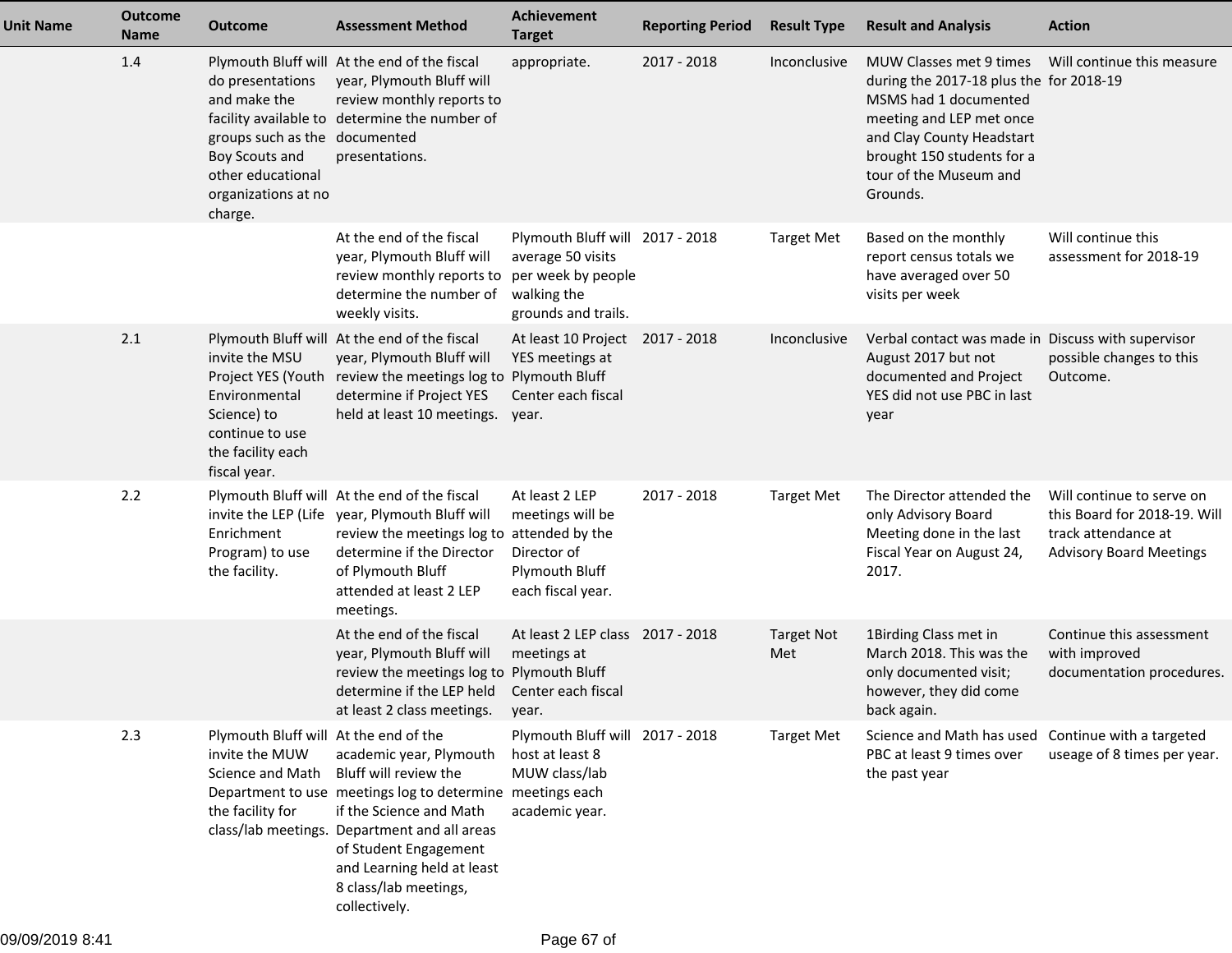| <b>Unit Name</b>                                 | <b>Outcome</b><br><b>Name</b> | <b>Outcome</b>                                                                                                                           | <b>Assessment Method</b>                                                                                                                                                                                  | <b>Achievement</b><br><b>Target</b>                                                                                                     | <b>Reporting Period</b> | <b>Result Type</b>       | <b>Result and Analysis</b>                                                                                                                                                                                        | <b>Action</b>                                                                                                                                                                                                                                                                                                                                      |
|--------------------------------------------------|-------------------------------|------------------------------------------------------------------------------------------------------------------------------------------|-----------------------------------------------------------------------------------------------------------------------------------------------------------------------------------------------------------|-----------------------------------------------------------------------------------------------------------------------------------------|-------------------------|--------------------------|-------------------------------------------------------------------------------------------------------------------------------------------------------------------------------------------------------------------|----------------------------------------------------------------------------------------------------------------------------------------------------------------------------------------------------------------------------------------------------------------------------------------------------------------------------------------------------|
| Administrative<br>Support - Police<br>Department | 1.1                           | The Police<br>Department will<br>promote<br>awareness of its<br>employees and<br>responsibilities<br>throughout the<br>university.       | The Police Department<br>will track<br>interactions/meetings<br>with student organizations organizations<br>(including Student<br>Government Association)<br>throughout the fiscal year<br>via a logbook. | 5% increase in<br>interactions/meeti<br>ngs with student<br>(including Student<br>Government<br>Association) from<br>the previous year. | $2017 - 2018$           | Inconclusive             | Due to departmental<br>change, the department<br>head did not share this<br>information with<br>department staff. The<br>department was unable to<br>keep an accurate log of<br>student organization<br>meetings. | Acting department head will<br>share this information with<br>staff. Staff will be instructed<br>to turn in any training<br>session logs.                                                                                                                                                                                                          |
|                                                  | 1.2                           | The Police<br>Department will<br>promote<br>reciprocal trust<br>between the<br>university<br>community and<br>the Police<br>Department.  | The Police Department<br>will track complaints filed<br>against the department at<br>the end of the fiscal year<br>via a logbook.                                                                         | 5% decrease in<br>complaints<br>submitted against<br>the police<br>department from<br>the previous year.                                | 2017 - 2018             | Inconclusive             | Due to departmental<br>change, the acting<br>department head was<br>unable to retrieve an<br>accurate log of<br>departmental complaints.                                                                          | The acting department head<br>will keep an accurate log of<br>departmental complaints.<br>Complaints will be<br>addressed in a timely and<br>consistent manner to<br>ensure that the<br>department's interaction<br>with the campus community<br>is positive.                                                                                      |
|                                                  | 2.1                           | The Police<br>Department will<br>make an effort to<br>provide a safe<br>environment for<br>faculty, staff,<br>students, and<br>visitors. | The Police Department<br>will analyze the number of filed offense<br>filed offense reports from<br>the crime log annually.                                                                                | 5% decrease in<br>reports annually<br>within MUW from<br>the previous year.                                                             | 2017 - 2018             | <b>Target Not</b><br>Met | The police department filed The department has just<br>175 incident reports taken<br>this past year, an increase<br>of 31 filed from the<br>previous year.                                                        | increased its staffing<br>numbers near it's budgeted<br>operational level. Increased<br>staffing will allow officers to<br>proactively patrol a larger<br>area of campus. A broader<br>area of patrol coverage<br>should reduce the number<br>of incident reports filed.                                                                           |
|                                                  | 2.2                           | The Police<br>Department will<br>make an effort to<br>broaden the<br>communication<br>among outside<br>agencies to<br>promote safety.    | The Police Department<br>will evaluate the number<br>of Memorandum of<br>Understandings (MOUs)<br>distributed to the outside agency outside of<br>agencies.                                               | The Police<br>Department will<br>secure at least one<br>new partnership<br>MUW each fiscal<br>year.                                     | 2017 - 2018             | Inconclusive             | Due to departmental<br>change, the acting<br>department head is<br>unaware of the status of<br>any Memorandum of<br>Understandings with E-911<br>and Columbus Fire and<br>Rescue.                                 | The W Police Department<br>will secure a partnership<br>with 1st responding<br>agencies within Lowndes<br>County. The W PD currently<br>has active MOUs with the<br><b>Columbus Police</b><br>Department and the<br>Lowndes County Sheriff's<br>Office. The W PD will work<br>towards securing MOUs<br>with E-911 and Columbus<br>Fire and Rescue. |
| Administrative<br>Support -                      | 1.1                           | Provide ongoing<br>purchasing, p-card, year, Resources                                                                                   | At the end of the fiscal                                                                                                                                                                                  | Train/assist<br>employees in the                                                                                                        | 2017 - 2018             | Inconclusive             | We are not able to<br>evaluate the results due to                                                                                                                                                                 | We will continue to offer<br>training in the areas of                                                                                                                                                                                                                                                                                              |
|                                                  |                               |                                                                                                                                          |                                                                                                                                                                                                           |                                                                                                                                         |                         |                          |                                                                                                                                                                                                                   |                                                                                                                                                                                                                                                                                                                                                    |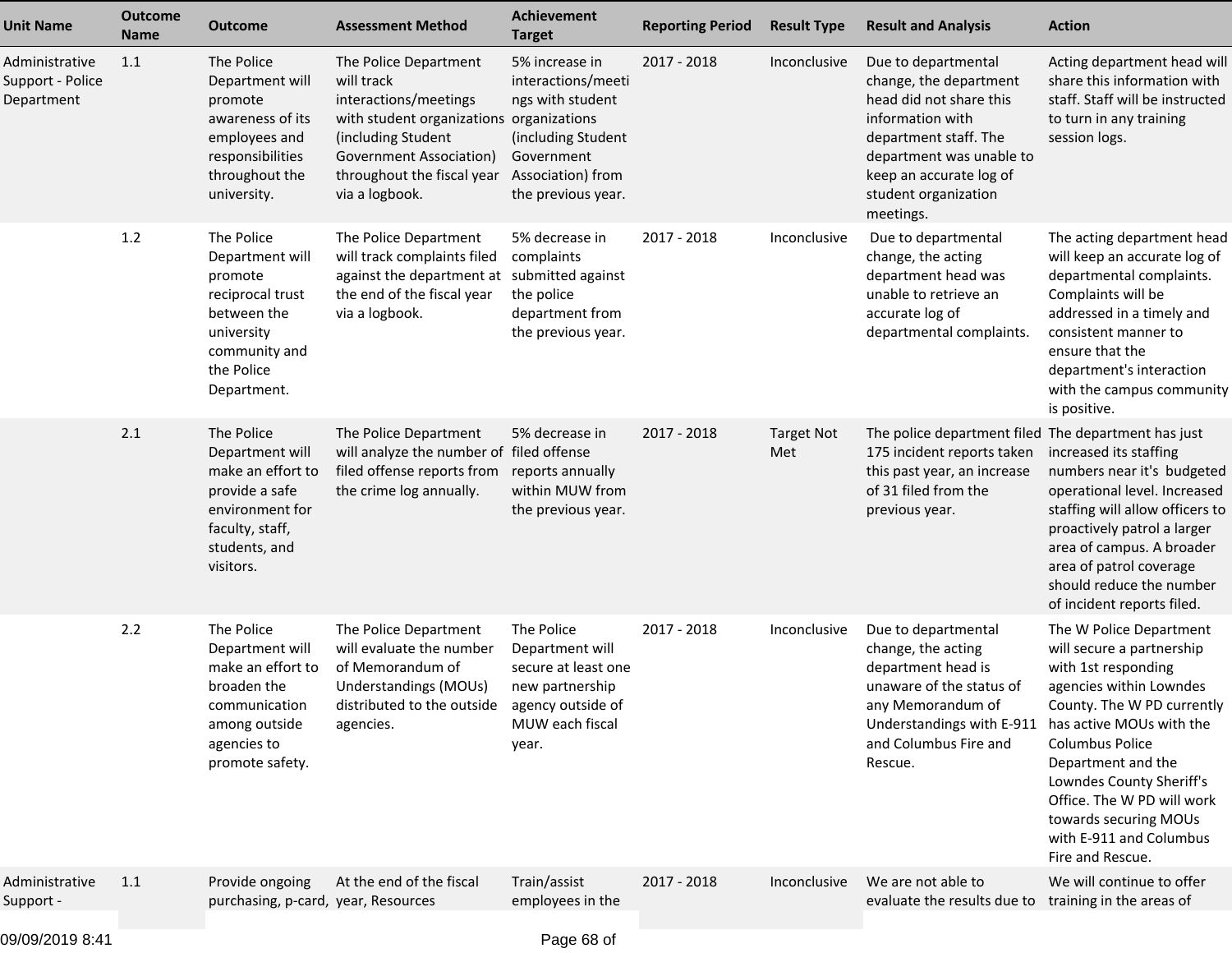| <b>Unit Name</b>        | <b>Outcome</b><br>Name | <b>Outcome</b>                                                                       | <b>Assessment Method</b>                                                                                                                                                                              | <b>Achievement</b><br><b>Target</b>                                       | <b>Reporting Period</b> | <b>Result Type</b> | <b>Result and Analysis</b>                                                                                                                                                                                                                                                                                                                                                                                     | <b>Action</b>                                                                                                                                                                                                                                                                                                                                                                                                                                                                                                                                                                                                                                      |
|-------------------------|------------------------|--------------------------------------------------------------------------------------|-------------------------------------------------------------------------------------------------------------------------------------------------------------------------------------------------------|---------------------------------------------------------------------------|-------------------------|--------------------|----------------------------------------------------------------------------------------------------------------------------------------------------------------------------------------------------------------------------------------------------------------------------------------------------------------------------------------------------------------------------------------------------------------|----------------------------------------------------------------------------------------------------------------------------------------------------------------------------------------------------------------------------------------------------------------------------------------------------------------------------------------------------------------------------------------------------------------------------------------------------------------------------------------------------------------------------------------------------------------------------------------------------------------------------------------------------|
| Resources<br>Management | 1.1                    | property & Virtual<br><b>EMS</b> training as<br>needed to all<br>departments.        | Management will review<br>the Training Sessions Log<br>to determine if there was<br>an increase by 5% of<br>employees who received<br>purchasing training.                                            | area of purchasing<br>by an increase of<br>5%.                            | 2017 - 2018             | Inconclusive       | not being able to track the<br>number of employees<br>trained. This is due to not<br>being able to locate the log<br>due to one employee<br>leaving and two moves<br>during the year. This will be forward.<br>corrected by having a<br>shared file that may be<br>accessed by all Resources<br>Management employees.                                                                                          | procurement, property,<br>EMS, and p-card. We will<br>ensure that all training is<br>documented and shared so<br>that we can easily retrieve<br>this information going                                                                                                                                                                                                                                                                                                                                                                                                                                                                             |
|                         | 1.2                    | transaction<br>volume. Eliminate<br>the need for small<br>dollar purchase<br>orders. | Reduce purchasing At the end of the fiscal<br>year, Resources<br>Management will review<br>the Purchase Orders<br>Report to determine an<br>increase/decrease in the<br>number of purchase<br>orders. | Reduce the<br>number of<br>purchase orders<br>printed each year<br>by 5%. | 2017 - 2018             | Inconclusive       | Due to budget cuts, we<br>were asked to lower most<br>P-card limits. As a result,<br>we were not able to<br>increase our UMB rebate<br>check amount.<br>We will continue to<br>develop sound and useful<br>procurement procedures in<br>order to measure and<br>improve procurement and<br>vendor performance in<br>support of university<br>planning, conducted<br>through a fair and<br>transparent process. | We will continue to make<br>every effort to train<br>departments in the proper<br>use of P-cards to ensure<br>that small dollar purchases<br>are made using the P-cards.<br>Resources Management will<br>continue to communicate<br>with all departments to<br>deliver a procurement<br>service that supports the<br>activities of the University<br>now and in the future. We<br>will continue to works with<br>all departments to ensure<br>all State procurement laws<br>are followed and strive to<br>offer more training to<br>communicate changes as<br>they may occur. In addition,<br>we will add updates to our<br>website as they occur. |
|                         | 2.1                    | Ensure that all<br>student packages<br>are delivered in a<br>timely manner.          | At the end of the fiscal<br>year, Resources<br>Management will review<br>the Delivery Report to<br>determine the percentage<br>of packages that were<br>delivered the same or next<br>day.            | Deliver 95% of the 2017 - 2018<br>packages on time.                       |                         | Inconclusive       | Resources Managment is<br>no longer responsible for<br>receiving. No data<br>collected.                                                                                                                                                                                                                                                                                                                        | I would like to change this<br>to ensuring that MUW<br>property assets are properly<br>maintained.                                                                                                                                                                                                                                                                                                                                                                                                                                                                                                                                                 |
|                         | 2.2                    | Offer virtual EMS<br>training to all<br>student<br>organizations.                    | At the end of the fiscal<br>year, Resources<br>Management will review<br>the Training Sessions Log                                                                                                    | Participation of all<br>student<br>organizations'<br>members that         | 2017 - 2018             | Inconclusive       | Student Services has new<br>procedures in place to<br>process student group<br>reservations for facilities.                                                                                                                                                                                                                                                                                                    | For this reason, I would like<br>to change this to some sort<br>of event management<br>reporting that we can track                                                                                                                                                                                                                                                                                                                                                                                                                                                                                                                                 |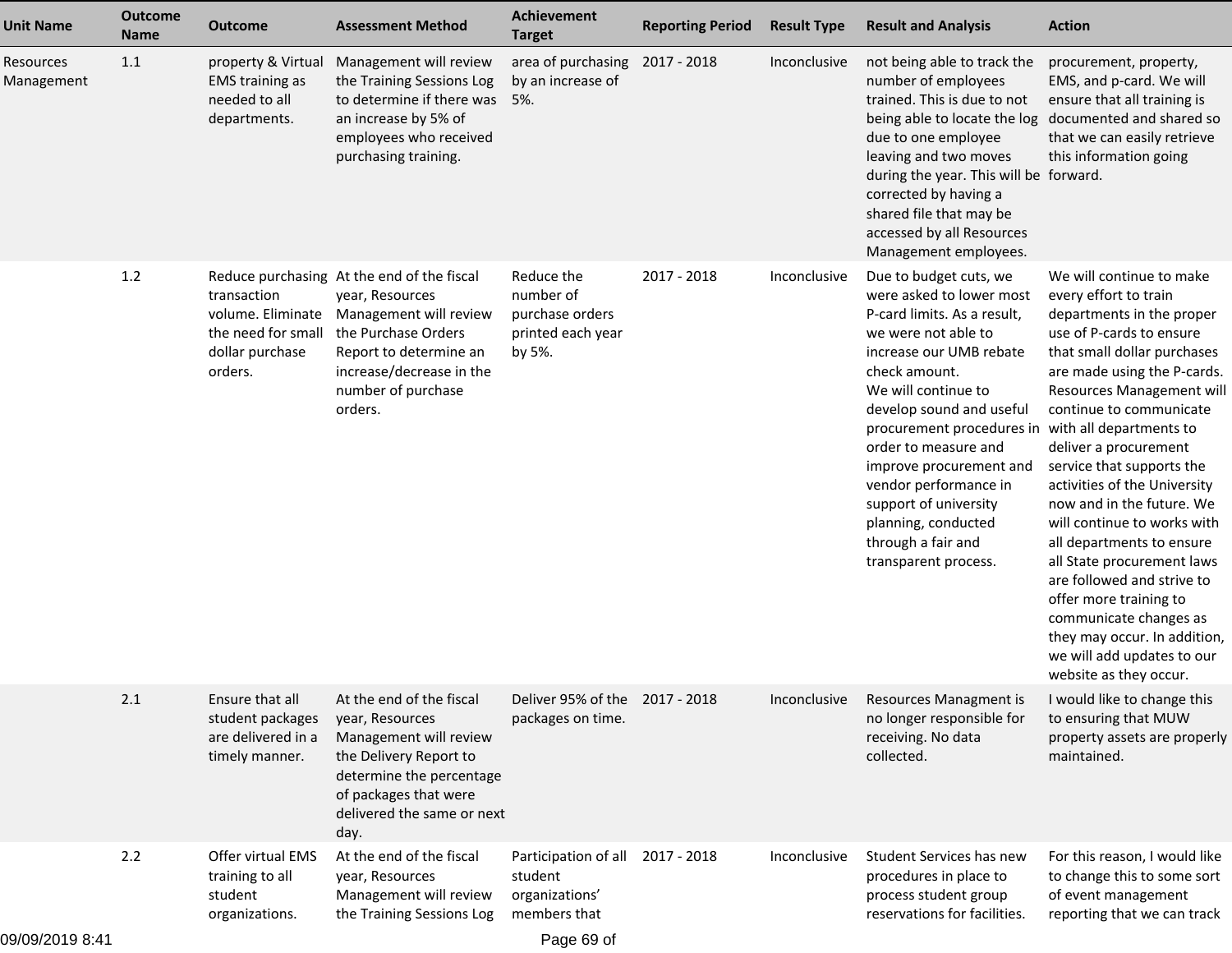| <b>Unit Name</b>                                             | <b>Outcome</b><br><b>Name</b> | <b>Outcome</b>                                                                                                                                                 | <b>Assessment Method</b>                                                                                                                                                                                                                                       | Achievement<br><b>Target</b>                                                                                                                    | <b>Reporting Period</b> | <b>Result Type</b> | <b>Result and Analysis</b>                                                                                                                                                                                                                                                                                                  | <b>Action</b>                                                                                                               |
|--------------------------------------------------------------|-------------------------------|----------------------------------------------------------------------------------------------------------------------------------------------------------------|----------------------------------------------------------------------------------------------------------------------------------------------------------------------------------------------------------------------------------------------------------------|-------------------------------------------------------------------------------------------------------------------------------------------------|-------------------------|--------------------|-----------------------------------------------------------------------------------------------------------------------------------------------------------------------------------------------------------------------------------------------------------------------------------------------------------------------------|-----------------------------------------------------------------------------------------------------------------------------|
|                                                              | 2.2                           | Offer virtual EMS<br>training to all<br>student<br>organizations.                                                                                              | to determine if there was<br>an increase of 5% of<br>members from all student<br>organizations as a whole<br>who received EMS<br>training.                                                                                                                     | reserve facilities<br>will increase by 5%.                                                                                                      | 2017 - 2018             | Inconclusive       | Therefore, there was no<br>training needed from our<br>department.                                                                                                                                                                                                                                                          | to ensure that all MUW<br>events are handled<br>properly.                                                                   |
| Administrative<br>Support -<br>Systems and<br><b>Network</b> | 1.1                           | Systems &<br>Network will<br>perform annual<br>audit of user<br>account access<br>against HR e-mail<br>non-employment<br>notices.                              | Systems & Network will<br>verify Active Directory<br>(AD) services account<br>status is disabled for<br>unemployed users.                                                                                                                                      | 100% of AD<br>services account<br>access is disabled<br>for non-employed<br>user accounts<br>without emeritus<br>status.                        | 2017 - 2018             | <b>Target Met</b>  | Per HR e-mail non-<br>employment notice<br>validations, audit of user<br>account deactivation<br>(without emeritus status)<br>resulted in 55 out of 55<br>(100%) accounts<br>deactivated.                                                                                                                                   | Systems & Networks<br>continues to verify and<br>audit AD account access<br>against HR e-mail non-<br>employment notices.   |
|                                                              | 1.2                           | Systems &<br>Network will<br>evaluate and<br>optimize Internet<br>bandwidth to<br>support advancing<br>business processes<br>and the campus<br>infrastructure. | Throughout the fiscal<br>year, IT staff will monitor<br>Internet gateway router<br>bandwidth speeds to<br>determine circuit<br>bandwidth usage.                                                                                                                | Consistent<br>bandwidth values<br>less than 50% of<br>total available<br>Internet circuit<br>bandwidth<br>throughout the<br>fiscal year.        | 2017 - 2018             | <b>Target Met</b>  | Based on In/Out Traffic<br>Utilization analysis of<br>bandwidth transmitted<br>between 02/09/2018-<br>06/08/2018, average<br>bandwidth utilization<br>reported below 300Mbps<br>(30%) of available 1Gbps<br>Internet circuit. In/Out<br><b>Bits/Traffic Utilization</b><br>graphs are included to<br>show reported results. | Systems & Networks will<br>continue to monitor<br>bandwidth utilization.                                                    |
|                                                              | 1.3                           | Systems &<br>Network will<br>assess and<br>monitor campus<br>needs and provide task-specific online<br>training videos as<br>needed.                           | Throughout the fiscal<br>year, Systems & Network<br>will work with user<br>departments to develop<br>training videos. At the end<br>of the fiscal year, Systems<br>& Network will review the<br>number of new online<br>training videos provided<br>for users. | Provide 2 new<br>online training<br>videos for users.                                                                                           | 2017 - 2018             | <b>Target Met</b>  | Systems & Networks<br>provided multiple online<br>training videos and<br>documentation for<br>respective users.                                                                                                                                                                                                             | Systems & Networks will<br>continue to provide training<br>videos and/or<br>documentation to<br>respective users as needed. |
|                                                              | 2.1                           | Systems &<br>Network will look<br>for possible ways<br>to provide high<br>levels of student<br>satisfaction.                                                   | Systems & Network will<br>analyze the results of the<br><b>Student Technology</b><br>survey at the end of the<br>fiscal year to determine<br>their level of satisfaction.                                                                                      | 75% of students<br>participating in the<br>Student<br><b>Technology Survey</b><br>will give an overall<br>satisfied rating<br>with the services | 2017 - 2018             | <b>Target Met</b>  | The Student Technology<br>Survey was released in<br>April 2018. Of the 2387<br>enrollments, 1209<br>responded to the survey -<br>50.65% participation rate.                                                                                                                                                                 | Systems & Networks will<br>continue to look for possible<br>ways to provide high levels<br>of student satisfaction.         |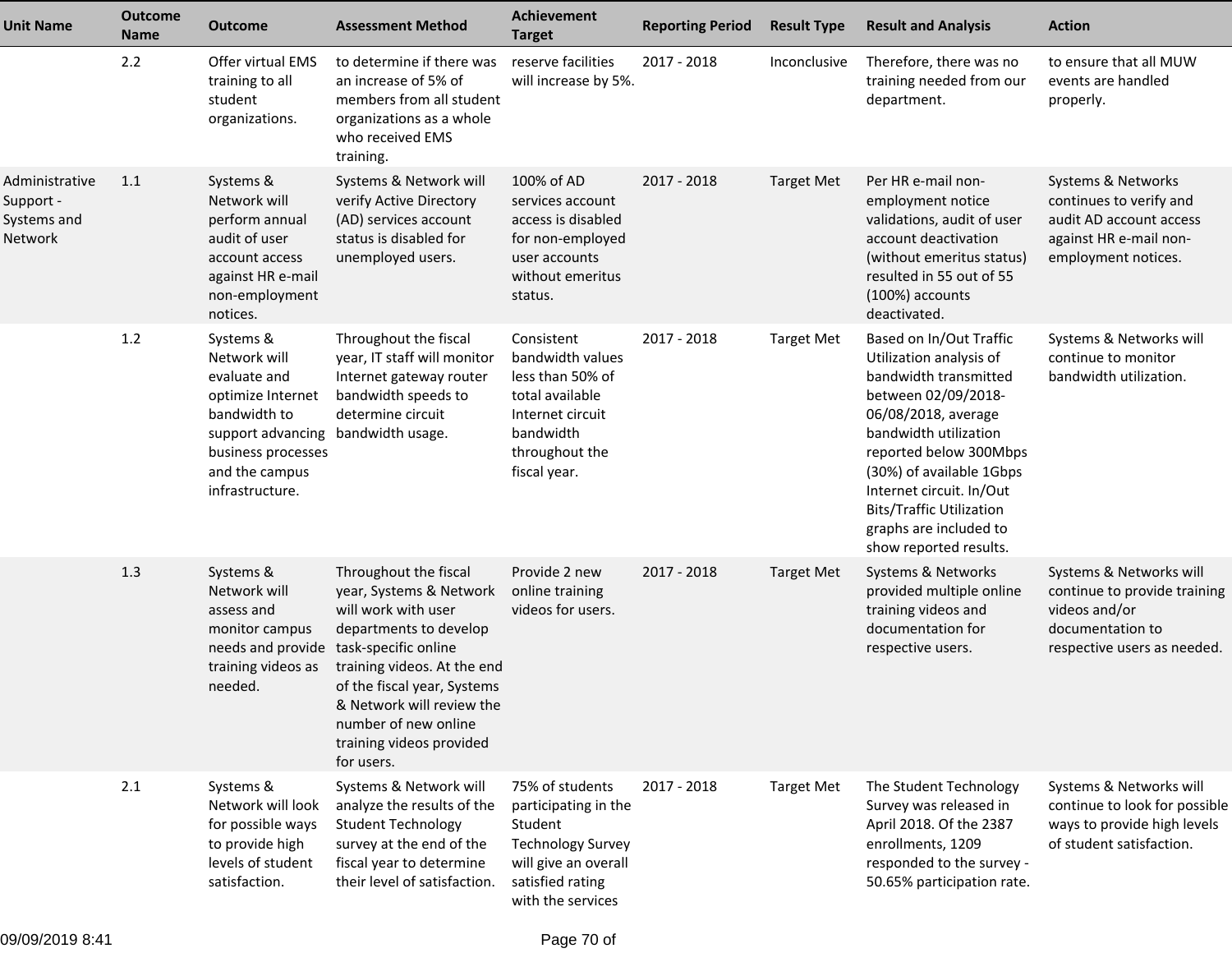| <b>Unit Name</b> | <b>Outcome</b><br>Name | <b>Outcome</b>                                                                                               | <b>Assessment Method</b>                                                                                                                                                  | <b>Achievement</b><br><b>Target</b>                        | <b>Reporting Period</b> | <b>Result Type</b> | <b>Result and Analysis</b>                                                                                                                                                                                                                                                                                                                     | <b>Action</b>                                                                                                       |
|------------------|------------------------|--------------------------------------------------------------------------------------------------------------|---------------------------------------------------------------------------------------------------------------------------------------------------------------------------|------------------------------------------------------------|-------------------------|--------------------|------------------------------------------------------------------------------------------------------------------------------------------------------------------------------------------------------------------------------------------------------------------------------------------------------------------------------------------------|---------------------------------------------------------------------------------------------------------------------|
|                  | $2.1\,$                | Systems &<br>Network will look<br>for possible ways<br>to provide high<br>levels of student<br>satisfaction. | Systems & Network will<br>analyze the results of the<br><b>Student Technology</b><br>survey at the end of the<br>fiscal year to determine<br>their level of satisfaction. | offered through<br>the Systems &<br>Network<br>department. | 2017 - 2018             | <b>Target Met</b>  | The Student Technology<br>Survey reported out the<br>following satisfaction<br>ratings for services<br>provided by the Systems<br>and Network department.<br>*For the Office 365,<br>GoogleDocs, Portal, and<br>WiFi, those students'<br>responses that were "Not<br>Applicable" were taken out<br>of the total number of<br>responses amount. | Systems & Networks will<br>continue to look for possible<br>ways to provide high levels<br>of student satisfaction. |
|                  |                        |                                                                                                              |                                                                                                                                                                           |                                                            |                         |                    | Systems & Networks<br>analyzed a Student<br>Technology survey to<br>determine satisfaction<br>levels in respective areas of<br>IT. Individual category and<br>overall satisfaction ratings<br>are below:                                                                                                                                       |                                                                                                                     |
|                  |                        |                                                                                                              |                                                                                                                                                                           |                                                            |                         |                    | Office 365:<br>Very Satisfied (495/1005)<br>49.25%<br>Satisfied (326/1005)<br>32.44%<br><b>Satisfaction Rating</b><br>(821/1005) 81.69%%                                                                                                                                                                                                       |                                                                                                                     |
|                  |                        |                                                                                                              |                                                                                                                                                                           |                                                            |                         |                    | GoogleDocs:<br>Very Satisfied (475/1024)<br>46.39%<br>Satisfied (356/1024)<br>34.77%<br><b>Satisfaction Rating</b><br>(831/1024) 81.16%                                                                                                                                                                                                        |                                                                                                                     |
|                  |                        |                                                                                                              |                                                                                                                                                                           |                                                            |                         |                    | Portal:<br>Very Satisfied (492/1144)<br>43.00%<br>Satisfied (433/1144)<br>37.85%<br><b>Satisfaction Rating</b><br>(925/1144) 80.85%                                                                                                                                                                                                            |                                                                                                                     |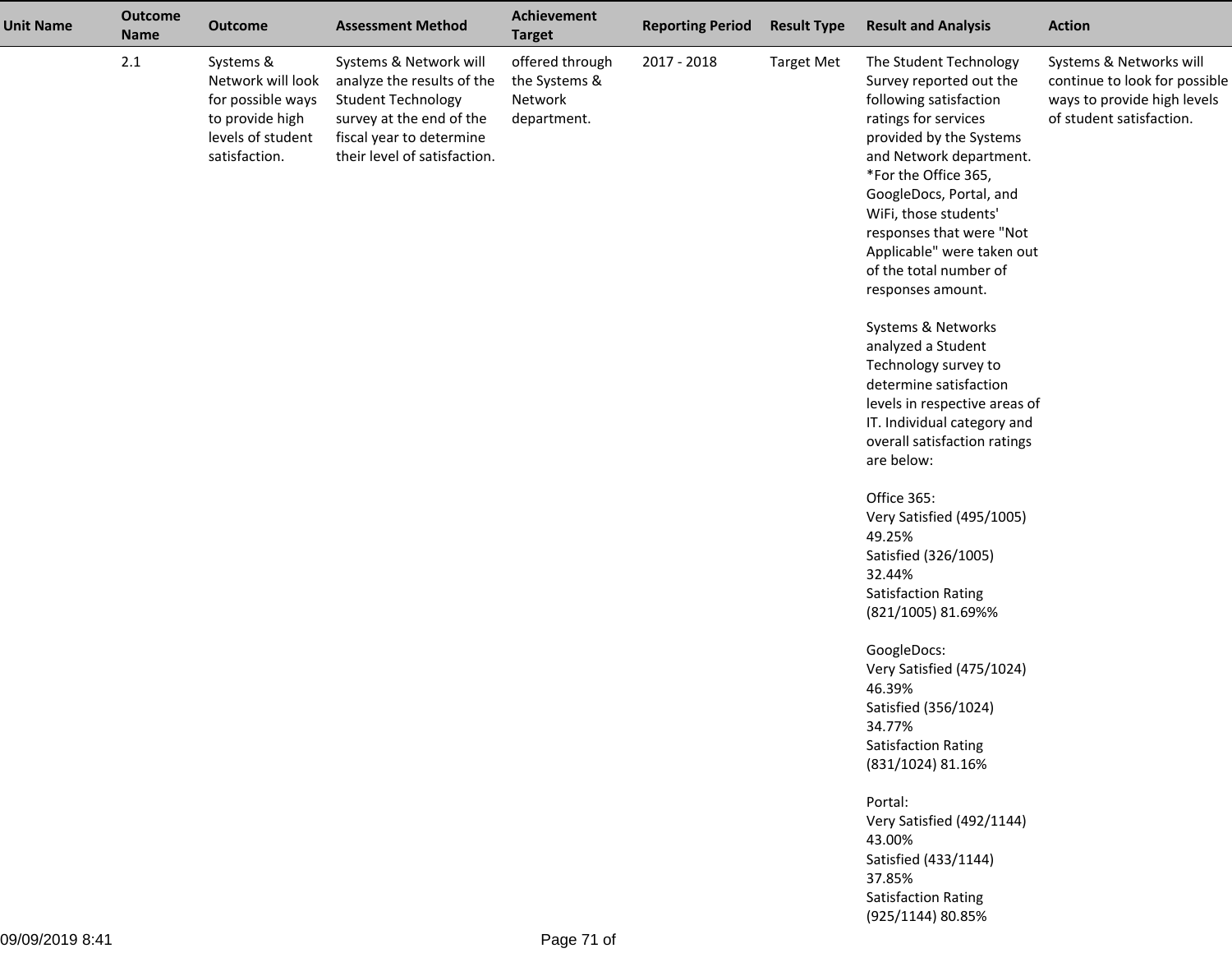| <b>Unit Name</b>                                        | <b>Outcome</b><br><b>Name</b> | <b>Outcome</b>                                                                                                                                                                                                                       | <b>Assessment Method</b>                                                                                                                                                            | Achievement<br><b>Target</b>                                                                                                                                                                                                                                     | <b>Reporting Period</b> | <b>Result Type</b>       | <b>Result and Analysis</b>                                                                                                                                                                                                                                                                                                                                                                                                              | <b>Action</b>                                                                                                                                                                                                                                                                                                        |
|---------------------------------------------------------|-------------------------------|--------------------------------------------------------------------------------------------------------------------------------------------------------------------------------------------------------------------------------------|-------------------------------------------------------------------------------------------------------------------------------------------------------------------------------------|------------------------------------------------------------------------------------------------------------------------------------------------------------------------------------------------------------------------------------------------------------------|-------------------------|--------------------------|-----------------------------------------------------------------------------------------------------------------------------------------------------------------------------------------------------------------------------------------------------------------------------------------------------------------------------------------------------------------------------------------------------------------------------------------|----------------------------------------------------------------------------------------------------------------------------------------------------------------------------------------------------------------------------------------------------------------------------------------------------------------------|
|                                                         | 2.1                           | Systems &<br>Network will look<br>for possible ways<br>to provide high<br>levels of student<br>satisfaction.                                                                                                                         | Systems & Network will<br>analyze the results of the<br><b>Student Technology</b><br>survey at the end of the<br>fiscal year to determine<br>their level of satisfaction.           | 75% of students<br>participating in the<br>Student<br><b>Technology Survey</b><br>will give an overall<br>satisfied rating<br>with the services<br>offered through<br>the Systems &<br>Network<br>department.                                                    | 2017 - 2018             | <b>Target Met</b>        | WiFi:<br>Very Satisfied (316/931)<br>33.94%<br>Satisfied (273/931) 29.32%<br><b>Satisfaction Rating</b><br>(589/931) 63.26%<br>Tech Support:<br>Very Satisfied (297/680)<br>43.68%<br>Satisfied (171/680) 25.15%<br><b>Satisfaction Rating</b><br>(468/680) 68.83%<br><b>Overall Satisfaction Rating</b><br>(81.69+81.16+80.85+63.26<br>$+68.83$ )/5 = 75.16%                                                                           | Systems & Networks will<br>continue to look for possible<br>ways to provide high levels<br>of student satisfaction.                                                                                                                                                                                                  |
| Administrative<br>Support -<br>University<br>Accounting | 1.1                           | Provide ongoing<br>budget training to<br>all Budget<br>Managers and<br>Administrative<br>Assistants to<br>ensure that they<br>are well-equipped<br>to have a clear<br>understanding of<br>the budget(s)<br>under their<br>authority. | University Accounting will<br>keep an attendance<br>record of all budget<br>training sessions and<br>review the record to<br>determine if achievement<br>target was met.            | University<br>Accounting will<br>provide one budget<br>training session per<br>year for budget<br>managers and<br>administrative<br>assistants, one in<br>the Fall semester.<br>Also, the<br>department will<br>provide<br>individualized<br>training as needed. | 2017 - 2018             | <b>Target Not</b><br>Met | No group budget training<br>sessions were held this<br>year, however, nine (9)<br>individual training sessions<br>were conducted. No group<br>budget training sessions<br>were held due to the fact<br>that we had very few new<br>budget managers and<br>administrative assistants,<br>most had been through<br>budget training before.<br>Those who had not been<br>through training in the past<br>requested individual<br>training. | Provide one group training<br>at the start of the fall<br>semester when new<br>faculty's contracts begin.<br>Additionally, we'll do<br>individualized training on an<br>as needed basis.                                                                                                                             |
|                                                         | 1.2                           | the University's<br>Travel Policy and<br>Procedures to<br>ensure that State<br>Travel Policies are<br>being followed and and Procedures.<br>reimbursement<br>requests are not<br>delayed due to<br>improper                          | Provide training on Conduct a survey of<br>faculty and staff to<br>determine whether they<br>have a clear<br>understanding of the<br>University's Travel Policies Travel Policy and | 90% of the survey<br>participants will<br>have a clear<br>understanding of<br>the University's<br>Procedures.                                                                                                                                                    | 2017 - 2018             | <b>Target Not</b><br>Met | No group Travel training<br>sessions were held this<br>year, nine (9)) individual<br>training sessions were<br>conducted. No group Travel Additionally, we'll do<br>due to the fact that we had<br>very few new budget<br>managers and<br>administrative assistants,<br>most had been through                                                                                                                                           | Provide one group training<br>at the start of the fall<br>semester when new<br>faculty's contracts begin.<br>training sessions were held individualized training on an<br>as needed basis. Conduct a<br>survey of all individuals<br>trained, both individual and<br>group to determine<br>whether they have a clear |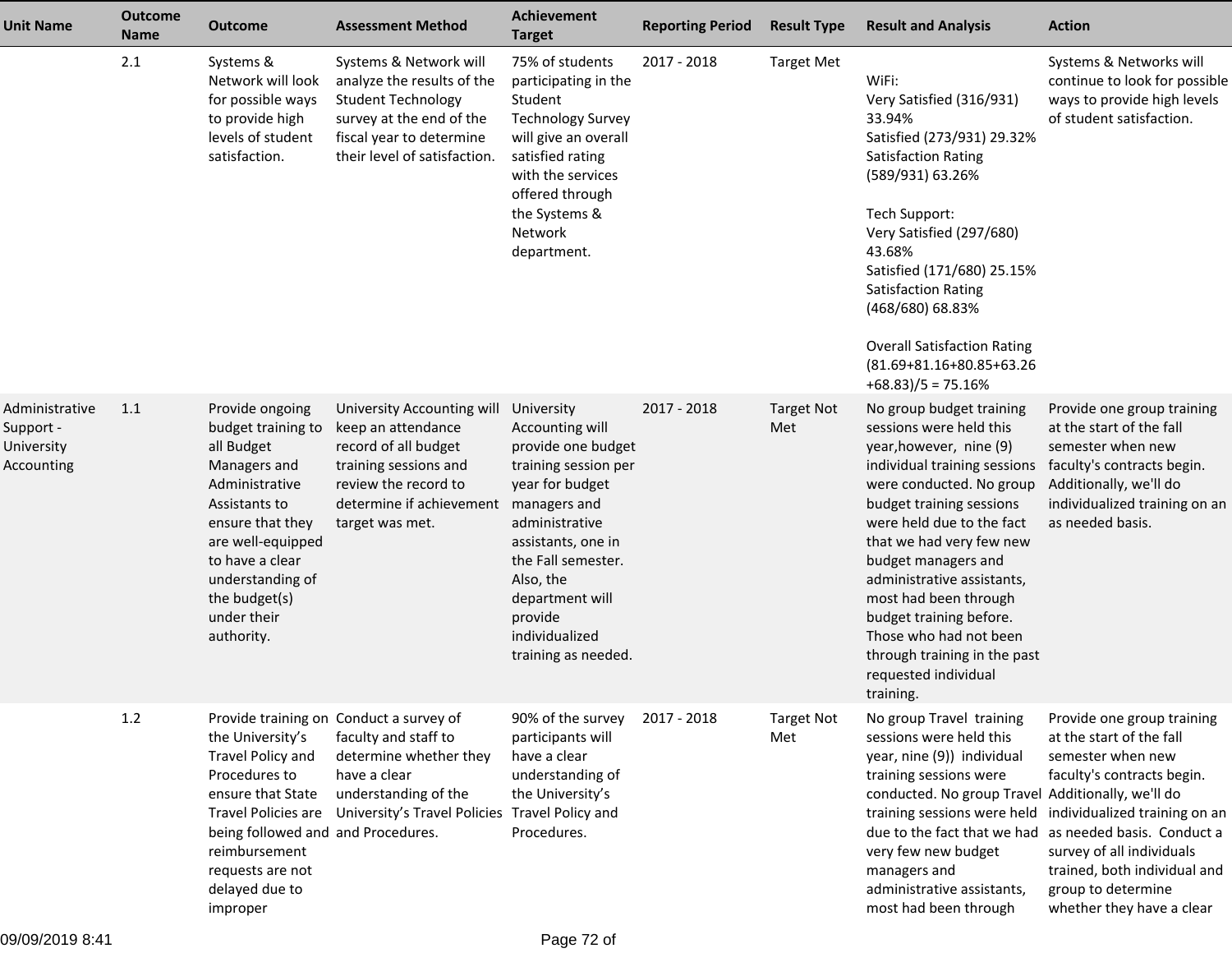| <b>Unit Name</b> | <b>Outcome</b><br><b>Name</b> | <b>Outcome</b>                                                                                                    | <b>Assessment Method</b>                                                                                                                                                                                                                                                                                                                                             | <b>Achievement</b><br><b>Target</b>                                                                              | <b>Reporting Period</b> | <b>Result Type</b>       | <b>Result and Analysis</b>                                                                                                                                                                                                                                                                              | <b>Action</b>                                                                                                                                                                                                                                                                                                                                                                                                                                                                                                                                           |
|------------------|-------------------------------|-------------------------------------------------------------------------------------------------------------------|----------------------------------------------------------------------------------------------------------------------------------------------------------------------------------------------------------------------------------------------------------------------------------------------------------------------------------------------------------------------|------------------------------------------------------------------------------------------------------------------|-------------------------|--------------------------|---------------------------------------------------------------------------------------------------------------------------------------------------------------------------------------------------------------------------------------------------------------------------------------------------------|---------------------------------------------------------------------------------------------------------------------------------------------------------------------------------------------------------------------------------------------------------------------------------------------------------------------------------------------------------------------------------------------------------------------------------------------------------------------------------------------------------------------------------------------------------|
|                  | 1.2                           | submission.                                                                                                       | Conduct a survey of<br>faculty and staff to<br>determine whether they<br>have a clear<br>understanding of the<br>University's Travel Policies Travel Policy and<br>and Procedures.                                                                                                                                                                                   | 90% of the survey<br>participants will<br>have a clear<br>understanding of<br>the University's<br>Procedures.    | 2017 - 2018             | <b>Target Not</b><br>Met | budget training before.<br>Those who had not been<br>through training in the past and Procedures.<br>requested individual<br>training. Those who<br>received individual training<br>were not given a survey to<br>determine their<br>understanding of the<br>material presented.                        | understanding of the<br>University's Travel Policies                                                                                                                                                                                                                                                                                                                                                                                                                                                                                                    |
|                  | 1.3                           | Reduce the<br>number of<br>outstanding<br>purchase orders<br>that roll over at<br>the end of each<br>fiscal year. | At the end of the fiscal<br>year the Open<br>Encumbrance Report will<br>be ran to determine dollar the dollar values<br>values of open<br>encumbrances rolling<br>over. When assessing the<br>report, the Director of<br>University Accounting will<br>bear in mind any<br>extenuating circumstances<br>that follow outstanding<br>purchases orders as<br>necessary. | The dollar values of 2017 - 2018<br>purchase orders<br>will be 3% less than<br>from the previous<br>fiscal year. |                         | Inconclusive             | Inconclusive - results are<br>not available at the time<br>this report is due. To<br>coincide with the<br>assessment reporting cycle,<br>the Open Encumbrance<br>Report will be one fiscal<br>year behind. Therefore,<br>next year's results will be<br>based on the 17-18 report.                      | At the end of the fiscal year<br>the Open Encumbrance<br>Report will be ran to<br>determine the dollar values<br>of open encumbrances<br>rolling over. When assessing<br>the report, the Director of<br>University Accounting will<br>bear in mind any<br>extenuating circumstances<br>that follow outstanding<br>purchases orders as<br>necessary. To coincide with<br>the assessment reporting<br>cycle, the Open<br>Encumbrance Report will be<br>one fiscal year behind.<br>Therefore, next year's<br>results will be based on the<br>17-18 report. |
|                  | 2.1                           | takes to process a<br>Request for<br>Reversal of Fees<br>Reversal of Fees<br>the process.                         | Reduce the time it Keep a notebook of all<br>Requests for Reversal of<br>Fees in a central location<br>and each year create a<br>with a Request for table of length of time to<br>process the request.<br>Form to streamline Additionally, track the<br>reason for Request for<br>Reversal of Fees.                                                                  | Only 5% of<br>requests for<br>reversal of fees will<br>be due to<br>administrative<br>errors.                    | 2017 - 2018             | <b>Target Not</b><br>Met | Only 1 out of 6 of the<br>Requests for Reversal of<br>Fees was due to an<br>administrative error, which handling Requests for<br>computes to 33%. Target<br>% was small and<br>unrealistic, therefore,<br>target was not obtained.<br>The process was a new one<br>for FY18 and needs some<br>revision. | While reviewing the results,<br>I concluded that University<br>Accounting is not strictly<br>Reversal of Fees but rather<br>many various account<br>inquires that cannot be<br>resolved during the<br>telephone call and require<br>research. We will track the<br>various account inquiries<br>and track the reason for<br>each inquiry. The target will<br>need to be revised.                                                                                                                                                                        |
|                  |                               |                                                                                                                   | Keep a spreadsheet that                                                                                                                                                                                                                                                                                                                                              | At least 85% of the 2017 - 2018                                                                                  |                         | <b>Target Not</b>        | 33% of the Request for                                                                                                                                                                                                                                                                                  | While reviewing the results,                                                                                                                                                                                                                                                                                                                                                                                                                                                                                                                            |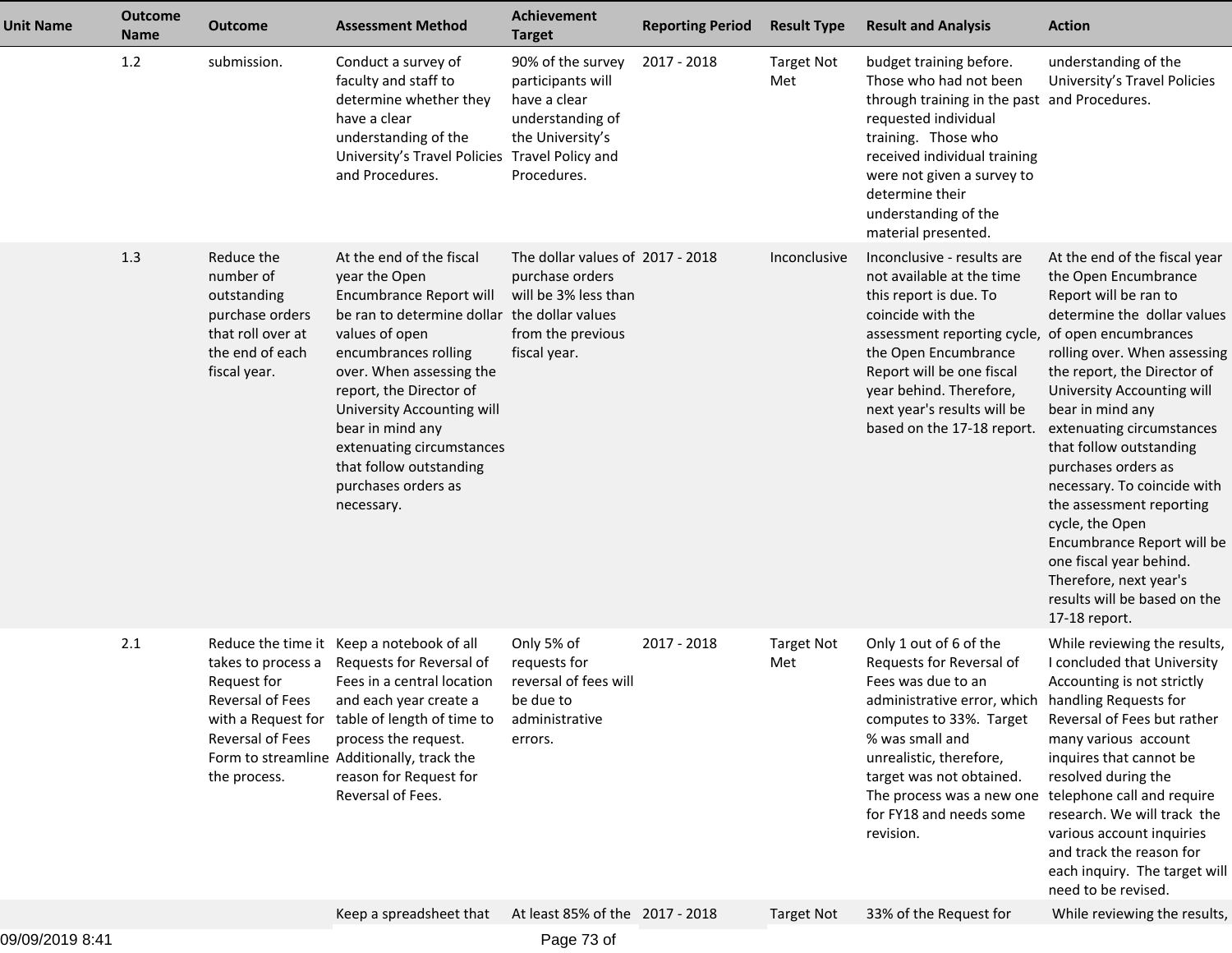| <b>Unit Name</b>                                       | <b>Outcome</b><br><b>Name</b> | <b>Outcome</b>                                                                                                                                                                                                                                                                   | <b>Assessment Method</b>                                                                                                                                                                                                                                                                                                  | Achievement<br><b>Target</b>                                        | <b>Reporting Period</b> | <b>Result Type</b>       | <b>Result and Analysis</b>                                                                                                                                                                                                                                                                                 | <b>Action</b>                                                                                                                                                                                                                                                                                                                                                                                                                                                                    |
|--------------------------------------------------------|-------------------------------|----------------------------------------------------------------------------------------------------------------------------------------------------------------------------------------------------------------------------------------------------------------------------------|---------------------------------------------------------------------------------------------------------------------------------------------------------------------------------------------------------------------------------------------------------------------------------------------------------------------------|---------------------------------------------------------------------|-------------------------|--------------------------|------------------------------------------------------------------------------------------------------------------------------------------------------------------------------------------------------------------------------------------------------------------------------------------------------------|----------------------------------------------------------------------------------------------------------------------------------------------------------------------------------------------------------------------------------------------------------------------------------------------------------------------------------------------------------------------------------------------------------------------------------------------------------------------------------|
|                                                        |                               |                                                                                                                                                                                                                                                                                  | accounts for all Account<br>Inquiries that logs the type Request will be<br>and time of submissions<br>and the date of process<br>completions. Original files less.<br>will be held in the office of<br>University Accounting.                                                                                            | <b>Reversal for Fees</b><br>processed in 5<br>business days or      | 2017 - 2018             | Met                      | Reversal of Fees were<br>processed in 5 days or less.<br>In each instance the facts<br>had to be researched with<br>different departments and<br>instructors. There were<br>delays in getting responses<br>from those individuals that<br>were contacted regarding<br>the request for reversal of<br>fees. | I concluded that University<br>Accounting is not strictly<br>handling Requests for<br>Reversal of Fees but rather<br>many various account<br>inquires that cannot be<br>resolved during the<br>telephone call and require<br>research. We will track the<br>various account inquiries<br>and track the response time<br>for each inquiry. At least<br>85% of the Account Inquires<br>will be processed in 5 days<br>or less.                                                     |
| Administrative<br>Support -<br>University<br>Relations | 1.1                           | Increase web<br>traffic to the<br>university's<br>homepage and<br>social media<br>accounts by<br>developing<br>web/digital<br>presence (via<br>announcements,<br>web/press<br>releases, videos)<br>that encourage<br>interaction with<br>students, faculty,<br>staff and alumni. | At the end of the fiscal<br>year, University Relations<br>will utilize Google<br>Analytics to track<br>awareness and traffic to<br>digital media presence<br>and compare the results<br>to the previous fiscal<br>year's data to determine<br>an increase/decrease in<br>web traffic.                                     | 10% increase in<br>web traffic from<br>the previous fiscal<br>year. | 2017 - 2018             | <b>Target Not</b><br>Met | Web: Page Views +0.36<br>percent; Sessions: -3.66<br>percent; Users: +6.86<br>percent                                                                                                                                                                                                                      | Overall, while web traffic<br>was up, the overall goal of<br>10 percent was not met.<br>There have been many<br>changes with Facebook's<br>algorithms, which is a<br>source for driving traffic to<br>the university's website. At<br>this point, it is hard to<br>determine how those<br>changes have affected<br>driving traffic to the website<br>if any. We may need to<br>revisit the stated Direct<br>charge. A report detailing<br>web assessment metrics is<br>attached. |
|                                                        |                               |                                                                                                                                                                                                                                                                                  | At the end of the fiscal<br>year, University Relations social media traffic<br>will utilize social media<br>analytics to track<br>awareness and traffic to<br>digital media presence<br>and compare the results<br>to the previous fiscal<br>year's data to determine<br>an increase/decrease in<br>social media traffic. | 15% increase in<br>from the previous<br>fiscal year.                | 2017 - 2018             | <b>Target Met</b>        | Social Media: Facebook +19 Based on the data gathered<br>percent, Twitter +12<br>percent, Instagram +16<br>percent                                                                                                                                                                                         | this fiscal year, University<br>Relations will continue to<br>assess these results to get<br>trending data for future use                                                                                                                                                                                                                                                                                                                                                        |
| 09/09/2019 8:41                                        | 1.2                           | Increase alumni<br>donations, as well                                                                                                                                                                                                                                            | At the end of the fiscal<br>year in which the survey is Survey participants                                                                                                                                                                                                                                               | 65% of Alumni<br>Page 74 of                                         | 2017 - 2018             | Inconclusive             | There are no results or<br>analysis to report                                                                                                                                                                                                                                                              | Results will have to be<br>reviewed and analyzed in                                                                                                                                                                                                                                                                                                                                                                                                                              |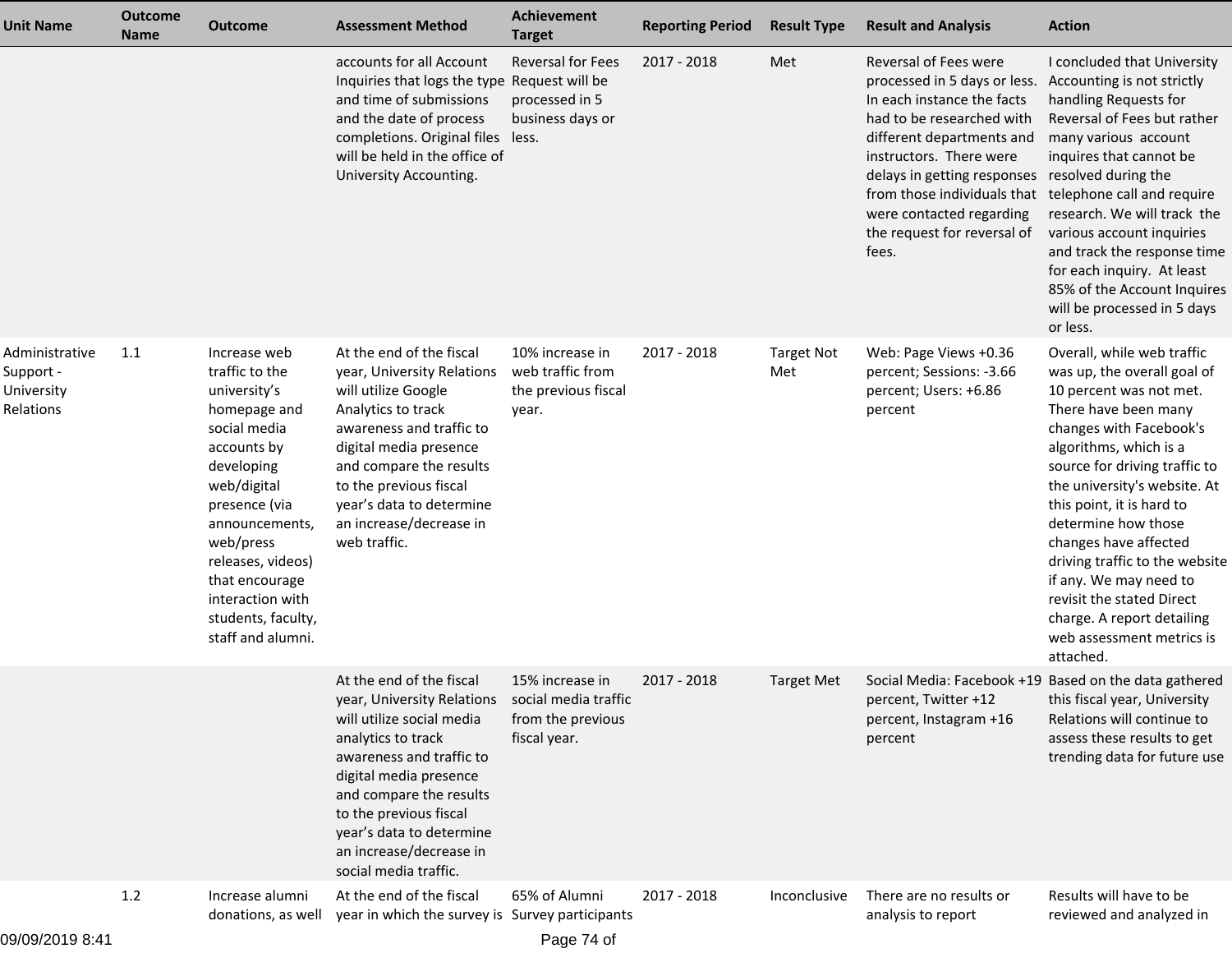| <b>Unit Name</b> | <b>Outcome</b><br>Name | <b>Outcome</b>                                                                                                                                                                                                                                                       | <b>Assessment Method</b>                                                                                                                                                                                                                                                                                                                                                                                                                                                                                                                                       | <b>Achievement</b><br><b>Target</b>                                                                                                                                                    | <b>Reporting Period</b> | <b>Result Type</b>       | <b>Result and Analysis</b>                                                                                                                                                                                                                                                               | <b>Action</b>                                                                                                                                                                                                                                                                                                                                                                                                                                                                                                                                                                                                                                                                                |
|------------------|------------------------|----------------------------------------------------------------------------------------------------------------------------------------------------------------------------------------------------------------------------------------------------------------------|----------------------------------------------------------------------------------------------------------------------------------------------------------------------------------------------------------------------------------------------------------------------------------------------------------------------------------------------------------------------------------------------------------------------------------------------------------------------------------------------------------------------------------------------------------------|----------------------------------------------------------------------------------------------------------------------------------------------------------------------------------------|-------------------------|--------------------------|------------------------------------------------------------------------------------------------------------------------------------------------------------------------------------------------------------------------------------------------------------------------------------------|----------------------------------------------------------------------------------------------------------------------------------------------------------------------------------------------------------------------------------------------------------------------------------------------------------------------------------------------------------------------------------------------------------------------------------------------------------------------------------------------------------------------------------------------------------------------------------------------------------------------------------------------------------------------------------------------|
|                  | 1.2                    | as that of friends<br>of the University,<br>by highlighting<br>stories about<br>students, faculty,<br>staff and alumni<br>and promoting an<br>understanding of<br>the University's<br>programs and<br>offerings in Visions<br>magazine, which is<br>peer recognized. | offered, University<br>Relations will review and<br>analyze the Alumni Survey that Visions<br>results to determine if<br>achievement target was<br>met. The Alumni Survey is<br>offered every three years<br>in the Spring. The last<br>Survey was offered in<br>Spring of 2016.<br>"Please rate the following<br>statements according to<br>their accuracy: Visions<br>increases my awareness of<br>the University's programs<br>and offerings and<br>encourages me to give to<br>the University. {Strongly<br>Agree, Agree, Disagree,<br>Strongly Disagree}" | will either "agree"<br>or "strongly agree"<br>increases their<br>awareness of the<br>University's<br>programs and<br>offerings and<br>encourages them<br>to give to the<br>University. | 2017 - 2018             | Inconclusive             | There are no results or<br>analysis to report                                                                                                                                                                                                                                            | Spring of 2019, the next<br>time the Alumni Survey is<br>offered                                                                                                                                                                                                                                                                                                                                                                                                                                                                                                                                                                                                                             |
|                  | 2.1                    | Increase strategic<br>placement of<br>national, regional<br>and local media<br>outlets, including<br>radio spots,<br>television spots,<br>newspapers,<br>magazines and<br>billboards (budget<br>permitting).                                                         | At the end of the fiscal<br>year, University Relations<br>advertisements via will review the collected<br>data on its national,<br>regional and local media<br>outlets and compare it to<br>the previous fiscal year's<br>data to determine an<br>increase/decrease in<br>advertisements.                                                                                                                                                                                                                                                                      | 5% increase in<br>advertisements<br>among national,<br>regional and local<br>media outlets from<br>the previous fiscal<br>year (budget<br>permitting).                                 | 2017 - 2018             | <b>Target Not</b><br>Met | There was a decrease in<br>the amount of advertising<br>spent on advertisements<br>via national, regional and<br>local media outlets,<br>including radio spots,<br>newspapers, magazines<br>and billboards. \$73,177<br>was spent in 2017-2018<br>compared to \$76, 835 in<br>2016-2017. | At the end of the the fiscal<br>year, University Relations<br>will review the collected<br>data on its national,<br>regional and local media<br>outlets and compare it to<br>the previous fiscal year's<br>data to determine an<br>increase/decrease in<br>advertisements. The<br>decrease can be attributed<br>to the decision not to place<br>a billboard in the Macon<br>area as part of our<br>agreement with Lamar<br>Companies. The quarterly<br>publication, Catfish Alley,<br>was also discontinued, in<br>which The W advertised in<br>four times per year \$1015.<br>This magazine was replaced<br>with another magazine<br>(Progress) that now only<br>runs twice per year. These |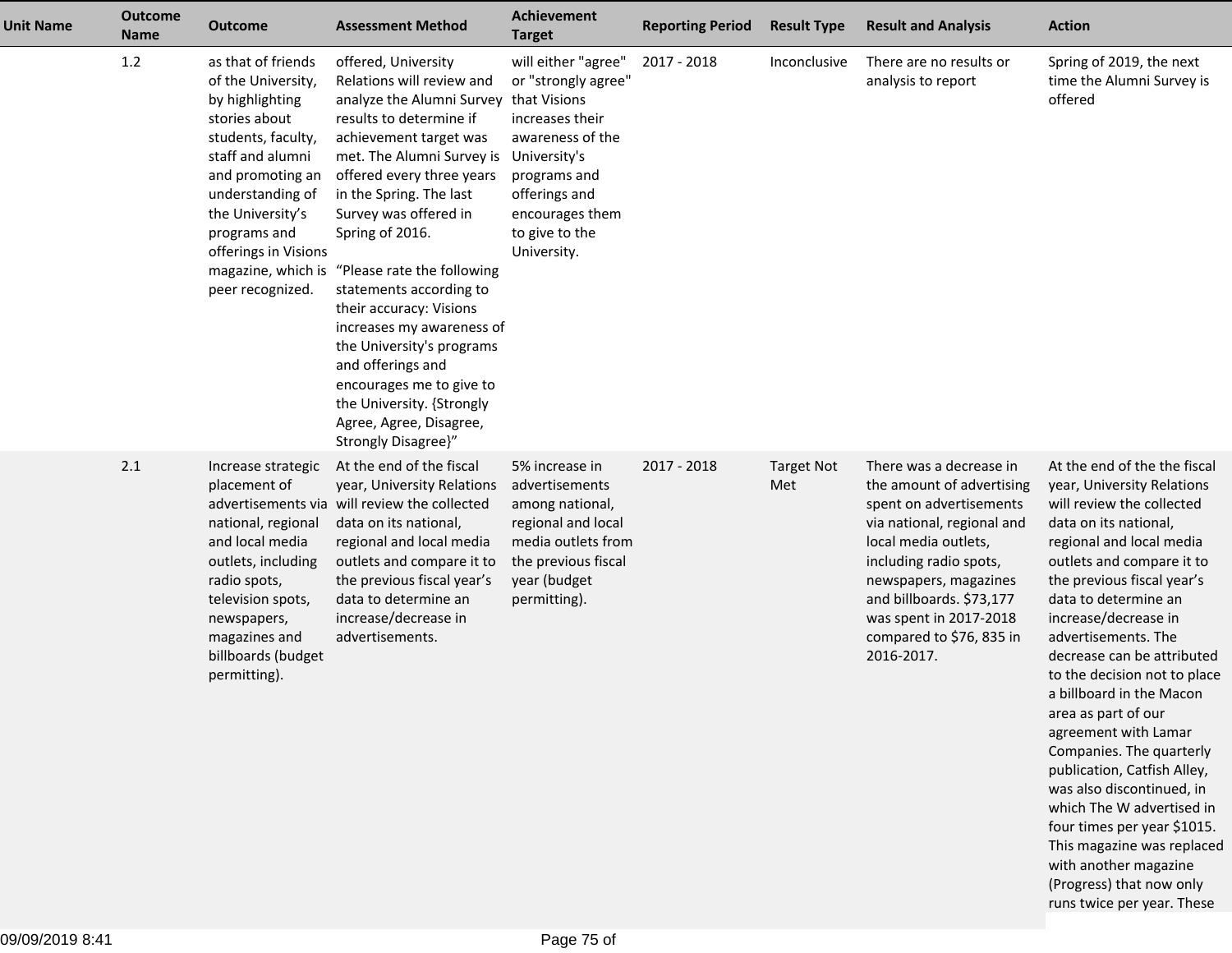| <b>Unit Name</b> | <b>Outcome</b><br><b>Name</b> | <b>Outcome</b>                                                                                                                                                                                                                               | <b>Assessment Method</b>                                                                                                                                                                                                                                                                                                                                                                                                                                                                            | Achievement<br><b>Target</b>                                                                                                                                                                                                                                                             | <b>Reporting Period</b> | <b>Result Type</b>       | <b>Result and Analysis</b>                                                                                                                                                                                                                                                               | <b>Action</b>                                                                                                                                                                                                                                                                                                                                                                                                  |
|------------------|-------------------------------|----------------------------------------------------------------------------------------------------------------------------------------------------------------------------------------------------------------------------------------------|-----------------------------------------------------------------------------------------------------------------------------------------------------------------------------------------------------------------------------------------------------------------------------------------------------------------------------------------------------------------------------------------------------------------------------------------------------------------------------------------------------|------------------------------------------------------------------------------------------------------------------------------------------------------------------------------------------------------------------------------------------------------------------------------------------|-------------------------|--------------------------|------------------------------------------------------------------------------------------------------------------------------------------------------------------------------------------------------------------------------------------------------------------------------------------|----------------------------------------------------------------------------------------------------------------------------------------------------------------------------------------------------------------------------------------------------------------------------------------------------------------------------------------------------------------------------------------------------------------|
|                  | 2.1                           | Increase strategic<br>placement of<br>national, regional<br>and local media<br>outlets, including<br>radio spots,<br>television spots,<br>newspapers,<br>magazines and<br>billboards (budget<br>permitting).                                 | At the end of the fiscal<br>year, University Relations<br>advertisements via will review the collected<br>data on its national,<br>regional and local media<br>outlets and compare it to<br>the previous fiscal year's<br>data to determine an<br>increase/decrease in<br>advertisements.                                                                                                                                                                                                           | 5% increase in<br>advertisements<br>among national,<br>regional and local<br>media outlets from<br>the previous fiscal<br>year (budget<br>permitting).                                                                                                                                   | 2017 - 2018             | <b>Target Not</b><br>Met | There was a decrease in<br>the amount of advertising<br>spent on advertisements<br>via national, regional and<br>local media outlets,<br>including radio spots,<br>newspapers, magazines<br>and billboards. \$73,177<br>was spent in 2017-2018<br>compared to \$76, 835 in<br>2016-2017. | funds were reallocated to<br>do more targeted marketing<br>as well as geo-targeting to<br>students and for programs<br>through social media<br>platforms. The shift to social<br>media marketing also came<br>as a result of a suggestion<br>from a visit with Ruffalo<br>Noel Levitz, who noted that<br>University Relations should<br>move toward doing more<br>marketing through social<br>media platforms. |
|                  | 2.2                           | Increase<br>awareness of<br>programs and<br>offerings among<br>faculty and staff to Survey's results to<br>encourage on-<br>campus<br>engagement<br>through internal<br>newsletter, web<br>and social media<br>postings and<br>media boards. | At the end of the fiscal<br>year, University Relations<br>will review and analyze<br>the Faculty Satisfaction<br>determine if achievement<br>target was met.<br>"Please rate the following<br>statement according to its<br>accuracy: University<br>Relations' internal<br>newsletters, web and<br>social media postings and<br>media boards increase my offerings.<br>awareness of MUW's<br>programs and offerings.<br>{Strongly Agree, Agree,<br>Disagree, Strongly<br>Disagree, Not Applicable}" | 75% of Faculty<br>Satisfaction Survey<br>participants will<br>either "agree" or<br>"strongly agree"<br>that University<br>Relations' internal<br>newsletters, web<br>and social media<br>postings and media<br>boards increase<br>their awareness of<br>the University's<br>programs and | 2017 - 2018             | <b>Target Met</b>        | 2018 Faculty Satisfaction<br><b>Survey Results:</b><br>Strongly Agree - (37/112)<br>33.04%<br>Agree - (61/112) 54.46%<br>Total - (98/112) 87.50%<br>Disagree - (9/112) 8.04%<br>Strongly Disagree - (2/112)<br>1.79%<br>Not Applicable - (3/112)<br>2.68%                                | We will continue to assess<br>this measure using the<br>Faculty Satisfaction Survey.                                                                                                                                                                                                                                                                                                                           |
|                  |                               |                                                                                                                                                                                                                                              | At the end of the fiscal<br>year, University Relations<br>will review and analyze<br>the Staff Satisfaction<br>Survey's results to<br>determine if achievement<br>target was met.<br>"Please rate the following<br>statement according to its<br>accuracy: University                                                                                                                                                                                                                               | 75% of Staff<br>Satisfaction Survey<br>participants will<br>either "agree" or<br>"strongly agree"<br>that University<br>Relations' internal<br>newsletters, web<br>and social media<br>postings and media<br>boards increase                                                             | 2017 - 2018             | <b>Target Met</b>        | 2018 Staff Satisfaction<br><b>Survey Results:</b><br>Strongly Agree - (23/81)<br>28.4%<br>Agree - (48/81) 59.26%<br>Total - (71/81) 87.66%<br>Disagree - (8/81) 9.88%<br>Strongly Disagree - (1/81)<br>1.23%<br>Not Applicable - (1/81)                                                  | We will continue to assess<br>this measure using the Staff<br>Satisfaction Survey.                                                                                                                                                                                                                                                                                                                             |